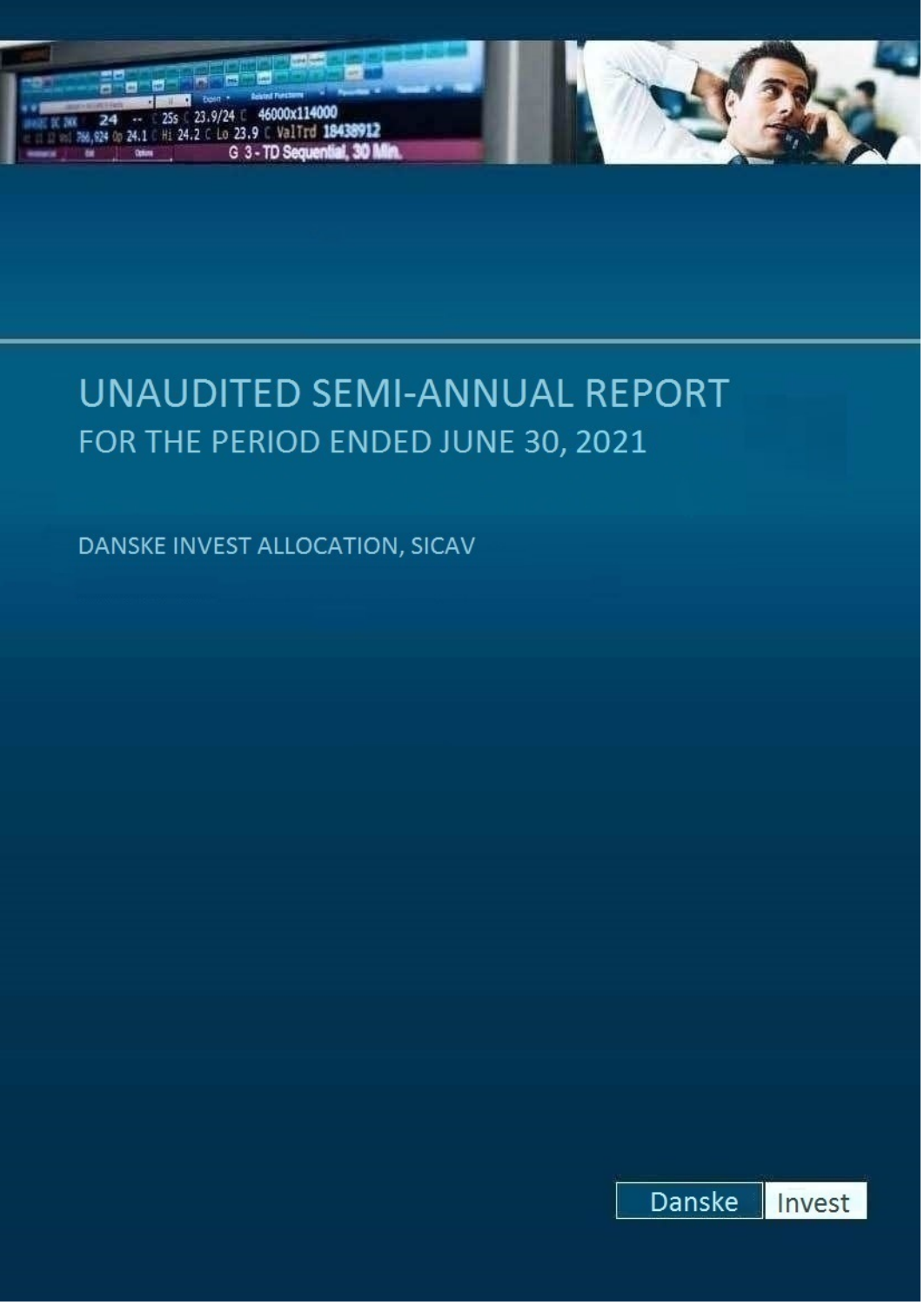# DANSKE INVEST ALLOCATION *Société d'Investissement à Capital Variable*

Unaudited Semi-Annual Report

as at June 30, 2021

R.C.S B82717

Subscriptions shall only be valid if made on the basis of the KIID (Key Investor Information Document) or the current prospectus accompanied by the most recent Annual Report, including Audited Financial Statements as well as by the Unaudited Semi-Annual Report if published more recently than the most recent Annual Report, including Audited Financial Statements. No one is authorised to state other information than the one contained in the current Prospectus as well as in the documents herein mentioned, which are available to the public.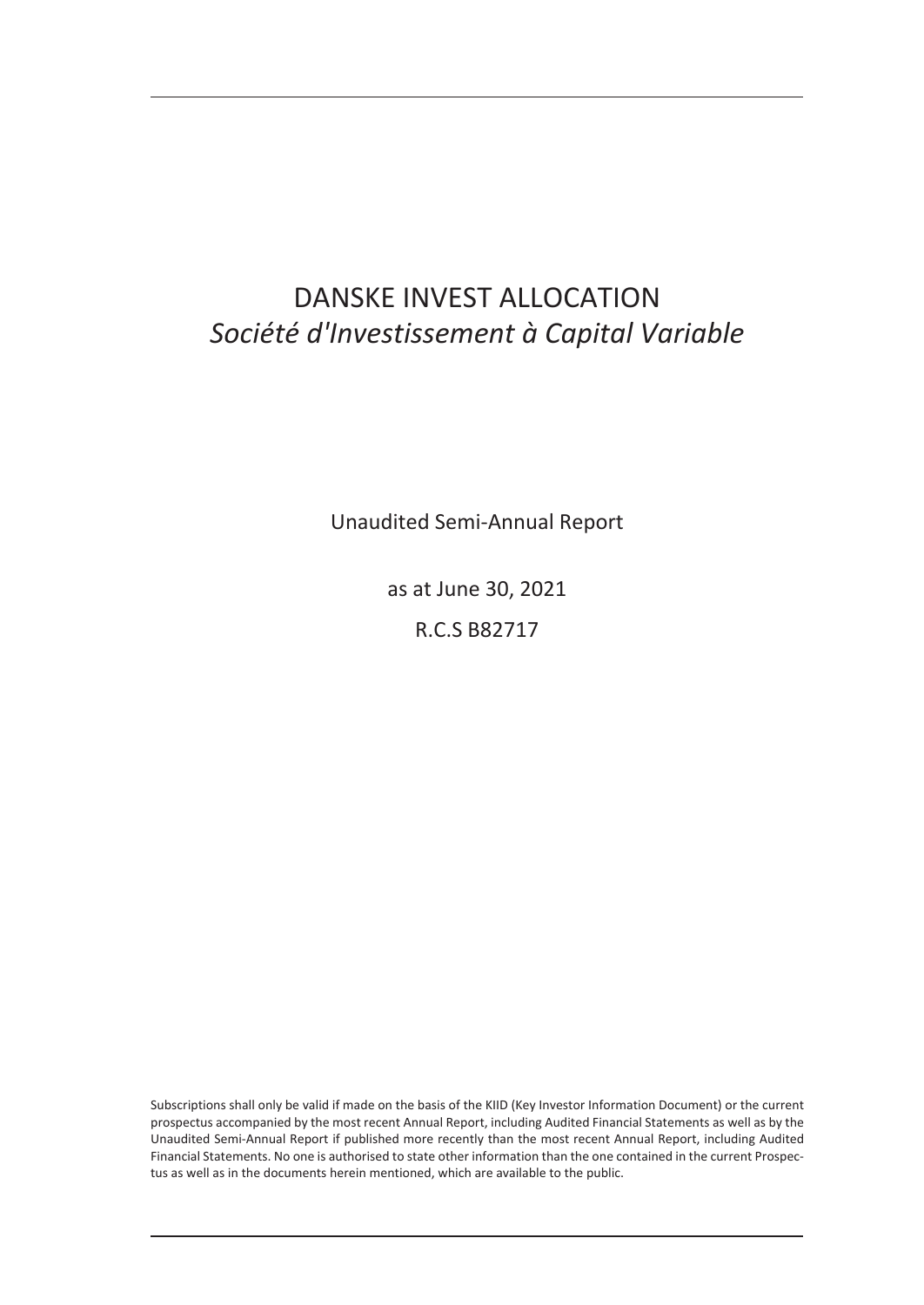### Table of contents

|                                                                                                      | Page     |
|------------------------------------------------------------------------------------------------------|----------|
| <b>Management and Administration</b>                                                                 | 5.       |
| <b>Information to Shareholders</b>                                                                   | 6        |
| <b>Unaudited Statement of Net Assets</b>                                                             | 8        |
| <b>BASIC 20*</b>                                                                                     |          |
| Statement of Investments                                                                             | 16       |
| Geographical and Economic Portfolio Breakdowns<br>BASIC 35*                                          | 17       |
| Statement of Investments                                                                             | 18       |
| Geographical and Economic Portfolio Breakdowns                                                       | 19       |
| <b>BASIC 50*</b>                                                                                     |          |
| Statement of Investments                                                                             | 20       |
| Geographical and Economic Portfolio Breakdowns                                                       | 21       |
| <b>BASIC 80*</b>                                                                                     |          |
| Statement of Investments                                                                             | 22       |
| Geographical and Economic Portfolio Breakdowns                                                       | 23       |
| <b>BASIC 100*</b>                                                                                    |          |
| Statement of Investments                                                                             | 24       |
| Geographical and Economic Portfolio Breakdowns                                                       | 25       |
| <b>GLOBAL PORTFOLIO SOLUTION DKK - BALANCED</b>                                                      |          |
| Statement of Investments                                                                             | 26       |
| Geographical and Economic Portfolio Breakdowns                                                       | 27       |
| <b>GLOBAL PORTFOLIO SOLUTION DKK - DEFENSIVE</b>                                                     |          |
| Statement of Investments                                                                             | 28       |
| Geographical and Economic Portfolio Breakdowns                                                       | 29       |
| <b>GLOBAL PORTFOLIO SOLUTION DKK - EQUITIES</b>                                                      |          |
| Statement of Investments<br>Geographical and Economic Portfolio Breakdowns                           | 30<br>31 |
| <b>GLOBAL PORTFOLIO SOLUTION DKK - FIXED INCOME</b>                                                  |          |
| Statement of Investments                                                                             | 32       |
| Geographical and Economic Portfolio Breakdowns                                                       | 33       |
| <b>GLOBAL PORTFOLIO SOLUTION DKK - OPPORTUNITY</b>                                                   |          |
| Statement of Investments                                                                             | 34       |
| Geographical and Economic Portfolio Breakdowns                                                       | 35       |
| <b>GLOBAL PORTFOLIO SOLUTION EUR - BALANCED</b>                                                      |          |
| Statement of Investments                                                                             | 36       |
| Geographical and Economic Portfolio Breakdowns                                                       | 37       |
| <b>GLOBAL PORTFOLIO SOLUTION EUR - DEFENSIVE</b>                                                     |          |
| <b>Statement of Investments</b>                                                                      | 38       |
| Geographical and Economic Portfolio Breakdowns                                                       | 39       |
| <b>GLOBAL PORTFOLIO SOLUTION EUR - EQUITIES</b>                                                      |          |
| Statement of Investments                                                                             | 40       |
| Geographical and Economic Portfolio Breakdowns                                                       | 41       |
| <b>GLOBAL PORTFOLIO SOLUTION EUR - FIXED INCOME</b><br>Statement of Investments                      |          |
|                                                                                                      | 42<br>43 |
| Geographical and Economic Portfolio Breakdowns<br><b>GLOBAL PORTFOLIO SOLUTION EUR - OPPORTUNITY</b> |          |
| Statement of Investments                                                                             | 44       |
| Geographical and Economic Portfolio Breakdowns                                                       | 45       |
| <b>GLOBAL PORTFOLIO SOLUTION NOK - BALANCED</b>                                                      |          |
| Statement of Investments                                                                             | 46       |
| Geographical and Economic Portfolio Breakdowns                                                       | 47       |
| <b>GLOBAL PORTFOLIO SOLUTION NOK - DEFENSIVE</b>                                                     |          |
| <b>Statement of Investments</b>                                                                      | 48       |
| Geographical and Economic Portfolio Breakdowns                                                       | 49       |
| <b>GLOBAL PORTFOLIO SOLUTION NOK - EQUITIES</b>                                                      |          |
| Statement of Investments                                                                             | 50       |
| Geographical and Economic Portfolio Breakdowns                                                       | 51       |
| <b>GLOBAL PORTFOLIO SOLUTION NOK - FIXED INCOME</b>                                                  |          |
| Statement of Investments                                                                             | 52       |
| Geographical and Economic Portfolio Breakdowns                                                       | 53       |
|                                                                                                      |          |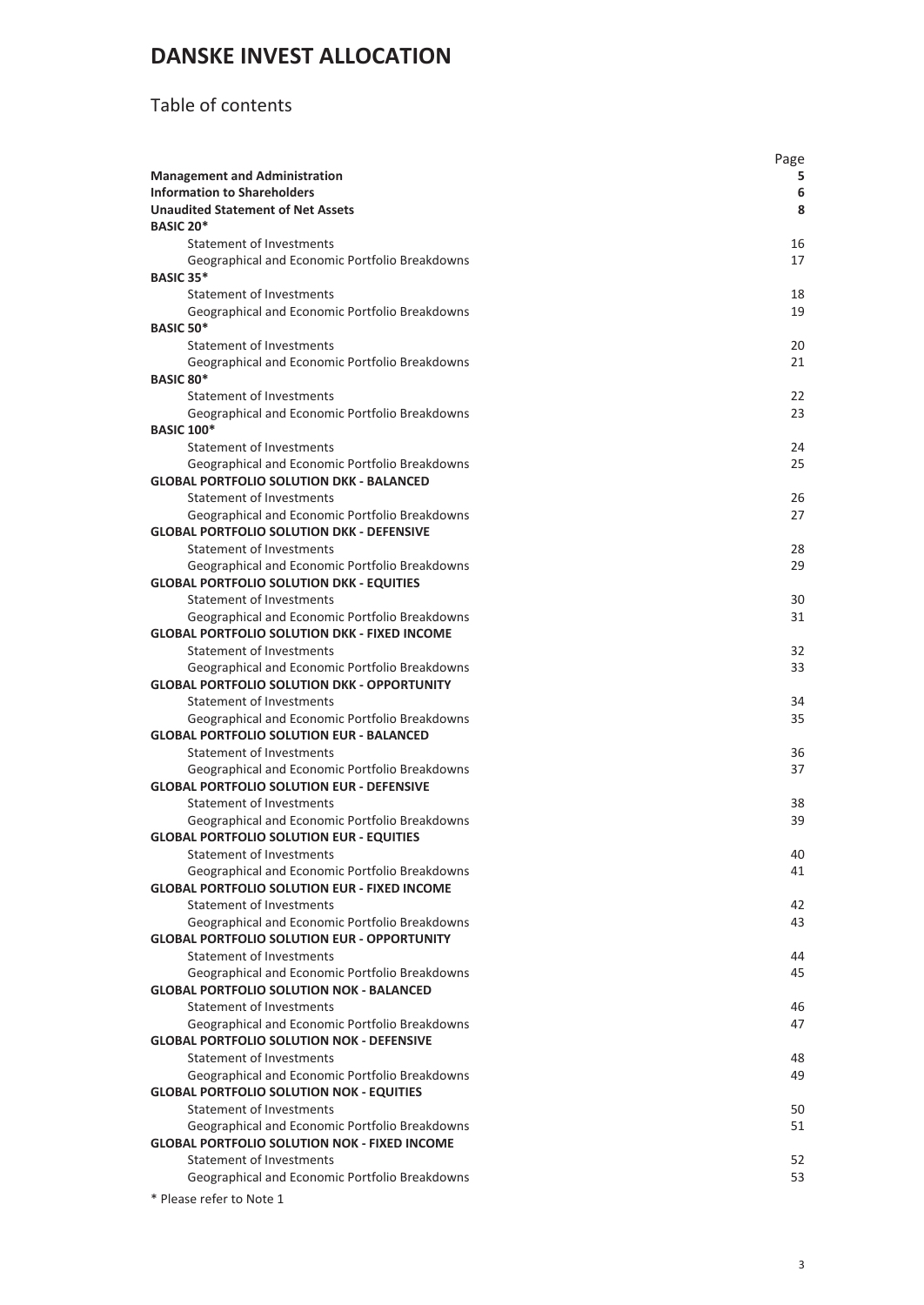# Table of contents (continued)

| <b>GLOBAL PORTFOLIO SOLUTION NOK - OPPORTUNITY</b>  |     |
|-----------------------------------------------------|-----|
| <b>Statement of Investments</b>                     | 54  |
| Geographical and Economic Portfolio Breakdowns      | 55  |
| <b>GLOBAL PORTFOLIO SOLUTION SEK - BALANCED</b>     |     |
| <b>Statement of Investments</b>                     | 56  |
| Geographical and Economic Portfolio Breakdowns      | 57  |
| <b>GLOBAL PORTFOLIO SOLUTION SEK - DEFENSIVE</b>    |     |
| <b>Statement of Investments</b>                     | 58  |
| Geographical and Economic Portfolio Breakdowns      | 59  |
| <b>GLOBAL PORTFOLIO SOLUTION SEK - EQUITIES</b>     |     |
| <b>Statement of Investments</b>                     | 60  |
| Geographical and Economic Portfolio Breakdowns      | 61  |
| <b>GLOBAL PORTFOLIO SOLUTION SEK - FIXED INCOME</b> |     |
| <b>Statement of Investments</b>                     | 62  |
| Geographical and Economic Portfolio Breakdowns      | 63  |
| <b>GLOBAL PORTFOLIO SOLUTION SEK - OPPORTUNITY</b>  |     |
| Statement of Investments                            | 64  |
| Geographical and Economic Portfolio Breakdowns      | 65  |
| <b>HORISONT AKTIE</b>                               |     |
| <b>Statement of Investments</b>                     | 66  |
| Geographical and Economic Portfolio Breakdowns      | 69  |
| <b>HORISONT BALANSERAD</b>                          |     |
| <b>Statement of Investments</b>                     | 70  |
| Geographical and Economic Portfolio Breakdowns      | 73  |
| <b>HORISONT FÖRSIKTIG</b>                           |     |
| <b>Statement of Investments</b>                     | 74  |
| Geographical and Economic Portfolio Breakdowns      | 75  |
| <b>HORISONT OFFENSIV</b>                            |     |
| <b>Statement of Investments</b>                     | 76  |
| Geographical and Economic Portfolio Breakdowns      | 77  |
| <b>HORISONT RÄNTA</b>                               |     |
| <b>Statement of Investments</b>                     | 78  |
| Geographical and Economic Portfolio Breakdowns      | 79  |
| <b>Notes to the Unaudited Financial Statements</b>  | 80  |
| Appendix                                            | 102 |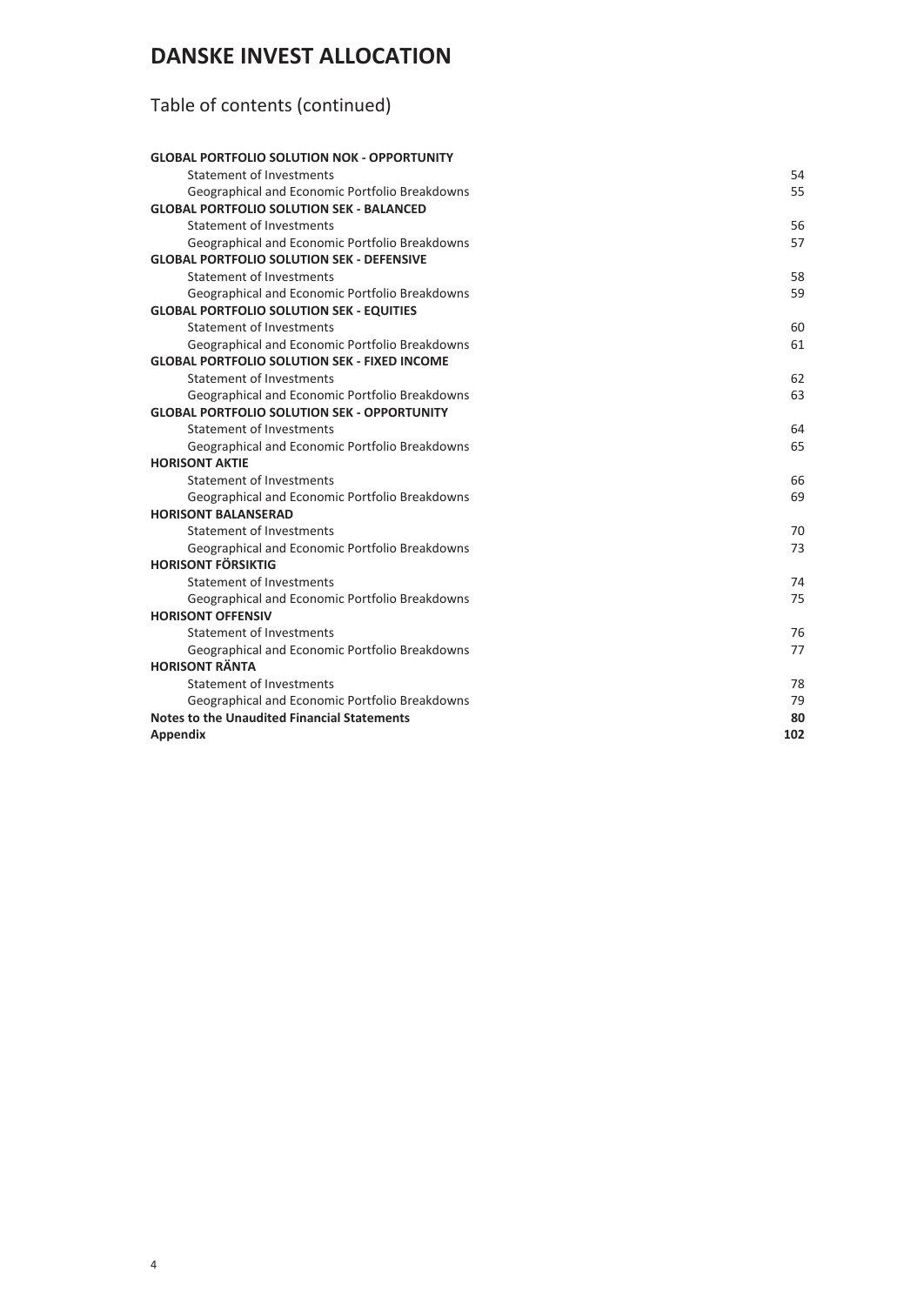### <span id="page-4-0"></span>Management and Administration

### **BOARD OF DIRECTORS OF THE SICAV**

Jan Stig RASMUSSEN (Chairperson) Independent Director 11, rue de Wecker L-6795 Grevenmacher Grand Duchy of Luxembourg

Salla KOMULAINEN Independent Director 52, rue de Rodenbourg L-6950 Olingen Grand Duchy of Luxembourg

Morten RASTEN Executive Director Danske Invest Management A/S 17, Parallelvej 2800-Kgs. Lyngby Denmark

Klaus EBERT Non-Executive Director 100A, rue de la Vallée L-3591 Dudelange Grand Duchy of Luxembourg

### **MANAGEMENT COMPANY**

Danske Invest Management A/S 17, Parallelvej 2800-Kgs. Lyngby Denmark

### **Luxembourg Branch**

Danske Invest Management A/S, Luxembourg branch 13, rue Edward Steichen L-2540 Luxembourg Grand Duchy of Luxembourg

### **BOARD OF DIRECTORS OF THE MANAGEMENT COMPANY**

Lars ALSTRUP (Chairperson) Head of Products and Solutions Danske Bank A/S 17, Parallelvej 2800-Kgs. Lyngby Denmark

Søren HVIDKJÆR (Vice Chairman) Department of Finance Copenhagen Business School Solbjergs Plads 3, A4.35 2000 Frederiksberg Denmark

Bo HOLSE Partner Gorrissen Federspiel 2, Silkeborgvej 8000 Aarhus C Denmark

Line Munkholm HAUKROGH Chief Strategy Officer Danske Bank A/S 2, Holmens Kanal 1060 Copenhagen Denmark

Lars Eigen MØLLER Executive Vice President Danske Bank A/S 17, Parallelvej 2800-Kgs. Lyngby Denmark

Jan Stig RASMUSSEN Independent Director 11, rue de Wecker L-6795 Grevenmacher Grand Duchy of Luxembourg

### **DEPOSITARY BANK AND PRINCIPAL PAYING AGENT**

RBC Investor Services Bank S.A. 14, Porte de France L-4360 Esch-sur-Alzette Grand Duchy of Luxembourg

### **INVESTMENT MANAGER**

Danske Bank A/S 17, Parallelvej 2800-Kgs. Lyngby Denmark

### **AUDITOR**

Deloitte Audit, *Société à responsabilité limitée* 20, Boulevard de Kockelscheuer L-1821 Luxembourg Grand Duchy of Luxembourg

### **CENTRAL ADMINISTRATION AGENT AND REGISTRAR AGENT**

RBC Investor Services Bank S.A. 14, Porte de France L-4360 Esch-sur-Alzette Grand Duchy of Luxembourg

### **DOMICILIARY AGENT**

Danske Invest Management A/S, Luxembourg branch 13, rue Edward Steichen L-2540 Luxembourg Grand Duchy of Luxembourg

### **LENDING AGENT**

RBC Investor Services Trust 155, Wellington Street West, 7<sup>th</sup> floor Toronto, Ontario M5V 3L3 Canada

### **REGISTERED OFFICE OF THE SICAV**

Danske Invest Management A/S, Luxembourg branch 13, rue Edward Steichen L-2540 Luxembourg Grand Duchy of Luxembourg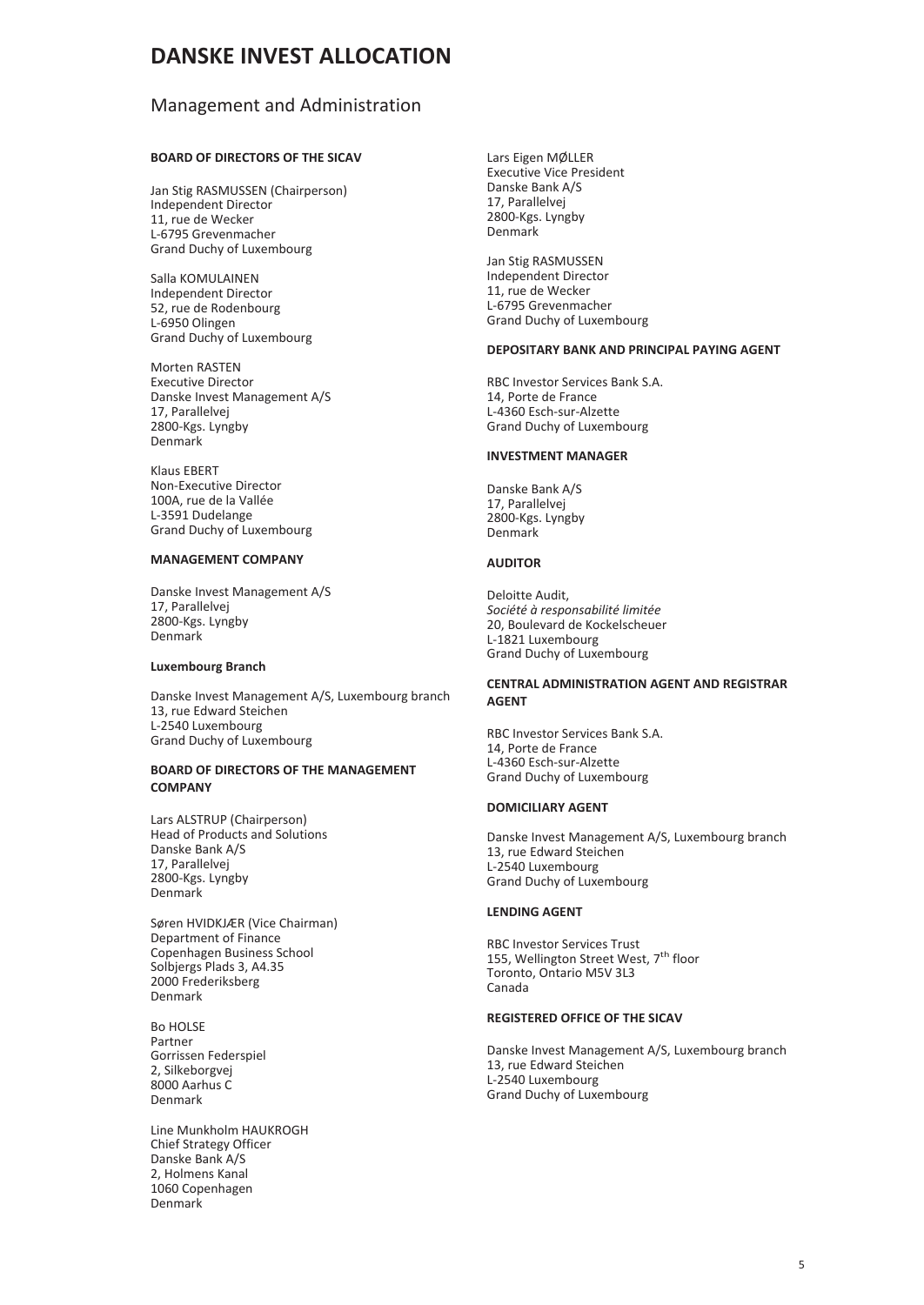### <span id="page-5-0"></span>Information to Shareholders

### **Sustainable Finance Disclosure Regulation ("SFDR")**

In line with the SFDR which became effective as from March 10, 2021 the prospectus of the SICAV has been updated accordingly. All the funds have been classified as either article 6 or article 8.

### **Coronavirus**

Despite a turbulent 2020, the quicker-than-expected yet slow vaccine rollout in the end of 2020 and the broad-based removal of certain restrictions saw a strong first half of 2021 as both high volatility and liquidity constraints were minimised. Europe's vaccine rollout has gathered pace and a more sustained reopening of economies is on track for the second half of the year. Nevertheless, due to the surge of COVID-19 variants, Danske Invest Management A/S will continue to ensure that prices are available for the underlying securities, and will continue to closely monitor the market's volatility and liquidity. Despite the Euro area economy being in lockdown during the first quarter of 2021 and the slow rollout of the vaccines, both Danske Invest Management A/S's delegates and service providers have taken necessary measures in order to maintain business as usual. It is anticipated that the rollout of the vaccination may limit the need for restrictions later in 2021.

| Share class name                                        | Launch date | 1 month<br>$(1$ June -<br>30 June) | 6 months | 1 year | 3 years                  |
|---------------------------------------------------------|-------------|------------------------------------|----------|--------|--------------------------|
| Basic 20 - Class WA                                     | 12-Jun-2018 | 1.12%                              | 2.62%    | 8.07%  | 14.03%                   |
| Basic 35 - Class WA                                     | 12-Jun-2018 | 1.64%                              | 5.35%    | 13.34% | 21.11%                   |
| Basic 50 - Class WA                                     | 12-Jun-2018 | 2.14%                              | 8.02%    | 18.46% | 27.62%                   |
| Basic 80 - Class WA                                     | 12-Jun-2018 | 3.10%                              | 12.95%   | 27.42% | 40.18%                   |
| Basic 100 - Class WA                                    | 12-Jun-2018 | 3.54%                              | 15.28%   | 32.26% | 44.92%                   |
| Global Portfolio Solution DKK - Balanced - Class TI     | 02-Apr-2019 | 2.22%                              | 7.59%    | 16.45% |                          |
| Global Portfolio Solution DKK - Defensive - Class TI    | 02-Apr-2019 | 1.70%                              | 3.43%    | 8.51%  | $\sim$                   |
| Global Portfolio Solution DKK - Equities - Class TI     | 02-Apr-2019 | 3.52%                              | 15.46%   | 30.92% |                          |
| Global Portfolio Solution DKK - Fixed Income - Class TI | 02-Apr-2019 | 0.77%                              | $-1.19%$ | 2.29%  |                          |
| Global Portfolio Solution DKK - Opportunity - Class TI  | 02-Apr-2019 | 3.19%                              | 11.07%   | 22.62% | $\overline{\phantom{a}}$ |
| Global Portfolio Solution EUR - Balanced - Class TI     | 30-Oct-2019 | 2.21%                              | 7.49%    | 16.75% |                          |
| Global Portfolio Solution EUR - Defensive - Class TI    | 30-Oct-2019 | 1.65%                              | 3.39%    | 8.66%  |                          |
| Global Portfolio Solution EUR - Equities - Class TI     | 30-Oct-2019 | 3.53%                              | 15.21%   | 30.81% | $\overline{\phantom{m}}$ |
| Global Portfolio Solution EUR - Fixed Income - Class TI | 30-Oct-2019 | 0.74%                              | $-0.76%$ | 2.83%  | $\bar{a}$                |
| Global Portfolio Solution EUR - Opoortunity - Class TI  | 30-Oct-2019 | 3.19%                              | 11.12%   | 23.21% |                          |
| Global Portfolio Solution NOK - Balanced - Class TI     | 30-Oct-2019 | 2.20%                              | 5.60%    | 11.92% |                          |
| Global Portfolio Solution NOK - Defensive - Class TI    | 30-Oct-2019 | 1.69%                              | 2.36%    | 6.23%  | $\overline{\phantom{a}}$ |
| Global Portfolio Solution NOK - Equities - Class TI     | 30-Oct-2019 | 3.50%                              | 12.29%   | 22.75% | $\mathbf{r}$             |
| Global Portfolio Solution NOK - Fixed Income - Class TI | 30-Oct-2019 | 0.83%                              | $-1.18%$ | 1.79%  |                          |
| Global Portfolio Solution NOK - Opoortunity - Class TI  | 30-Oct-2019 | 3.16%                              | 8.46%    | 17.02% | $\overline{\phantom{a}}$ |
| Global Portfolio Solution SEK - Balanced - Class TI     | 30-Oct-2019 | 2.14%                              | 8.32%    | 14.27% | $\overline{\phantom{a}}$ |
| Global Portfolio Solution SEK - Defensive - Class TI    | 30-Oct-2019 | 1.61%                              | 3.82%    | 7.24%  |                          |
| Global Portfolio Solution SEK - Equities - Class TI     | 30-Oct-2019 | 3.42%                              | 16.46%   | 26.48% |                          |
| Global Portfolio Solution SEK - Fixed Income - Class TI | 30-Oct-2019 | 0.77%                              | $-0.58%$ | 2.04%  | $\overline{\phantom{a}}$ |
| Global Portfolio Solution SEK - Opoortunity - Class TI  | 30-Oct-2019 | 3.08%                              | 11.95%   | 20.07% |                          |
| Horisont Aktie - Class SA                               | 10-Nov-2017 | 2.53%                              | 17.43%   | 32.32% | 41.58%                   |
| Horisont Balanserad - Class SA                          | 10-Nov-2017 | 1.55%                              | 8.87%    | 17.03% | 23.16%                   |
| Horisont Försiktig - Class SA                           | 10-Nov-2017 | 1.02%                              | 5.39%    | 10.92% | 15.53%                   |
| Horisont Offensiv - Class SA                            | 10-Nov-2017 | 2.00%                              | 12.56%   | 23.87% | 32.43%                   |
| Horisont Ränta - Class SA                               | 10-Nov-2017 | 0.30%                              | $-0.67%$ | 0.62%  | 2.98%                    |

The returns in the main retail share classes of each fund as per June 30, 2021 are available in the following table.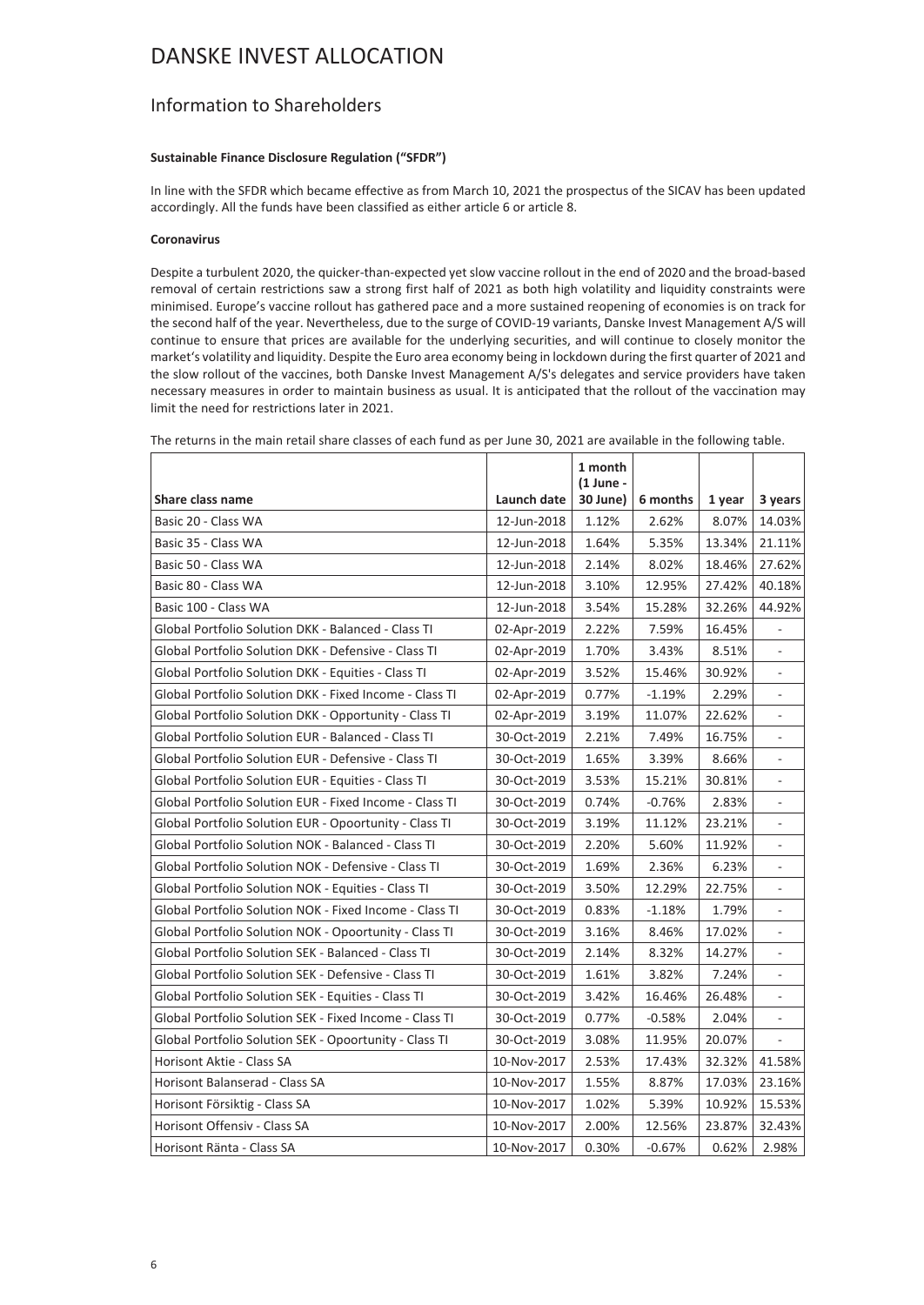### Information to Shareholders

Disclaimer: This content has been prepared for information only and does not constitute investment advice. It is not an offer or invitation to make an offer to buy or sell a financial instrument. Always be aware that historical returns and forecasts of future developments are not an indication of future returns that may be negative. Always consult professional advisers on legal, tax, financial and other aspects that may be relevant to assess the suitability and appropriateness of an investment.

Information about the Net Asset Value of the shares of each fund and about the subscription and redemption prices is available at all times at the registered office of the SICAV.

Copies of the annual report, including audited financial statements and semi-annual reports may be obtained by Shareholders from the registered office of the SICAV.

A detailed schedule of portfolio changes is available free of charge upon request at the registered office of the SICAV.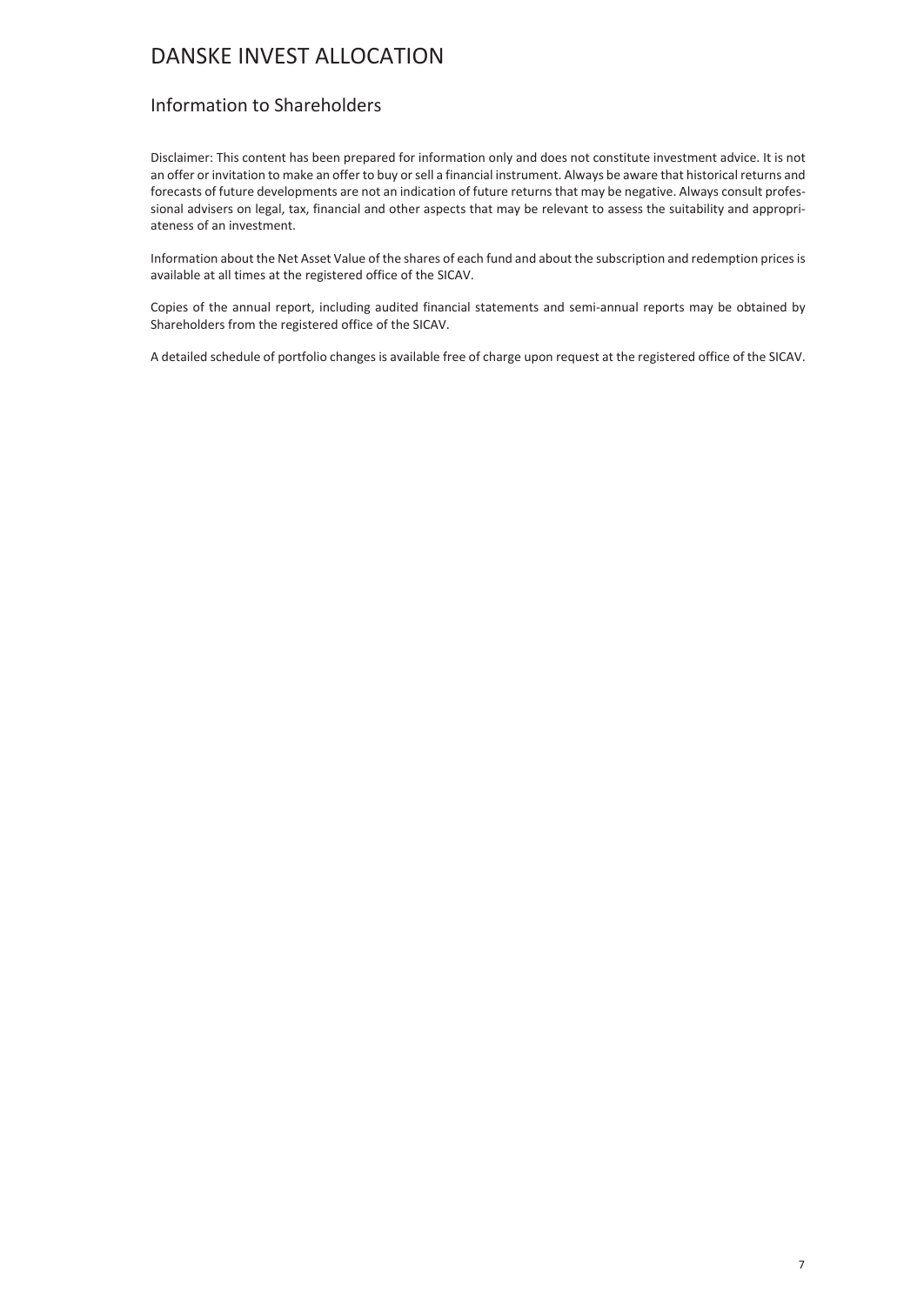### Unaudited Statement of Net Assets as at June 30, 2021

<span id="page-7-0"></span>

|                                            |             | Basic 20*      | Basic 35*      | Basic 50*      | Basic 80*      |
|--------------------------------------------|-------------|----------------|----------------|----------------|----------------|
|                                            | <b>Note</b> | <b>EUR</b>     | <b>EUR</b>     | <b>EUR</b>     | <b>EUR</b>     |
| <b>ASSETS</b>                              |             |                |                |                |                |
| Investment portfolio at market value       | (2)         | 126,166,835    | 153,264,257    | 213,226,248    | 157,850,752    |
| Cash at bank                               | (2)         | 2,215,023      | 2,666,333      | 4,352,290      | 3,400,027      |
|                                            |             |                |                |                |                |
| Amounts receivable on subscriptions        |             | 921,880        | 1,141,325      | 1,126,824      | 876,325        |
| Interest and dividends receivable          |             |                |                |                |                |
| Net unrealised profit on forward foreign   |             |                |                |                |                |
| exchange contracts                         | (2, 7)      | 2,060          | 172            | 17,162         | 17,374         |
| Other assets                               | (10)        | 1,129,380      | 1,413,426      | 1,628,665      | 1,556,425      |
| <b>TOTAL ASSETS</b>                        |             | 130,435,178    | 158,485,513    | 220,351,189    | 163,700,903    |
| <b>LIABILITIES</b>                         |             |                |                |                |                |
| Interest payable                           |             | 1,407          | 1,976          | 2,711          | 1,688          |
| Amounts payable on purchase of investments |             | 312,659        | 314,999        | 596,430        | 962,006        |
| Amounts payable on redemptions             |             | 188,406        | 297,936        | 489,078        | 202,882        |
| Net unrealised loss on forward foreign     |             |                |                |                |                |
|                                            |             |                |                |                |                |
| exchange contracts                         | (2, 7)      |                |                |                |                |
| Management fee payable                     | (3)         | 119,928        | 147,190        | 187,385        | 155,262        |
| Operating and administrative fee payable   | (6)         | 58,689         | 70,902         | 99,338         | 71,554         |
| <b>Other liabilities</b>                   |             | 1,081,698      | 1,342,354      | 1,505,249      | 1,458,392      |
| <b>TOTAL LIABILITIES</b>                   |             | 1,762,787      | 2,175,357      | 2,880,191      | 2,851,784      |
| <b>TOTAL NET ASSETS</b>                    |             | 128,672,391    | 156,310,156    | 217,470,998    | 160,849,119    |
| Net asset value per share                  |             |                |                |                |                |
| Class J-dkk                                |             | 113.54         | 120.02         | 126.14         | 137.15         |
| Class J-sek h                              |             | 113.62         | 119.96         | 125.67         | 136.42         |
| Class SA                                   |             |                |                |                |                |
| Class SA d                                 |             |                |                |                |                |
| Class SI                                   |             |                |                |                |                |
| Class TI                                   |             |                |                |                |                |
| Class TI d                                 |             |                |                |                |                |
| Class WA                                   |             | 11.374         | 12.021         | 12.624         | 13.735         |
| Class WA d                                 |             |                |                |                |                |
| Class WI                                   |             |                |                |                |                |
|                                            |             |                |                |                |                |
| <b>Number of shares outstanding</b>        |             |                |                |                |                |
| Class J-dkk                                |             | 5,781,543.5453 | 6,801,618.2192 | 7,204,813.5988 | 6,786,938.0869 |
| Class J-sek h                              |             | 23,711.7459    | 8,773.4702     | 152,467.4517   | 155,522.0264   |
| Class SA                                   |             |                |                |                |                |
| Class SA d                                 |             |                |                |                |                |
| Class SI                                   |             |                |                |                |                |
| Class TI                                   |             |                |                |                |                |
| Class TI d                                 |             |                |                |                |                |
| Class WA                                   |             | 3,528,520.6562 | 3,862,129.5150 | 7,395,914.2656 | 2,445,191.8669 |
| Class WA d                                 |             |                |                |                |                |
| Class WI                                   |             |                |                |                |                |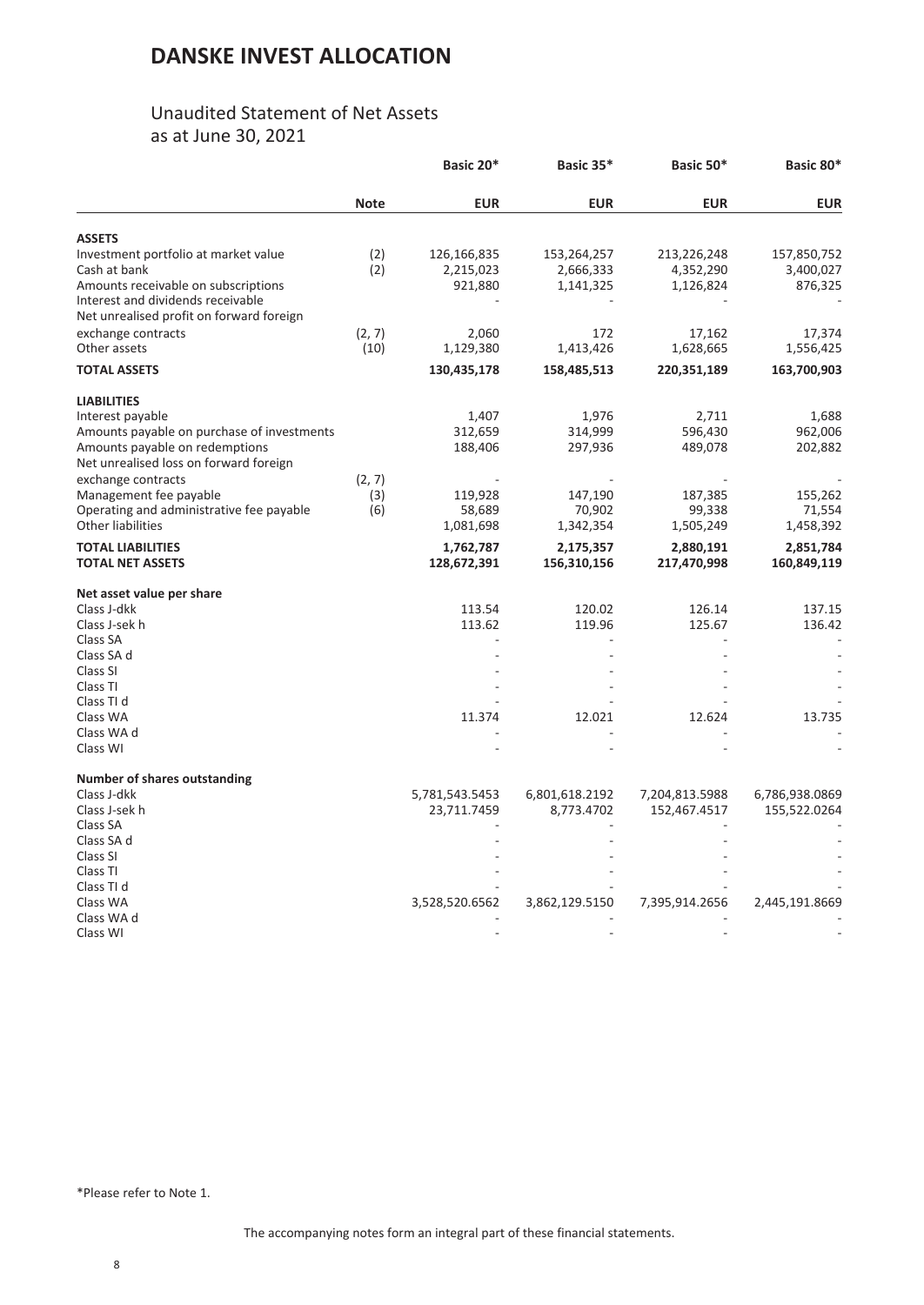### Unaudited Statement of Net Assets (continued) as at June 30, 2021

|                                                                          |             | <b>Basic 100*</b>     | <b>Global Portfolio</b><br><b>Solution DKK -</b><br><b>Balanced</b> | <b>Global Portfolio</b><br><b>Solution DKK -</b><br><b>Defensive</b> | <b>Global Portfolio</b><br><b>Solution DKK -</b><br><b>Equities</b> |
|--------------------------------------------------------------------------|-------------|-----------------------|---------------------------------------------------------------------|----------------------------------------------------------------------|---------------------------------------------------------------------|
|                                                                          | <b>Note</b> | <b>EUR</b>            | <b>DKK</b>                                                          | <b>DKK</b>                                                           | <b>DKK</b>                                                          |
| <b>ASSETS</b>                                                            |             |                       |                                                                     |                                                                      |                                                                     |
| Investment portfolio at market value                                     | (2)         | 13,350,747            | 9,696,754,578                                                       | 3,192,979,466                                                        | 66,176,367                                                          |
| Cash at bank                                                             | (2)         | 69,986                | 29,727,479                                                          | 9,502,537                                                            | 185,832                                                             |
| Amounts receivable on subscriptions                                      |             | 58,016                | 67,016,527                                                          | 32,253,991                                                           |                                                                     |
| Interest and dividends receivable                                        |             |                       |                                                                     |                                                                      |                                                                     |
| Net unrealised profit on forward foreign                                 |             |                       |                                                                     |                                                                      |                                                                     |
| exchange contracts                                                       | (2, 7)      | 35,897                |                                                                     |                                                                      |                                                                     |
| Other assets                                                             | (10)        | 37,582                | 99,783,081                                                          | 67,295,318                                                           |                                                                     |
|                                                                          |             |                       |                                                                     |                                                                      |                                                                     |
| <b>TOTAL ASSETS</b>                                                      |             | 13,552,228            | 9,893,281,665                                                       | 3,302,031,312                                                        | 66,362,199                                                          |
| <b>LIABILITIES</b>                                                       |             |                       |                                                                     |                                                                      |                                                                     |
| Interest payable                                                         |             | 25                    | 929                                                                 | 297                                                                  | 6                                                                   |
| Amounts payable on purchase of investments                               |             | 25,076                | 66,620,203                                                          | 31,215,957                                                           |                                                                     |
| Amounts payable on redemptions<br>Net unrealised loss on forward foreign |             | 35,157                | 377,238                                                             | 1,030,000                                                            |                                                                     |
| exchange contracts                                                       | (2, 7)      |                       | 32,210,793                                                          | 28,072,427                                                           | 14,274                                                              |
| Management fee payable                                                   | (3)         | 8,295                 | 2,120,789                                                           | 591,216                                                              | 19,940                                                              |
| Operating and administrative fee payable                                 | (6)         | 6,007                 | 1,087,585                                                           | 375,376                                                              | 7,820                                                               |
| Other liabilities                                                        |             | 29,257                | 99,792,368                                                          | 67,314,526                                                           | 10                                                                  |
| <b>TOTAL LIABILITIES</b><br><b>TOTAL NET ASSETS</b>                      |             | 103,817<br>13,448,411 | 202,209,905<br>9,691,071,760                                        | 128,599,799<br>3,173,431,513                                         | 42,050<br>66,320,149                                                |
|                                                                          |             |                       |                                                                     |                                                                      |                                                                     |
| Net asset value per share                                                |             |                       |                                                                     |                                                                      |                                                                     |
| Class J-dkk                                                              |             | 140.69                |                                                                     |                                                                      |                                                                     |
| Class J-sek h                                                            |             |                       |                                                                     |                                                                      |                                                                     |
| Class SA<br>Class SA d                                                   |             |                       |                                                                     |                                                                      |                                                                     |
| Class SI                                                                 |             |                       |                                                                     |                                                                      |                                                                     |
| Class TI                                                                 |             |                       | 1,263.65                                                            | 1,142.40                                                             | 1,287.77                                                            |
| Class TI d                                                               |             |                       | 1,263.64                                                            | 1,142.59                                                             | 1,287.81                                                            |
| Class WA                                                                 |             | 14.180                |                                                                     |                                                                      |                                                                     |
| Class WA d                                                               |             |                       |                                                                     |                                                                      |                                                                     |
| Class WI                                                                 |             |                       | 1,055.40                                                            | 1,034.49                                                             | 1,080.80                                                            |
| <b>Number of shares outstanding</b>                                      |             |                       |                                                                     |                                                                      |                                                                     |
| Class J-dkk                                                              |             |                       |                                                                     |                                                                      |                                                                     |
| Class J-sek h                                                            |             | 222,351.3983          |                                                                     |                                                                      |                                                                     |
| Class SA                                                                 |             |                       |                                                                     |                                                                      |                                                                     |
| Class SA d                                                               |             |                       |                                                                     |                                                                      |                                                                     |
| Class SI                                                                 |             |                       |                                                                     |                                                                      |                                                                     |
| Class TI                                                                 |             |                       | 7,305,180.1538                                                      | 2,757,771.9006                                                       | 50,000.0000                                                         |
| Class TI d                                                               |             |                       | 10.0000                                                             | 10.0000                                                              | 10.0000                                                             |
| Class WA                                                                 |             | 730,546.4935          |                                                                     |                                                                      |                                                                     |
| Class WA d                                                               |             |                       |                                                                     |                                                                      |                                                                     |
| Class WI                                                                 |             |                       | 435,743.4705                                                        | 22,188.8989                                                          | 1,775.1081                                                          |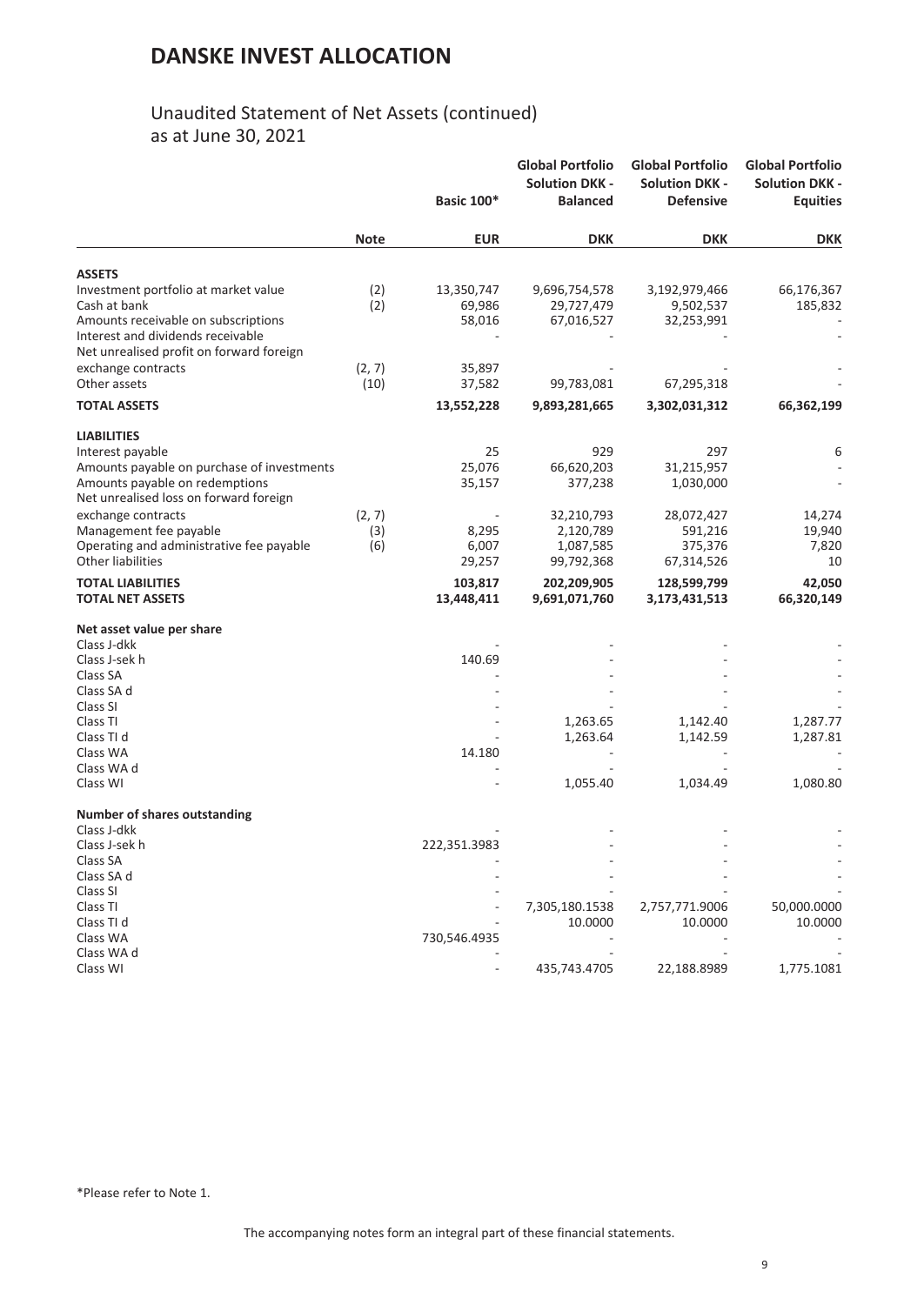## Unaudited Statement of Net Assets (continued) as at June 30, 2021

|                                            |             | <b>Global Portfolio</b><br><b>Solution DKK -</b><br><b>Fixed Income</b> | <b>Global Portfolio</b><br><b>Solution DKK -</b><br>Opportunity | <b>Global Portfolio</b><br><b>Solution EUR -</b><br><b>Balanced</b> | <b>Global Portfolio</b><br><b>Solution EUR -</b><br><b>Defensive</b> |
|--------------------------------------------|-------------|-------------------------------------------------------------------------|-----------------------------------------------------------------|---------------------------------------------------------------------|----------------------------------------------------------------------|
|                                            | <b>Note</b> | <b>DKK</b>                                                              | <b>DKK</b>                                                      | <b>EUR</b>                                                          | <b>EUR</b>                                                           |
| <b>ASSETS</b>                              |             |                                                                         |                                                                 |                                                                     |                                                                      |
| Investment portfolio at market value       | (2)         | 52,575,538                                                              | 3,116,655,915                                                   | 28,980                                                              | 27,198                                                               |
| Cash at bank                               | (2)         | 154,755                                                                 | 9,613,373                                                       | 89                                                                  | 205                                                                  |
| Amounts receivable on subscriptions        |             |                                                                         | 16,885,586                                                      | $\overline{a}$                                                      |                                                                      |
| Interest and dividends receivable          |             |                                                                         |                                                                 |                                                                     |                                                                      |
| Net unrealised profit on forward foreign   |             |                                                                         |                                                                 |                                                                     |                                                                      |
| exchange contracts                         | (2, 7)      |                                                                         |                                                                 |                                                                     |                                                                      |
| Other assets                               | (10)        |                                                                         | 23,907,631                                                      |                                                                     |                                                                      |
| <b>TOTAL ASSETS</b>                        |             | 52,730,293                                                              | 3,167,062,505                                                   | 29,069                                                              | 27,403                                                               |
| <b>LIABILITIES</b>                         |             |                                                                         |                                                                 |                                                                     |                                                                      |
| Interest payable                           |             | 5                                                                       | 301                                                             |                                                                     |                                                                      |
| Amounts payable on purchase of investments |             |                                                                         | 16,728,141                                                      |                                                                     |                                                                      |
| Amounts payable on redemptions             |             |                                                                         | 152,741                                                         |                                                                     |                                                                      |
| Net unrealised loss on forward foreign     |             |                                                                         |                                                                 |                                                                     |                                                                      |
| exchange contracts                         | (2, 7)      | 650,021                                                                 | 4,593,360                                                       | 103                                                                 | 254                                                                  |
| Management fee payable                     | (3)         | 8,701                                                                   | 723,501                                                         | 7                                                                   | 5                                                                    |
| Operating and administrative fee payable   | (6)         | 6,443                                                                   | 332,645                                                         | 3                                                                   | 3                                                                    |
| <b>Other liabilities</b>                   |             |                                                                         | 23,916,908                                                      |                                                                     |                                                                      |
| <b>TOTAL LIABILITIES</b>                   |             | 665,170                                                                 | 46,447,597                                                      | 113                                                                 | 262                                                                  |
| <b>TOTAL NET ASSETS</b>                    |             | 52,065,123                                                              | 3,120,614,908                                                   | 28,956                                                              | 27,141                                                               |
| Net asset value per share                  |             |                                                                         |                                                                 |                                                                     |                                                                      |
| Class J-dkk                                |             |                                                                         |                                                                 |                                                                     |                                                                      |
| Class J-sek h                              |             |                                                                         |                                                                 |                                                                     |                                                                      |
| Class SA                                   |             |                                                                         |                                                                 |                                                                     |                                                                      |
| Class SA d                                 |             |                                                                         |                                                                 |                                                                     |                                                                      |
| Class SI                                   |             |                                                                         |                                                                 |                                                                     |                                                                      |
| Class TI                                   |             | 1,039.58                                                                | 1,329.38                                                        | 122.794                                                             | 111.994                                                              |
| Class TI d                                 |             | 1,039.78                                                                | 1,329.44                                                        |                                                                     |                                                                      |
| Class WA                                   |             |                                                                         |                                                                 |                                                                     |                                                                      |
| Class WA d                                 |             |                                                                         |                                                                 |                                                                     | 103.414                                                              |
| Class WI                                   |             | 1,008.40                                                                | 1,073.67                                                        | 105.366                                                             |                                                                      |
| <b>Number of shares outstanding</b>        |             |                                                                         |                                                                 |                                                                     |                                                                      |
| Class J-dkk                                |             |                                                                         |                                                                 |                                                                     |                                                                      |
| Class J-sek h                              |             |                                                                         |                                                                 |                                                                     |                                                                      |
| Class SA                                   |             |                                                                         |                                                                 |                                                                     |                                                                      |
| Class SA d<br>Class SI                     |             |                                                                         |                                                                 |                                                                     |                                                                      |
| Class TI                                   |             | 50,000.0000                                                             | 2,162,104.5777                                                  | 150.0000                                                            | 150.0000                                                             |
| Class TI d                                 |             | 10.0000                                                                 | 10.0000                                                         |                                                                     |                                                                      |
| Class WA                                   |             |                                                                         |                                                                 |                                                                     |                                                                      |
| Class WA d                                 |             |                                                                         |                                                                 |                                                                     |                                                                      |
| Class WI                                   |             | 75.0000                                                                 | 229,430.9279                                                    | 100.0000                                                            | 100.0000                                                             |
|                                            |             |                                                                         |                                                                 |                                                                     |                                                                      |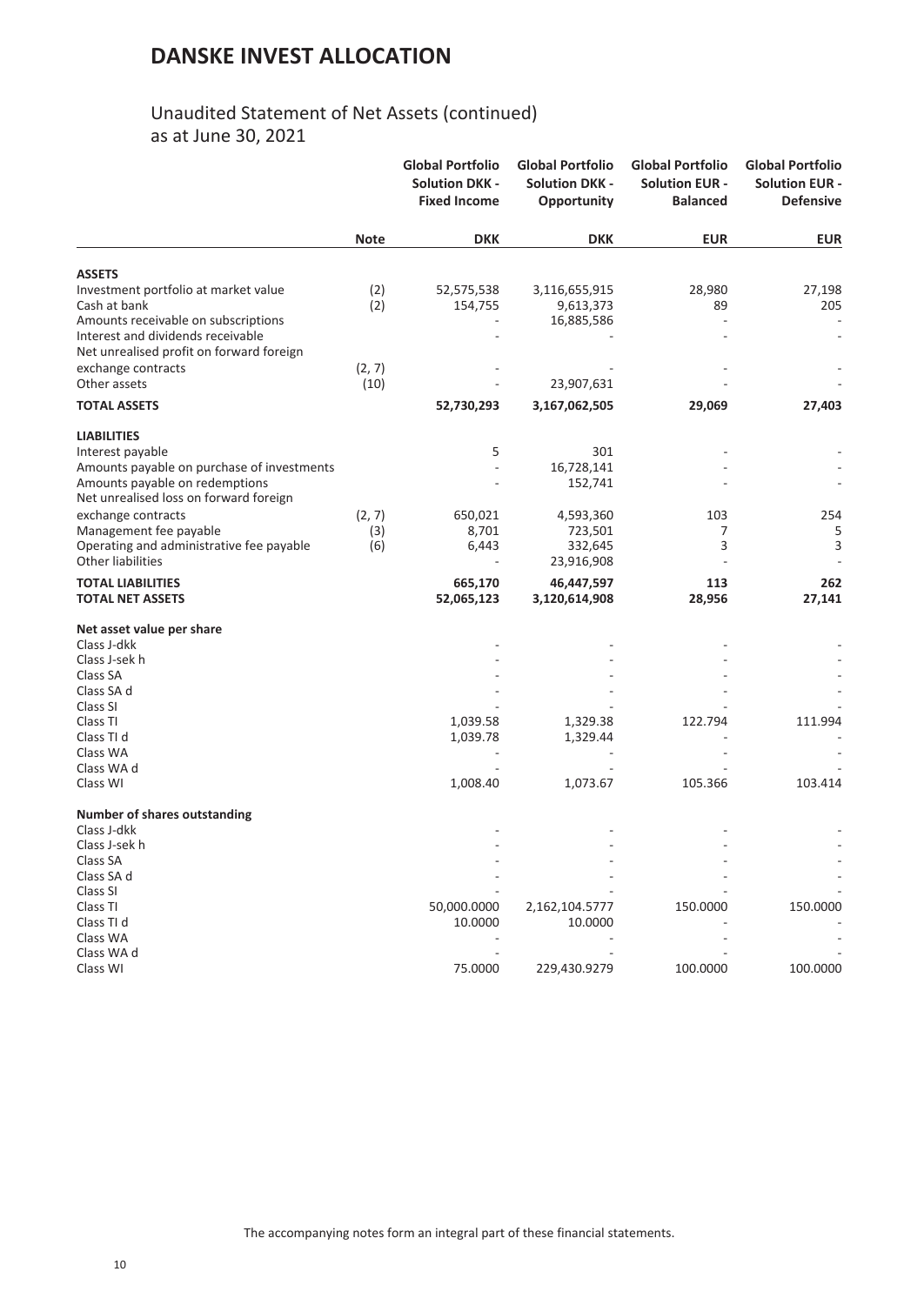## Unaudited Statement of Net Assets (continued) as at June 30, 2021

|                                                                    |             | <b>Global Portfolio</b><br><b>Solution EUR -</b><br><b>Equities</b> | <b>Global Portfolio</b><br><b>Solution EUR -</b><br><b>Fixed Income</b> | <b>Global Portfolio</b><br><b>Solution EUR -</b><br>Opportunity | <b>Global Portfolio</b><br><b>Solution NOK -</b><br><b>Balanced</b> |
|--------------------------------------------------------------------|-------------|---------------------------------------------------------------------|-------------------------------------------------------------------------|-----------------------------------------------------------------|---------------------------------------------------------------------|
|                                                                    | <b>Note</b> | <b>EUR</b>                                                          | <b>EUR</b>                                                              | <b>EUR</b>                                                      | <b>NOK</b>                                                          |
| <b>ASSETS</b>                                                      |             |                                                                     |                                                                         |                                                                 |                                                                     |
| Investment portfolio at market value                               | (2)         | 29,596                                                              | 25,542                                                                  | 11,004,796                                                      | 180,524                                                             |
| Cash at bank                                                       | (2)         | 46                                                                  | 272                                                                     | 39,887                                                          | 2,564                                                               |
| Amounts receivable on subscriptions                                |             |                                                                     |                                                                         |                                                                 |                                                                     |
| Interest and dividends receivable                                  |             |                                                                     |                                                                         |                                                                 |                                                                     |
| Net unrealised profit on forward foreign                           |             |                                                                     |                                                                         |                                                                 |                                                                     |
| exchange contracts                                                 | (2, 7)      |                                                                     |                                                                         |                                                                 |                                                                     |
| Other assets                                                       | (10)        |                                                                     |                                                                         |                                                                 |                                                                     |
| <b>TOTAL ASSETS</b>                                                |             | 29,642                                                              | 25,814                                                                  | 11,044,683                                                      | 183,088                                                             |
| <b>LIABILITIES</b>                                                 |             |                                                                     |                                                                         |                                                                 |                                                                     |
| Interest payable                                                   |             |                                                                     |                                                                         | 1                                                               |                                                                     |
| Amounts payable on purchase of investments                         |             |                                                                     |                                                                         |                                                                 |                                                                     |
| Amounts payable on redemptions                                     |             |                                                                     |                                                                         |                                                                 |                                                                     |
| Net unrealised loss on forward foreign                             |             |                                                                     |                                                                         |                                                                 |                                                                     |
| exchange contracts                                                 | (2, 7)      | 7                                                                   | 320                                                                     | 18,305<br>2,877                                                 | 617                                                                 |
| Management fee payable<br>Operating and administrative fee payable | (3)<br>(6)  | 9<br>3                                                              | 4<br>4                                                                  | 1,323                                                           | 43<br>22                                                            |
| <b>Other liabilities</b>                                           |             |                                                                     |                                                                         |                                                                 |                                                                     |
| <b>TOTAL LIABILITIES</b>                                           |             | 19                                                                  | 328                                                                     | 22,506                                                          | 682                                                                 |
| <b>TOTAL NET ASSETS</b>                                            |             | 29,623                                                              | 25,486                                                                  | 11,022,177                                                      | 182,406                                                             |
| Net asset value per share                                          |             |                                                                     |                                                                         |                                                                 |                                                                     |
| Class J-dkk                                                        |             |                                                                     |                                                                         |                                                                 |                                                                     |
| Class J-sek h                                                      |             |                                                                     |                                                                         |                                                                 |                                                                     |
| Class SA                                                           |             |                                                                     |                                                                         |                                                                 |                                                                     |
| Class SA d<br>Class SI                                             |             |                                                                     |                                                                         |                                                                 |                                                                     |
| Class TI                                                           |             | 125.580                                                             | 102.586                                                                 | 129.094                                                         | 1,216.04                                                            |
| Class TI d                                                         |             |                                                                     |                                                                         |                                                                 |                                                                     |
| Class WA                                                           |             |                                                                     |                                                                         |                                                                 |                                                                     |
| Class WA d                                                         |             |                                                                     |                                                                         |                                                                 |                                                                     |
| Class WI                                                           |             | 107.856                                                             | 100.984                                                                 | 107.373                                                         |                                                                     |
| <b>Number of shares outstanding</b>                                |             |                                                                     |                                                                         |                                                                 |                                                                     |
| Class J-dkk                                                        |             |                                                                     |                                                                         |                                                                 |                                                                     |
| Class J-sek h                                                      |             |                                                                     |                                                                         |                                                                 |                                                                     |
| Class SA                                                           |             |                                                                     |                                                                         |                                                                 |                                                                     |
| Class SA d                                                         |             |                                                                     |                                                                         |                                                                 |                                                                     |
| Class SI<br>Class <sub>TI</sub>                                    |             | 150.0000                                                            | 150.0000                                                                |                                                                 | 150.0000                                                            |
| Class TI d                                                         |             |                                                                     |                                                                         | 85,297.5630                                                     |                                                                     |
| Class WA                                                           |             |                                                                     |                                                                         |                                                                 |                                                                     |
| Class WA d                                                         |             |                                                                     |                                                                         |                                                                 |                                                                     |
| Class WI                                                           |             | 100.0000                                                            | 100.0000                                                                | 100.0000                                                        |                                                                     |
|                                                                    |             |                                                                     |                                                                         |                                                                 |                                                                     |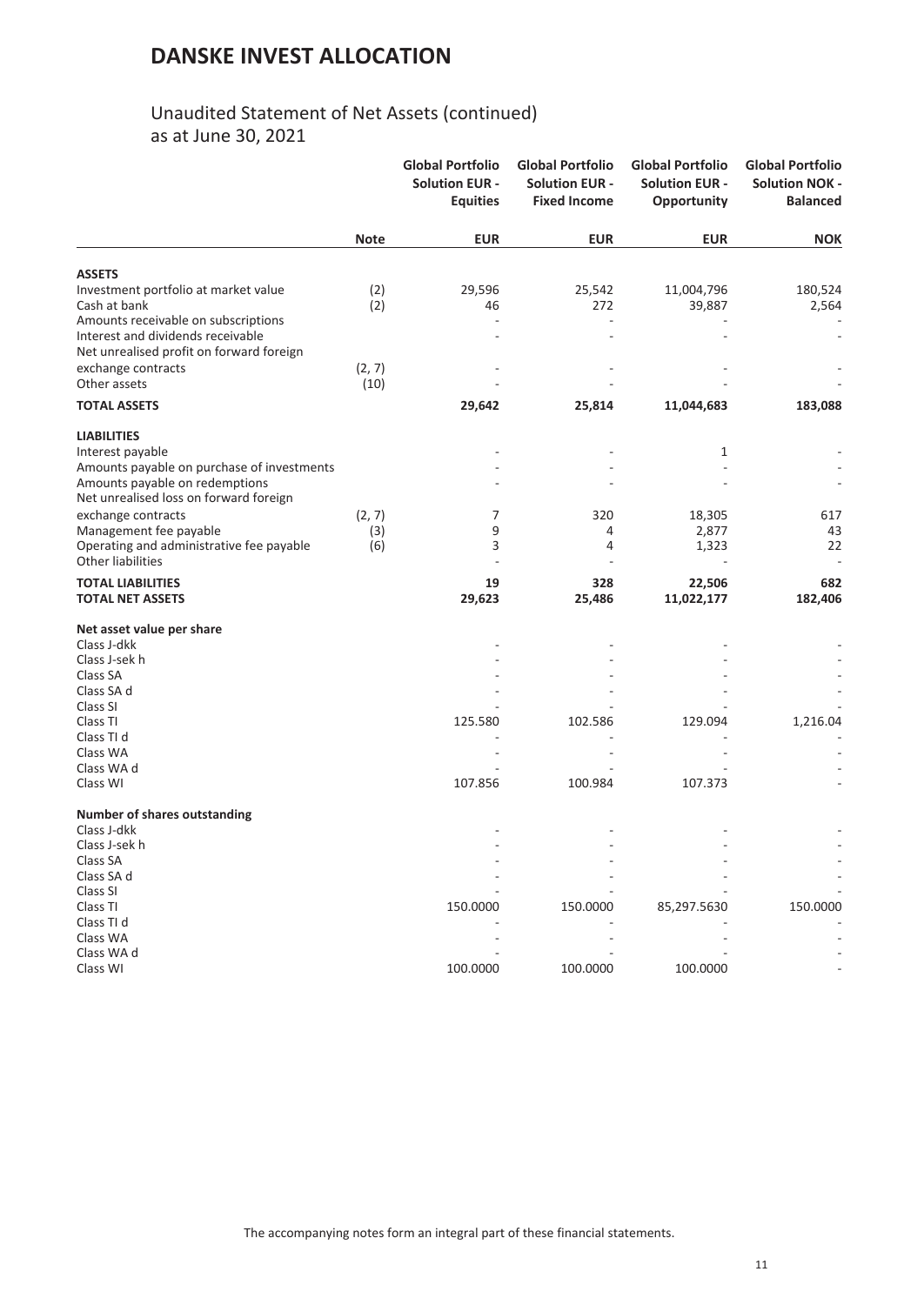## Unaudited Statement of Net Assets (continued) as at June 30, 2021

|                                                                      |             | <b>Global Portfolio</b><br><b>Solution NOK -</b><br><b>Defensive</b> | <b>Global Portfolio</b><br><b>Solution NOK -</b><br><b>Equities</b> | <b>Global Portfolio</b><br><b>Solution NOK -</b><br><b>Fixed Income</b> | <b>Global Portfolio</b><br><b>Solution NOK -</b><br>Opportunity |
|----------------------------------------------------------------------|-------------|----------------------------------------------------------------------|---------------------------------------------------------------------|-------------------------------------------------------------------------|-----------------------------------------------------------------|
|                                                                      | <b>Note</b> | <b>NOK</b>                                                           | <b>NOK</b>                                                          | <b>NOK</b>                                                              | <b>NOK</b>                                                      |
| <b>ASSETS</b>                                                        |             |                                                                      |                                                                     |                                                                         |                                                                 |
| Investment portfolio at market value                                 | (2)         | 167,490                                                              | 187,247                                                             | 153,965                                                                 | 189,788                                                         |
| Cash at bank                                                         | (2)         | 2,419                                                                | 360                                                                 | 2,669                                                                   | 1,359                                                           |
| Amounts receivable on subscriptions                                  |             |                                                                      |                                                                     |                                                                         |                                                                 |
| Interest and dividends receivable                                    |             |                                                                      |                                                                     |                                                                         |                                                                 |
| Net unrealised profit on forward foreign                             |             |                                                                      |                                                                     |                                                                         |                                                                 |
| exchange contracts                                                   | (2, 7)      |                                                                      |                                                                     |                                                                         |                                                                 |
| Other assets                                                         | (10)        |                                                                      |                                                                     |                                                                         |                                                                 |
| <b>TOTAL ASSETS</b>                                                  |             | 169,909                                                              | 187,607                                                             | 156,634                                                                 | 191,147                                                         |
| <b>LIABILITIES</b>                                                   |             |                                                                      |                                                                     |                                                                         |                                                                 |
| Interest payable                                                     |             |                                                                      |                                                                     |                                                                         |                                                                 |
| Amounts payable on purchase of investments                           |             |                                                                      |                                                                     |                                                                         |                                                                 |
| Amounts payable on redemptions                                       |             |                                                                      |                                                                     |                                                                         |                                                                 |
| Net unrealised loss on forward foreign                               |             |                                                                      |                                                                     |                                                                         |                                                                 |
| exchange contracts                                                   | (2, 7)      | 1,499                                                                | 50                                                                  | 1,830                                                                   | 309                                                             |
| Management fee payable                                               | (3)         | 32                                                                   | 57                                                                  | 26                                                                      | 49                                                              |
| Operating and administrative fee payable<br><b>Other liabilities</b> | (6)         | 22                                                                   | 23                                                                  | 19                                                                      | 23                                                              |
| <b>TOTAL LIABILITIES</b>                                             |             | 1,553                                                                | 130                                                                 | 1,875                                                                   | 381                                                             |
| <b>TOTAL NET ASSETS</b>                                              |             | 168,356                                                              | 187,477                                                             | 154,759                                                                 | 190,766                                                         |
| Net asset value per share                                            |             |                                                                      |                                                                     |                                                                         |                                                                 |
| Class J-dkk                                                          |             |                                                                      |                                                                     |                                                                         |                                                                 |
| Class J-sek h                                                        |             |                                                                      |                                                                     |                                                                         |                                                                 |
| Class SA                                                             |             |                                                                      |                                                                     |                                                                         |                                                                 |
| Class SA d<br>Class SI                                               |             |                                                                      |                                                                     |                                                                         |                                                                 |
| Class TI                                                             |             | 1,122.37                                                             | 1,249.85                                                            | 1,031.73                                                                | 1,271.77                                                        |
| Class TI d                                                           |             |                                                                      |                                                                     |                                                                         |                                                                 |
| Class WA                                                             |             |                                                                      |                                                                     |                                                                         |                                                                 |
| Class WA d                                                           |             |                                                                      |                                                                     |                                                                         |                                                                 |
| Class WI                                                             |             |                                                                      |                                                                     |                                                                         |                                                                 |
| <b>Number of shares outstanding</b>                                  |             |                                                                      |                                                                     |                                                                         |                                                                 |
| Class J-dkk                                                          |             |                                                                      |                                                                     |                                                                         |                                                                 |
| Class J-sek h                                                        |             |                                                                      |                                                                     |                                                                         |                                                                 |
| Class SA                                                             |             |                                                                      |                                                                     |                                                                         |                                                                 |
| Class SA d                                                           |             |                                                                      |                                                                     |                                                                         |                                                                 |
| Class SI                                                             |             |                                                                      |                                                                     |                                                                         |                                                                 |
| Class TI                                                             |             | 150.0000                                                             | 150.0000                                                            | 150.0000                                                                | 150.0000                                                        |
| Class TI d<br>Class WA                                               |             |                                                                      |                                                                     |                                                                         |                                                                 |
| Class WA d                                                           |             |                                                                      |                                                                     |                                                                         |                                                                 |
| Class WI                                                             |             |                                                                      |                                                                     |                                                                         |                                                                 |
|                                                                      |             |                                                                      |                                                                     |                                                                         |                                                                 |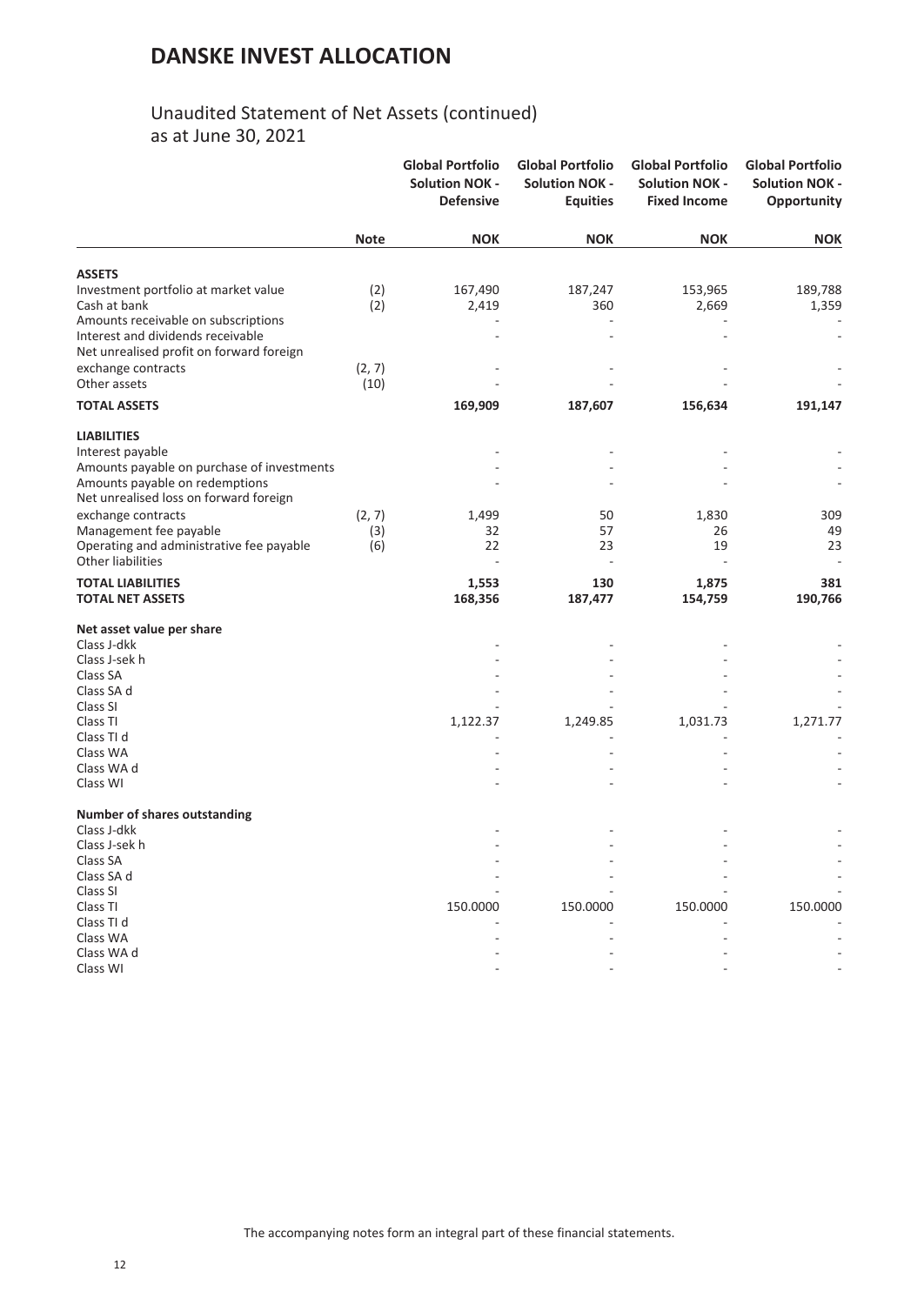## Unaudited Statement of Net Assets (continued) as at June 30, 2021

|                                                                      |             | <b>Global Portfolio</b><br><b>Solution SEK -</b><br><b>Balanced</b> | <b>Global Portfolio</b><br><b>Solution SEK -</b><br><b>Defensive</b> | <b>Global Portfolio</b><br><b>Solution SEK -</b><br><b>Equities</b> | <b>Global Portfolio</b><br><b>Solution SEK -</b><br><b>Fixed Income</b> |
|----------------------------------------------------------------------|-------------|---------------------------------------------------------------------|----------------------------------------------------------------------|---------------------------------------------------------------------|-------------------------------------------------------------------------|
|                                                                      | <b>Note</b> | <b>SEK</b>                                                          | <b>SEK</b>                                                           | <b>SEK</b>                                                          | <b>SEK</b>                                                              |
| <b>ASSETS</b>                                                        |             |                                                                     |                                                                      |                                                                     |                                                                         |
| Investment portfolio at market value                                 | (2)         | 188,315                                                             | 174,186                                                              | 189,239                                                             | 161,775                                                                 |
| Cash at bank                                                         | (2)         | 1,847                                                               | 2,942                                                                | 374                                                                 | 2,573                                                                   |
| Amounts receivable on subscriptions                                  |             |                                                                     |                                                                      |                                                                     |                                                                         |
| Interest and dividends receivable                                    |             |                                                                     |                                                                      |                                                                     |                                                                         |
| Net unrealised profit on forward foreign                             |             |                                                                     |                                                                      |                                                                     |                                                                         |
| exchange contracts                                                   | (2, 7)      |                                                                     |                                                                      |                                                                     |                                                                         |
| Other assets                                                         | (10)        |                                                                     |                                                                      |                                                                     |                                                                         |
| <b>TOTAL ASSETS</b>                                                  |             | 190,162                                                             | 177,128                                                              | 189,613                                                             | 164,348                                                                 |
| <b>LIABILITIES</b>                                                   |             |                                                                     |                                                                      |                                                                     |                                                                         |
| Interest payable                                                     |             |                                                                     |                                                                      |                                                                     |                                                                         |
| Amounts payable on purchase of investments                           |             |                                                                     |                                                                      |                                                                     |                                                                         |
| Amounts payable on redemptions                                       |             |                                                                     |                                                                      |                                                                     |                                                                         |
| Net unrealised loss on forward foreign                               |             |                                                                     |                                                                      |                                                                     |                                                                         |
| exchange contracts                                                   | (2, 7)      | 586                                                                 | 1,484                                                                | 31                                                                  | 1,813                                                                   |
| Management fee payable                                               | (3)         | 45                                                                  | 34                                                                   | 58                                                                  | 27                                                                      |
| Operating and administrative fee payable<br><b>Other liabilities</b> | (6)         | 23                                                                  | 22                                                                   | 24                                                                  | 19                                                                      |
| <b>TOTAL LIABILITIES</b>                                             |             | 654                                                                 | 1,540                                                                | 113                                                                 | 1,859                                                                   |
| <b>TOTAL NET ASSETS</b>                                              |             | 189,508                                                             | 175,588                                                              | 189,500                                                             | 162,489                                                                 |
| Net asset value per share                                            |             |                                                                     |                                                                      |                                                                     |                                                                         |
| Class J-dkk                                                          |             |                                                                     |                                                                      |                                                                     |                                                                         |
| Class J-sek h                                                        |             |                                                                     |                                                                      |                                                                     |                                                                         |
| Class SA                                                             |             |                                                                     |                                                                      |                                                                     |                                                                         |
| Class SA d                                                           |             |                                                                     |                                                                      |                                                                     |                                                                         |
| Class SI                                                             |             |                                                                     |                                                                      |                                                                     |                                                                         |
| Class TI                                                             |             | 1,184.43                                                            | 1,097.42                                                             | 1,184.37                                                            | 1,015.55                                                                |
| Class TI d<br>Class WA                                               |             |                                                                     |                                                                      |                                                                     |                                                                         |
| Class WA d                                                           |             |                                                                     |                                                                      |                                                                     |                                                                         |
| Class WI                                                             |             |                                                                     |                                                                      |                                                                     |                                                                         |
| <b>Number of shares outstanding</b>                                  |             |                                                                     |                                                                      |                                                                     |                                                                         |
| Class J-dkk                                                          |             |                                                                     |                                                                      |                                                                     |                                                                         |
| Class J-sek h                                                        |             |                                                                     |                                                                      |                                                                     |                                                                         |
| Class SA                                                             |             |                                                                     |                                                                      |                                                                     |                                                                         |
| Class SA d                                                           |             |                                                                     |                                                                      |                                                                     |                                                                         |
| Class SI                                                             |             |                                                                     |                                                                      |                                                                     |                                                                         |
| Class TI                                                             |             | 160.0000                                                            | 160.0000                                                             | 160.0000                                                            | 160.0000                                                                |
| Class TI d                                                           |             |                                                                     |                                                                      |                                                                     |                                                                         |
| Class WA                                                             |             |                                                                     |                                                                      |                                                                     |                                                                         |
| Class WA d                                                           |             |                                                                     |                                                                      |                                                                     |                                                                         |
| Class WI                                                             |             |                                                                     |                                                                      |                                                                     |                                                                         |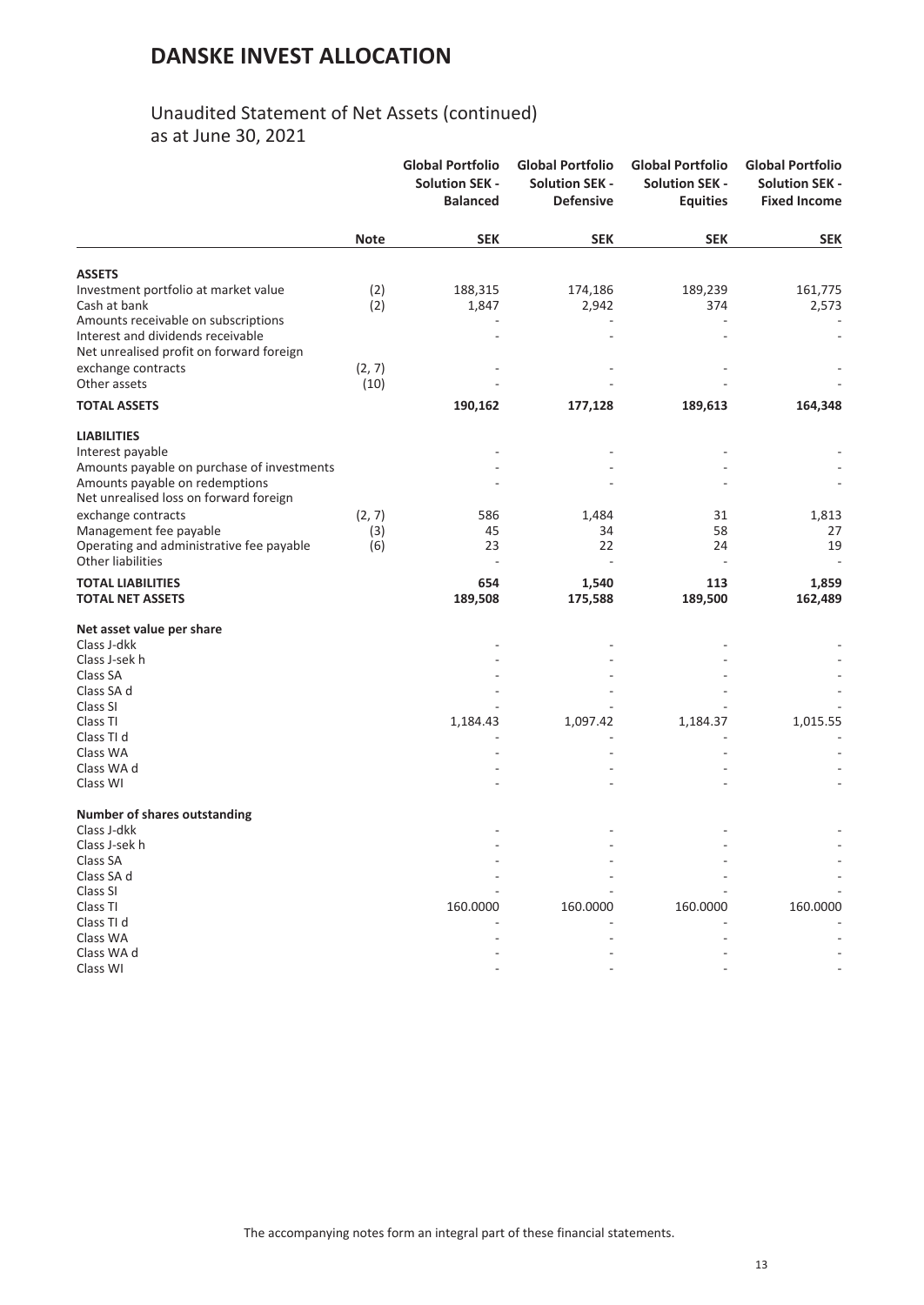## Unaudited Statement of Net Assets (continued) as at June 30, 2021

|                                                                                                                                                                              |                      | <b>Global Portfolio</b><br><b>Solution SEK -</b><br>Opportunity | <b>Horisont Aktie</b>                                  | <b>Horisont</b><br><b>Balanserad</b>                     | <b>Horisont</b><br>Försiktig                            |
|------------------------------------------------------------------------------------------------------------------------------------------------------------------------------|----------------------|-----------------------------------------------------------------|--------------------------------------------------------|----------------------------------------------------------|---------------------------------------------------------|
|                                                                                                                                                                              | <b>Note</b>          | <b>SEK</b>                                                      | <b>SEK</b>                                             | <b>SEK</b>                                               | <b>SEK</b>                                              |
| <b>ASSETS</b>                                                                                                                                                                |                      |                                                                 |                                                        |                                                          |                                                         |
| Investment portfolio at market value<br>Cash at bank<br>Amounts receivable on subscriptions<br>Interest and dividends receivable<br>Net unrealised profit on forward foreign | (2)<br>(2)           | 196,572<br>1,137                                                | 5,821,047,191<br>59,488,882<br>13,208,965<br>1,552,050 | 10,861,779,243<br>99,160,676<br>16,270,534<br>11,156,539 | 7,757,243,850<br>61,753,532<br>17,225,888<br>11,301,092 |
| exchange contracts<br>Other assets                                                                                                                                           | (2, 7)<br>(10)       |                                                                 | 4,901,610                                              | 10,300,539                                               | 6,490,135                                               |
| <b>TOTAL ASSETS</b>                                                                                                                                                          |                      | 197,709                                                         | 5,900,198,698                                          | 10,998,667,531                                           | 7,854,014,497                                           |
| <b>LIABILITIES</b><br>Interest payable<br>Amounts payable on purchase of investments<br>Amounts payable on redemptions<br>Net unrealised loss on forward foreign             |                      |                                                                 | 3,842,009                                              | 4,645,493                                                | 4,182,329                                               |
| exchange contracts<br>Management fee payable<br>Operating and administrative fee payable<br><b>Other liabilities</b>                                                         | (2, 7)<br>(3)<br>(6) | 303<br>52<br>24<br>$\overline{\phantom{a}}$                     | 20,412,833<br>999,230                                  | 27,640,569<br>1,885,256                                  | 16,035,687<br>1,352,701                                 |
| <b>TOTAL LIABILITIES</b><br><b>TOTAL NET ASSETS</b>                                                                                                                          |                      | 379<br>197,330                                                  | 25,254,072<br>5,874,944,626                            | 34,171,318<br>10,964,496,213                             | 21,570,717<br>7,832,443,780                             |
| Net asset value per share<br>Class J-dkk<br>Class J-sek h<br>Class SA<br>Class SA d<br>Class SI<br>Class TI                                                                  |                      | 1,233.31                                                        | 381.09<br>251.79<br>381.09                             | 265.23<br>190.88<br>265.23                               | 203.86<br>154.09<br>203.86                              |
| Class TI d<br>Class WA<br>Class WA d<br>Class WI                                                                                                                             |                      |                                                                 |                                                        | 269.24                                                   | 206.22                                                  |
| <b>Number of shares outstanding</b><br>Class J-dkk<br>Class J-sek h<br>Class SA<br>Class SA d<br>Class SI                                                                    |                      |                                                                 | 8,879,716.7032<br>30,031.2941<br>6,516,472.1077        | 21,410,071.3670<br>398,466.1567<br>19,287,164.6675       | 28,040,019.4624<br>356,508.4215<br>10,090,757.5017      |
| Class TI<br>Class TI d<br>Class WA<br>Class WA d<br>Class WI                                                                                                                 |                      | 160.0000                                                        |                                                        | 350,375.2686                                             | 20,712.0494                                             |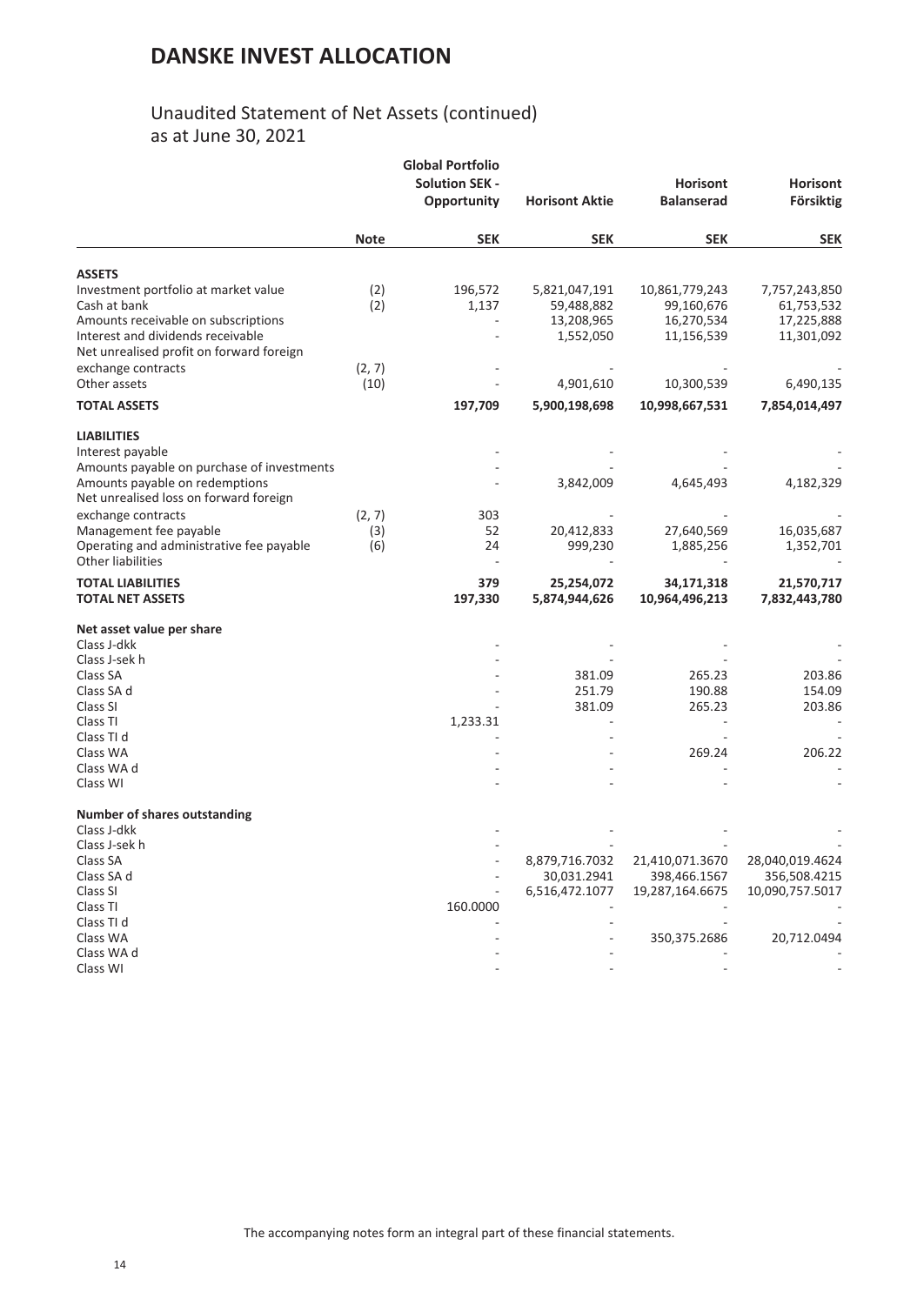## Unaudited Statement of Net Assets (continued) as at June 30, 2021

|                                                             |             | <b>Horisont</b> |                       |               |
|-------------------------------------------------------------|-------------|-----------------|-----------------------|---------------|
|                                                             |             | <b>Offensiv</b> | <b>Horisont Ränta</b> | Combined      |
|                                                             | <b>Note</b> | <b>SEK</b>      | <b>SEK</b>            | <b>EUR</b>    |
| ASSETS                                                      |             |                 |                       |               |
| Investment portfolio at market value                        | (2)         | 1,941,612,500   | 781,653,124           | 5,529,052,649 |
| Cash at bank                                                | (2)         | 21,896,378      | 15,007,826            | 44,806,241    |
| Amounts receivable on subscriptions                         |             | 7,665,349       | 216,918               | 25,134,844    |
| Interest and dividends receivable                           |             |                 | 498,647               | 2,424,094     |
| Net unrealised profit on forward foreign exchange contracts | (2, 7)      |                 |                       | 72,665        |
| Other assets                                                | (10)        | 2,057,887       | 796,611               | 33,861,707    |
| <b>TOTAL ASSETS</b>                                         |             | 1,973,232,114   | 798,173,126           | 5,635,352,200 |
| <b>LIABILITIES</b>                                          |             |                 |                       |               |
| Interest payable                                            |             | 5,044           |                       | 8,514         |
| Amounts payable on purchase of investments                  |             |                 |                       | 17,608,497    |
| Amounts payable on redemptions                              |             | 1,425,305       | 456,356               | 2,862,392     |
| Net unrealised loss on forward foreign exchange contracts   | (2, 7)      |                 |                       | 8,828,457     |
| Management fee payable                                      | (3)         | 5,848,933       | 909,438               | 8,094,033     |
| Operating and administrative fee payable                    | (6)         | 333,372         | 139,454               | 1,016,955     |
| <b>Other liabilities</b>                                    |             |                 |                       | 31,090,359    |
| <b>TOTAL LIABILITIES</b>                                    |             | 7,612,654       | 1,505,248             | 69,509,207    |
| <b>TOTAL NET ASSETS</b>                                     |             | 1,965,619,460   | 796,667,878           | 5,565,842,993 |
| Net asset value per share                                   |             |                 |                       |               |
| Class J-dkk                                                 |             |                 |                       |               |
| Class J-sek h                                               |             |                 |                       |               |
| Class SA                                                    |             | 221.78          | 121.86                |               |
| Class SA d                                                  |             | 156.17          | 97.83                 |               |
| Class SI                                                    |             | 221.78          | 121.86                |               |
| Class TI                                                    |             |                 |                       |               |
| Class TI d                                                  |             |                 |                       |               |
| Class WA                                                    |             | 225.92          | 122.64                |               |
| Class WA d                                                  |             | 159.19          | 98.44                 |               |
| Class WI                                                    |             |                 |                       |               |
| <b>Number of shares outstanding</b>                         |             |                 |                       |               |
| Class J-dkk                                                 |             |                 |                       |               |
| Class J-sek h                                               |             |                 |                       |               |
| Class SA                                                    |             | 4,876,188.2516  | 2,908,459.7546        |               |
| Class SA d                                                  |             | 380,309.5963    | 1,315,400.4362        |               |
| Class SI                                                    |             | 3,687,931.7185  | 560,806.0262          |               |
| Class TI                                                    |             |                 |                       |               |
| Class TI d                                                  |             |                 |                       |               |
| Class WA                                                    |             | 22,008.8658     | 526,180.5769          |               |
| Class WA d                                                  |             | 11,982.2572     | 1,835,470.0261        |               |
| Class WI                                                    |             |                 |                       |               |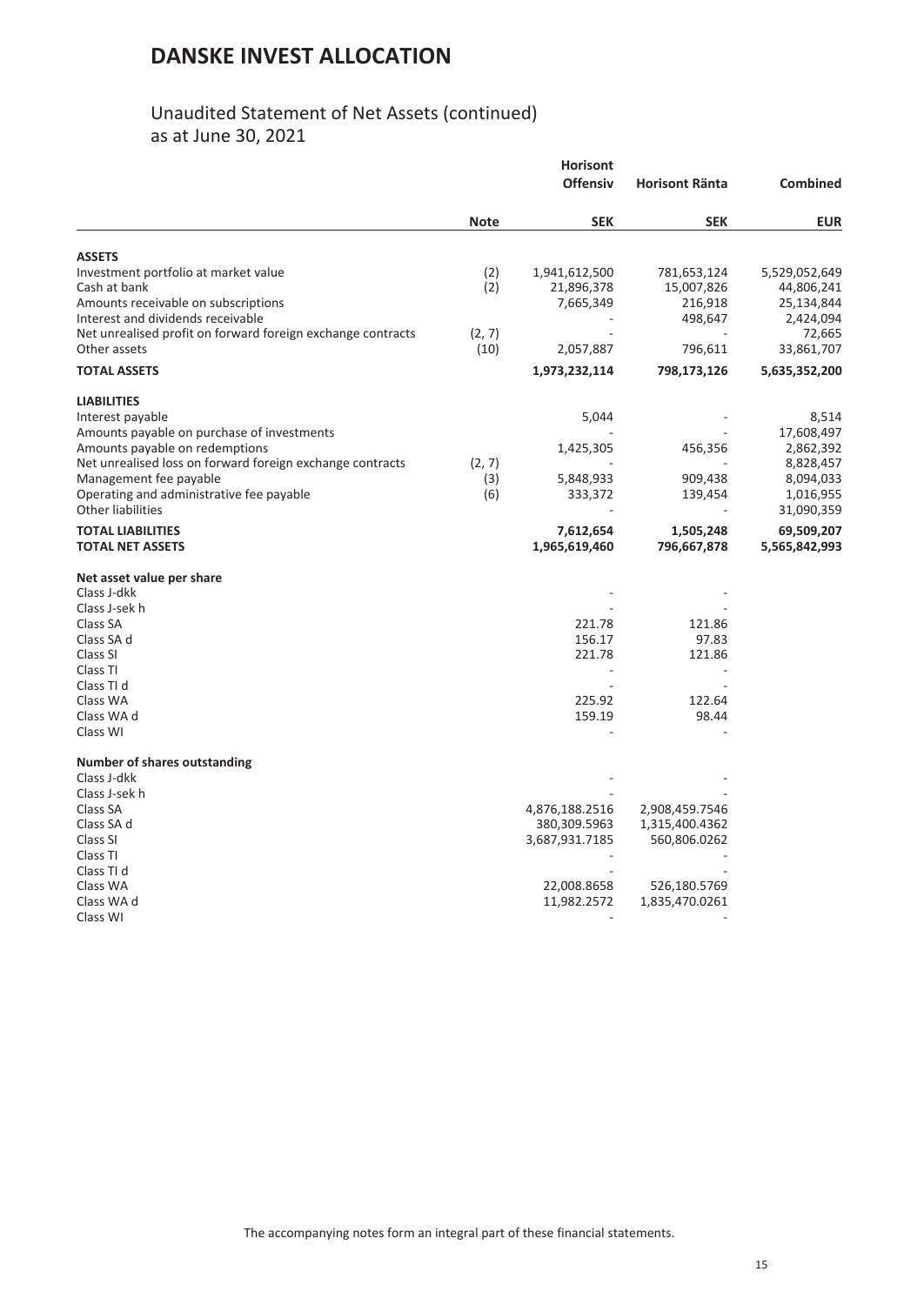## <span id="page-15-0"></span>Basic 20\*

## Statement of Investments as at June 30, 2021

| (expressed in EUR)                 |                                   |            |            |                               |        |
|------------------------------------|-----------------------------------|------------|------------|-------------------------------|--------|
| Description                        | Quantity / Face Currency<br>Value |            | Cost       | Evaluation % net              | assets |
| <b>Investment Funds</b>            |                                   |            |            |                               |        |
| <b>Denmark</b>                     |                                   |            |            |                               |        |
| Pc Eu In Fn Akk - Dkk W-           | 178,325                           | <b>DKK</b> | 2,462,284  | 3,062,946                     | 2.38   |
| Pc Glb Ac In Ak -Dkk W-            | 176,318                           | <b>DKK</b> | 3,670,999  | 4,650,946                     | 3.61   |
| Pc GI Em Mr Akk - Dkk W-           | 110,340                           | <b>DKK</b> | 2,287,250  | 2,695,272                     | 2.09   |
| Pc Pc Cn Jp Akk -Dkk-W             | 60,239                            | <b>DKK</b> | 847,965    | 1,041,401                     | 0.81   |
| Pc Usa Indx Akk Shs - Dkk W-       | 523,946                           | <b>DKK</b> | 11,571,190 | 14,681,011                    | 11.41  |
| Da In Em Ma De -W- Acc Hdg         | 558,012                           | <b>EUR</b> | 8,949,808  | 9,279,740                     | 7.21   |
| Procap Jap Ind CI-W Dkk / Cap      | 68,531                            | <b>DKK</b> | 952,027    | 1,076,284                     | 0.84   |
| Da Nye Lo Dkk-W-Acc                | 114,700                           | <b>DKK</b> | 1,667,930  | 1,695,100                     | 1.32   |
|                                    |                                   |            | 32,409,453 | 38,182,700                    | 29.67  |
| Ireland                            |                                   |            |            |                               |        |
| Spdr Barcl Eur Gov Bd Ucit Etf     | 71,244                            | <b>EUR</b> | 4,820,178  | 4,737,299                     | 3.68   |
| Ssga Barc 1-3Y Eur Gov Bd / Dis    | 404,886                           | <b>EUR</b> | 21,188,517 | 21,101,039                    | 16.40  |
|                                    |                                   |            | 26,008,695 | 25,838,338                    | 20.08  |
| Luxembourg                         |                                   |            |            |                               |        |
| Danske I Eigcb -I- Cap             | 384,181                           | <b>EUR</b> | 5,899,639  | 6,001,681                     | 4.67   |
| Xtr2 Egb-1C-Cap /Eur               | 55,044                            | <b>EUR</b> | 13,831,456 | 13,744,487                    | 10.68  |
| Xt2 Eec Bd -1D-Dis                 | 52,294                            | <b>EUR</b> | 8,302,635  | 8,247,810                     | 6.41   |
| Danske I Eshyb -I- Eur /Cap        | 49,269                            | <b>EUR</b> | 594,859    | 640,987                       | 0.50   |
| Ubs Etf M Emusr -A- Cap            | 86,761                            | <b>EUR</b> | 1,838,538  | 2,171,628                     | 1.69   |
| Mul Ly Euhrmwgb - C- Eur / Cap Etf | 60,654                            | <b>EUR</b> | 9,230,942  | 9,006,512                     | 7.00   |
| Mul Legb 3-5Y -Acc- Cap            | 88,567                            | <b>EUR</b> | 13,729,919 | 13,700,429                    | 10.65  |
| Mul Legb Dr Shs -Acc- Cap          | 7,214                             | <b>EUR</b> | 1,422,889  | 1,386,098                     | 1.08   |
| Mul Ly 3-5Y Dr -- Shs -Acc- Cap    | 24,926                            | <b>EUR</b> | 2,814,022  | 2,784,234                     | 2.16   |
| Xtr2 Egb13-1C-Cap /Eur             | 9                                 | <b>EUR</b> | 1,518      | 1,511                         |        |
| Dans I Us Hy Bd -I- Usd /Cap       | 101,862                           | <b>USD</b> | 1,141,840  | 1,186,800                     | 0.92   |
| Xtr2 Us Treas 2Dhd                 | 28,000                            | <b>EUR</b> | 3,380,762  | 3,273,620                     | 2.54   |
|                                    |                                   |            | 62,189,019 | 62,145,797                    | 48.30  |
| <b>Total - Investment Funds</b>    |                                   |            |            | 120,607,167 126,166,835       | 98.05  |
| <b>TOTAL INVESTMENT PORTFOLIO</b>  |                                   |            |            | 120,607,167 126,166,835 98.05 |        |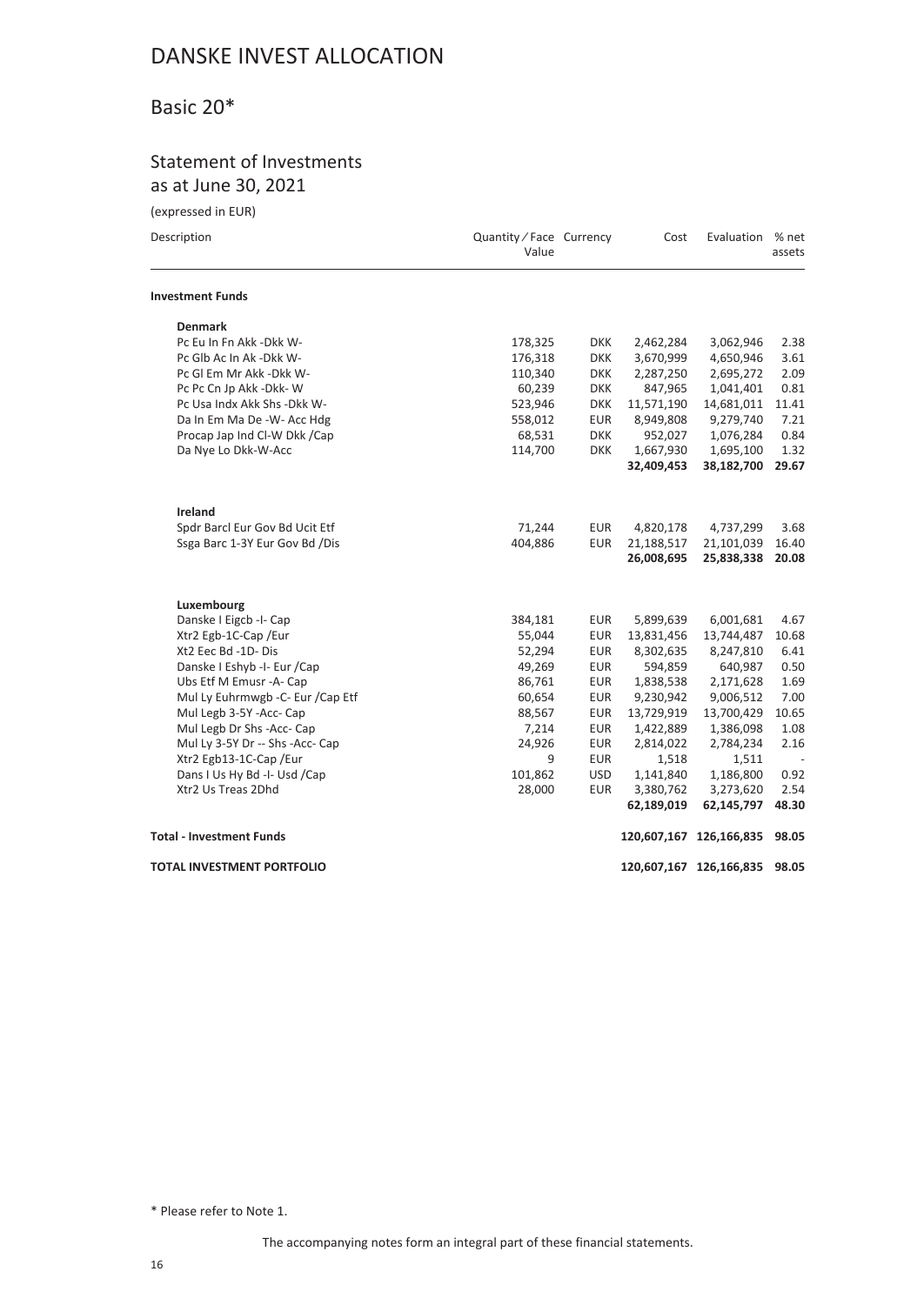## <span id="page-16-0"></span>Basic 20\*

### Geographical and Economic Portfolio Breakdowns as at June 30, 2021

(expressed as a percentage of net assets)

| Geographical breakdown | %     |
|------------------------|-------|
| Luxembourg             | 48.30 |
| Denmark                | 29.67 |
| Ireland                | 20.08 |
|                        | 98.05 |

| Economic breakdown      | %     |
|-------------------------|-------|
| <b>Investment Funds</b> | 98.05 |
|                         | 98.05 |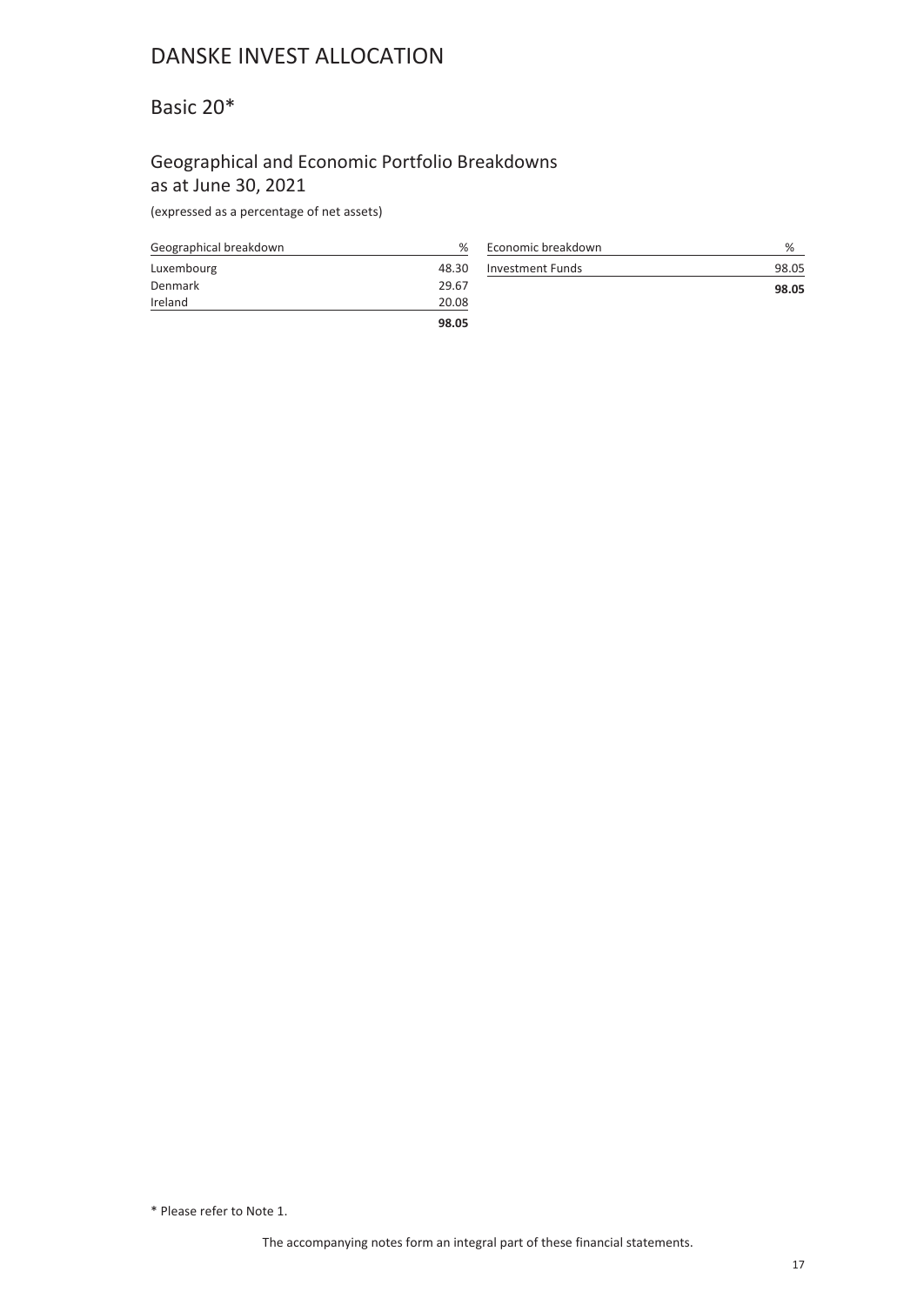## <span id="page-17-0"></span>Basic 35\*

## Statement of Investments as at June 30, 2021

# (expressed in EUR)

| Description                        | Quantity / Face Currency<br>Value |            | Cost       | Evaluation % net              | assets |
|------------------------------------|-----------------------------------|------------|------------|-------------------------------|--------|
| <b>Investment Funds</b>            |                                   |            |            |                               |        |
| <b>Denmark</b>                     |                                   |            |            |                               |        |
| Pc Eu In Fn Akk -Dkk W-            | 420,007                           | DKK        | 5,936,284  | 7,214,125                     | 4.62   |
| Pc Glb Ac In Ak -Dkk W-            | 394,989                           | <b>DKK</b> | 8,464,912  | 10,419,088                    | 6.67   |
| Pc GI Em Mr Akk -Dkk W-            | 229,662                           | <b>DKK</b> | 4,826,837  | 5,609,947                     | 3.59   |
| Pc Pc Cn Jp Akk -Dkk-W             | 135,713                           | <b>DKK</b> | 1,929,110  | 2,346,181                     | 1.50   |
| Pc Usa Indx Akk Shs - Dkk W-       | 875,224                           | <b>DKK</b> | 19,305,926 | 24,523,849                    | 15.69  |
| Da In Em Ma De -W- Acc Hdg         | 715,308                           | <b>EUR</b> | 11,452,495 | 11,895,572                    | 7.61   |
| Procap Jap Ind Cl-W Dkk /Cap       | 144,439                           | <b>DKK</b> | 1,999,563  | 2,268,425                     | 1.45   |
| Da Nye Lo Dkk-W-Acc                | 65,000                            | <b>DKK</b> | 942,499    | 960,606                       | 0.61   |
|                                    |                                   |            | 54,857,626 | 65,237,793                    | 41.74  |
| <b>Ireland</b>                     |                                   |            |            |                               |        |
| Spdr Barcl Eur Gov Bd Ucit Etf     | 59,324                            | <b>EUR</b> | 4,011,100  | 3,944,690                     | 2.52   |
| Ssga Barc 1-3Y Eur Gov Bd /Dis     | 365,338                           | <b>EUR</b> | 19,109,732 | 19,039,955                    | 12.18  |
| Ishs Msci Usa Etf Usd /Cap         | 322,406                           | <b>EUR</b> | 2,576,886  | 3,313,044                     | 2.12   |
|                                    |                                   |            | 25,697,718 | 26,297,689                    | 16.82  |
| Luxembourg                         |                                   |            |            |                               |        |
| Danske I Eigcb -I- Cap             | 453,093                           | <b>EUR</b> | 6,969,216  | 7,078,222                     | 4.53   |
| Xtr2 Egb -1C- Cap /Eur             | 58,163                            | <b>EUR</b> | 14,648,229 | 14,523,301                    | 9.29   |
| Xt2 Eec Bd -1D-Dis                 | 64,921                            | <b>EUR</b> | 10,301,534 | 10,239,340                    | 6.55   |
| Danske I Eshyb -I- Eur /Cap        | 57,886                            | <b>EUR</b> | 696,505    | 753,101                       | 0.48   |
| Ubs Etf M Emusr -A- Cap            | 135,135                           | <b>EUR</b> | 2,857,548  | 3,382,429                     | 2.16   |
| Mul Ly Euhrmwgb - C- Eur / Cap Etf | 46,338                            | <b>EUR</b> | 7,054,388  | 6,880,730                     | 4.40   |
| Mul Legb 3-5Y -Acc- Cap            | 79,577                            | <b>EUR</b> | 12,334,097 | 12,309,766                    | 7.88   |
| Mul Legb Dr Shs -Acc- Cap          | 1,319                             | <b>EUR</b> | 260,160    | 253,433                       | 0.16   |
| Mul Ly 3-5Y Dr -- Shs -Acc- Cap    | 17,797                            | <b>EUR</b> | 2,010,711  | 1,987,925                     | 1.27   |
| Xtr2 Us Treas 2Dhd                 | 25,000                            | <b>EUR</b> | 3,016,154  | 2,922,875                     | 1.87   |
| Dans I Us Hy Bd -I- Usd /Cap       | 119,959                           | <b>USD</b> | 1,344,705  | 1,397,653                     | 0.90   |
|                                    |                                   |            | 61,493,247 | 61,728,775                    | 39.49  |
| <b>Total - Investment Funds</b>    |                                   |            |            | 142,048,591 153,264,257       | 98.05  |
| <b>TOTAL INVESTMENT PORTFOLIO</b>  |                                   |            |            | 142,048,591 153,264,257 98.05 |        |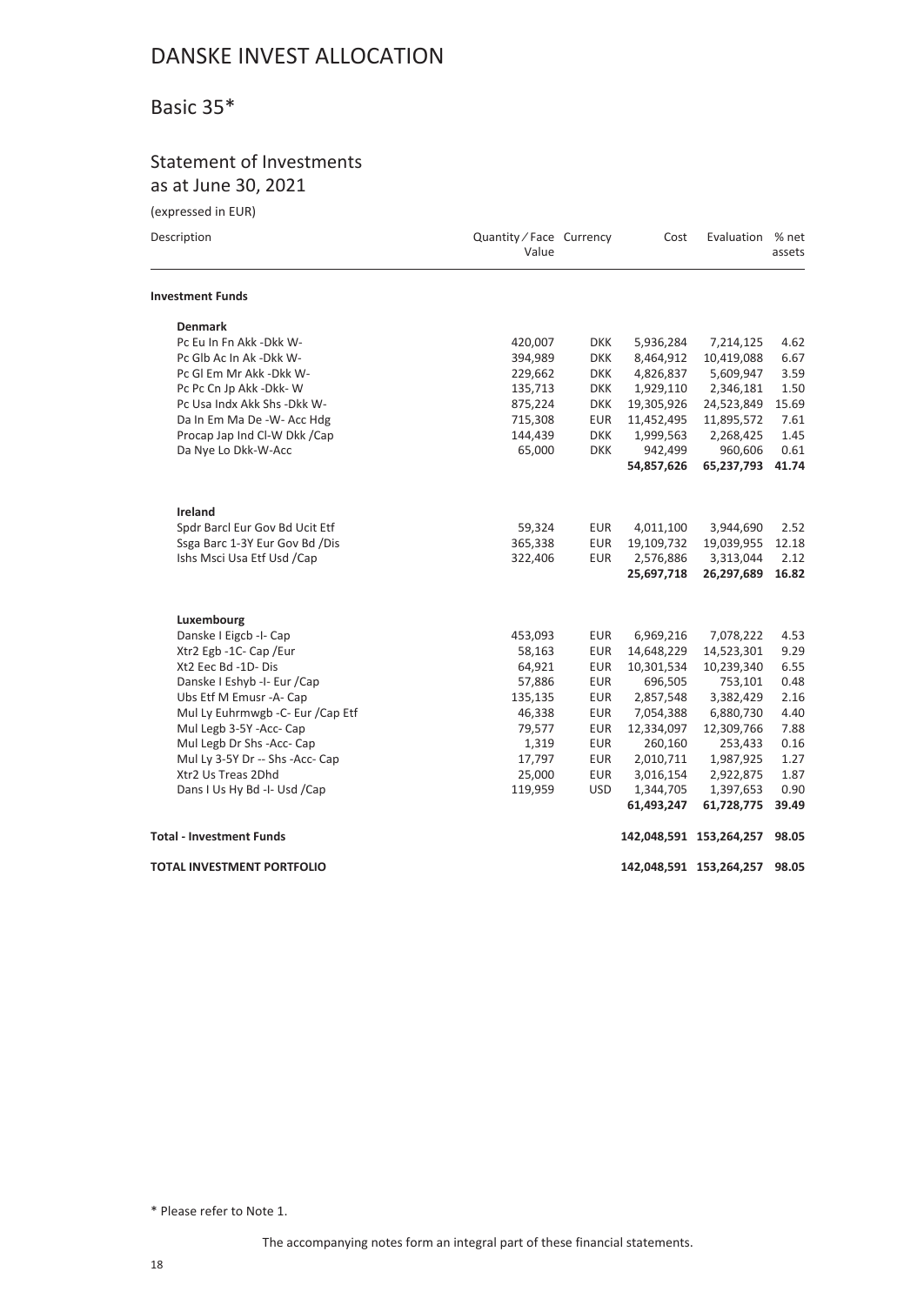## <span id="page-18-0"></span>Basic 35\*

### Geographical and Economic Portfolio Breakdowns as at June 30, 2021

(expressed as a percentage of net assets)

| Geographical breakdown | %     |
|------------------------|-------|
| Denmark                | 41.74 |
| Luxembourg             | 39.49 |
| Ireland                | 16.82 |
|                        | 98.05 |

| Economic breakdown      | %     |
|-------------------------|-------|
| <b>Investment Funds</b> | 98.05 |
|                         | 98.05 |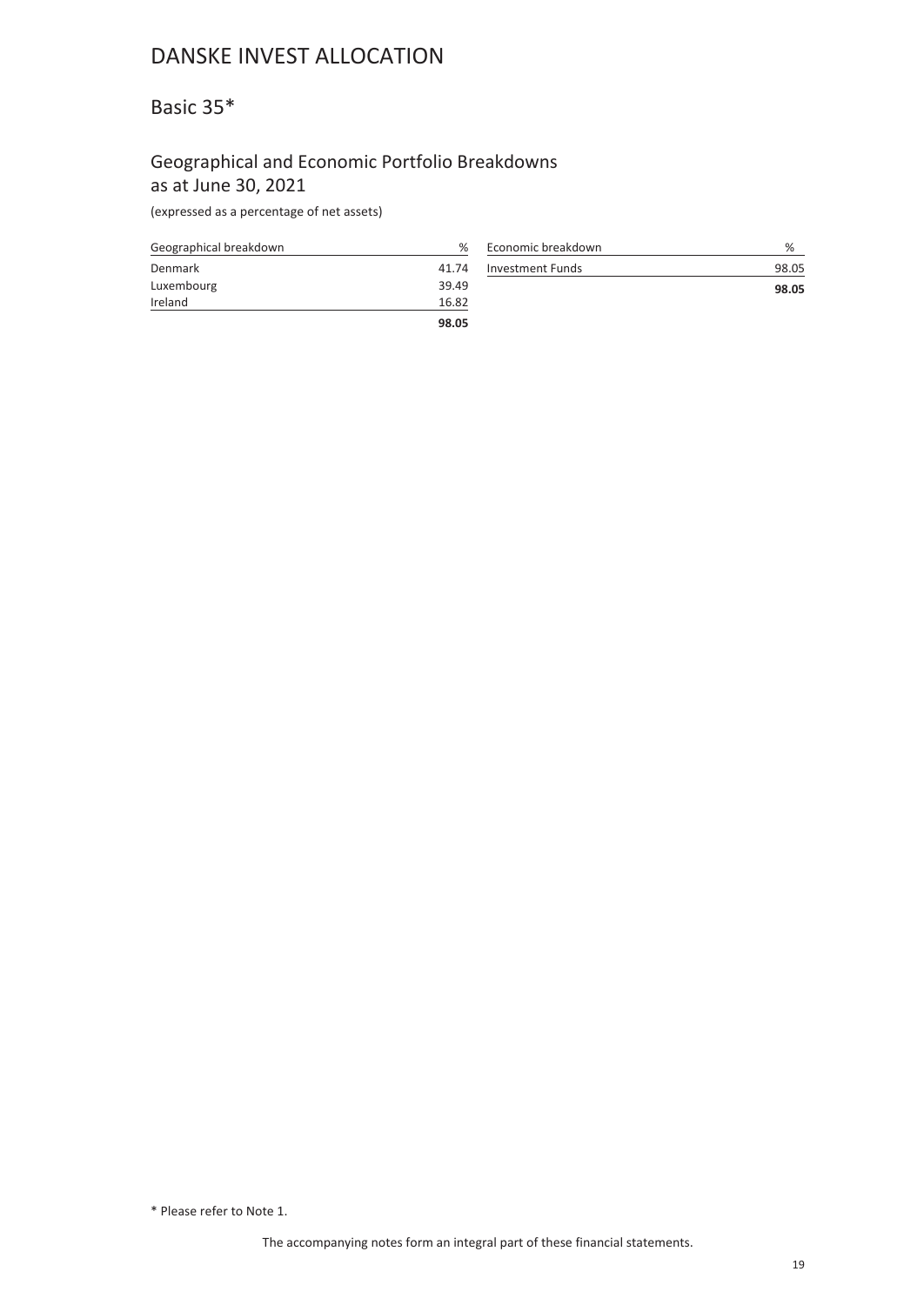## <span id="page-19-0"></span>Basic 50\*

## Statement of Investments as at June 30, 2021

| (expressed in EUR)                 |                                   |            |            |                               |        |
|------------------------------------|-----------------------------------|------------|------------|-------------------------------|--------|
| Description                        | Quantity / Face Currency<br>Value |            | Cost       | Evaluation % net              | assets |
| <b>Investment Funds</b>            |                                   |            |            |                               |        |
| <b>Denmark</b>                     |                                   |            |            |                               |        |
| Pc Eu In Fn Akk - Dkk W-           | 827,689                           | <b>DKK</b> | 11,764,104 | 14,216,554                    | 6.54   |
| Pc Glb Ac In Ak -Dkk W-            | 812,803                           | <b>DKK</b> | 17,617,146 | 21,440,257                    | 9.86   |
| Pc GI Em Mr Akk - Dkk W-           | 460,093                           | <b>DKK</b> | 9,646,131  | 11,238,679                    | 5.17   |
| Pc Pc Cn Jp Akk - Dkk- W           | 291,613                           | <b>DKK</b> | 4,161,508  | 5,041,351                     | 2.32   |
| Pc Usa Indx Akk Shs - Dkk W-       | 1,327,420                         | <b>DKK</b> | 29,598,761 | 37,194,419                    | 17.10  |
| Da In Em Ma De -W- Acc Hdg         | 968,288                           | <b>EUR</b> | 15,466,287 | 16,102,629                    | 7.40   |
| Procap Jap Ind Cl-W Dkk /Cap       | 332,022                           | <b>DKK</b> | 4,688,405  | 5,214,429                     | 2.40   |
| Da Nye Lo Dkk-W-Acc                | 121,000                           | <b>DKK</b> | 1,760,443  | 1,788,205                     | 0.82   |
|                                    |                                   |            |            | 94,702,785 112,236,523 51.61  |        |
| <b>Ireland</b>                     |                                   |            |            |                               |        |
| Spdr Barcl Eur Gov Bd Ucit Etf     | 50,792                            | <b>EUR</b> | 3,466,960  | 3,377,363                     | 1.55   |
| Ssga Barc 1-3Y Eur Gov Bd /Dis     | 319,864                           | <b>EUR</b> | 16,729,982 | 16,670,032                    | 7.67   |
| Ishs Msci Usa Etf Usd /Cap         | 1,527,969                         | <b>EUR</b> | 12,330,736 | 15,701,410                    | 7.22   |
|                                    |                                   |            | 32,527,678 | 35,748,805                    | 16.44  |
| Luxembourg                         |                                   |            |            |                               |        |
| Danske I Eigcb -I- Cap             | 632,233                           | <b>EUR</b> | 9,782,036  | 9,876,754                     | 4.54   |
| Xtr2 Egb -1C- Cap /Eur             | 50,233                            | <b>EUR</b> | 12,636,299 | 12,543,180                    | 5.77   |
| Xt2 Eec Bd -1D-Dis                 | 89,583                            | <b>EUR</b> | 14,216,802 | 14,129,031                    | 6.50   |
| Danske I Eshyb -I- Eur /Cap        | 80,153                            | <b>EUR</b> | 961,306    | 1,042,786                     | 0.48   |
| Ubs Etf M Emusr -A- Cap            | 192,985                           | <b>EUR</b> | 4,016,595  | 4,830,414                     | 2.22   |
| Mul Ly Euhrmwgb - C- Eur / Cap Etf | 41,520                            | <b>EUR</b> | 6,336,904  | 6,165,305                     | 2.83   |
| Mul Legb 3-5Y -Acc- Cap            | 68,203                            | <b>EUR</b> | 10,569,077 | 10,550,322                    | 4.85   |
| Mul Ly 3-5Y Dr -- Shs -Acc- Cap    | 16,423                            | <b>EUR</b> | 1,852,226  | 1,834,449                     | 0.84   |
| Dans I Us Hy Bd -I- Usd /Cap       | 165,682                           | <b>USD</b> | 1,857,249  | 1,930,379                     | 0.89   |
| Xtr2 Us Treas 2Dhd                 | 20,000                            | <b>EUR</b> | 2,421,335  | 2,338,300                     | 1.08   |
|                                    |                                   |            | 64,649,829 | 65,240,920                    | 30.00  |
| <b>Total - Investment Funds</b>    |                                   |            |            | 191,880,292 213,226,248       | 98.05  |
| <b>TOTAL INVESTMENT PORTFOLIO</b>  |                                   |            |            | 191,880,292 213,226,248 98.05 |        |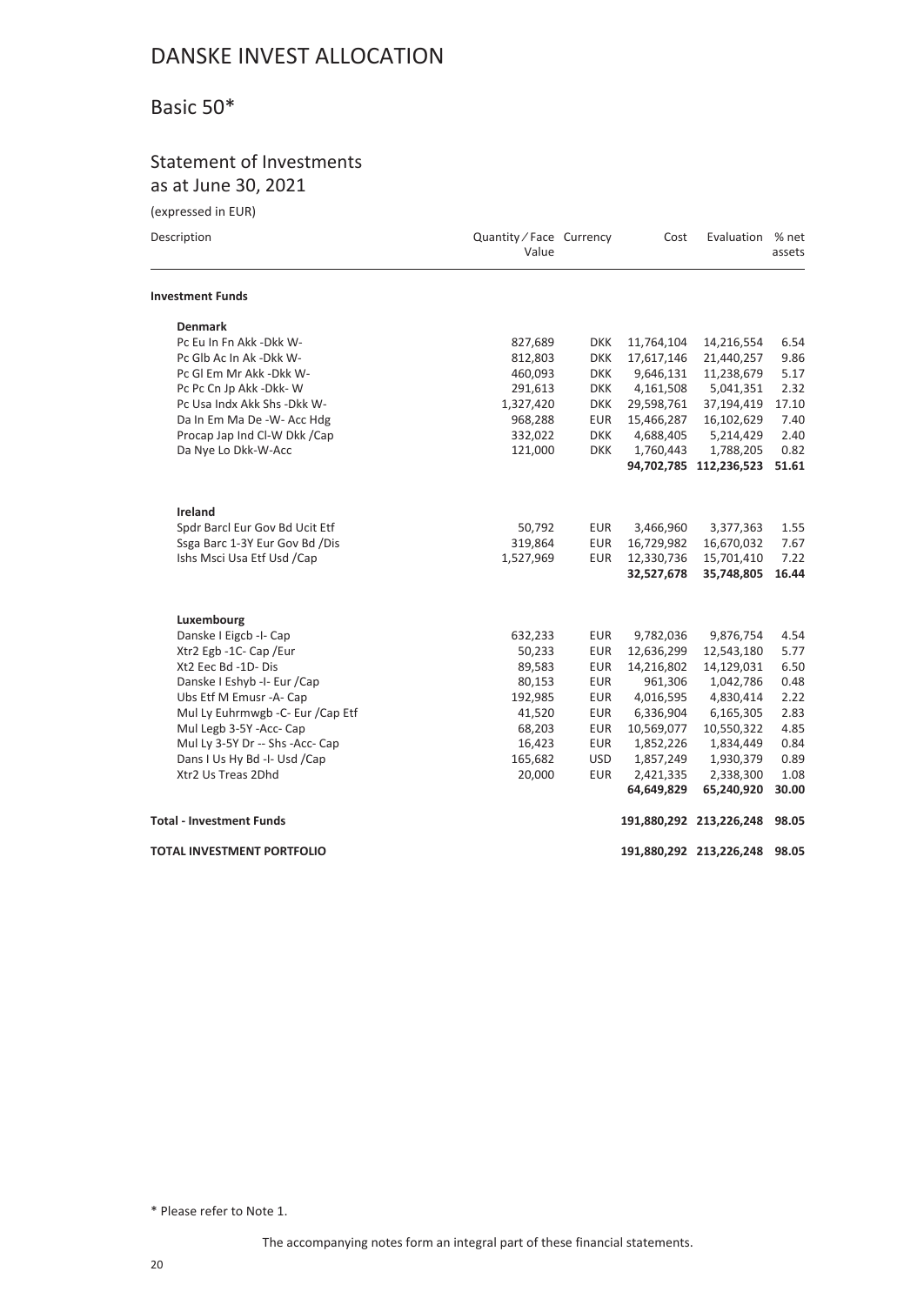## <span id="page-20-0"></span>Basic 50\*

### Geographical and Economic Portfolio Breakdowns as at June 30, 2021

(expressed as a percentage of net assets)

| Geographical breakdown | %     |
|------------------------|-------|
| Denmark                | 51.61 |
| Luxembourg             | 30.00 |
| Ireland                | 16.44 |
|                        | 98.05 |

| Economic breakdown      | %     |
|-------------------------|-------|
| <b>Investment Funds</b> | 98.05 |
|                         | 98.05 |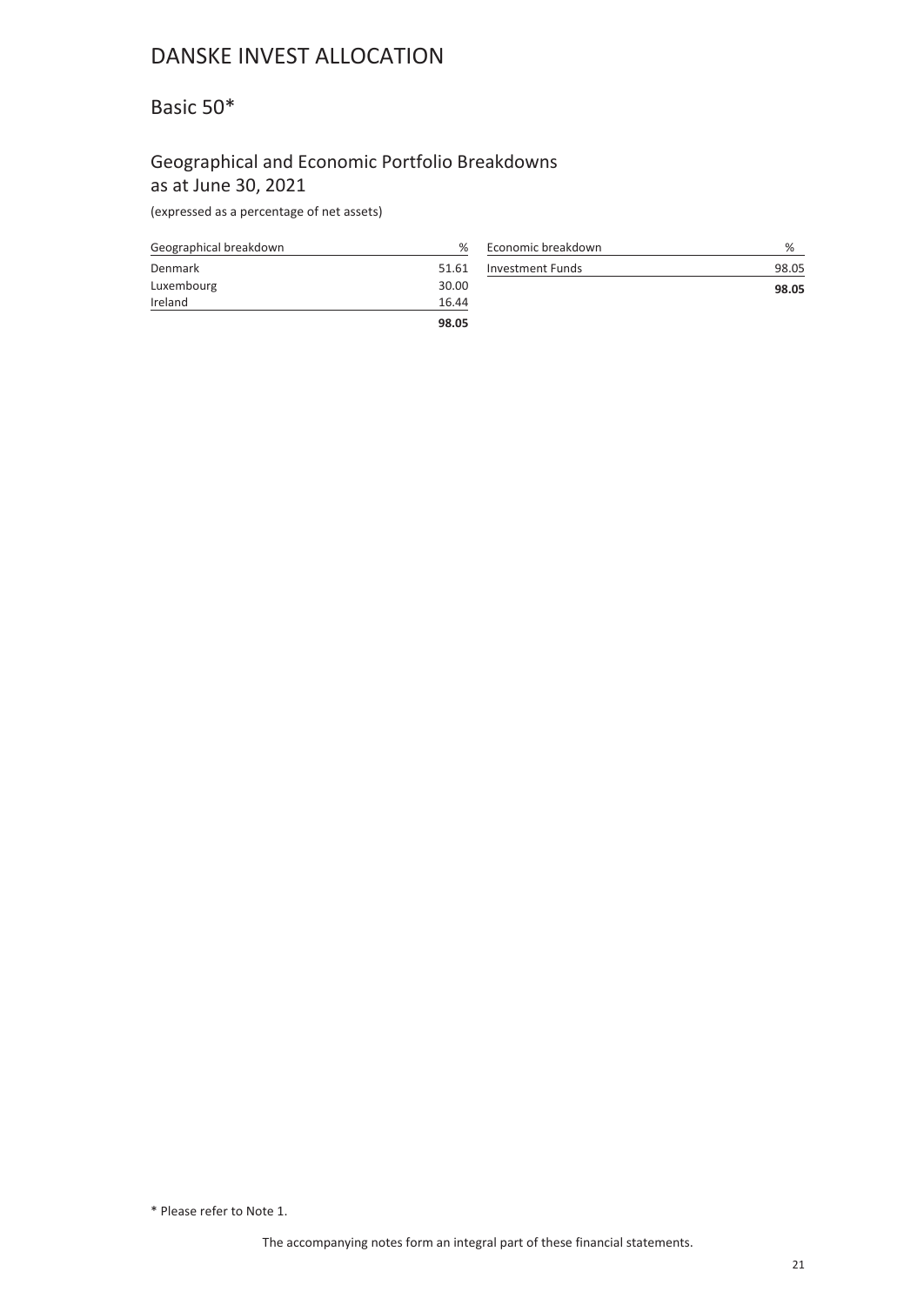## <span id="page-21-0"></span>Basic 80\*

## Statement of Investments as at June 30, 2021

(expressed in EUR)

| Evaluation % net<br>Description<br>Quantity / Face Currency<br>Cost<br>Value<br><b>Investment Funds</b><br><b>Denmark</b><br>Pc Eu In Fn Akk - Dkk W-<br>930,027<br><b>DKK</b><br>13,317,824<br>15,974,332<br>988,815<br><b>DKK</b><br>21,742,440<br>Pc Glb Ac In Ak -Dkk W-<br>26,083,132<br>544,324<br><b>DKK</b><br>11,463,919<br>13,296,187<br>Pc GI Em Mr Akk -Dkk W-<br>6,314,893<br>Pc Pc Cn Jp Akk - Dkk- W<br>365,280<br><b>DKK</b><br>5,354,557<br>Pc Usa Indx Akk Shs - Dkk W-<br><b>DKK</b><br>23,023,980<br>28,453,722<br>1,015,476<br>Da In Em Ma De -W- Acc Hdg<br>388,643<br><b>EUR</b><br>6,285,587<br>6,463,133<br>Procap Jap Ind Cl-W Dkk /Cap<br>412,523<br><b>DKK</b><br>5,919,530<br>6,478,703<br>87,107,837 103,064,102<br><b>Ireland</b><br>20,982<br>Spdr Barcl Eur Gov Bd Ucit Etf<br><b>EUR</b><br>1,432,189<br>1,395,177<br>Ssga Barc 1-3Y Eur Gov Bd /Dis<br>75,000<br><b>EUR</b><br>3,916,088<br>3,908,700<br>Ishs Msci Usa Etf Usd /Cap<br>2,680,418<br><b>EUR</b><br>22,407,756<br>27,543,975<br>27,756,033<br>32,847,852<br>Luxembourg<br>Xtr2 Egb-1C-Cap /Eur<br>21,743<br><b>EUR</b><br>5,449,297<br>5,429,227<br>Xt2 Eec Bd -1D-Dis<br>9,000<br><b>EUR</b><br>1,419,215<br>1,419,480<br>Danske I Eshyb -I- Eur / Cap<br>46,400<br>554,258<br>603,661<br><b>EUR</b><br>Ubs Etf M Emusr -A- Cap<br>126,669<br><b>EUR</b><br>2,687,351<br>3,170,525<br>Mul Legb 3-5Y -Acc- Cap<br>16,012<br><b>EUR</b><br>2,476,896<br>2,476,522<br>Mul Ly 3-5Y Dr -- Shs -Acc- Cap<br>17,571<br><b>EUR</b><br>1,985,640<br>1,962,681<br>Dans I Us Hy Bd -I- Usd /Cap<br><b>USD</b><br>103,117<br>1,155,916<br>1,201,430<br>Xtr2 Us Treas 2Dhd<br><b>EUR</b><br>7,000<br>852,519<br>818,405<br><b>EUR</b><br>3,750,601<br>Ubs Etf Musa Sr -A- Dis<br>31,690<br>4,856,493<br>20,331,319<br>21,938,798<br><b>Total - Investment Funds</b><br>135,195,189 157,850,752 | ICVNICSSCA III LOIN |  |  |        |
|-------------------------------------------------------------------------------------------------------------------------------------------------------------------------------------------------------------------------------------------------------------------------------------------------------------------------------------------------------------------------------------------------------------------------------------------------------------------------------------------------------------------------------------------------------------------------------------------------------------------------------------------------------------------------------------------------------------------------------------------------------------------------------------------------------------------------------------------------------------------------------------------------------------------------------------------------------------------------------------------------------------------------------------------------------------------------------------------------------------------------------------------------------------------------------------------------------------------------------------------------------------------------------------------------------------------------------------------------------------------------------------------------------------------------------------------------------------------------------------------------------------------------------------------------------------------------------------------------------------------------------------------------------------------------------------------------------------------------------------------------------------------------------------------------------------------------------------------------------------------------------------|---------------------|--|--|--------|
|                                                                                                                                                                                                                                                                                                                                                                                                                                                                                                                                                                                                                                                                                                                                                                                                                                                                                                                                                                                                                                                                                                                                                                                                                                                                                                                                                                                                                                                                                                                                                                                                                                                                                                                                                                                                                                                                                     |                     |  |  | assets |
|                                                                                                                                                                                                                                                                                                                                                                                                                                                                                                                                                                                                                                                                                                                                                                                                                                                                                                                                                                                                                                                                                                                                                                                                                                                                                                                                                                                                                                                                                                                                                                                                                                                                                                                                                                                                                                                                                     |                     |  |  |        |
|                                                                                                                                                                                                                                                                                                                                                                                                                                                                                                                                                                                                                                                                                                                                                                                                                                                                                                                                                                                                                                                                                                                                                                                                                                                                                                                                                                                                                                                                                                                                                                                                                                                                                                                                                                                                                                                                                     |                     |  |  |        |
|                                                                                                                                                                                                                                                                                                                                                                                                                                                                                                                                                                                                                                                                                                                                                                                                                                                                                                                                                                                                                                                                                                                                                                                                                                                                                                                                                                                                                                                                                                                                                                                                                                                                                                                                                                                                                                                                                     |                     |  |  | 9.93   |
|                                                                                                                                                                                                                                                                                                                                                                                                                                                                                                                                                                                                                                                                                                                                                                                                                                                                                                                                                                                                                                                                                                                                                                                                                                                                                                                                                                                                                                                                                                                                                                                                                                                                                                                                                                                                                                                                                     |                     |  |  | 16.21  |
|                                                                                                                                                                                                                                                                                                                                                                                                                                                                                                                                                                                                                                                                                                                                                                                                                                                                                                                                                                                                                                                                                                                                                                                                                                                                                                                                                                                                                                                                                                                                                                                                                                                                                                                                                                                                                                                                                     |                     |  |  | 8.27   |
|                                                                                                                                                                                                                                                                                                                                                                                                                                                                                                                                                                                                                                                                                                                                                                                                                                                                                                                                                                                                                                                                                                                                                                                                                                                                                                                                                                                                                                                                                                                                                                                                                                                                                                                                                                                                                                                                                     |                     |  |  | 3.93   |
|                                                                                                                                                                                                                                                                                                                                                                                                                                                                                                                                                                                                                                                                                                                                                                                                                                                                                                                                                                                                                                                                                                                                                                                                                                                                                                                                                                                                                                                                                                                                                                                                                                                                                                                                                                                                                                                                                     |                     |  |  | 17.69  |
|                                                                                                                                                                                                                                                                                                                                                                                                                                                                                                                                                                                                                                                                                                                                                                                                                                                                                                                                                                                                                                                                                                                                                                                                                                                                                                                                                                                                                                                                                                                                                                                                                                                                                                                                                                                                                                                                                     |                     |  |  | 4.02   |
|                                                                                                                                                                                                                                                                                                                                                                                                                                                                                                                                                                                                                                                                                                                                                                                                                                                                                                                                                                                                                                                                                                                                                                                                                                                                                                                                                                                                                                                                                                                                                                                                                                                                                                                                                                                                                                                                                     |                     |  |  | 4.03   |
|                                                                                                                                                                                                                                                                                                                                                                                                                                                                                                                                                                                                                                                                                                                                                                                                                                                                                                                                                                                                                                                                                                                                                                                                                                                                                                                                                                                                                                                                                                                                                                                                                                                                                                                                                                                                                                                                                     |                     |  |  | 64.08  |
|                                                                                                                                                                                                                                                                                                                                                                                                                                                                                                                                                                                                                                                                                                                                                                                                                                                                                                                                                                                                                                                                                                                                                                                                                                                                                                                                                                                                                                                                                                                                                                                                                                                                                                                                                                                                                                                                                     |                     |  |  |        |
|                                                                                                                                                                                                                                                                                                                                                                                                                                                                                                                                                                                                                                                                                                                                                                                                                                                                                                                                                                                                                                                                                                                                                                                                                                                                                                                                                                                                                                                                                                                                                                                                                                                                                                                                                                                                                                                                                     |                     |  |  | 0.87   |
|                                                                                                                                                                                                                                                                                                                                                                                                                                                                                                                                                                                                                                                                                                                                                                                                                                                                                                                                                                                                                                                                                                                                                                                                                                                                                                                                                                                                                                                                                                                                                                                                                                                                                                                                                                                                                                                                                     |                     |  |  | 2.43   |
|                                                                                                                                                                                                                                                                                                                                                                                                                                                                                                                                                                                                                                                                                                                                                                                                                                                                                                                                                                                                                                                                                                                                                                                                                                                                                                                                                                                                                                                                                                                                                                                                                                                                                                                                                                                                                                                                                     |                     |  |  | 17.12  |
|                                                                                                                                                                                                                                                                                                                                                                                                                                                                                                                                                                                                                                                                                                                                                                                                                                                                                                                                                                                                                                                                                                                                                                                                                                                                                                                                                                                                                                                                                                                                                                                                                                                                                                                                                                                                                                                                                     |                     |  |  | 20.42  |
|                                                                                                                                                                                                                                                                                                                                                                                                                                                                                                                                                                                                                                                                                                                                                                                                                                                                                                                                                                                                                                                                                                                                                                                                                                                                                                                                                                                                                                                                                                                                                                                                                                                                                                                                                                                                                                                                                     |                     |  |  |        |
|                                                                                                                                                                                                                                                                                                                                                                                                                                                                                                                                                                                                                                                                                                                                                                                                                                                                                                                                                                                                                                                                                                                                                                                                                                                                                                                                                                                                                                                                                                                                                                                                                                                                                                                                                                                                                                                                                     |                     |  |  | 3.38   |
|                                                                                                                                                                                                                                                                                                                                                                                                                                                                                                                                                                                                                                                                                                                                                                                                                                                                                                                                                                                                                                                                                                                                                                                                                                                                                                                                                                                                                                                                                                                                                                                                                                                                                                                                                                                                                                                                                     |                     |  |  | 0.88   |
|                                                                                                                                                                                                                                                                                                                                                                                                                                                                                                                                                                                                                                                                                                                                                                                                                                                                                                                                                                                                                                                                                                                                                                                                                                                                                                                                                                                                                                                                                                                                                                                                                                                                                                                                                                                                                                                                                     |                     |  |  | 0.37   |
|                                                                                                                                                                                                                                                                                                                                                                                                                                                                                                                                                                                                                                                                                                                                                                                                                                                                                                                                                                                                                                                                                                                                                                                                                                                                                                                                                                                                                                                                                                                                                                                                                                                                                                                                                                                                                                                                                     |                     |  |  | 1.97   |
|                                                                                                                                                                                                                                                                                                                                                                                                                                                                                                                                                                                                                                                                                                                                                                                                                                                                                                                                                                                                                                                                                                                                                                                                                                                                                                                                                                                                                                                                                                                                                                                                                                                                                                                                                                                                                                                                                     |                     |  |  | 1.54   |
|                                                                                                                                                                                                                                                                                                                                                                                                                                                                                                                                                                                                                                                                                                                                                                                                                                                                                                                                                                                                                                                                                                                                                                                                                                                                                                                                                                                                                                                                                                                                                                                                                                                                                                                                                                                                                                                                                     |                     |  |  | 1.22   |
|                                                                                                                                                                                                                                                                                                                                                                                                                                                                                                                                                                                                                                                                                                                                                                                                                                                                                                                                                                                                                                                                                                                                                                                                                                                                                                                                                                                                                                                                                                                                                                                                                                                                                                                                                                                                                                                                                     |                     |  |  | 0.75   |
|                                                                                                                                                                                                                                                                                                                                                                                                                                                                                                                                                                                                                                                                                                                                                                                                                                                                                                                                                                                                                                                                                                                                                                                                                                                                                                                                                                                                                                                                                                                                                                                                                                                                                                                                                                                                                                                                                     |                     |  |  | 0.51   |
|                                                                                                                                                                                                                                                                                                                                                                                                                                                                                                                                                                                                                                                                                                                                                                                                                                                                                                                                                                                                                                                                                                                                                                                                                                                                                                                                                                                                                                                                                                                                                                                                                                                                                                                                                                                                                                                                                     |                     |  |  | 3.02   |
|                                                                                                                                                                                                                                                                                                                                                                                                                                                                                                                                                                                                                                                                                                                                                                                                                                                                                                                                                                                                                                                                                                                                                                                                                                                                                                                                                                                                                                                                                                                                                                                                                                                                                                                                                                                                                                                                                     |                     |  |  | 13.64  |
|                                                                                                                                                                                                                                                                                                                                                                                                                                                                                                                                                                                                                                                                                                                                                                                                                                                                                                                                                                                                                                                                                                                                                                                                                                                                                                                                                                                                                                                                                                                                                                                                                                                                                                                                                                                                                                                                                     |                     |  |  | 98.14  |
| <b>TOTAL INVESTMENT PORTFOLIO</b><br>135,195,189 157,850,752 98.14                                                                                                                                                                                                                                                                                                                                                                                                                                                                                                                                                                                                                                                                                                                                                                                                                                                                                                                                                                                                                                                                                                                                                                                                                                                                                                                                                                                                                                                                                                                                                                                                                                                                                                                                                                                                                  |                     |  |  |        |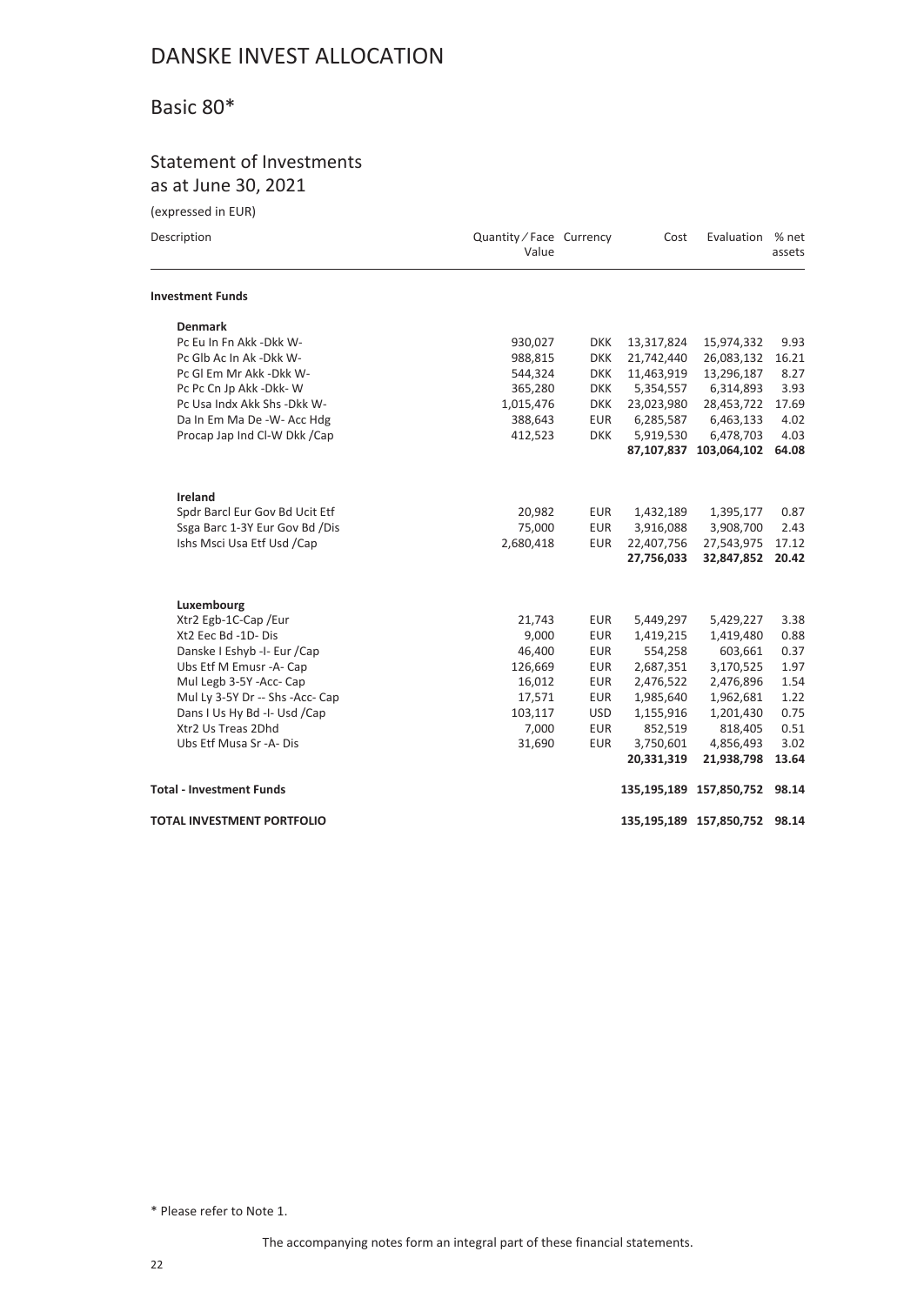## <span id="page-22-0"></span>Basic 80\*

### Geographical and Economic Portfolio Breakdowns as at June 30, 2021

(expressed as a percentage of net assets)

| Geographical breakdown | %     |
|------------------------|-------|
| Denmark                | 64.08 |
| Ireland                | 20.42 |
| Luxembourg             | 13.64 |
|                        | 98.14 |

| Economic breakdown      | %     |
|-------------------------|-------|
| <b>Investment Funds</b> | 98.14 |
|                         | 98.14 |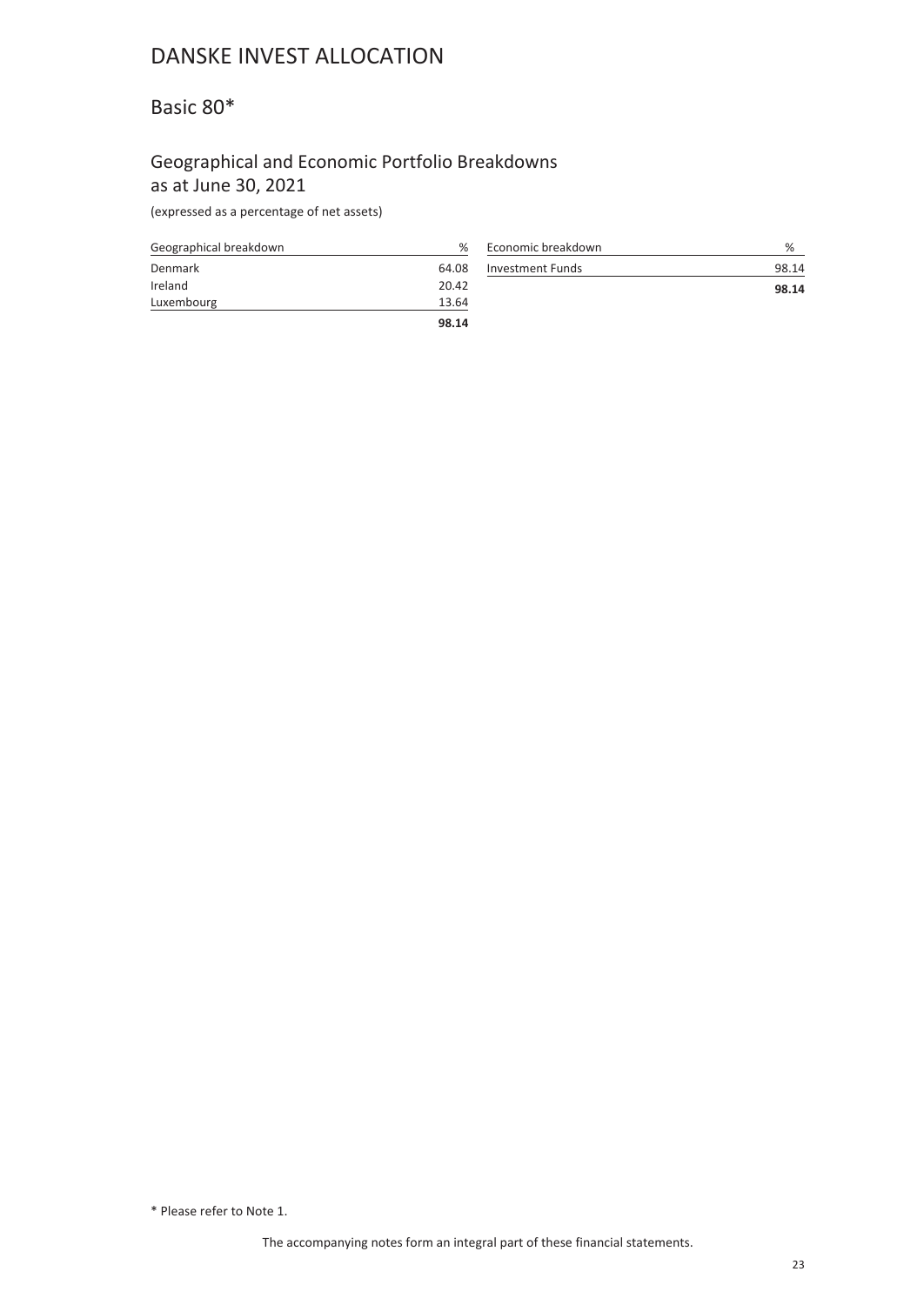## <span id="page-23-0"></span>Basic 100\*

## Statement of Investments as at June 30, 2021

(expressed in EUR)

| Description                       | Quantity / Face Currency<br>Value |            |           | Cost Evaluation % net | assets |
|-----------------------------------|-----------------------------------|------------|-----------|-----------------------|--------|
| <b>Investment Funds</b>           |                                   |            |           |                       |        |
| <b>Denmark</b>                    |                                   |            |           |                       |        |
| Pc Eu In Fn Akk - Dkk W-          | 95,655                            | <b>DKK</b> | 1,353,066 | 1,642,989             | 12.22  |
| Pc Glb Ac In Ak -Dkk W-           | 89,861                            | <b>DKK</b> | 1,990,495 | 2,370,369             | 17.62  |
| Pc GI Em Mr Akk - Dkk W-          | 65,053                            | <b>DKK</b> | 1,357,185 | 1,589,048             | 11.82  |
| Pc Pc Cn Jp Akk - Dkk- W          | 36,995                            | <b>DKK</b> | 535,476   | 639,563               | 4.76   |
| Pc Usa Indx Akk Shs - Dkk W-      | 92,410                            | <b>DKK</b> | 2,156,052 | 2,589,336             | 19.25  |
| Procap Jap Ind CI-W Dkk /Cap      | 42,329                            | <b>DKK</b> | 607,569   | 664,780               | 4.94   |
|                                   |                                   |            | 7.999.843 | 9,496,085             | 70.61  |
| Ireland                           |                                   |            |           |                       |        |
| Ishs Msci Usa Etf Usd /Cap        | 250,585                           | EUR        | 2,178,344 | 2,575,011             | 19.15  |
| Ishs Wrld Sri --- Accum Shs Eur   | 29,030                            | <b>EUR</b> | 204,585   | 246,465               | 1.83   |
|                                   |                                   |            | 2,382,929 | 2,821,476             | 20.98  |
| Luxembourg                        |                                   |            |           |                       |        |
| Ubs Etf Musa Sr -A- Dis           | 2,005                             | EUR        | 243,411   | 307,266               | 2.28   |
| Ubs Etf M Emusr - A- Cap          | 29,002                            | <b>EUR</b> | 623,763   | 725,920               | 5.40   |
|                                   |                                   |            | 867,174   | 1,033,186             | 7.68   |
| <b>Total - Investment Funds</b>   |                                   |            |           | 11,249,946 13,350,747 | 99.27  |
| <b>TOTAL INVESTMENT PORTFOLIO</b> |                                   |            |           | 11,249,946 13,350,747 | 99.27  |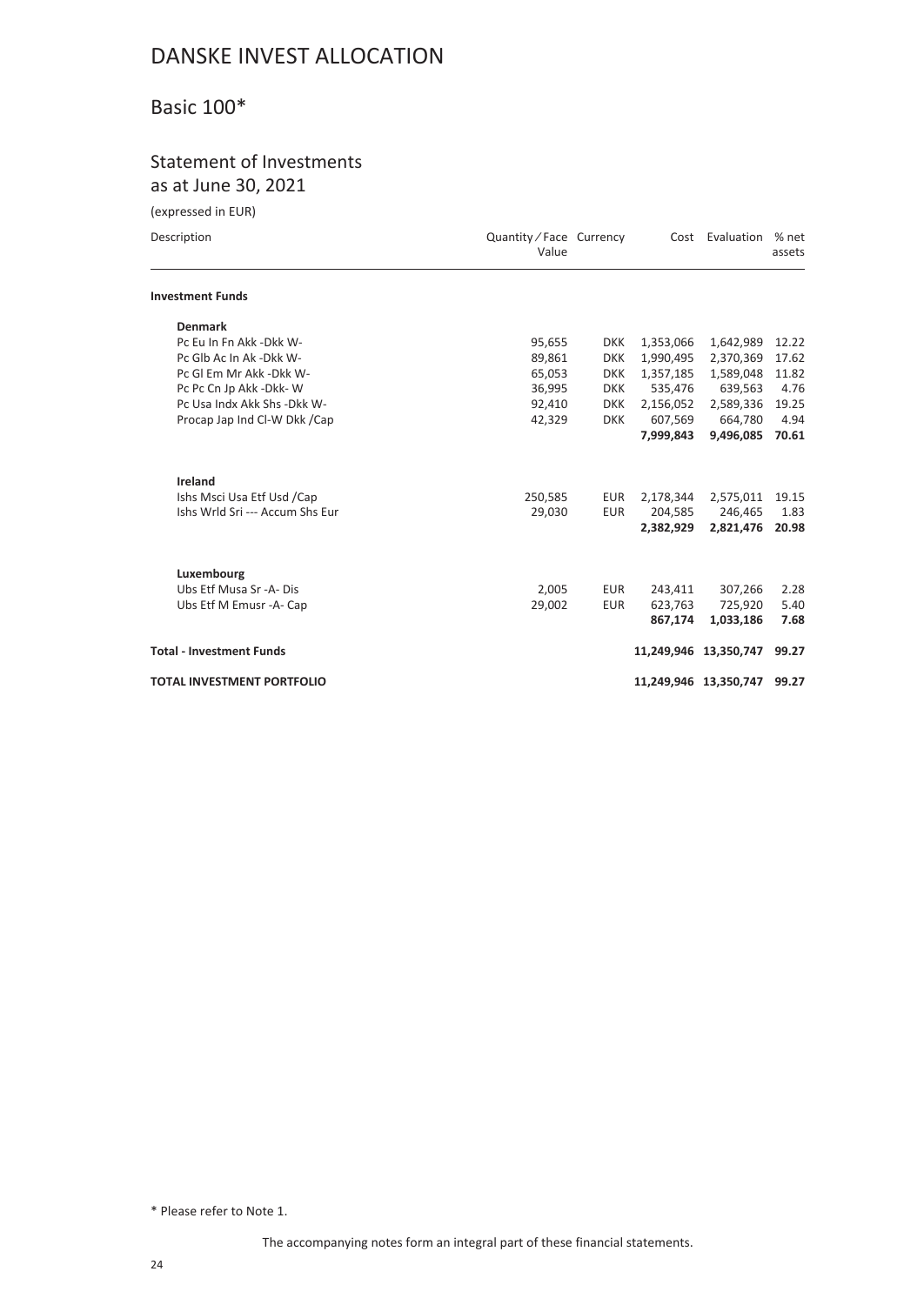## <span id="page-24-0"></span>Basic 100\*

### Geographical and Economic Portfolio Breakdowns as at June 30, 2021

(expressed as a percentage of net assets)

| Geographical breakdown | $\frac{9}{6}$ |
|------------------------|---------------|
| Denmark                | 70.61         |
| Ireland                | 20.98         |
| Luxembourg             | 7.68          |
|                        | 99.27         |

| Economic breakdown      | %     |
|-------------------------|-------|
| <b>Investment Funds</b> | 99.27 |
|                         | 99.27 |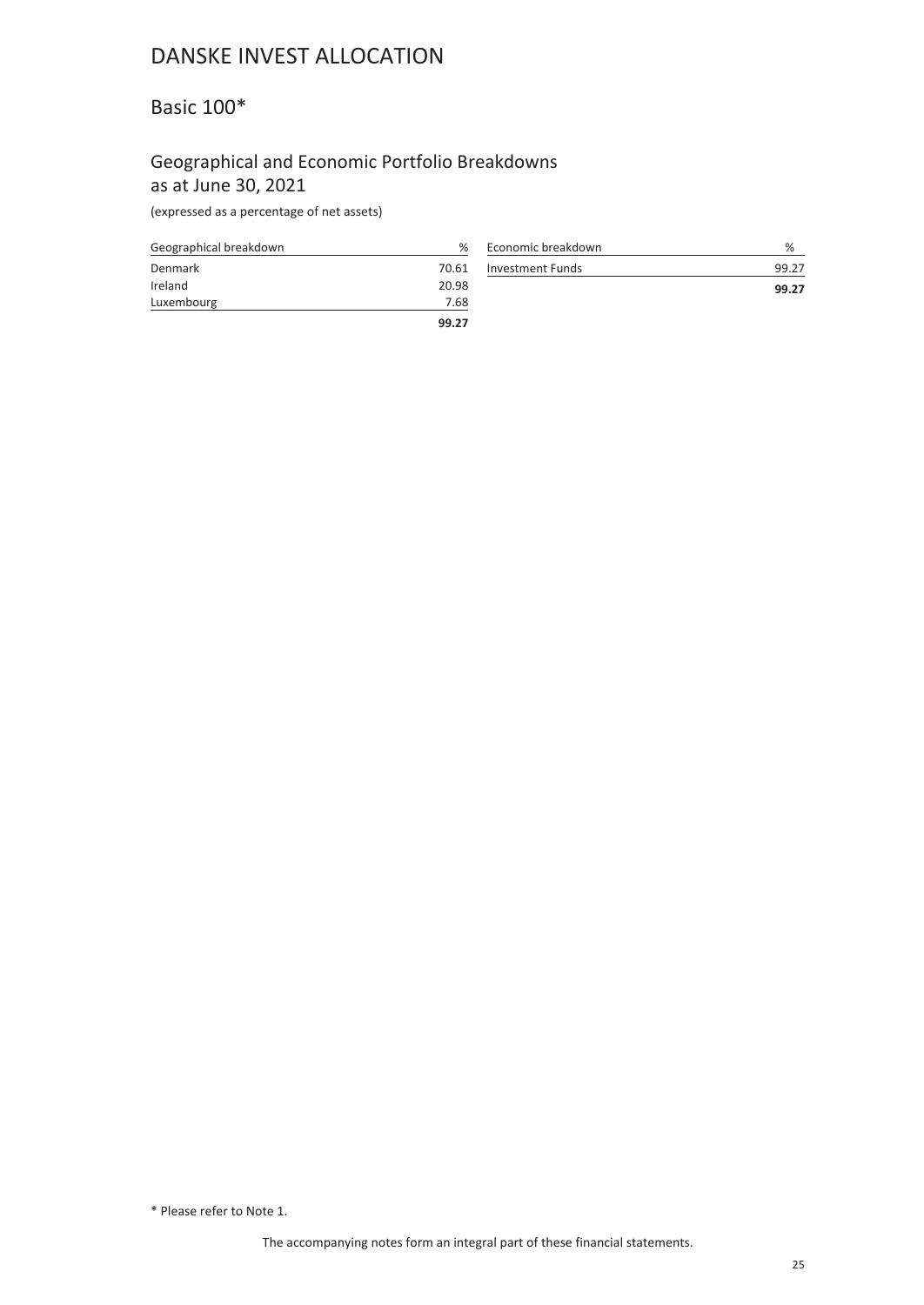## <span id="page-25-0"></span>Global Portfolio Solution DKK - Balanced\*

### Statement of Investments as at June 30, 2021

(expressed in DKK)

| $1$ chpi cooc a iii bility        |                                   |      |                                                                              |                 |
|-----------------------------------|-----------------------------------|------|------------------------------------------------------------------------------|-----------------|
| Description                       | Quantity / Face Currency<br>Value | Cost | Evaluation                                                                   | % net<br>assets |
| <b>Investment Funds</b>           |                                   |      |                                                                              |                 |
| Luxembourg                        |                                   |      |                                                                              |                 |
| Dan I GI Ps Bal -X- Eur /Cap      | 10,630,633                        |      | EUR 8,581,192,476 9,696,754,578 100.06<br>8,581,192,476 9,696,754,578 100.06 |                 |
| <b>Total - Investment Funds</b>   |                                   |      | 8,581,192,476 9,696,754,578 100.06                                           |                 |
| <b>TOTAL INVESTMENT PORTFOLIO</b> |                                   |      | 8,581,192,476 9,696,754,578 100.06                                           |                 |
|                                   |                                   |      |                                                                              |                 |

\* See Note 11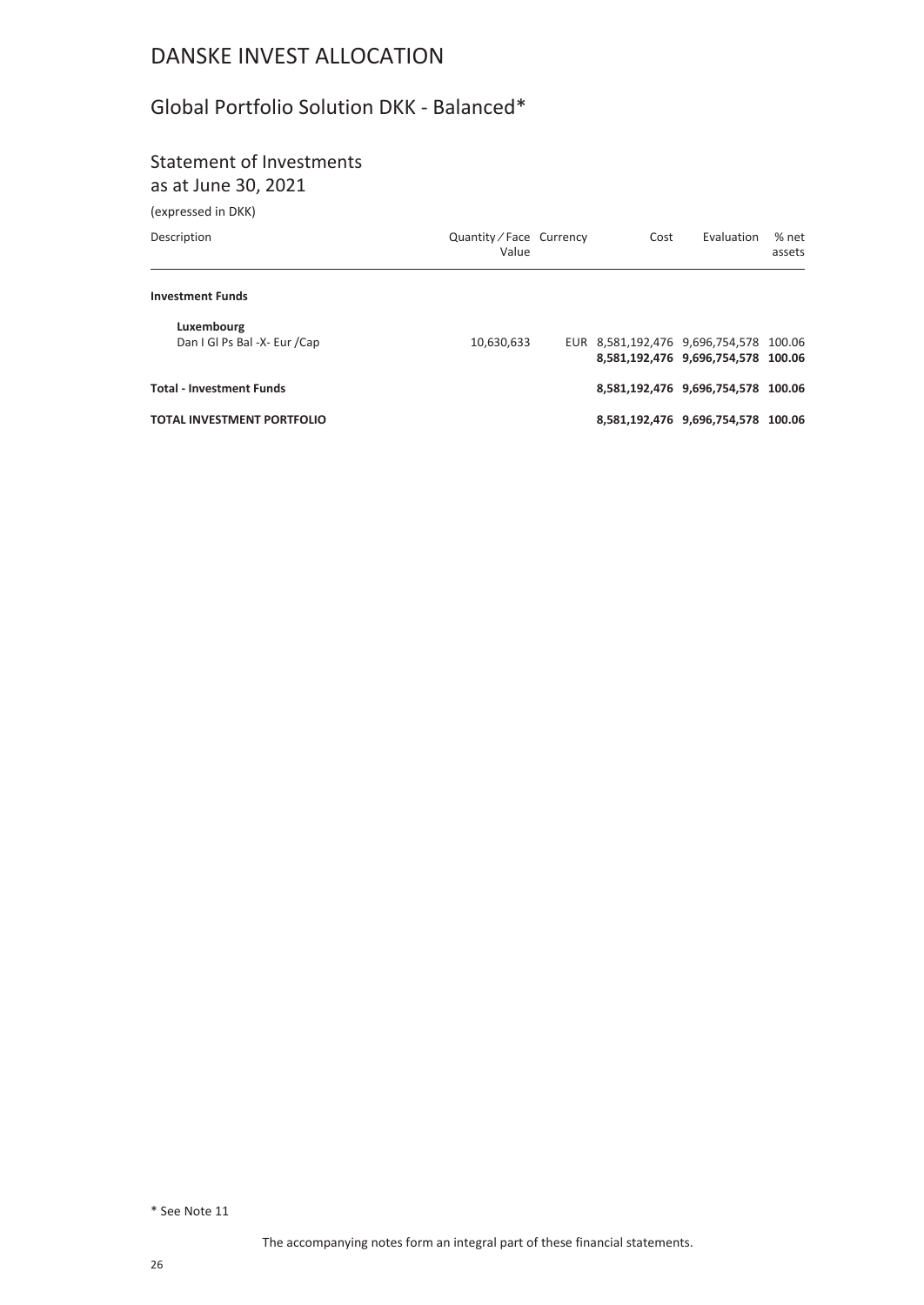## <span id="page-26-0"></span>Global Portfolio Solution DKK - Balanced\*

### Geographical and Economic Portfolio Breakdowns as at June 30, 2021

(expressed as a percentage of net assets)

| Geographical breakdown | %      | Economic breakdown | %      |
|------------------------|--------|--------------------|--------|
| Luxembourg             | 100.06 | Investment Funds   | 100.06 |
|                        | 100.06 |                    | 100.06 |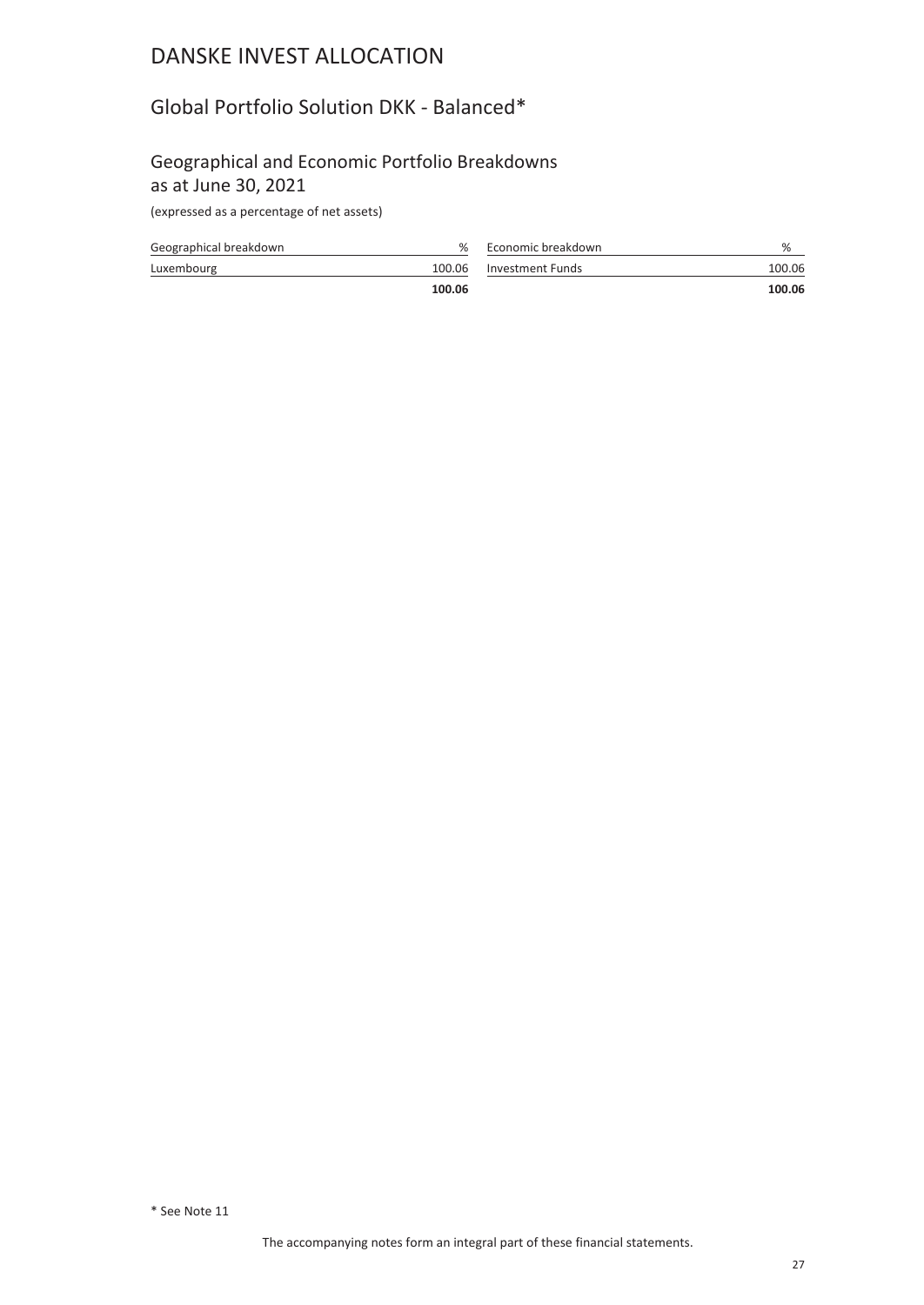## <span id="page-27-0"></span>Global Portfolio Solution DKK - Defensive\*

### Statement of Investments as at June 30, 2021

(expressed in DKK)

| Description                               | Quantity / Face Currency<br>Value | Cost | Evaluation                                                                   | % net<br>assets |
|-------------------------------------------|-----------------------------------|------|------------------------------------------------------------------------------|-----------------|
| <b>Investment Funds</b>                   |                                   |      |                                                                              |                 |
| Luxembourg<br>Danske Gps Def -X- Eur /Cap | 3,849,039                         |      | EUR 2,996,230,020 3,192,979,466 100.62<br>2,996,230,020 3,192,979,466 100.62 |                 |
| <b>Total - Investment Funds</b>           |                                   |      | 2,996,230,020 3,192,979,466 100.62                                           |                 |
| <b>TOTAL INVESTMENT PORTFOLIO</b>         |                                   |      | 2,996,230,020 3,192,979,466 100.62                                           |                 |
|                                           |                                   |      |                                                                              |                 |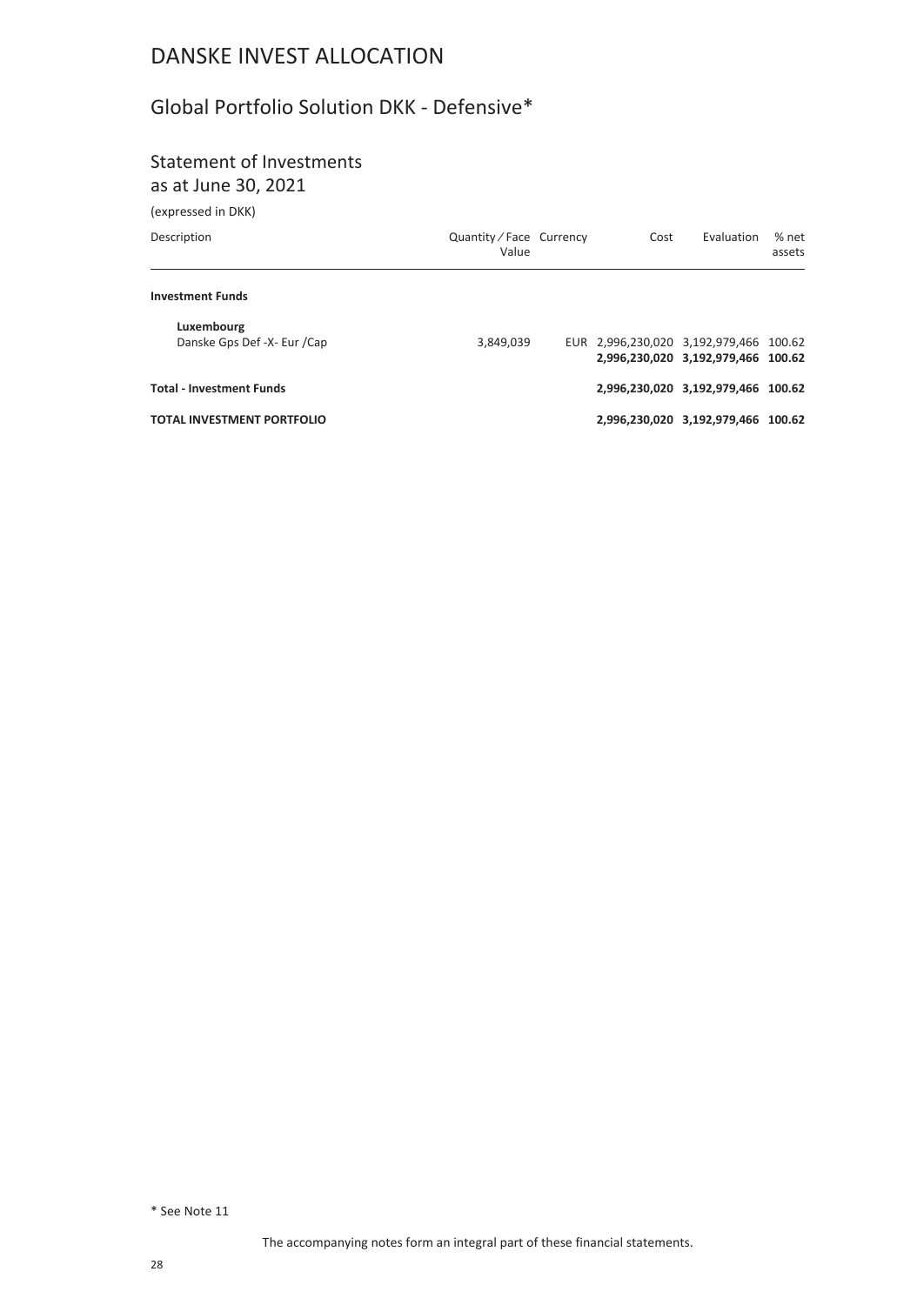## <span id="page-28-0"></span>Global Portfolio Solution DKK - Defensive\*

### Geographical and Economic Portfolio Breakdowns as at June 30, 2021

(expressed as a percentage of net assets)

| Geographical breakdown | %      | Economic breakdown | %      |
|------------------------|--------|--------------------|--------|
| Luxembourg             | 100.62 | Investment Funds   | 100.62 |
|                        | 100.62 |                    | 100.62 |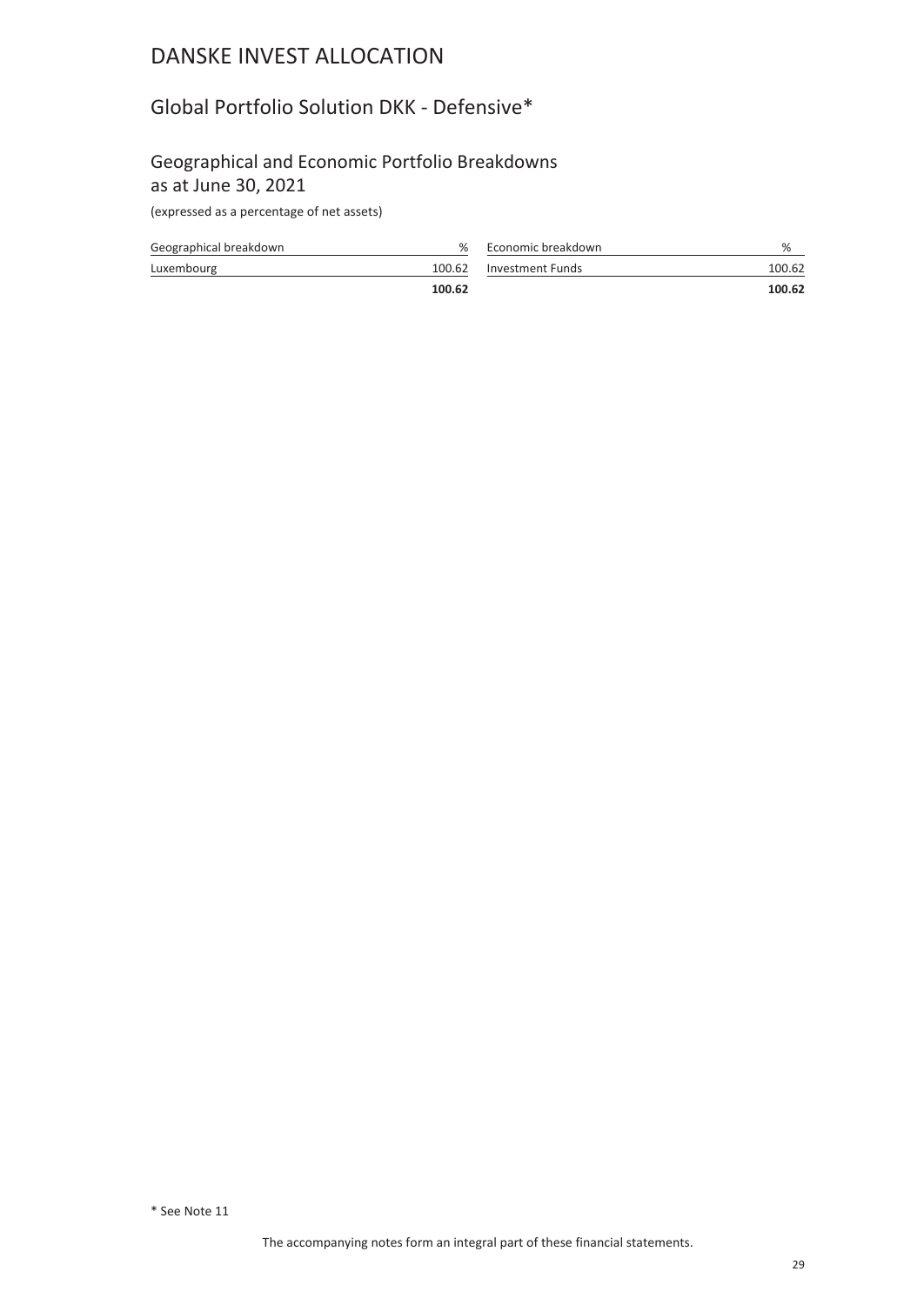# <span id="page-29-0"></span>Global Portfolio Solution DKK - Equities\*

# Statement of Investments

(expressed in DKK) as at June 30, 2021

| Value  |                          | Evaluation | % net<br>assets                                                                                      |
|--------|--------------------------|------------|------------------------------------------------------------------------------------------------------|
|        |                          |            |                                                                                                      |
| 70.009 |                          |            | 99.78<br>99.78                                                                                       |
|        |                          |            | 99.78                                                                                                |
|        |                          |            | 99.78                                                                                                |
|        | Quantity / Face Currency | Cost       | EUR 53,134,906 66,176,367<br>53,134,906 66,176,367<br>53,134,906 66,176,367<br>53,134,906 66,176,367 |

\* See Note 11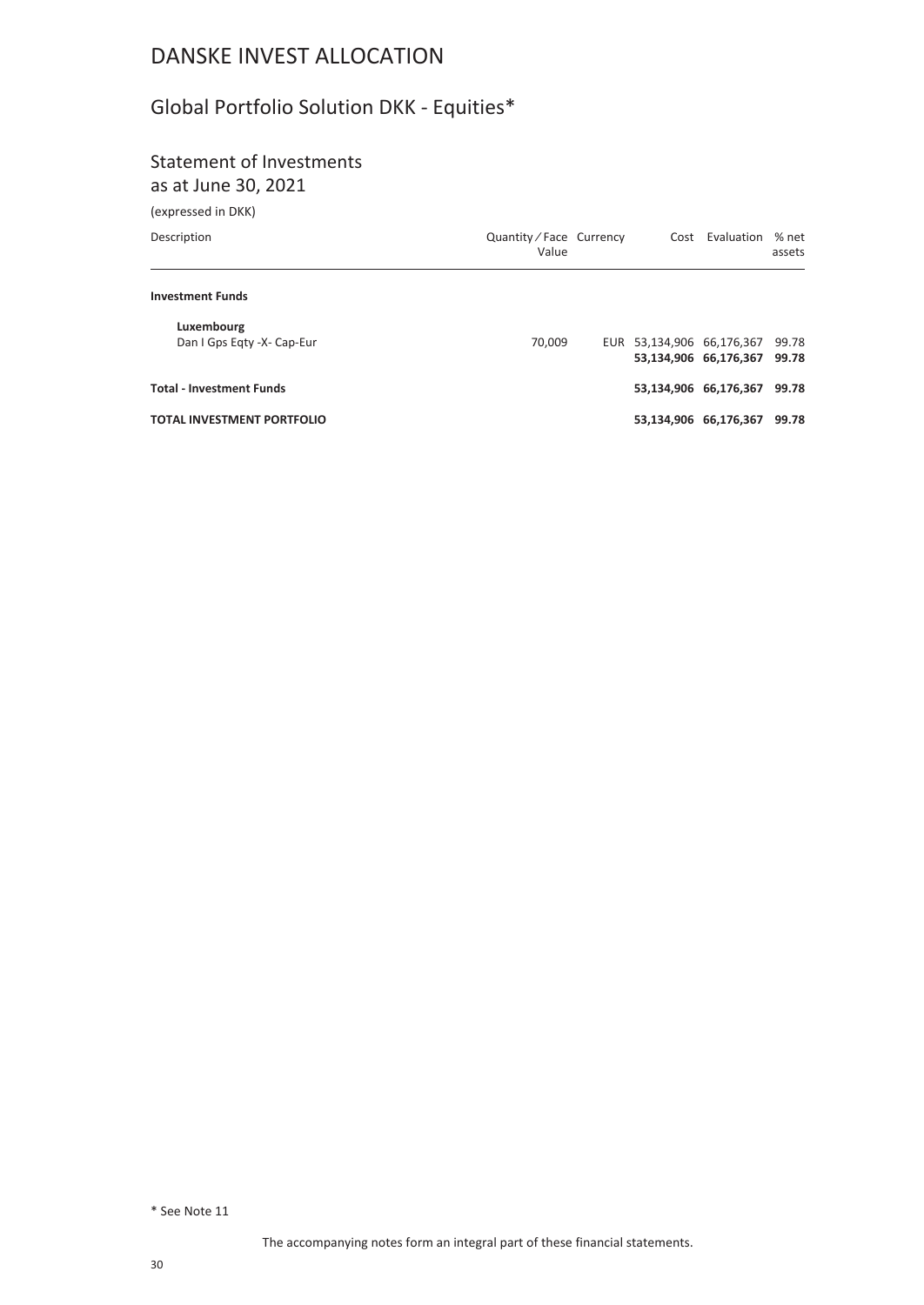# <span id="page-30-0"></span>Global Portfolio Solution DKK - Equities\*

### Geographical and Economic Portfolio Breakdowns as at June 30, 2021

(expressed as a percentage of net assets)

| Geographical breakdown | ℅     | Economic breakdown |       |
|------------------------|-------|--------------------|-------|
| Luxembourg             | 99.78 | Investment Funds   | 99.78 |
|                        | 99.78 |                    | 99.78 |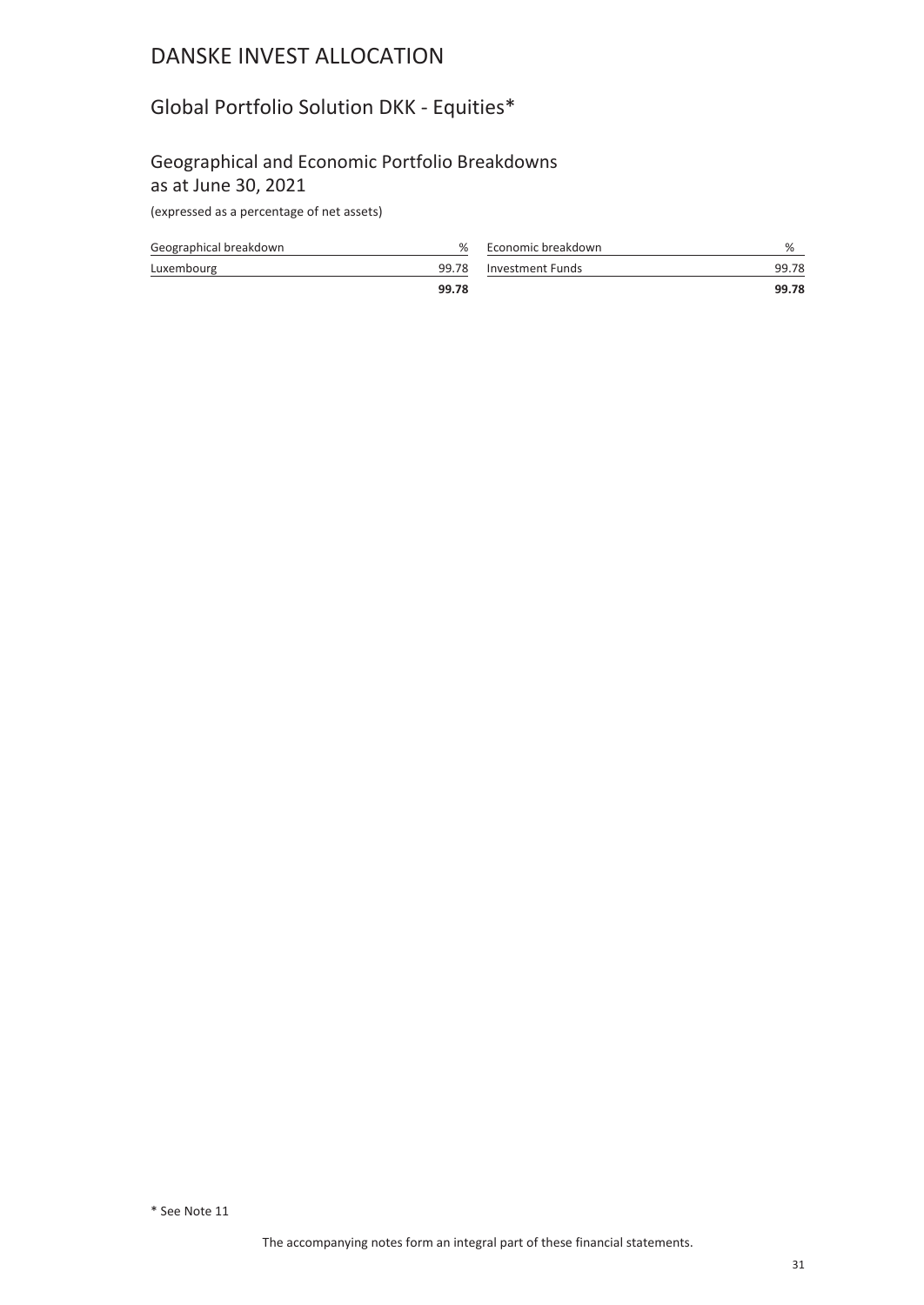## <span id="page-31-0"></span>Global Portfolio Solution DKK - Fixed Income\*

# Statement of Investments

as at June 30, 2021

| (expressed in DKK)                |                                   |  |                                  |                 |
|-----------------------------------|-----------------------------------|--|----------------------------------|-----------------|
| Description                       | Quantity / Face Currency<br>Value |  | Cost Evaluation                  | % net<br>assets |
| <b>Investment Funds</b>           |                                   |  |                                  |                 |
| Luxembourg                        |                                   |  |                                  |                 |
| Dan I Gps Fi -X- Eur /Cap         | 69.220                            |  | EUR 51,384,247 52,575,538 100.98 |                 |
|                                   |                                   |  | 51,384,247 52,575,538 100.98     |                 |
| <b>Total - Investment Funds</b>   |                                   |  | 51,384,247 52,575,538 100.98     |                 |
| <b>TOTAL INVESTMENT PORTFOLIO</b> |                                   |  | 51,384,247 52,575,538 100.98     |                 |

\* See Note 11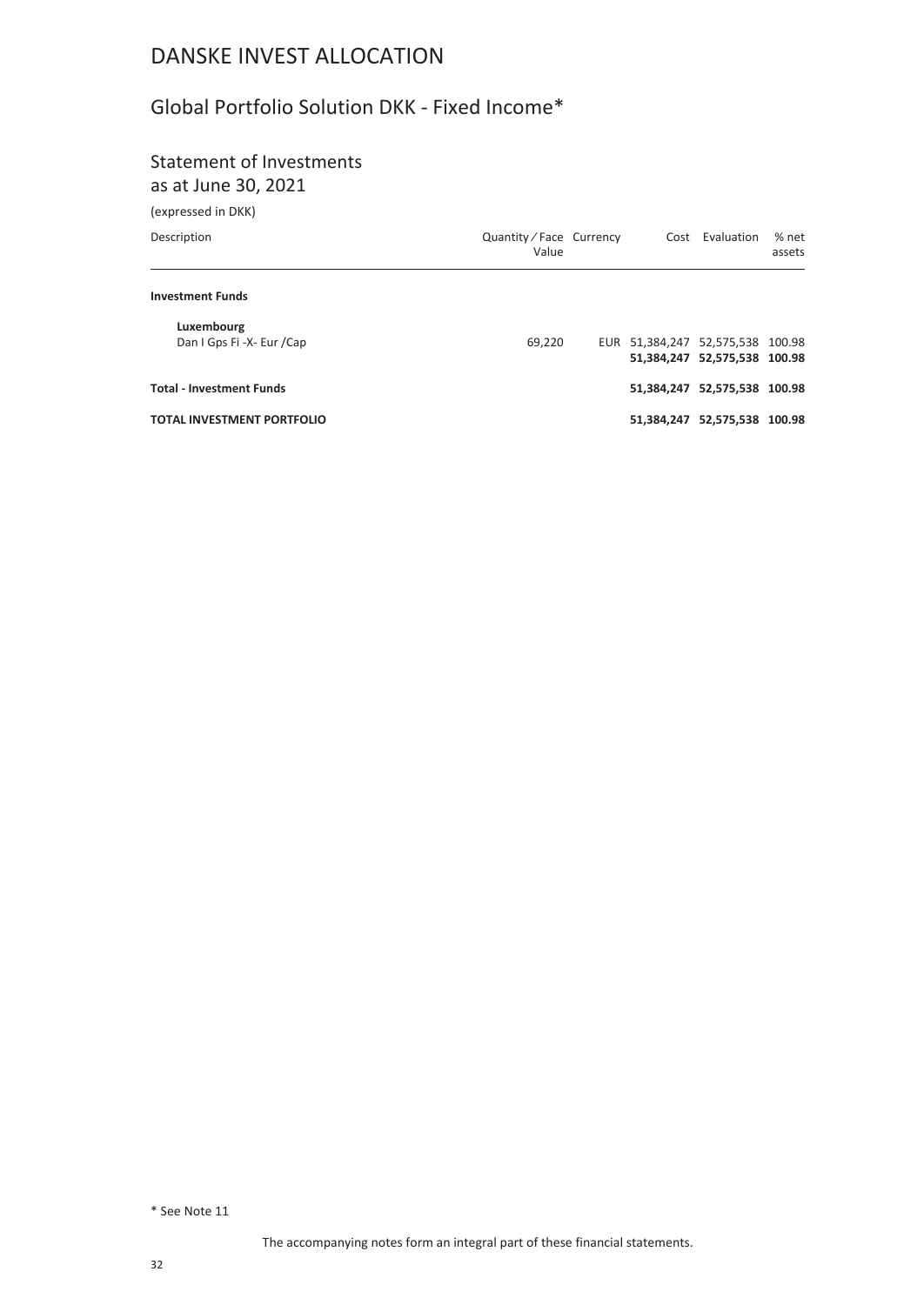## <span id="page-32-0"></span>Global Portfolio Solution DKK - Fixed Income\*

### Geographical and Economic Portfolio Breakdowns as at June 30, 2021

(expressed as a percentage of net assets)

| Geographical breakdown | %      | Economic breakdown | %      |
|------------------------|--------|--------------------|--------|
| Luxembourg             | 100.98 | Investment Funds   | 100.98 |
|                        | 100.98 |                    | 100.98 |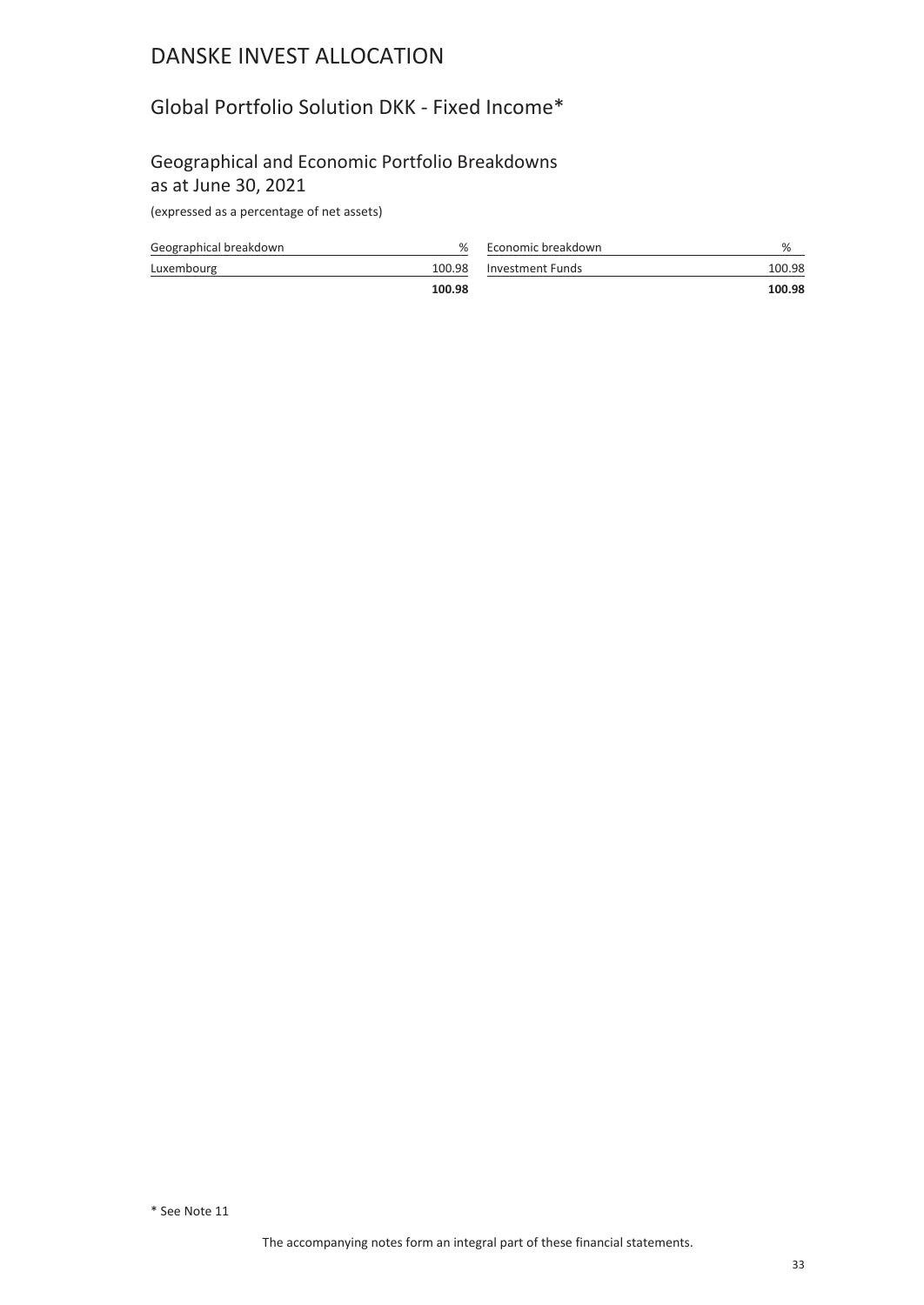# <span id="page-33-0"></span>Global Portfolio Solution DKK - Opportunity\*

### Statement of Investments as at June 30, 2021

(expressed in DKK)

| <b>ICVNICODER III DIVII</b>               |                                 |      |                                                                |                 |
|-------------------------------------------|---------------------------------|------|----------------------------------------------------------------|-----------------|
| Description                               | Quantity/Face Currency<br>Value | Cost | Evaluation                                                     | % net<br>assets |
| <b>Investment Funds</b>                   |                                 |      |                                                                |                 |
| Luxembourg<br>Danske Gps Opp -X- Eur /Cap | 3,246,208                       |      | EUR 2,660,826,576 3,116,655,915<br>2,660,826,576 3,116,655,915 | 99.87<br>99.87  |
| <b>Total - Investment Funds</b>           |                                 |      | 2,660,826,576 3,116,655,915                                    | 99.87           |
| <b>TOTAL INVESTMENT PORTFOLIO</b>         |                                 |      | 2,660,826,576 3,116,655,915 99.87                              |                 |
|                                           |                                 |      |                                                                |                 |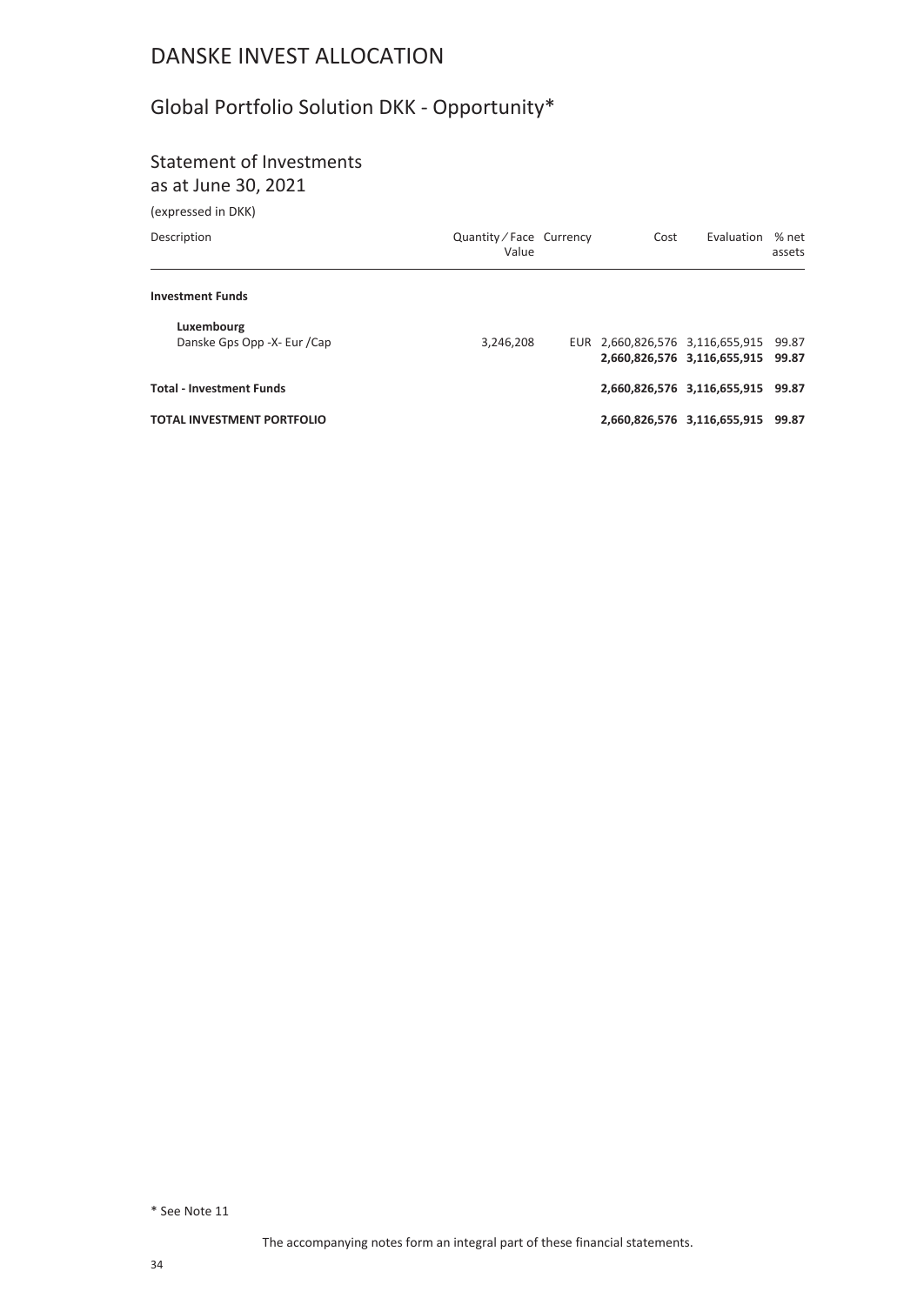# <span id="page-34-0"></span>Global Portfolio Solution DKK - Opportunity\*

### Geographical and Economic Portfolio Breakdowns as at June 30, 2021

(expressed as a percentage of net assets)

| Geographical breakdown | ℅     | Economic breakdown |       |
|------------------------|-------|--------------------|-------|
| Luxembourg             | 99.87 | Investment Funds   | 99.87 |
|                        | 99.87 |                    | 99.87 |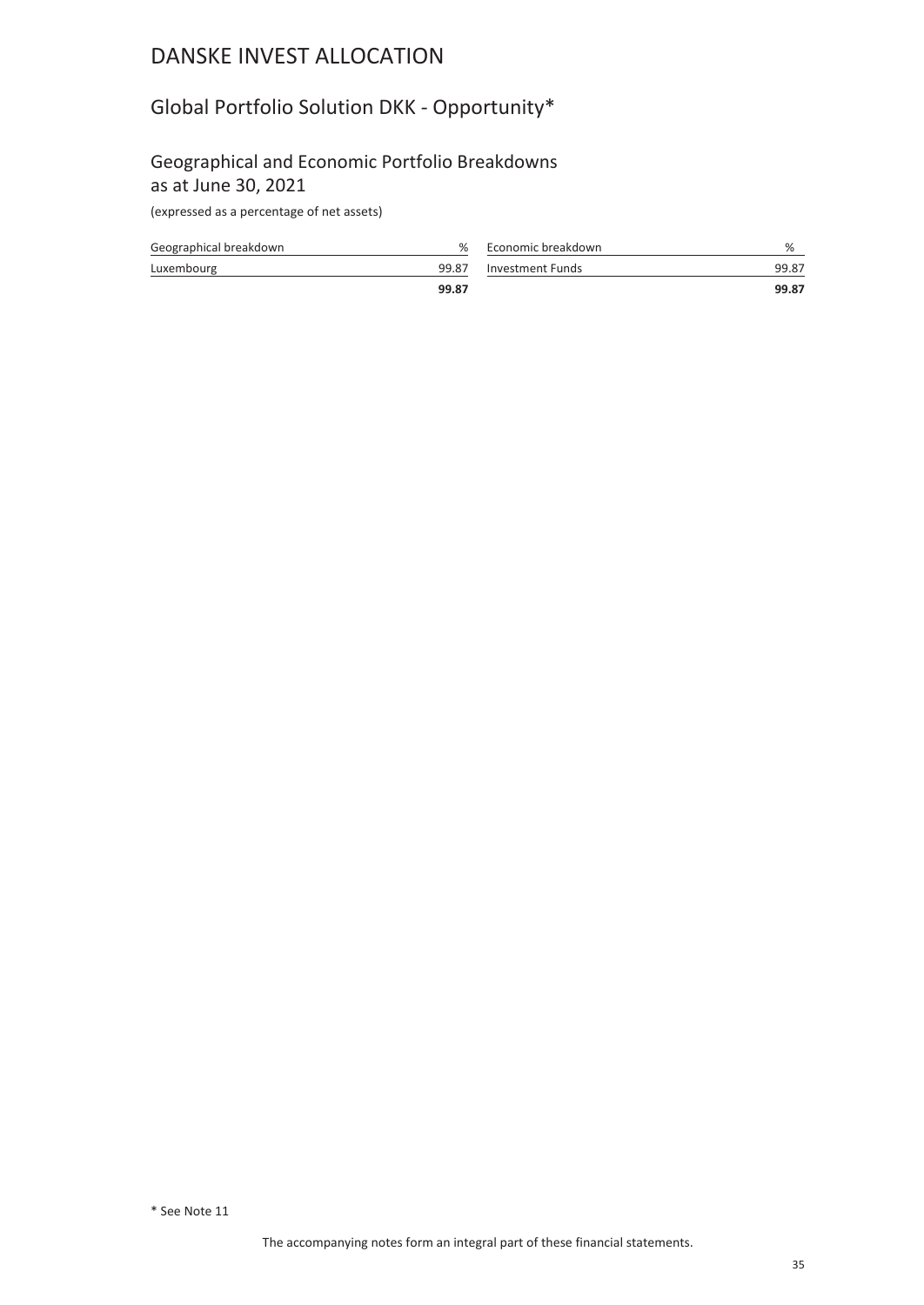## <span id="page-35-0"></span>Global Portfolio Solution EUR - Balanced\*

# Statement of Investments

as at June 30, 2021

| (expressed in EUR)                |                                   |            |                 |                 |
|-----------------------------------|-----------------------------------|------------|-----------------|-----------------|
| Description                       | Quantity / Face Currency<br>Value |            | Cost Evaluation | % net<br>assets |
| <b>Investment Funds</b>           |                                   |            |                 |                 |
| Luxembourg                        |                                   |            |                 |                 |
| Dan I GI Ps Bal -X- Eur /Cap      | 236                               | EUR 25,081 |                 | 28,980 100.08   |
|                                   |                                   | 25,081     |                 | 28,980 100.08   |
| <b>Total - Investment Funds</b>   |                                   | 25,081     |                 | 28,980 100.08   |
| <b>TOTAL INVESTMENT PORTFOLIO</b> |                                   | 25,081     |                 | 28,980 100.08   |

\* See Note 11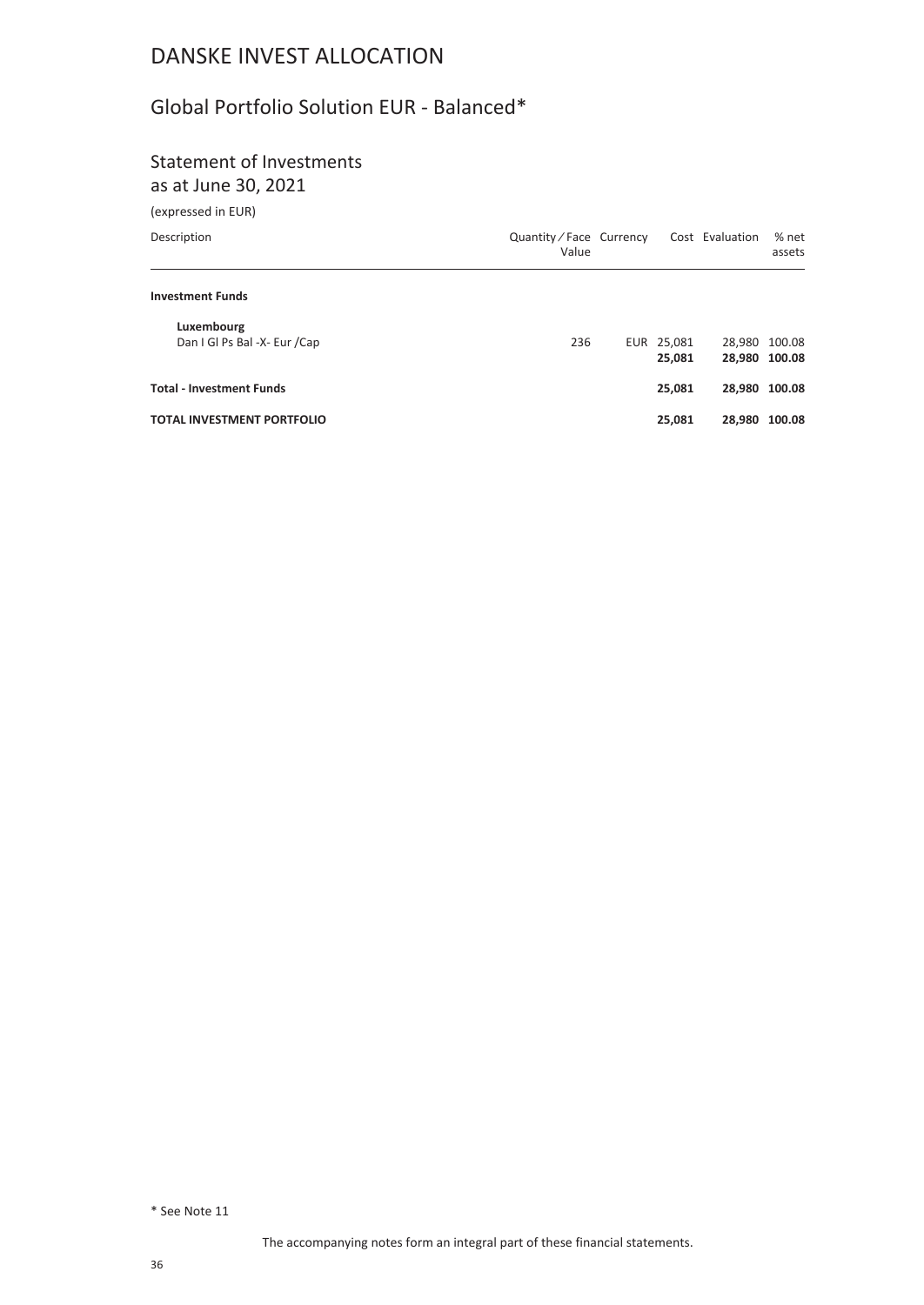### Global Portfolio Solution EUR - Balanced\*

#### Geographical and Economic Portfolio Breakdowns as at June 30, 2021

| Geographical breakdown | ℅      | Economic breakdown | %      |
|------------------------|--------|--------------------|--------|
| Luxembourg             | 100.08 | Investment Funds   | 100.08 |
|                        | 100.08 |                    | 100.08 |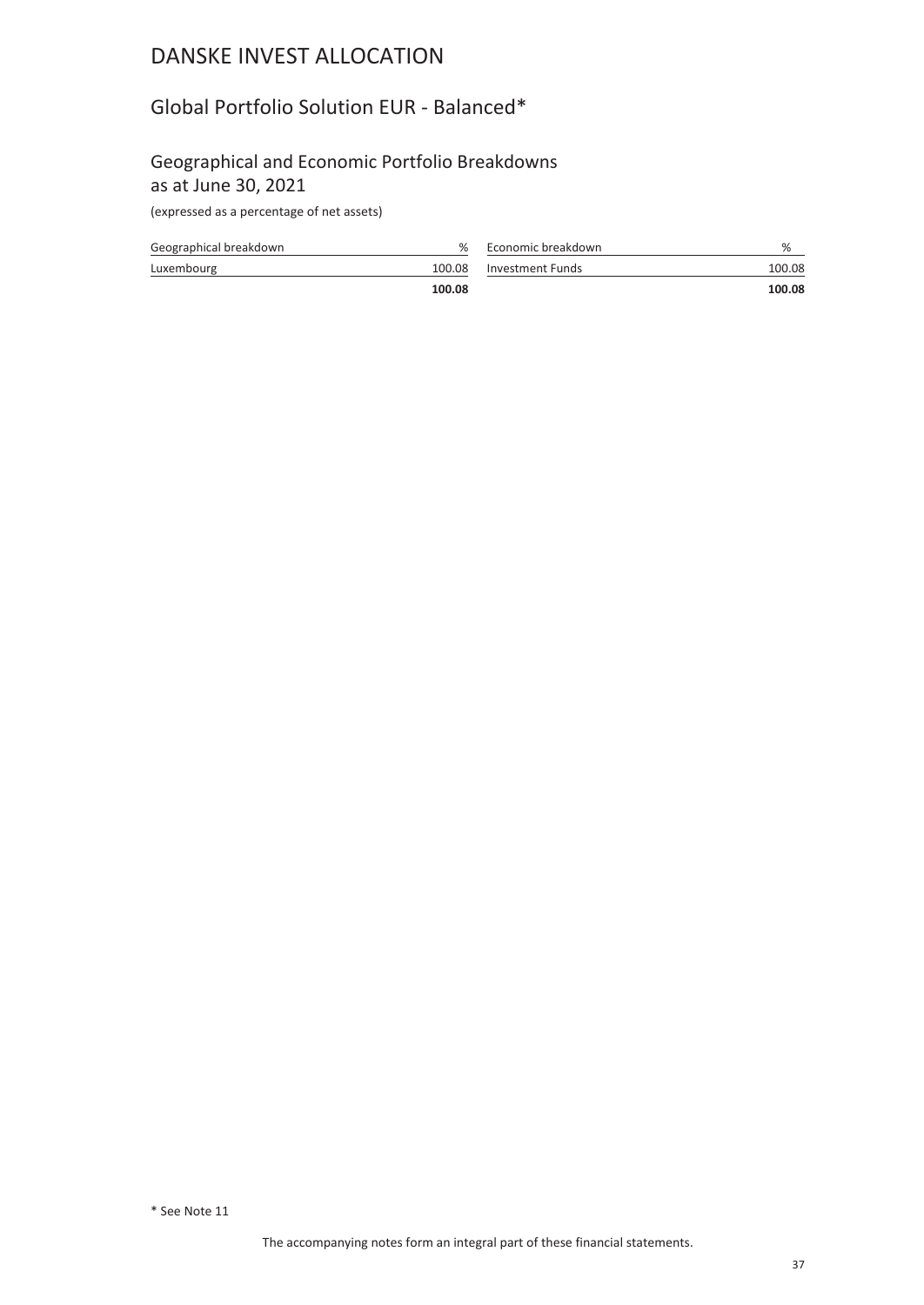### Global Portfolio Solution EUR - Defensive\*

# Statement of Investments

as at June 30, 2021

| Value |  |                          |               | % net<br>assets |
|-------|--|--------------------------|---------------|-----------------|
|       |  |                          |               |                 |
| 244   |  | 25,122                   | 27,198 100.21 | 27,198 100.21   |
|       |  | 25,122                   |               | 27,198 100.21   |
|       |  | 25,122                   |               | 27,198 100.21   |
|       |  | Quantity / Face Currency | EUR 25,122    | Cost Evaluation |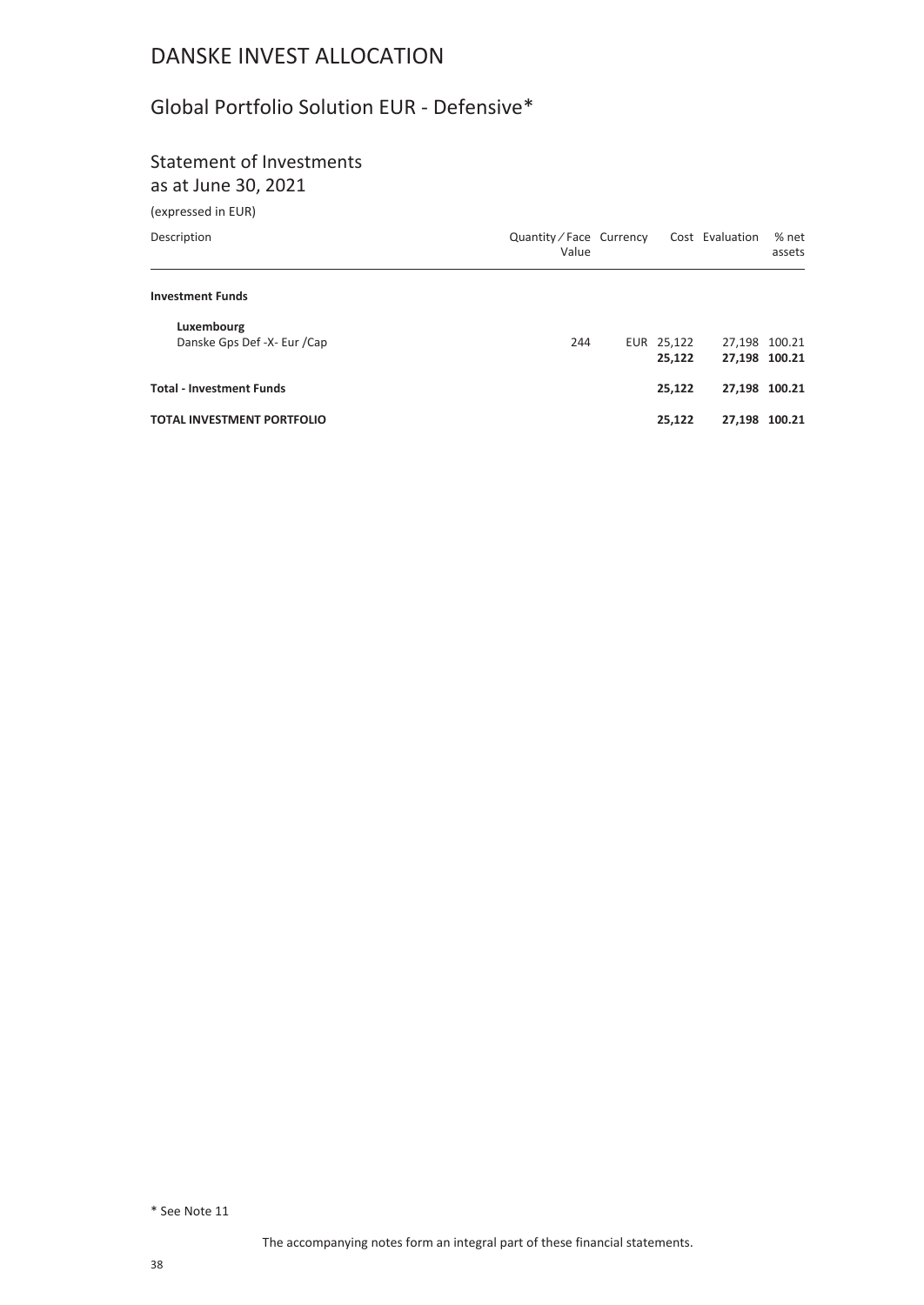### Global Portfolio Solution EUR - Defensive\*

#### Geographical and Economic Portfolio Breakdowns as at June 30, 2021

| Geographical breakdown | ℅      | Economic breakdown | %      |
|------------------------|--------|--------------------|--------|
| Luxembourg             | 100.21 | Investment Funds   | 100.21 |
|                        | 100.21 |                    | 100.21 |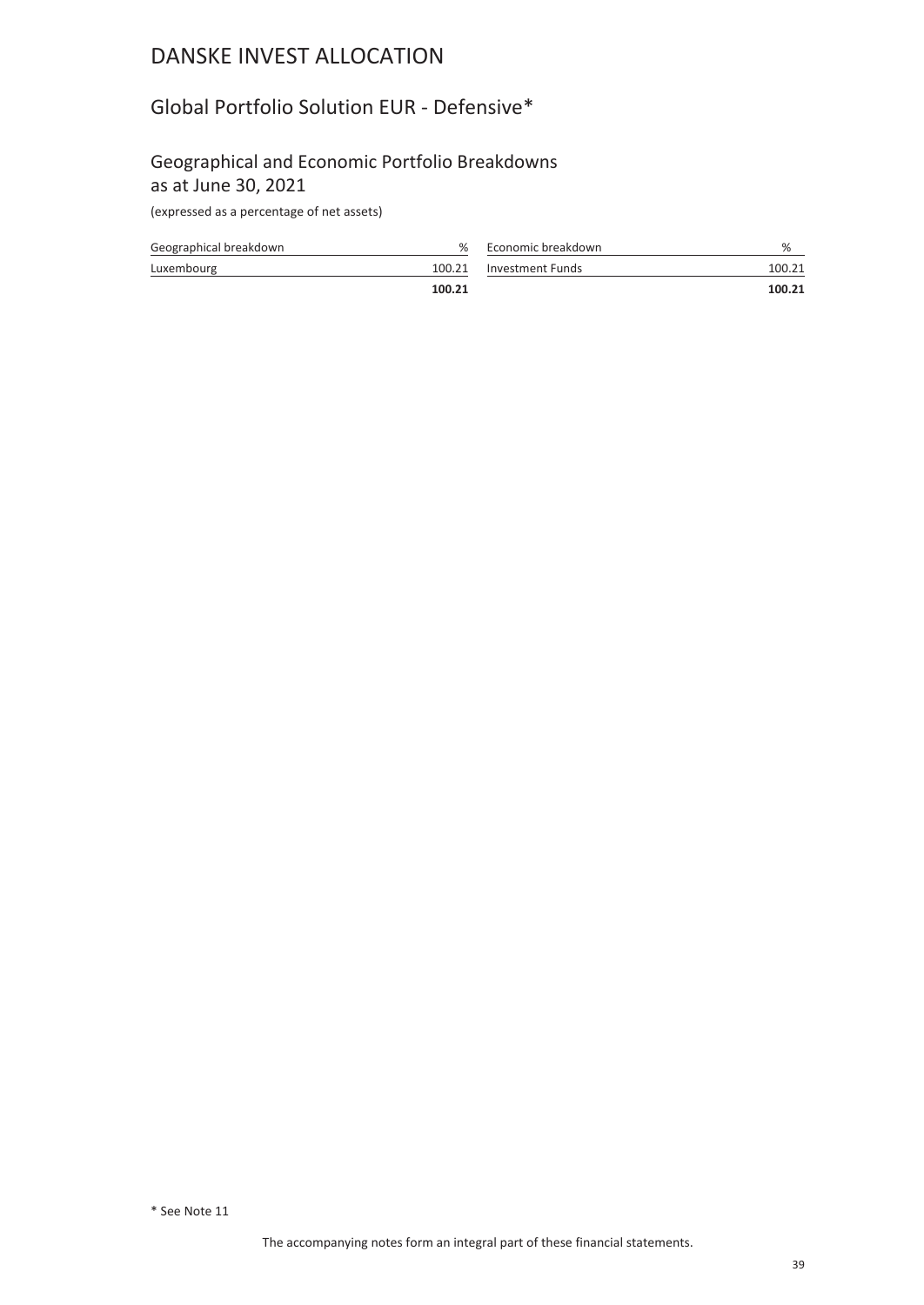# Global Portfolio Solution EUR - Equities\*

# Statement of Investments

as at June 30, 2021

| Cost Evaluation                          | % net<br>assets |
|------------------------------------------|-----------------|
|                                          |                 |
|                                          |                 |
| 29,596<br>29,596 99.91                   | 99.91           |
| 29,596 99.91                             |                 |
| 29,596                                   | 99.91           |
| EUR 24,913<br>24,913<br>24,913<br>24,913 |                 |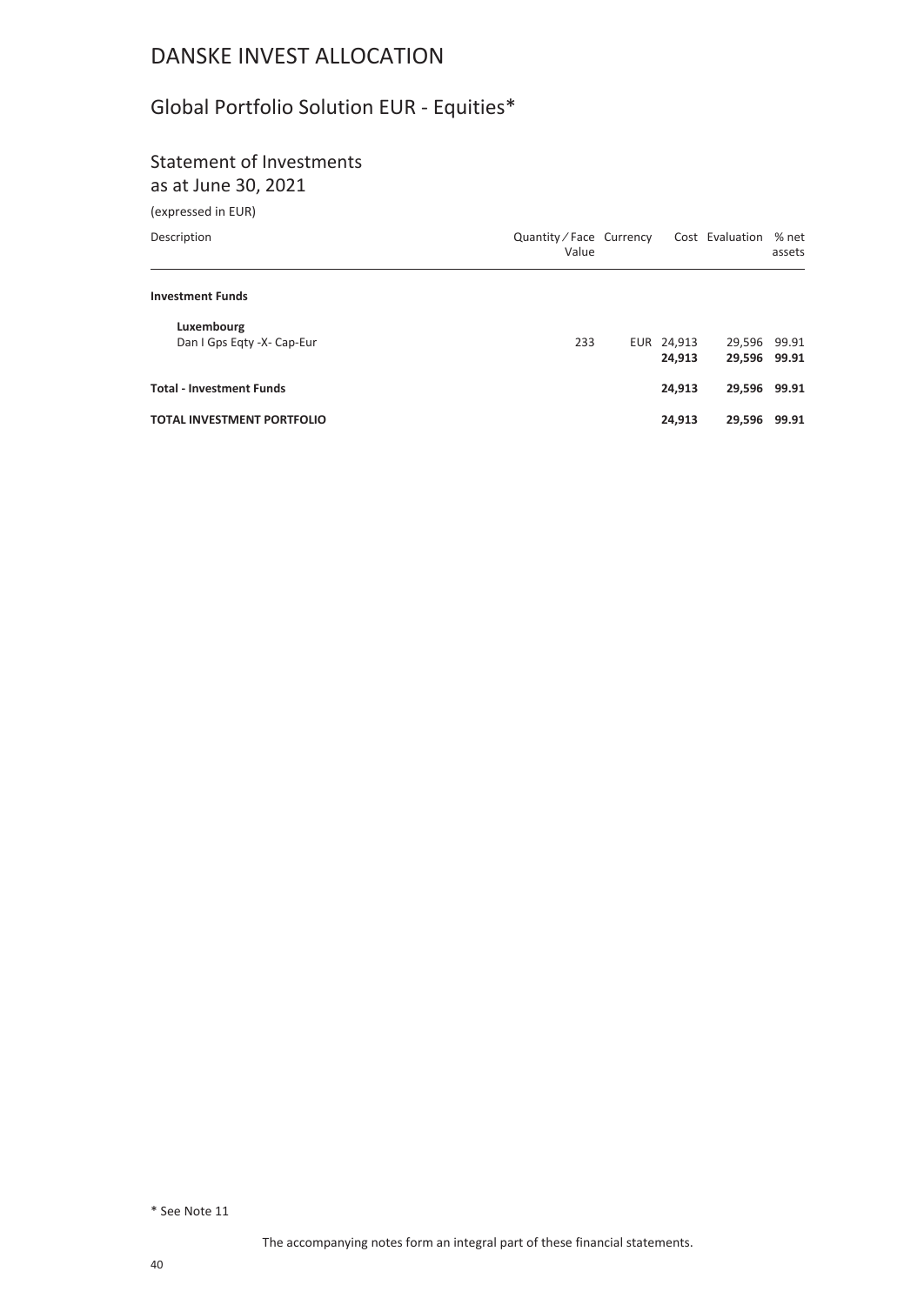## Global Portfolio Solution EUR - Equities\*

#### Geographical and Economic Portfolio Breakdowns as at June 30, 2021

| Geographical breakdown | ℅     | Economic breakdown     | %     |
|------------------------|-------|------------------------|-------|
| Luxembourg             |       | 99.91 Investment Funds | 99.91 |
|                        | 99.91 |                        | 99.91 |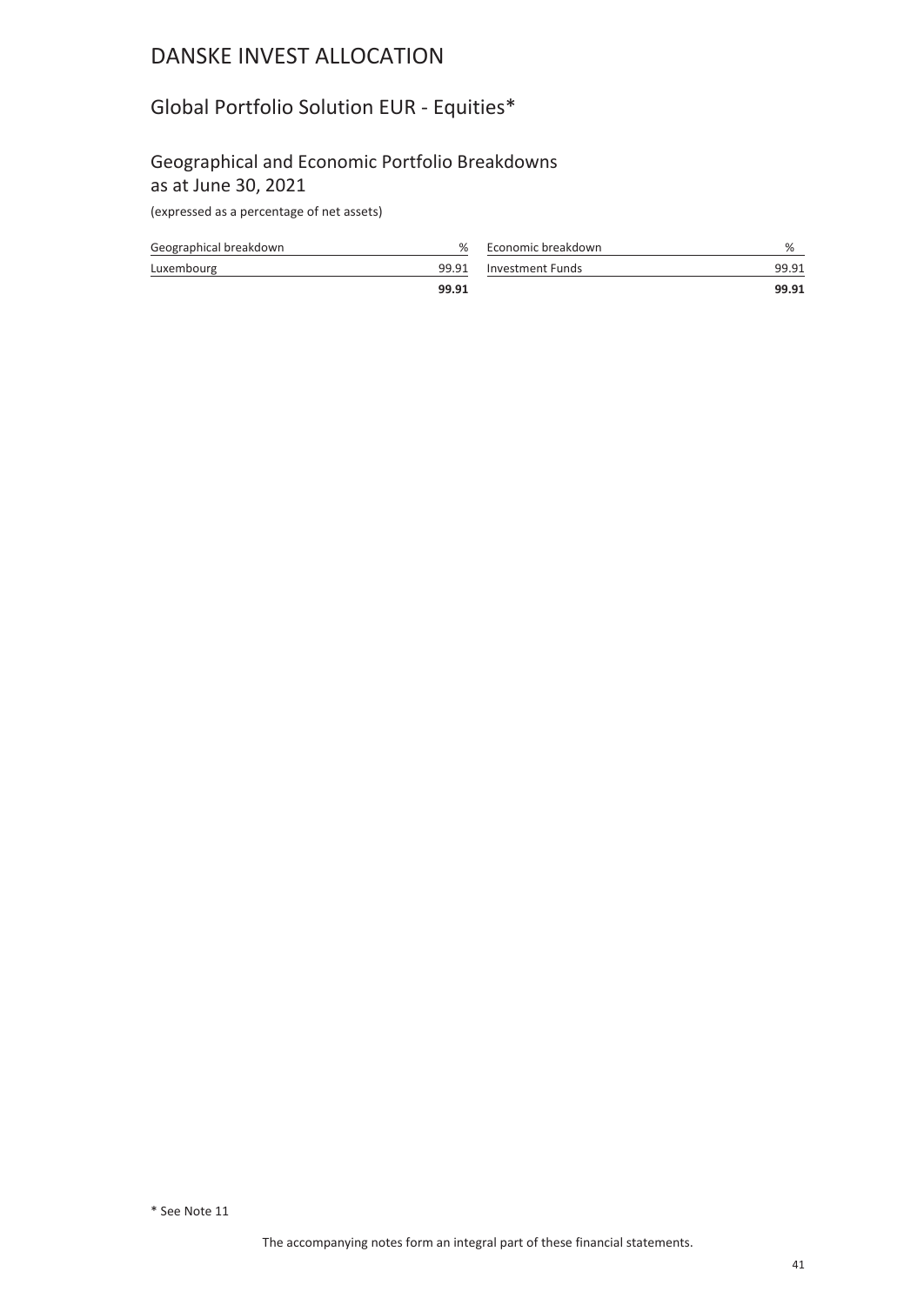## Global Portfolio Solution EUR - Fixed Income\*

# Statement of Investments

as at June 30, 2021

| (expressed in EUR)                      |                                   |                      |                 |                 |
|-----------------------------------------|-----------------------------------|----------------------|-----------------|-----------------|
| Description                             | Quantity / Face Currency<br>Value |                      | Cost Evaluation | % net<br>assets |
| <b>Investment Funds</b>                 |                                   |                      |                 |                 |
| Luxembourg<br>Dan I Gps Fi -X- Eur /Cap | 250                               | EUR 25,094<br>25,094 | 25,542 100.22   | 25,542 100.22   |
| <b>Total - Investment Funds</b>         |                                   | 25.094               |                 | 25,542 100.22   |
| <b>TOTAL INVESTMENT PORTFOLIO</b>       |                                   | 25.094               |                 | 25,542 100.22   |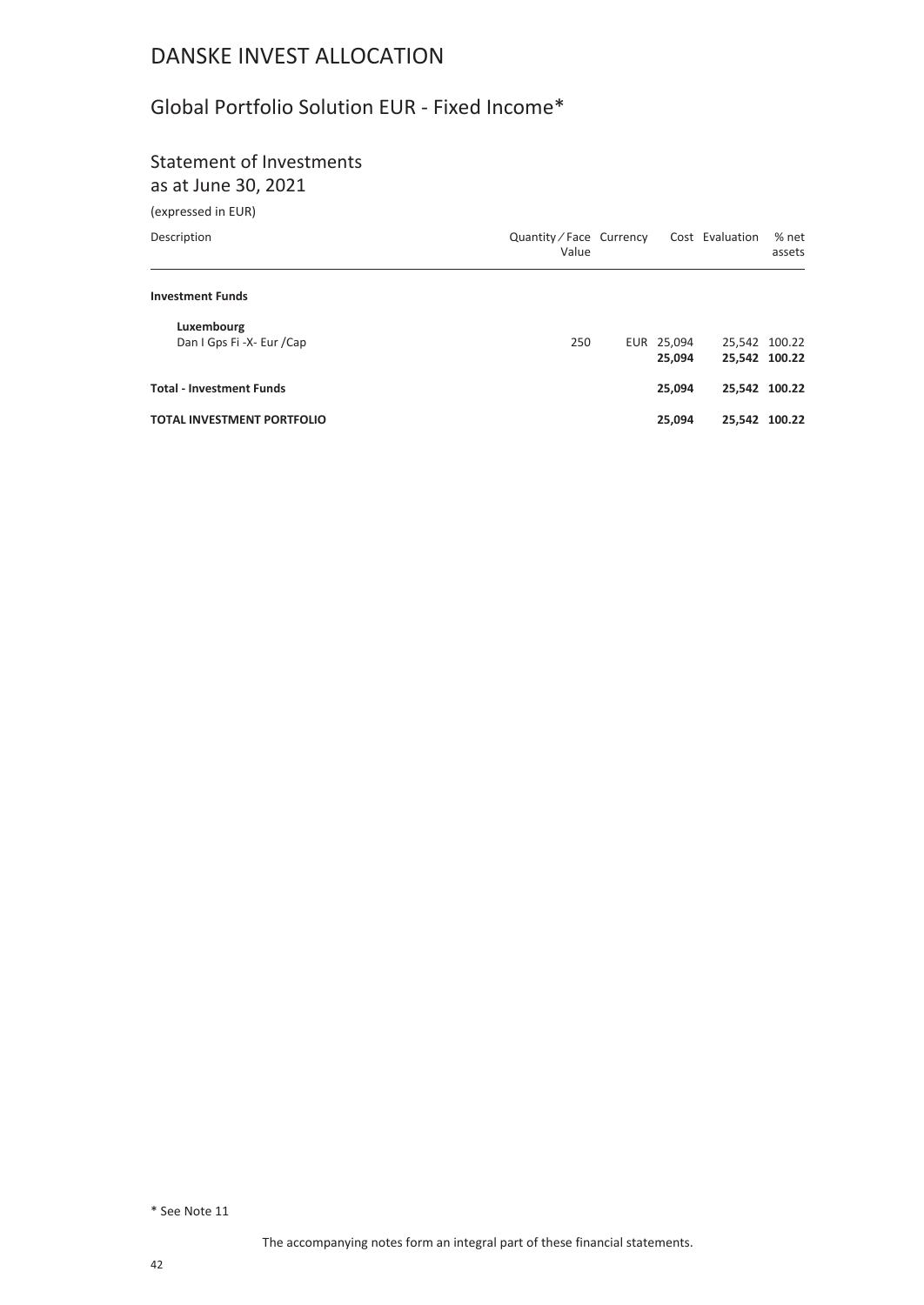### Global Portfolio Solution EUR - Fixed Income\*

#### Geographical and Economic Portfolio Breakdowns as at June 30, 2021

| Geographical breakdown | ℅      | Economic breakdown | %      |
|------------------------|--------|--------------------|--------|
| Luxembourg             | 100.22 | Investment Funds   | 100.22 |
|                        | 100.22 |                    | 100.22 |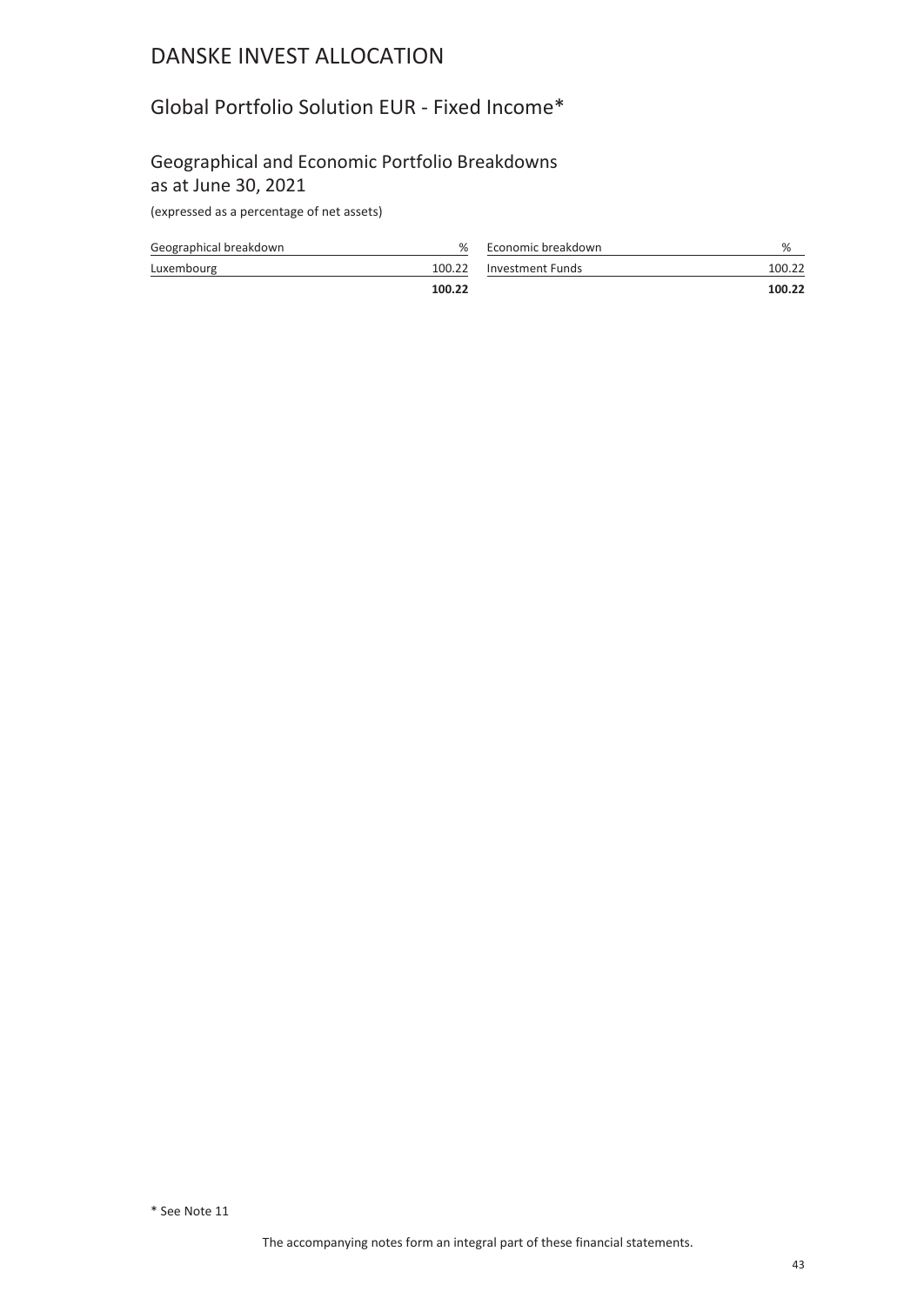# Global Portfolio Solution EUR - Opportunity\*

# Statement of Investments

as at June 30, 2021

| (expressed in EUR)                |                                   |  |                                                              |                 |
|-----------------------------------|-----------------------------------|--|--------------------------------------------------------------|-----------------|
| Description                       | Quantity / Face Currency<br>Value |  | Cost Evaluation                                              | % net<br>assets |
| <b>Investment Funds</b>           |                                   |  |                                                              |                 |
| Luxembourg                        |                                   |  |                                                              |                 |
| Danske Gps Opp -X- Eur /Cap       | 85.219                            |  | EUR 9,472,746 11,004,796 99.84<br>9,472,746 11,004,796 99.84 |                 |
| <b>Total - Investment Funds</b>   |                                   |  | 9,472,746 11,004,796                                         | 99.84           |
| <b>TOTAL INVESTMENT PORTFOLIO</b> |                                   |  | 9,472,746 11,004,796                                         | 99.84           |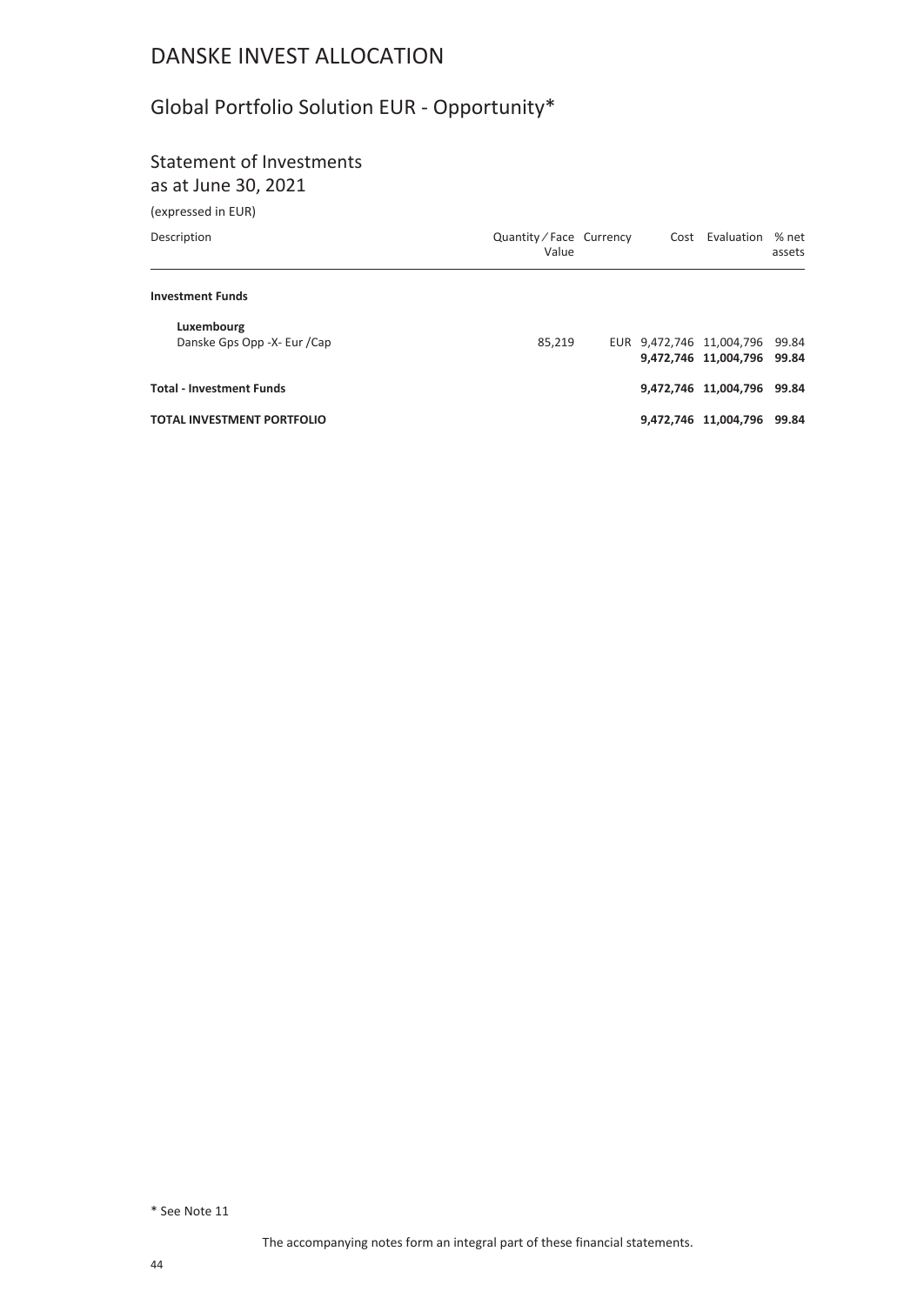## Global Portfolio Solution EUR - Opportunity\*

#### Geographical and Economic Portfolio Breakdowns as at June 30, 2021

| Geographical breakdown | ℅     | Economic breakdown | %     |
|------------------------|-------|--------------------|-------|
| Luxembourg             | 99.84 | Investment Funds   | 99.84 |
|                        | 99.84 |                    | 99.84 |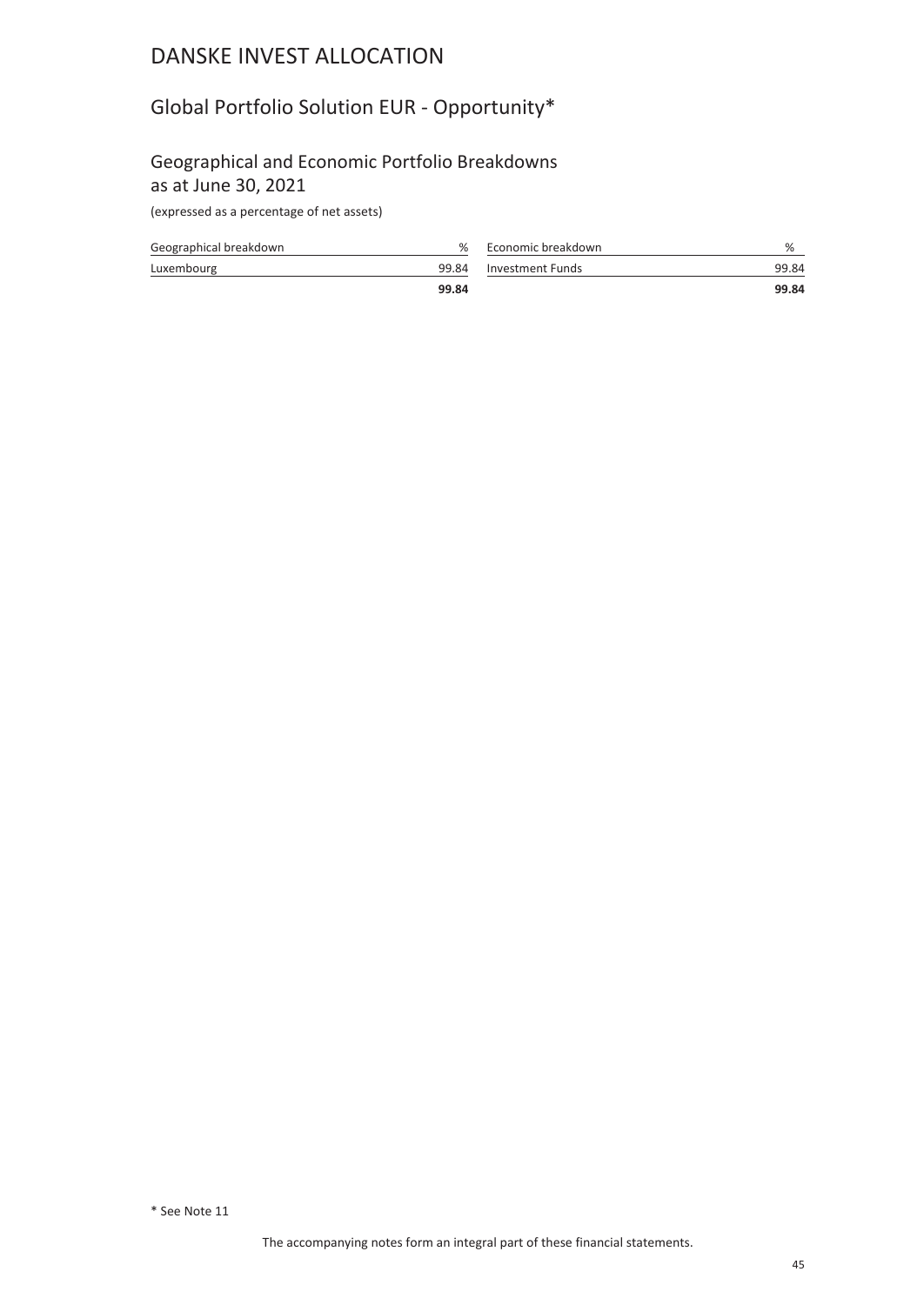### Global Portfolio Solution NOK - Balanced\*

# Statement of Investments

as at June 30, 2021

| Value |  |                          |                          | % net<br>assets |
|-------|--|--------------------------|--------------------------|-----------------|
|       |  |                          |                          |                 |
| 145   |  | 148,815                  | 180,524<br>180.524 98.97 | 98.97           |
|       |  | 148,815                  | 180,524                  | 98.97           |
|       |  | 148,815                  | 180,524                  | 98.97           |
|       |  | Quantity / Face Currency | EUR 148,815              | Cost Evaluation |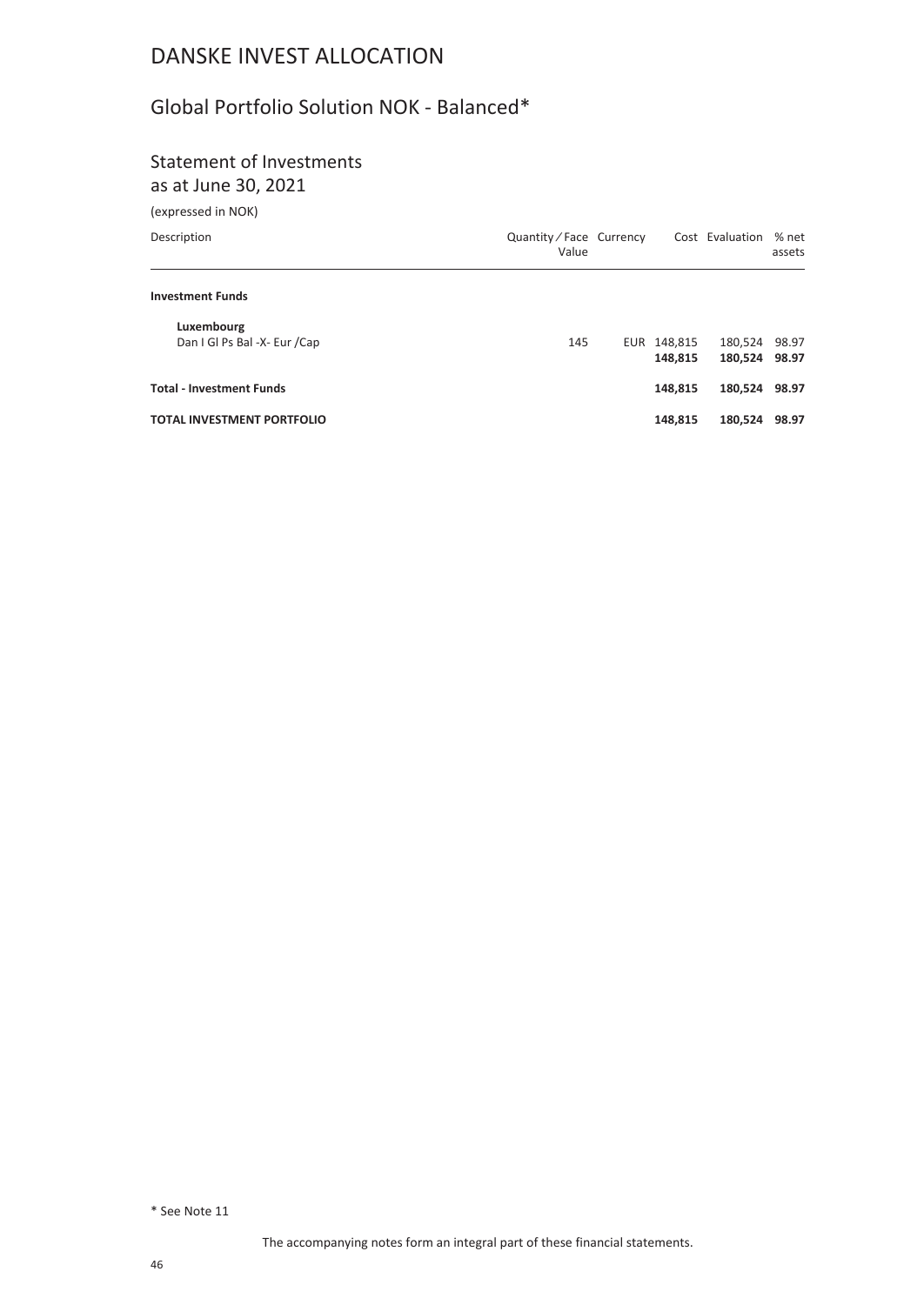### Global Portfolio Solution NOK - Balanced\*

#### Geographical and Economic Portfolio Breakdowns as at June 30, 2021

| Geographical breakdown | %     | Economic breakdown | %     |
|------------------------|-------|--------------------|-------|
| Luxembourg             | 98.97 | Investment Funds   | 98.97 |
|                        | 98.97 |                    | 98.97 |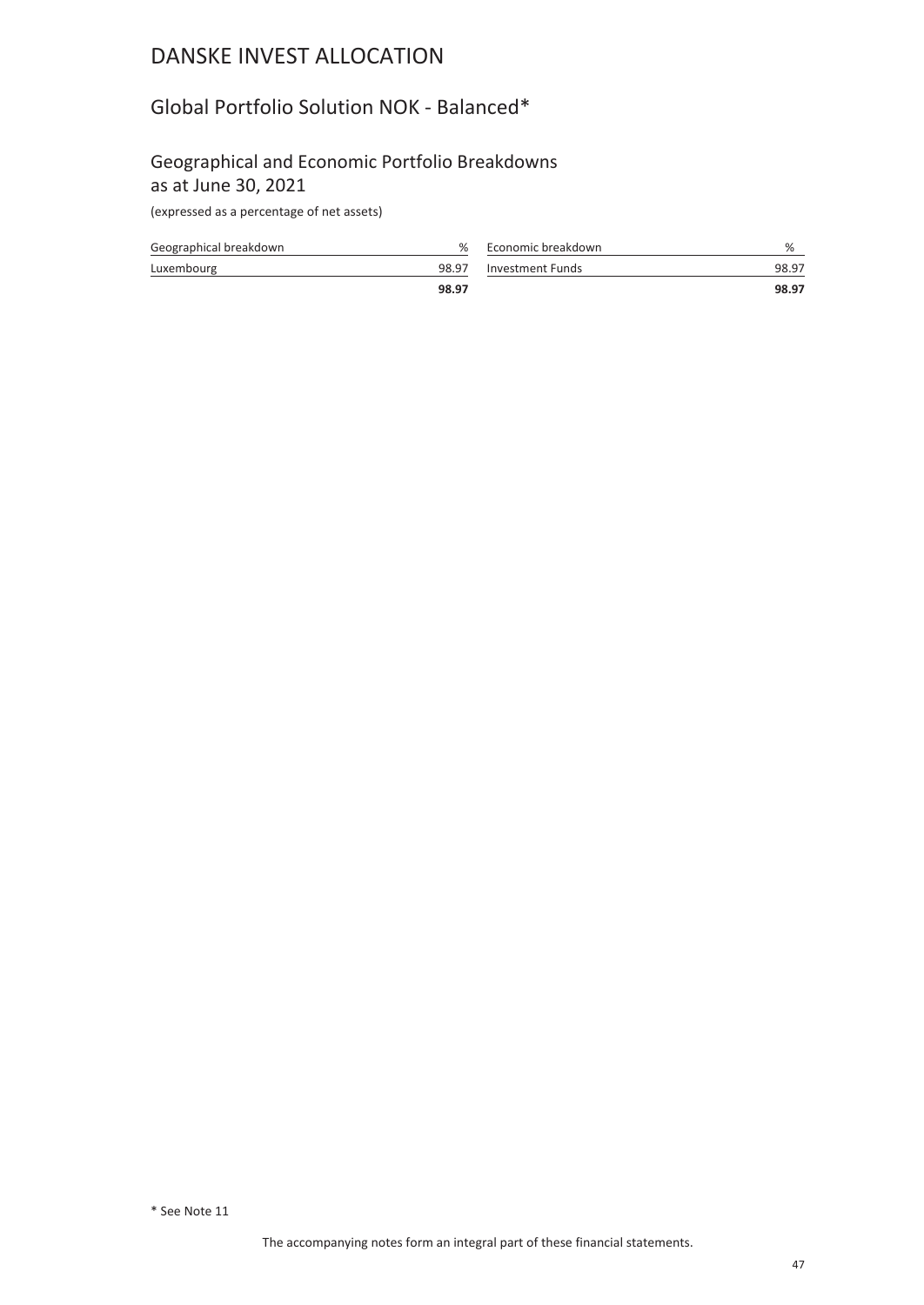## Global Portfolio Solution NOK - Defensive\*

# Statement of Investments

as at June 30, 2021

| Value |  |                          |                        | % net<br>assets            |
|-------|--|--------------------------|------------------------|----------------------------|
|       |  |                          |                        |                            |
|       |  |                          |                        |                            |
| 147   |  |                          | 167,490                | 99.49                      |
|       |  |                          |                        | 99.49                      |
|       |  | 151,793                  | 167,490                | 99.49                      |
|       |  | 151,793                  | 167,490                | 99.49                      |
|       |  | Quantity / Face Currency | EUR 151,793<br>151,793 | Cost Evaluation<br>167,490 |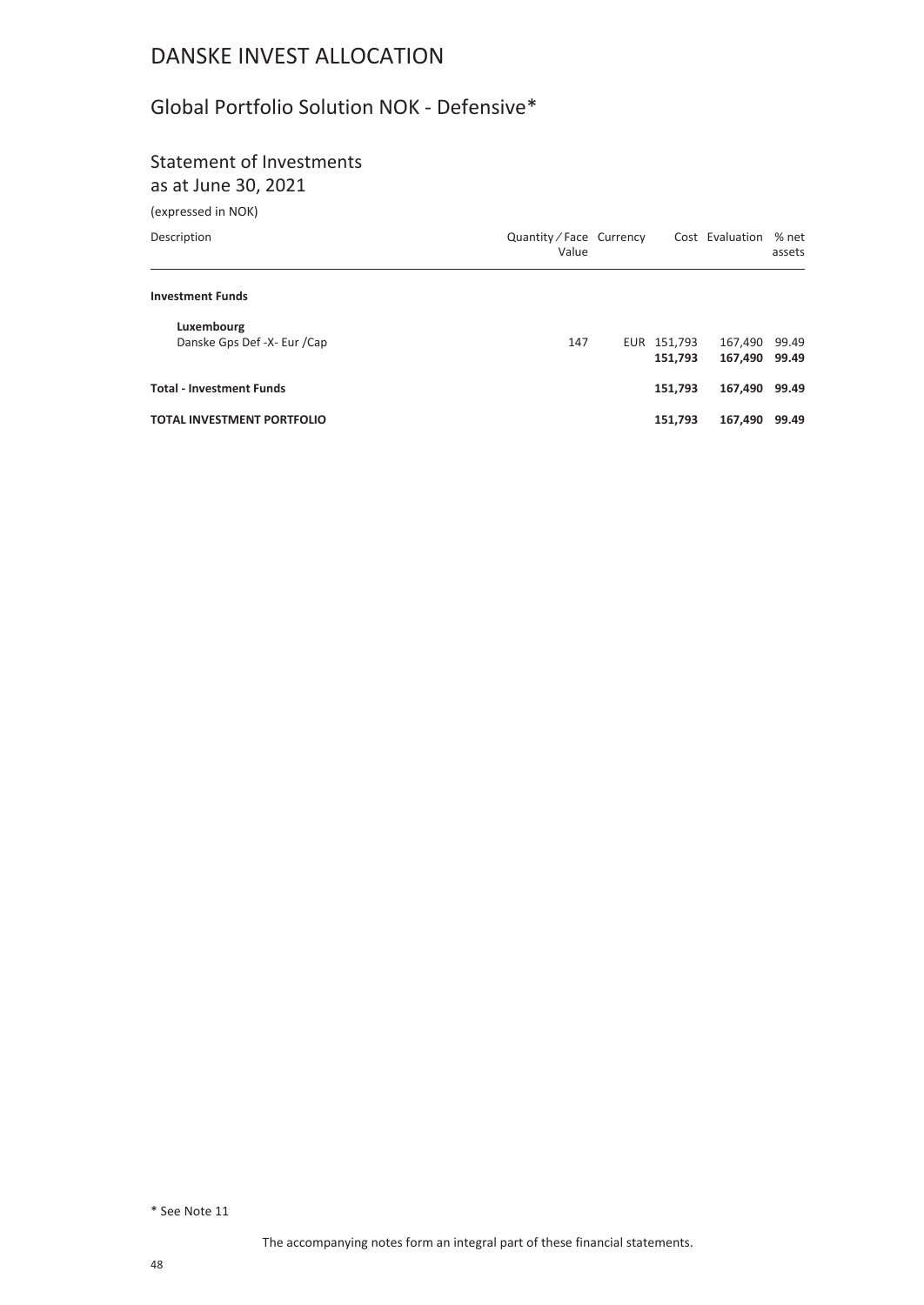### Global Portfolio Solution NOK - Defensive\*

#### Geographical and Economic Portfolio Breakdowns as at June 30, 2021

| Geographical breakdown | %     | Economic breakdown |       |
|------------------------|-------|--------------------|-------|
| Luxembourg             | 99.49 | Investment Funds   | 99.49 |
|                        | 99.49 |                    | 99.49 |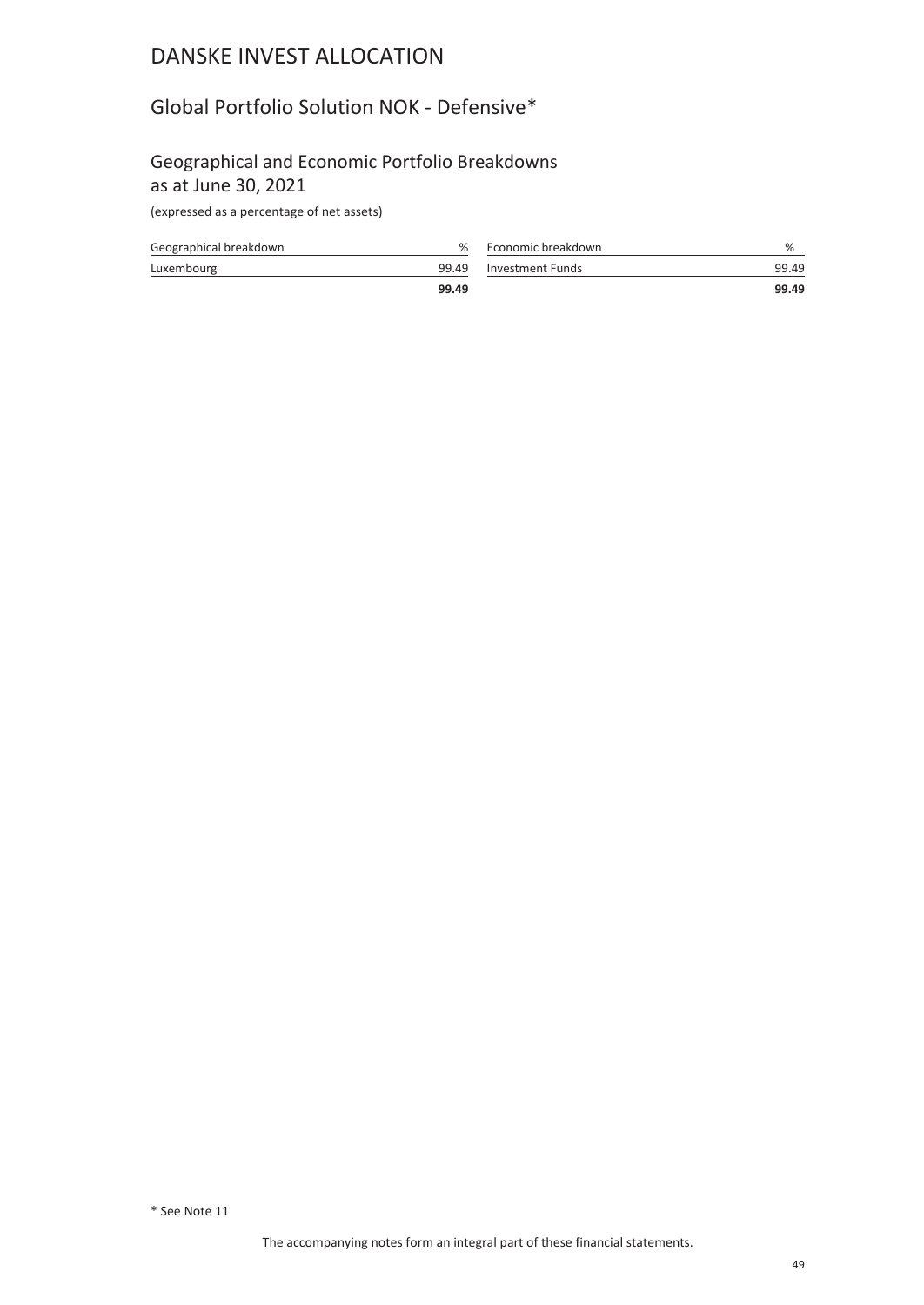# Global Portfolio Solution NOK - Equities\*

# Statement of Investments

as at June 30, 2021

| (expressed in NOK)                |                                   |  |             |                 |                 |
|-----------------------------------|-----------------------------------|--|-------------|-----------------|-----------------|
| Description                       | Quantity / Face Currency<br>Value |  |             | Cost Evaluation | % net<br>assets |
| <b>Investment Funds</b>           |                                   |  |             |                 |                 |
| Luxembourg                        |                                   |  |             |                 |                 |
| Dan I Gps Egty -X- Cap-Eur        | 145                               |  | EUR 149,248 | 187,247         | 99.88           |
|                                   |                                   |  | 149,248     | 187,247         | 99.88           |
| <b>Total - Investment Funds</b>   |                                   |  | 149.248     | 187.247         | 99.88           |
| <b>TOTAL INVESTMENT PORTFOLIO</b> |                                   |  | 149.248     | 187.247         | 99.88           |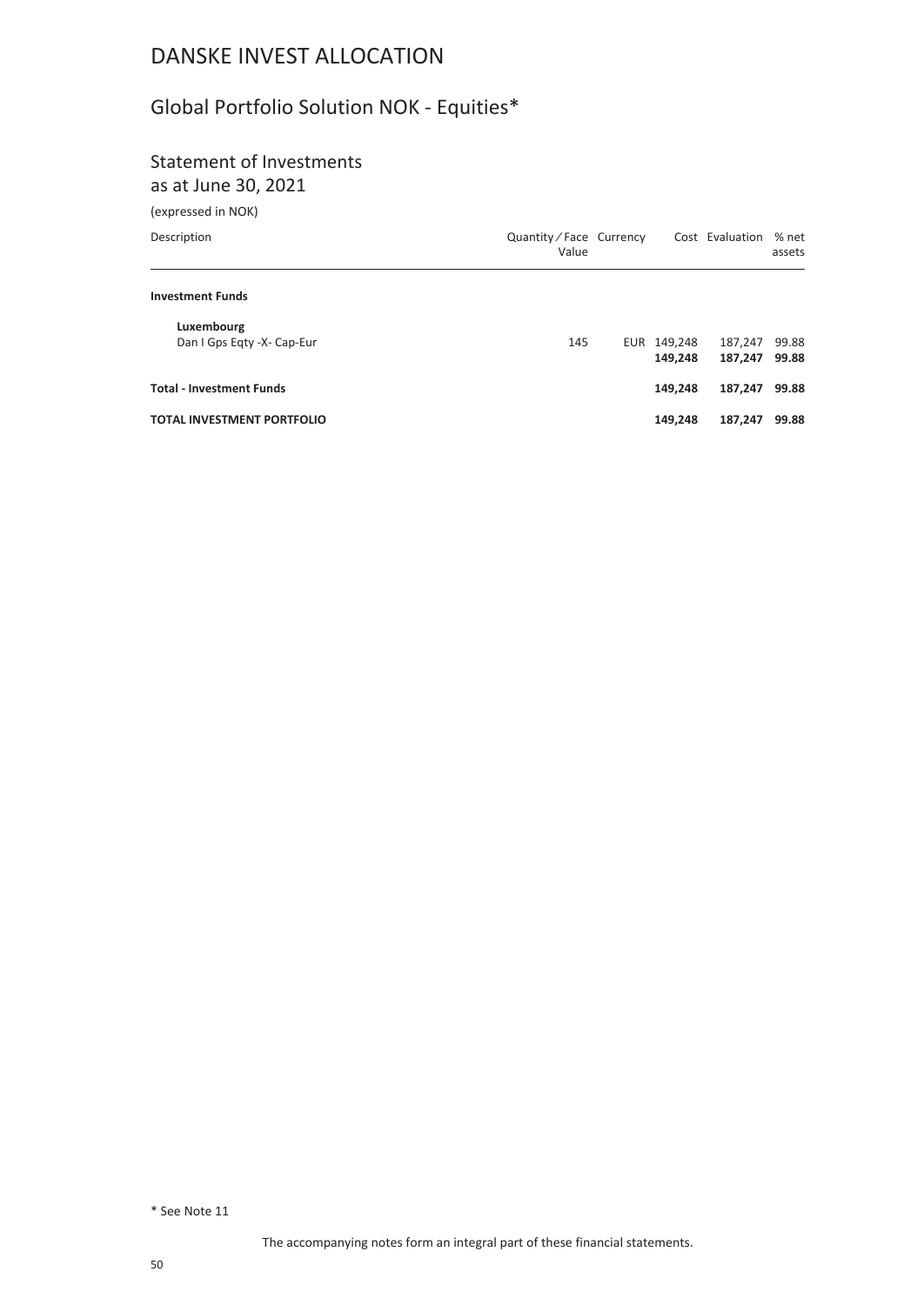## Global Portfolio Solution NOK - Equities\*

#### Geographical and Economic Portfolio Breakdowns as at June 30, 2021

| Geographical breakdown | %     | Economic breakdown | %     |
|------------------------|-------|--------------------|-------|
| Luxembourg             | 99.88 | Investment Funds   | 99.88 |
|                        | 99.88 |                    | 99.88 |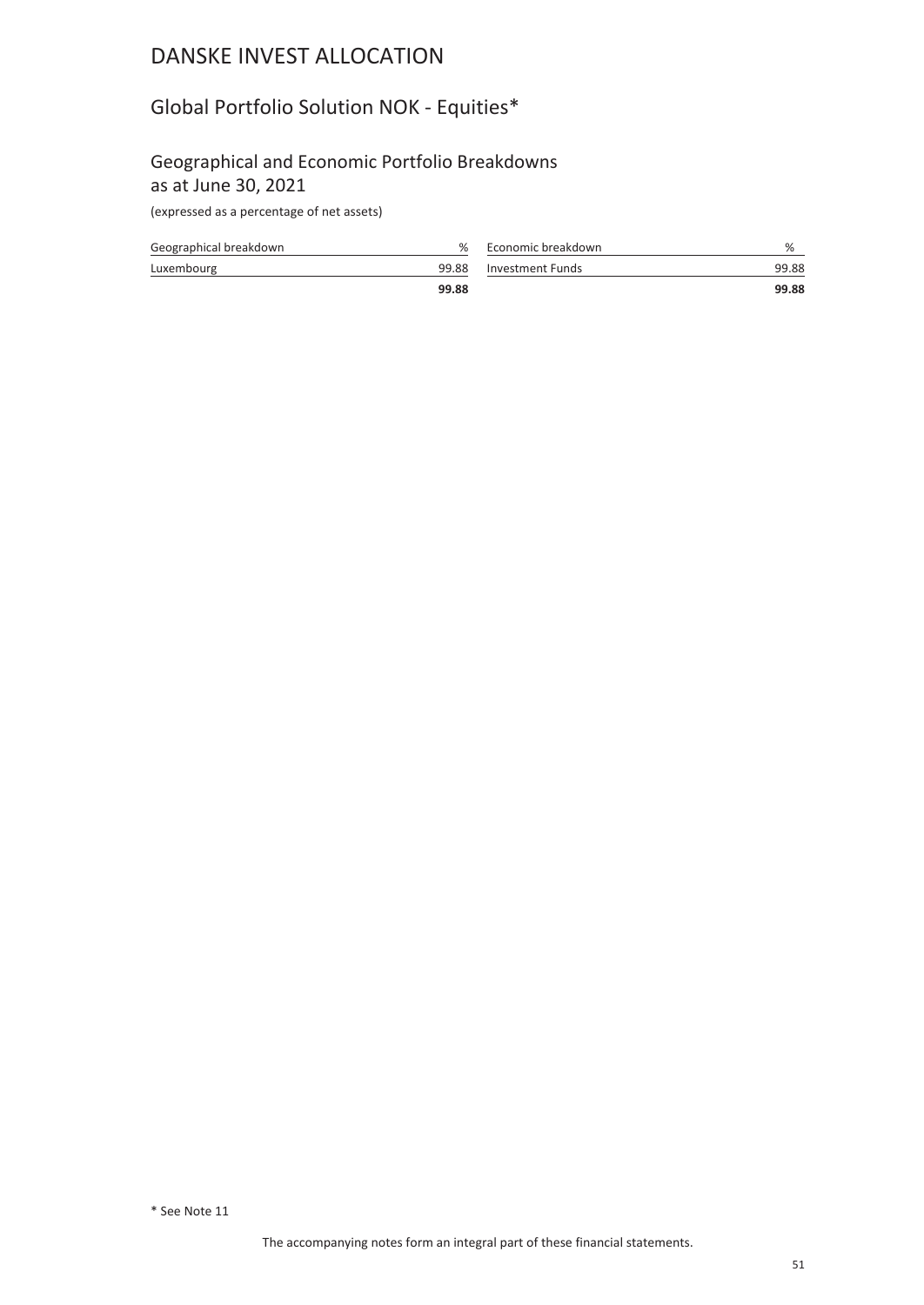## Global Portfolio Solution NOK - Fixed Income\*

# Statement of Investments

as at June 30, 2021

| (expressed in NOK)                      |                                   |                        |                    |                 |
|-----------------------------------------|-----------------------------------|------------------------|--------------------|-----------------|
| Description                             | Quantity / Face Currency<br>Value |                        | Cost Evaluation    | % net<br>assets |
| <b>Investment Funds</b>                 |                                   |                        |                    |                 |
| Luxembourg<br>Dan I Gps Fi -X- Eur /Cap | 148                               | EUR 151,691<br>151,691 | 153,965<br>153,965 | 99.49<br>99.49  |
| <b>Total - Investment Funds</b>         |                                   | 151,691                | 153,965            | 99.49           |
| <b>TOTAL INVESTMENT PORTFOLIO</b>       |                                   | 151,691                | 153,965            | 99.49           |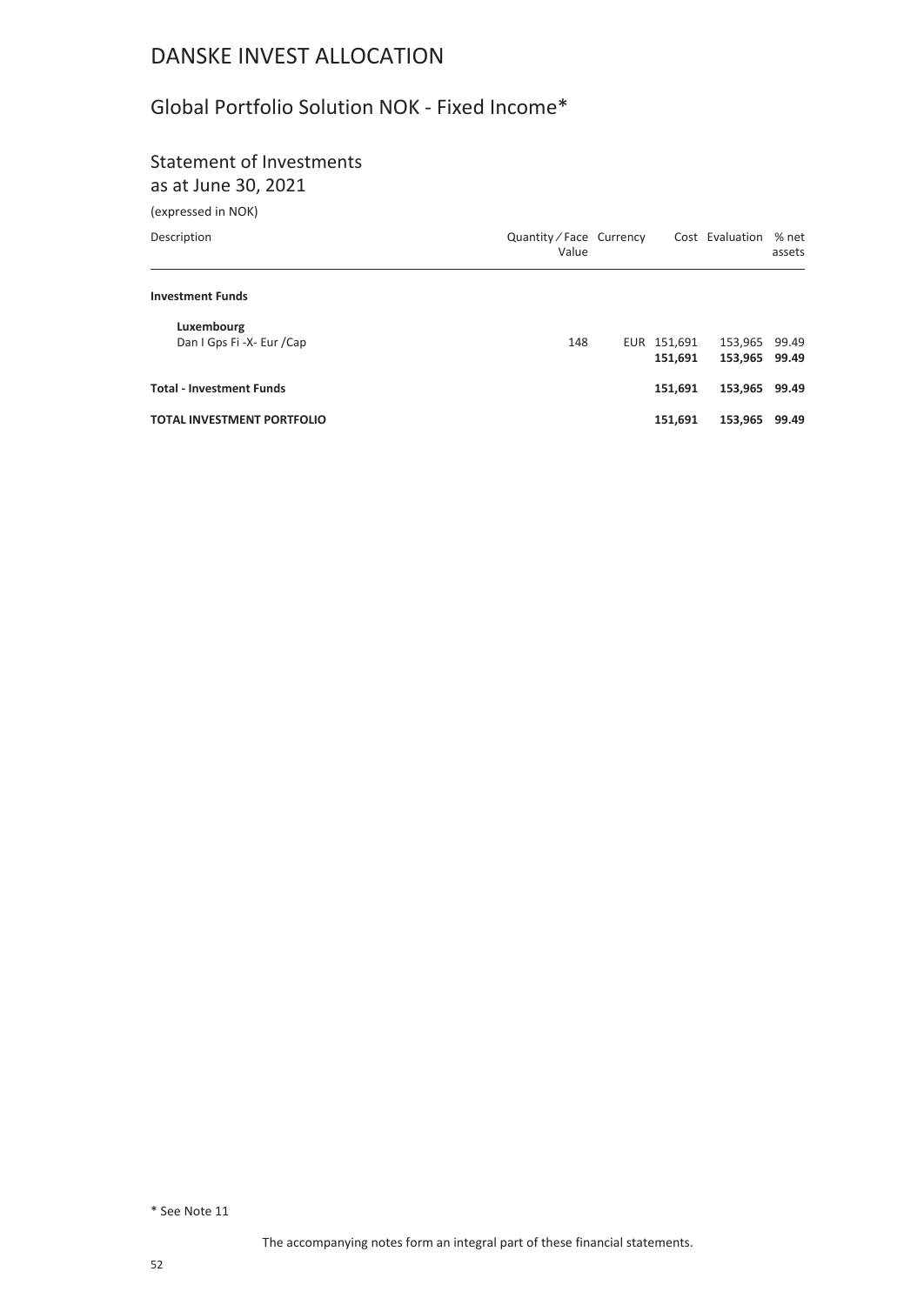### Global Portfolio Solution NOK - Fixed Income\*

#### Geographical and Economic Portfolio Breakdowns as at June 30, 2021

| Geographical breakdown | $\%$  | Economic breakdown |       |
|------------------------|-------|--------------------|-------|
| Luxembourg             | 99.49 | Investment Funds   | 99.49 |
|                        | 99.49 |                    | 99.49 |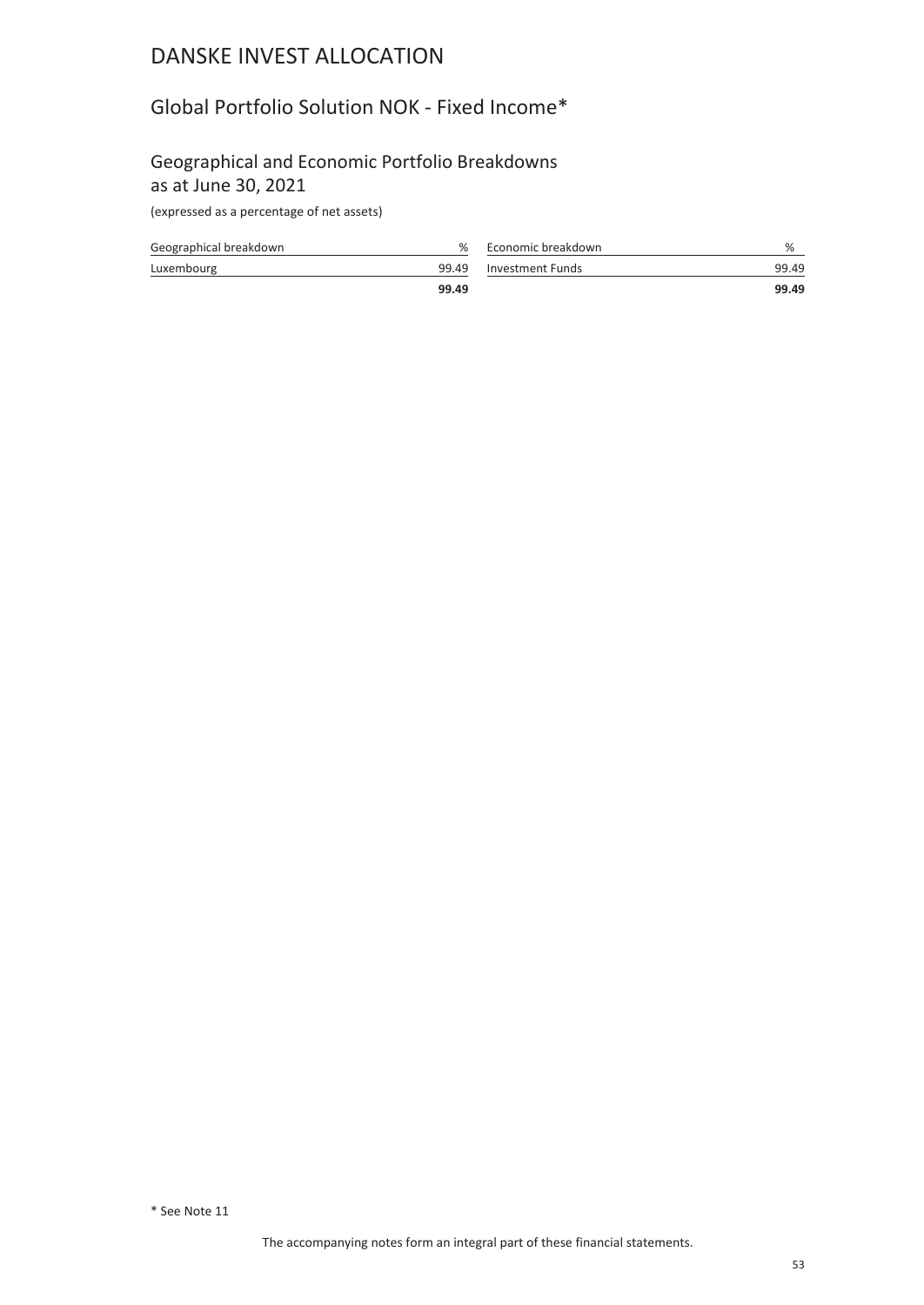# Global Portfolio Solution NOK - Opportunity\*

# Statement of Investments

as at June 30, 2021

| (expressed in NOK)                |                                   |             |                 |                 |
|-----------------------------------|-----------------------------------|-------------|-----------------|-----------------|
| Description                       | Quantity / Face Currency<br>Value |             | Cost Evaluation | % net<br>assets |
| <b>Investment Funds</b>           |                                   |             |                 |                 |
| Luxembourg                        |                                   |             |                 |                 |
| Danske Gps Opp -X- Eur /Cap       | 144                               | EUR 148,788 | 189,788         | 99.49           |
|                                   |                                   | 148,788     | 189,788         | 99.49           |
| <b>Total - Investment Funds</b>   |                                   | 148.788     | 189,788         | 99.49           |
| <b>TOTAL INVESTMENT PORTFOLIO</b> |                                   | 148.788     | 189,788         | 99.49           |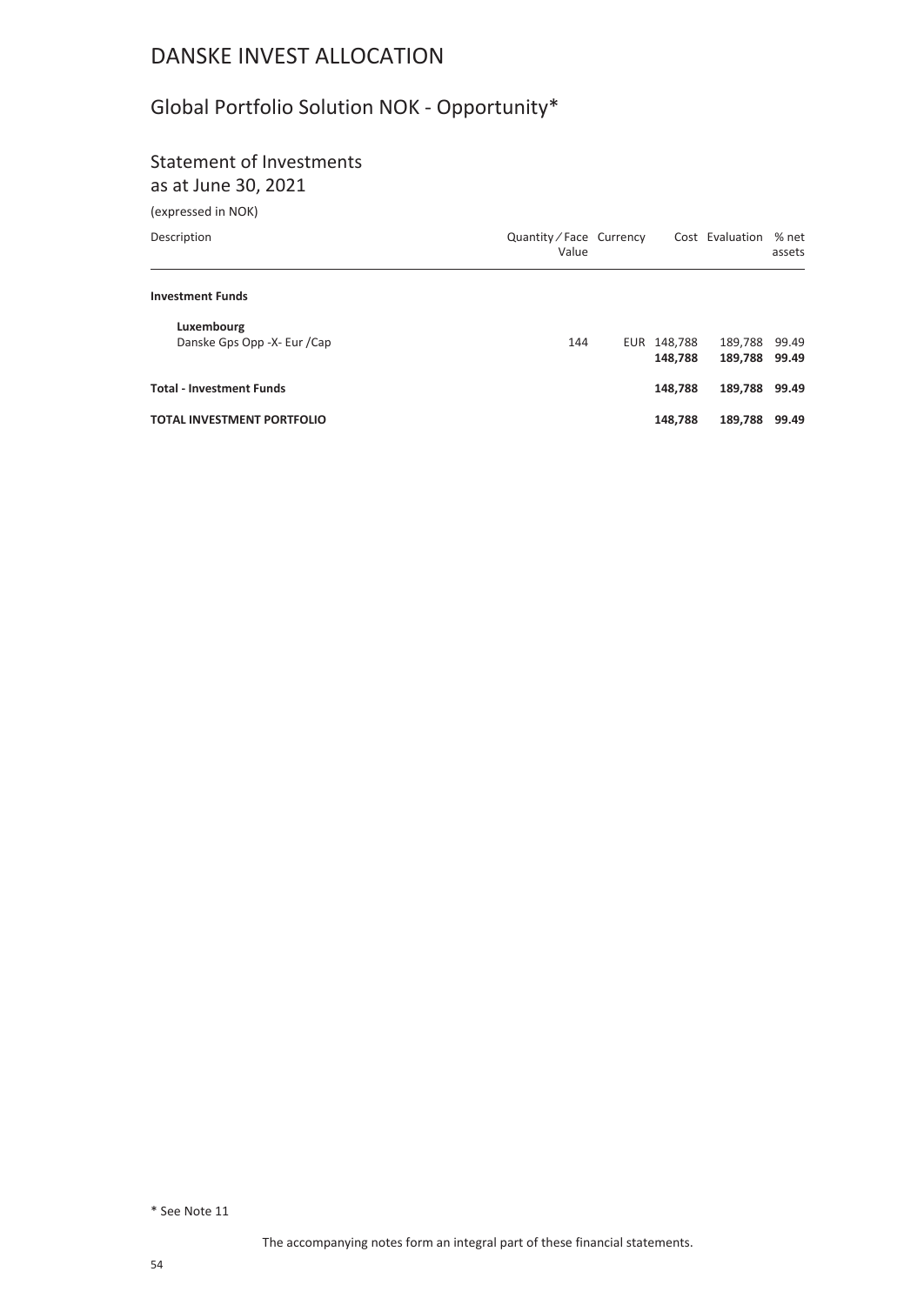## Global Portfolio Solution NOK - Opportunity\*

#### Geographical and Economic Portfolio Breakdowns as at June 30, 2021

| Geographical breakdown | ℅     | Economic breakdown | %     |
|------------------------|-------|--------------------|-------|
| Luxembourg             | 99.49 | Investment Funds   | 99.49 |
|                        | 99.49 |                    | 99.49 |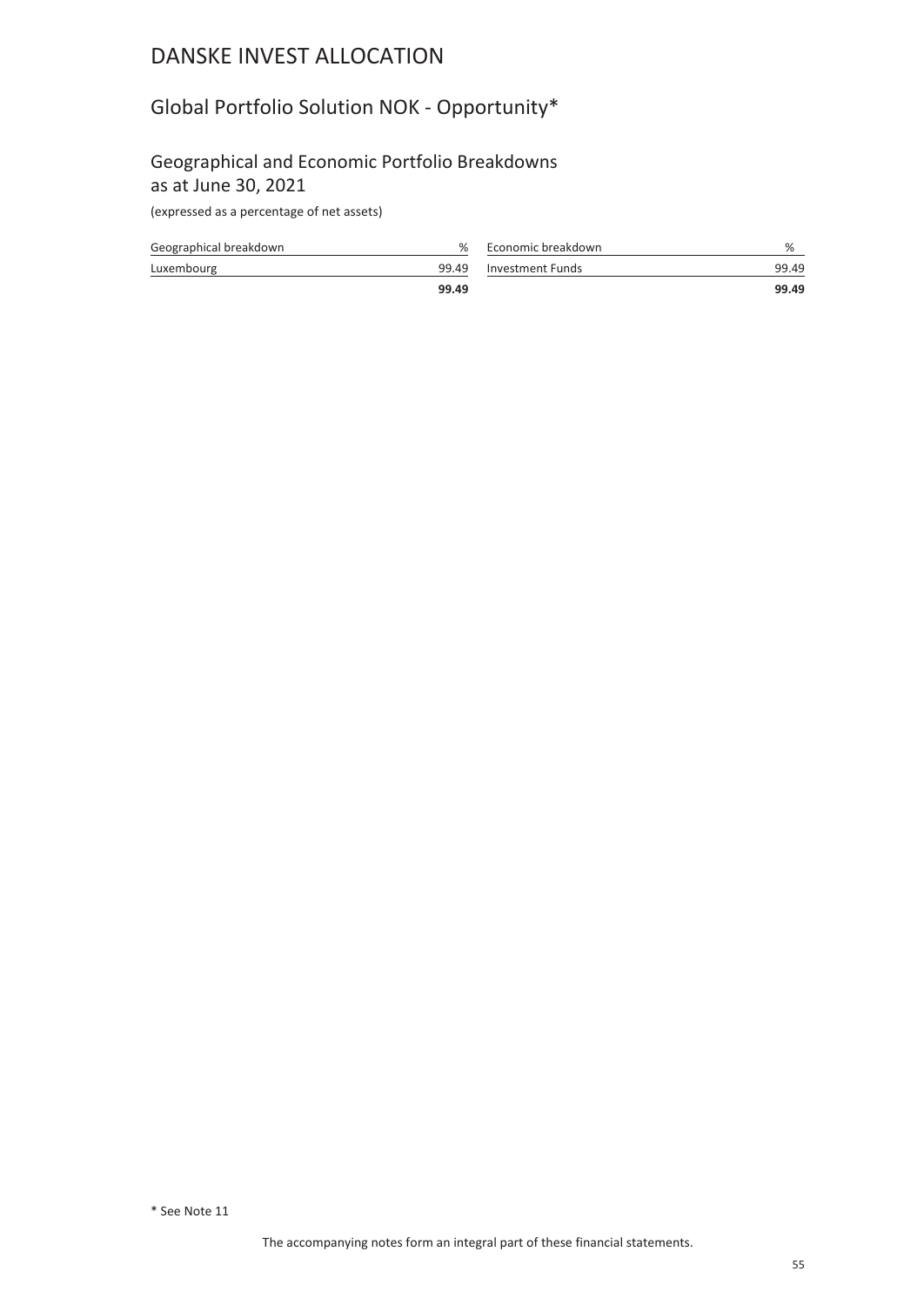### Global Portfolio Solution SEK - Balanced\*

# Statement of Investments

as at June 30, 2021

| (expressed in SEK)                         |                                   |                        |                          |                 |
|--------------------------------------------|-----------------------------------|------------------------|--------------------------|-----------------|
| Description                                | Quantity / Face Currency<br>Value |                        | Cost Evaluation          | % net<br>assets |
| <b>Investment Funds</b>                    |                                   |                        |                          |                 |
| Luxembourg<br>Dan I GI Ps Bal -X- Eur /Cap | 152                               | EUR 164,268<br>164,268 | 188,315<br>188,315 99.37 | 99.37           |
| <b>Total - Investment Funds</b>            |                                   | 164.268                | 188,315                  | 99.37           |
| <b>TOTAL INVESTMENT PORTFOLIO</b>          |                                   | 164.268                | 188.315                  | 99.37           |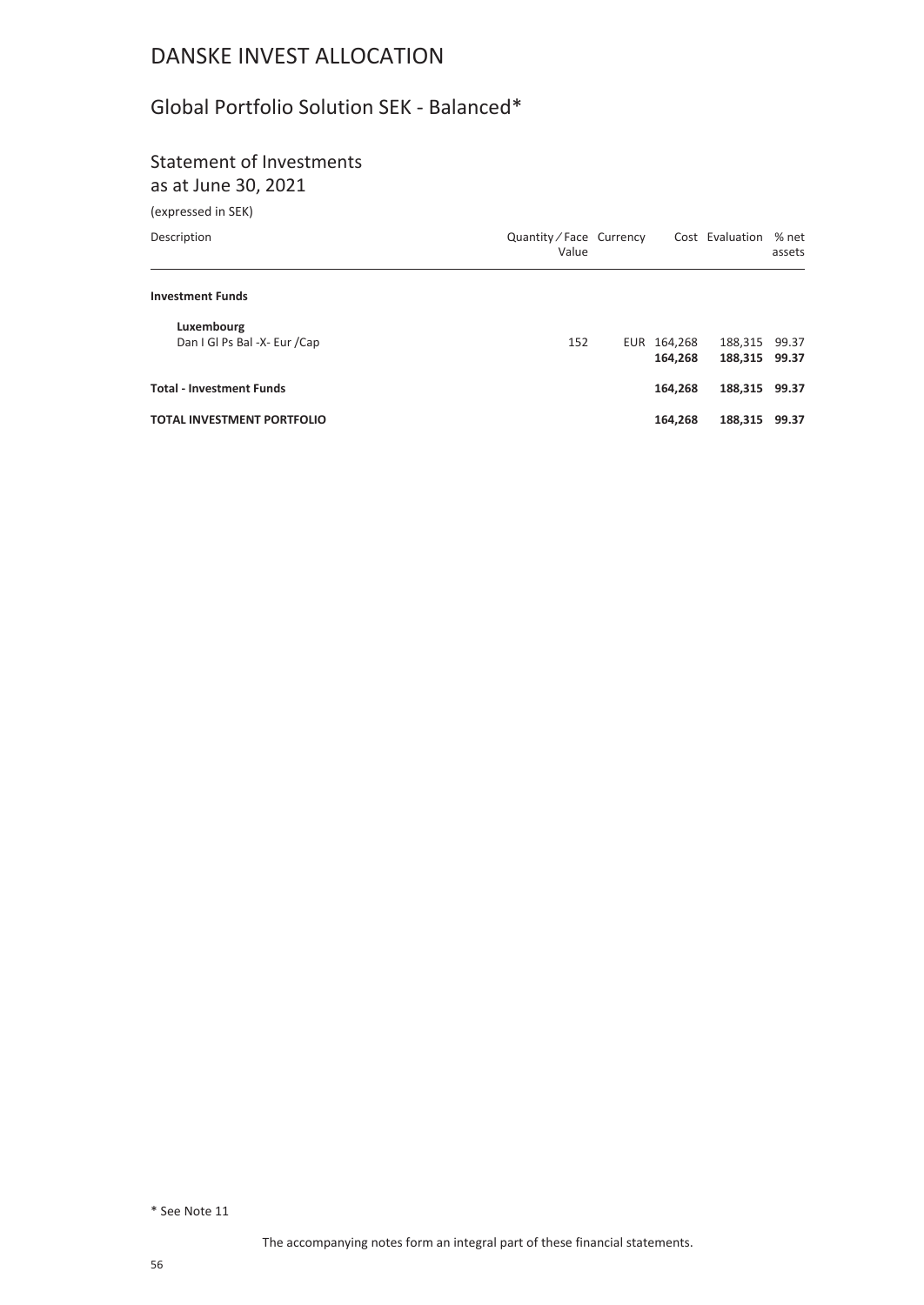### Global Portfolio Solution SEK - Balanced\*

#### Geographical and Economic Portfolio Breakdowns as at June 30, 2021

| Geographical breakdown | $\%$  | Economic breakdown |       |
|------------------------|-------|--------------------|-------|
| Luxembourg             | 99.37 | Investment Funds   | 99.37 |
|                        | 99.37 |                    | 99.37 |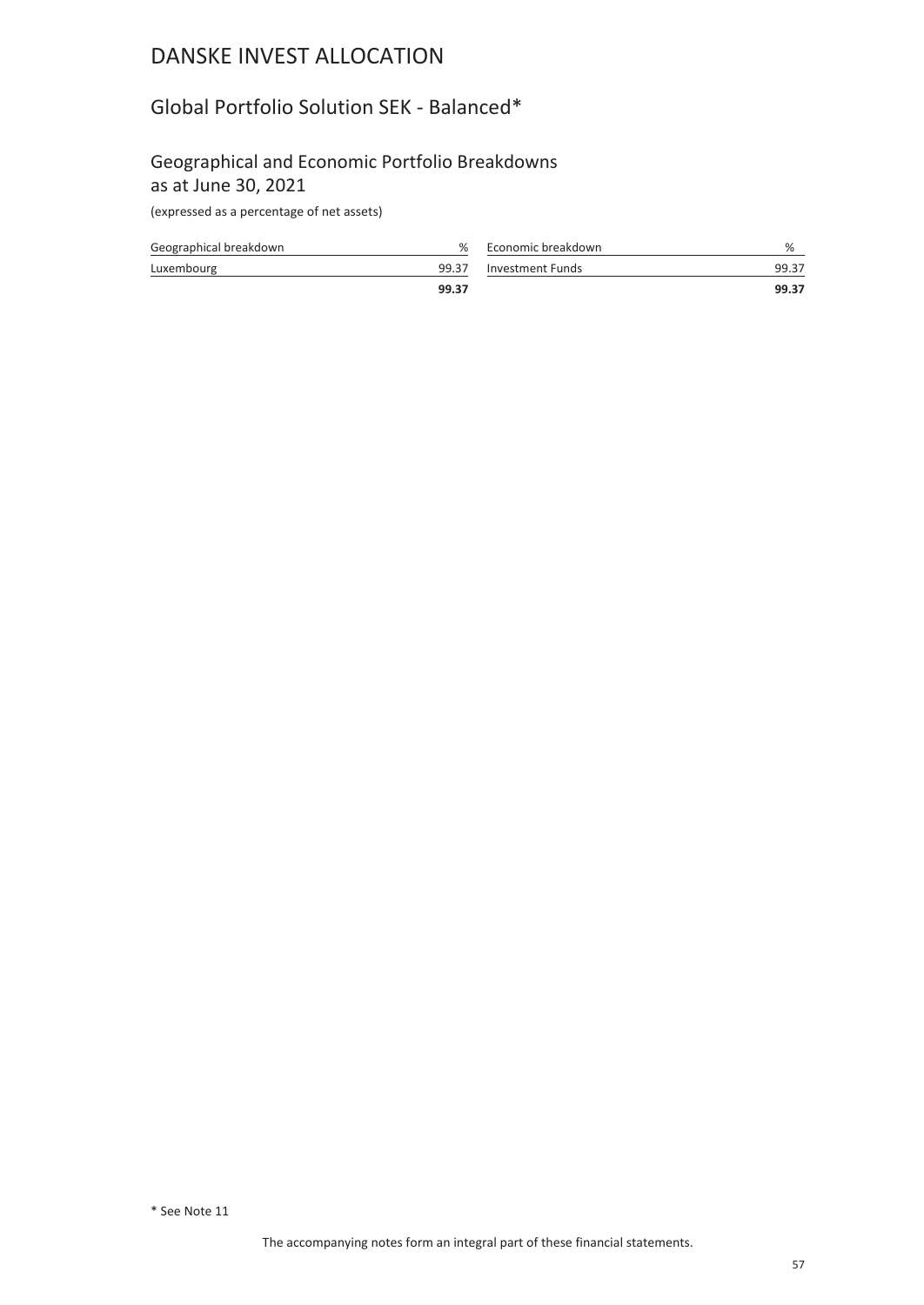### Global Portfolio Solution SEK - Defensive\*

# Statement of Investments

as at June 30, 2021

| (expressed in SEK)                        |                                   |                        |                          |                 |
|-------------------------------------------|-----------------------------------|------------------------|--------------------------|-----------------|
| Description                               | Quantity / Face Currency<br>Value |                        | Cost Evaluation          | % net<br>assets |
| <b>Investment Funds</b>                   |                                   |                        |                          |                 |
| Luxembourg<br>Danske Gps Def -X- Eur /Cap | 154                               | EUR 166,715<br>166.715 | 174,186<br>174,186 99.20 | 99.20           |
| <b>Total - Investment Funds</b>           |                                   | 166.715                | 174,186 99.20            |                 |
| <b>TOTAL INVESTMENT PORTFOLIO</b>         |                                   | 166,715                | 174,186                  | 99.20           |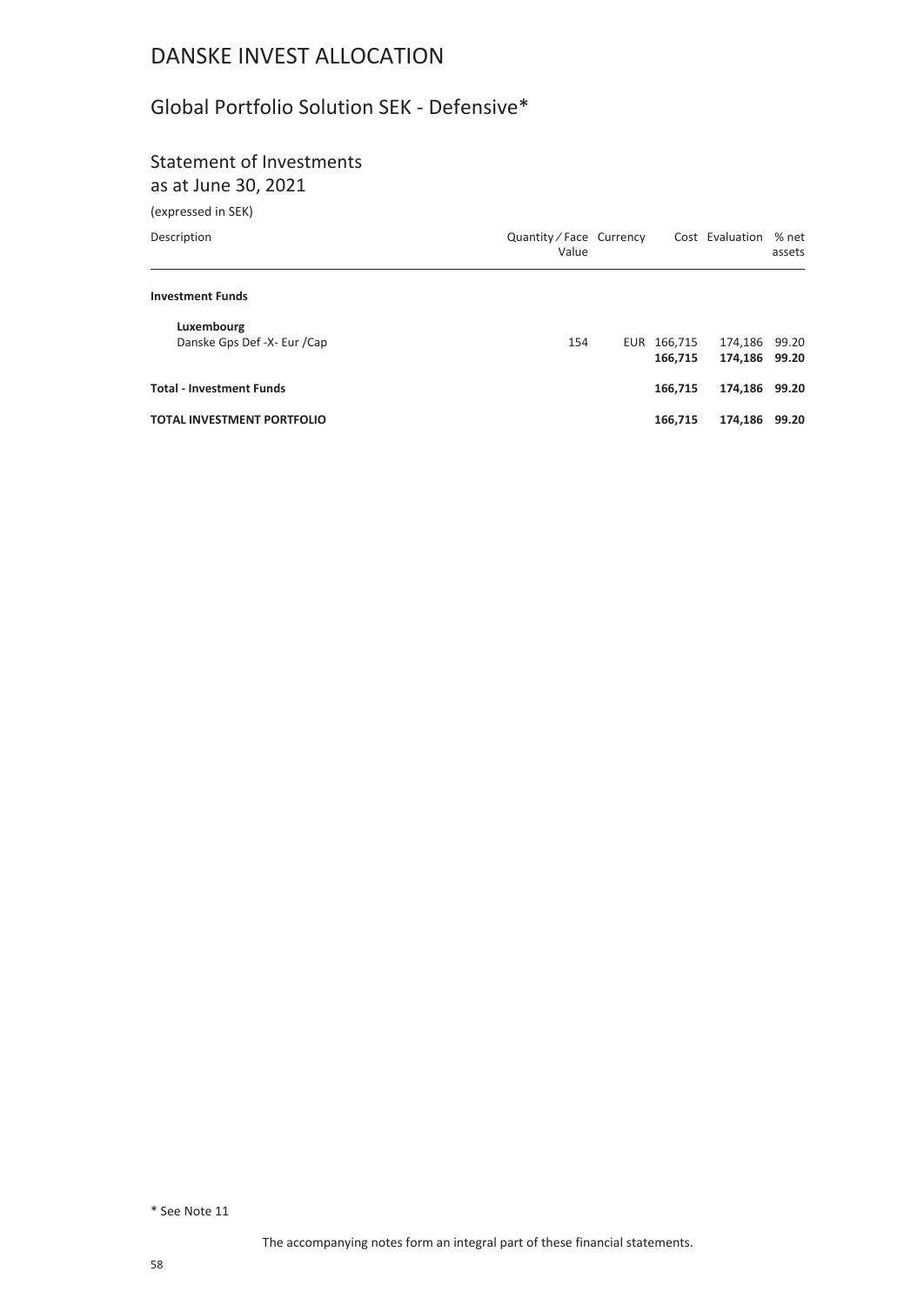### Global Portfolio Solution SEK - Defensive\*

#### Geographical and Economic Portfolio Breakdowns as at June 30, 2021

| Geographical breakdown | ℅     | Economic breakdown     | %     |
|------------------------|-------|------------------------|-------|
| Luxembourg             |       | 99.20 Investment Funds | 99.20 |
|                        | 99.20 |                        | 99.20 |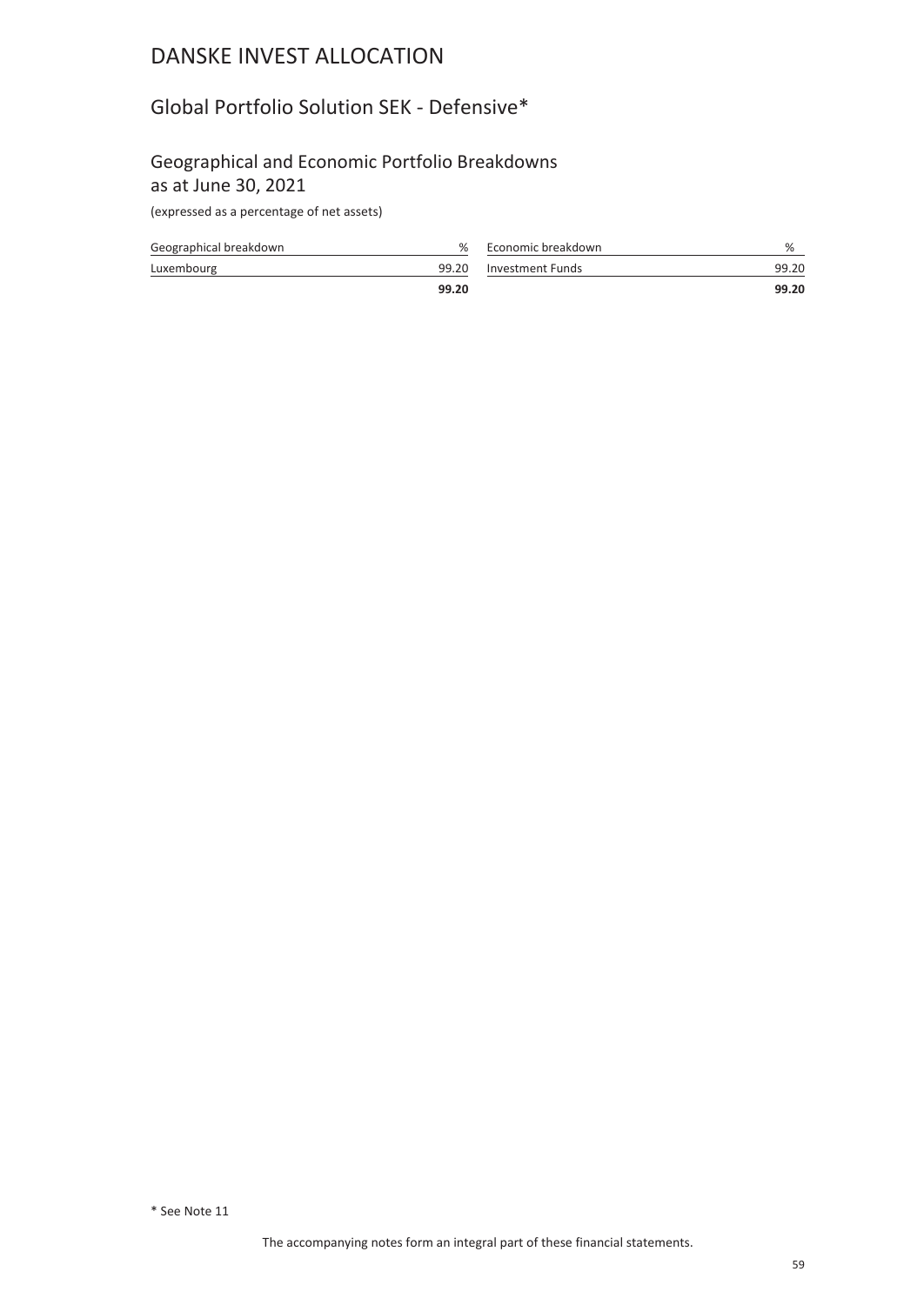# Global Portfolio Solution SEK - Equities\*

# Statement of Investments

as at June 30, 2021

| (expressed in SEK)                       |                                   |             |                 |                 |
|------------------------------------------|-----------------------------------|-------------|-----------------|-----------------|
| Description                              | Quantity / Face Currency<br>Value |             | Cost Evaluation | % net<br>assets |
| <b>Investment Funds</b>                  |                                   |             |                 |                 |
| Luxembourg<br>Dan I Gps Eqty -X- Cap-Eur | 147                               | EUR 160,045 | 189,239         | 99.86           |
|                                          |                                   | 160,045     | 189.239         | 99.86           |
| <b>Total - Investment Funds</b>          |                                   | 160.045     | 189,239         | 99.86           |
| <b>TOTAL INVESTMENT PORTFOLIO</b>        |                                   | 160.045     | 189.239         | 99.86           |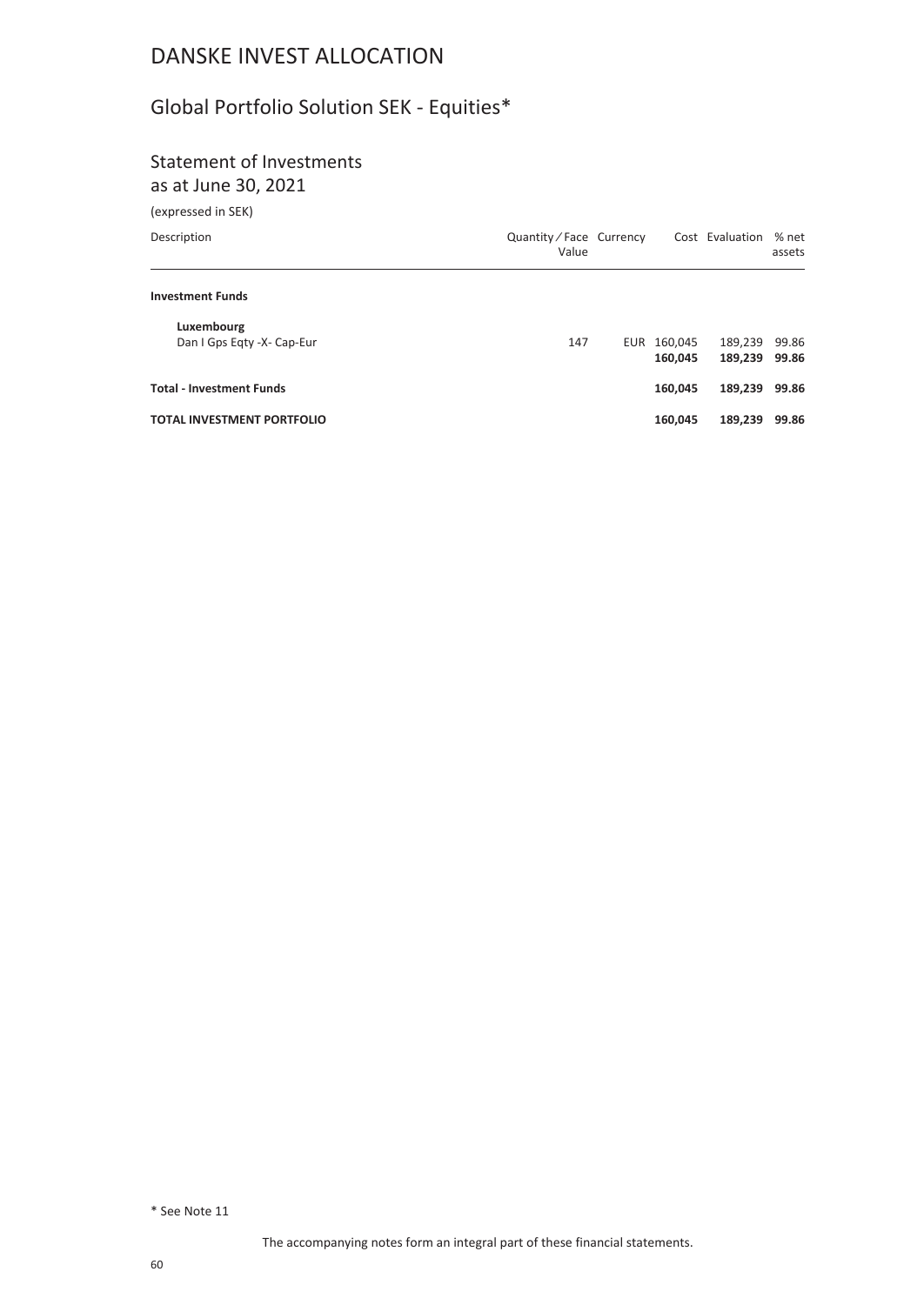## Global Portfolio Solution SEK - Equities\*

#### Geographical and Economic Portfolio Breakdowns as at June 30, 2021

| Geographical breakdown | %     | Economic breakdown     | %     |
|------------------------|-------|------------------------|-------|
| Luxembourg             |       | 99.86 Investment Funds | 99.86 |
|                        | 99.86 |                        | 99.86 |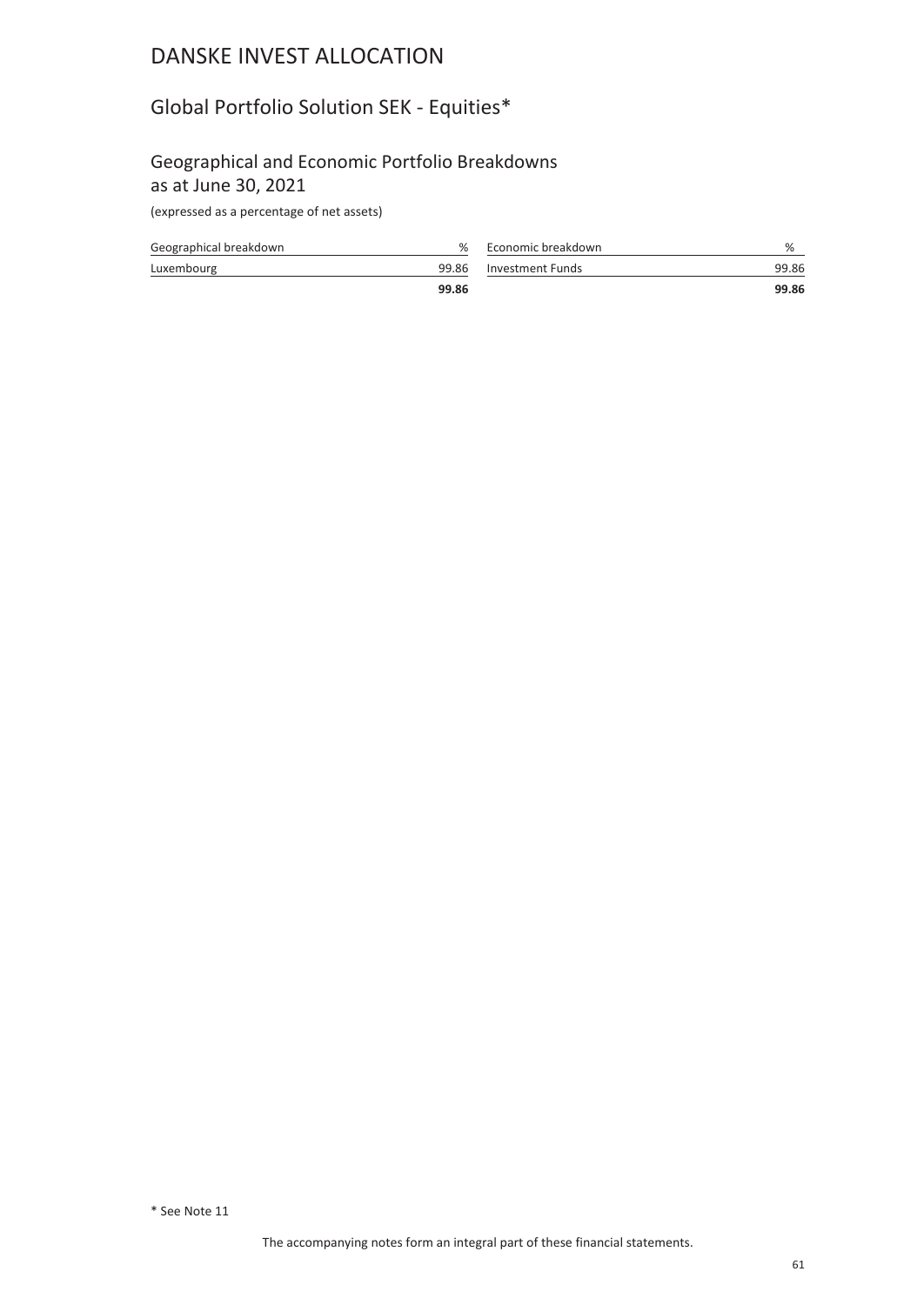### Global Portfolio Solution SEK - Fixed Income\*

# Statement of Investments

as at June 30, 2021

| (expressed in SEK)                      |                                   |                        |                          |                 |
|-----------------------------------------|-----------------------------------|------------------------|--------------------------|-----------------|
| Description                             | Quantity / Face Currency<br>Value |                        | Cost Evaluation          | % net<br>assets |
| <b>Investment Funds</b>                 |                                   |                        |                          |                 |
| Luxembourg<br>Dan I Gps Fi -X- Eur /Cap | 157                               | EUR 168,492<br>168,492 | 161,775<br>161,775 99.56 | 99.56           |
| <b>Total - Investment Funds</b>         |                                   | 168.492                | 161,775 99.56            |                 |
| <b>TOTAL INVESTMENT PORTFOLIO</b>       |                                   | 168.492                | 161,775                  | 99.56           |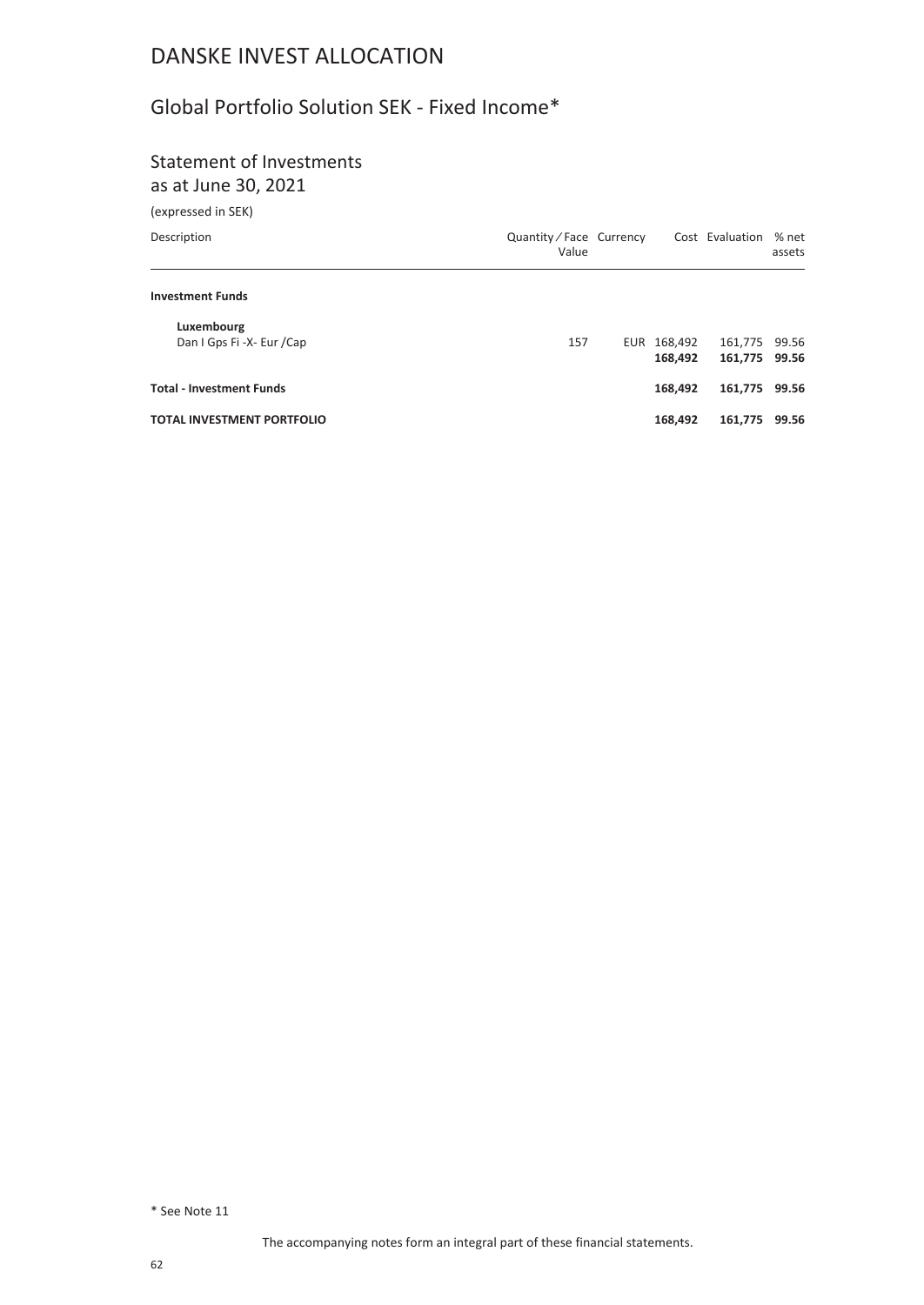### Global Portfolio Solution SEK - Fixed Income\*

#### Geographical and Economic Portfolio Breakdowns as at June 30, 2021

| Geographical breakdown | ℅     | Economic breakdown     | %     |
|------------------------|-------|------------------------|-------|
| Luxembourg             |       | 99.56 Investment Funds | 99.56 |
|                        | 99.56 |                        | 99.56 |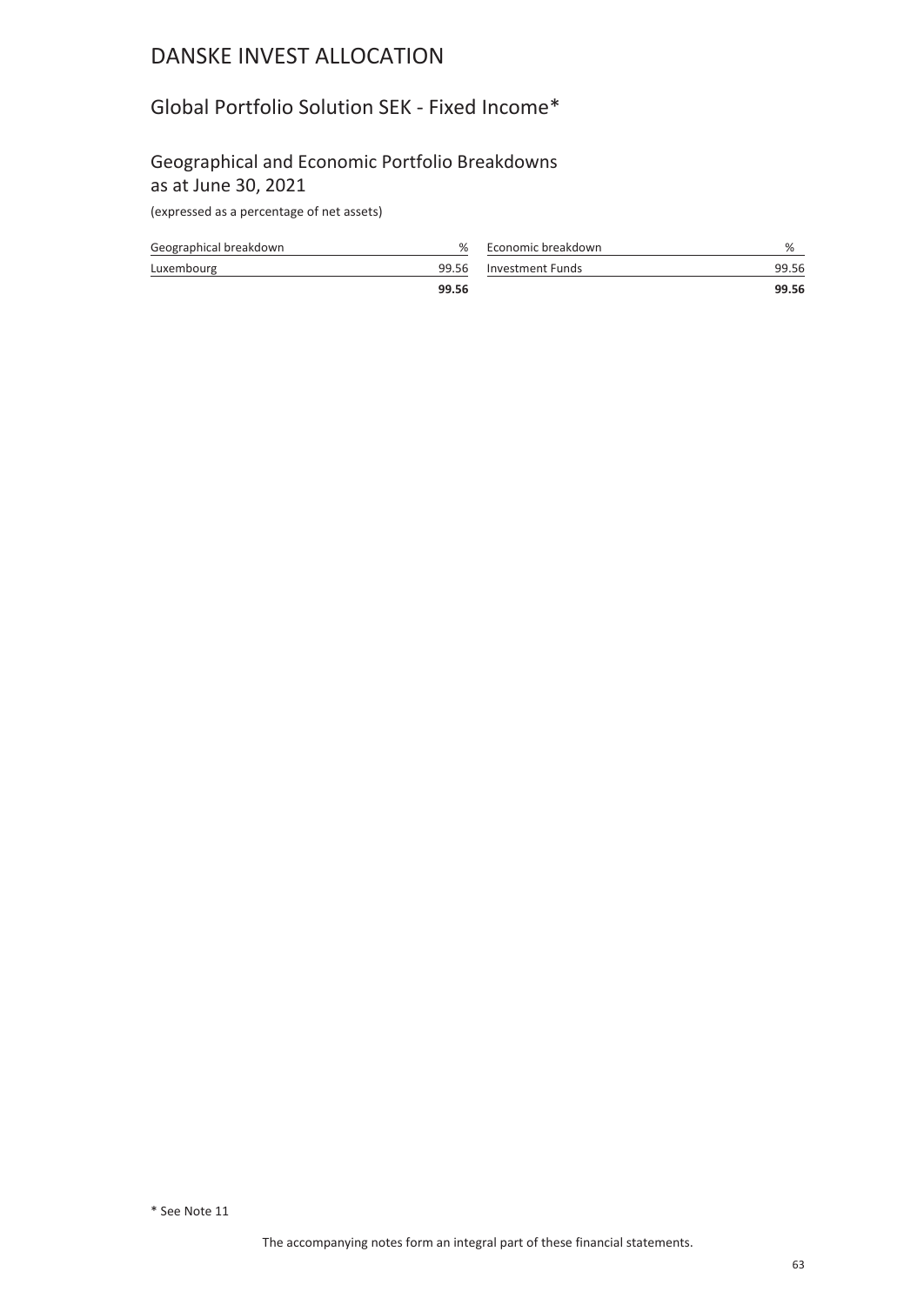# Global Portfolio Solution SEK - Opportunity\*

# Statement of Investments

as at June 30, 2021

| Value |     |                          |                        | % net<br>assets                                   |
|-------|-----|--------------------------|------------------------|---------------------------------------------------|
|       |     |                          |                        |                                                   |
|       |     |                          |                        |                                                   |
|       |     |                          |                        |                                                   |
|       |     |                          |                        |                                                   |
|       |     | 163,174                  | 196,572 99.62          |                                                   |
|       |     | 163,174                  | 196,572                | 99.62                                             |
|       | 151 | Quantity / Face Currency | EUR 163,174<br>163,174 | Cost Evaluation<br>196,572 99.62<br>196,572 99.62 |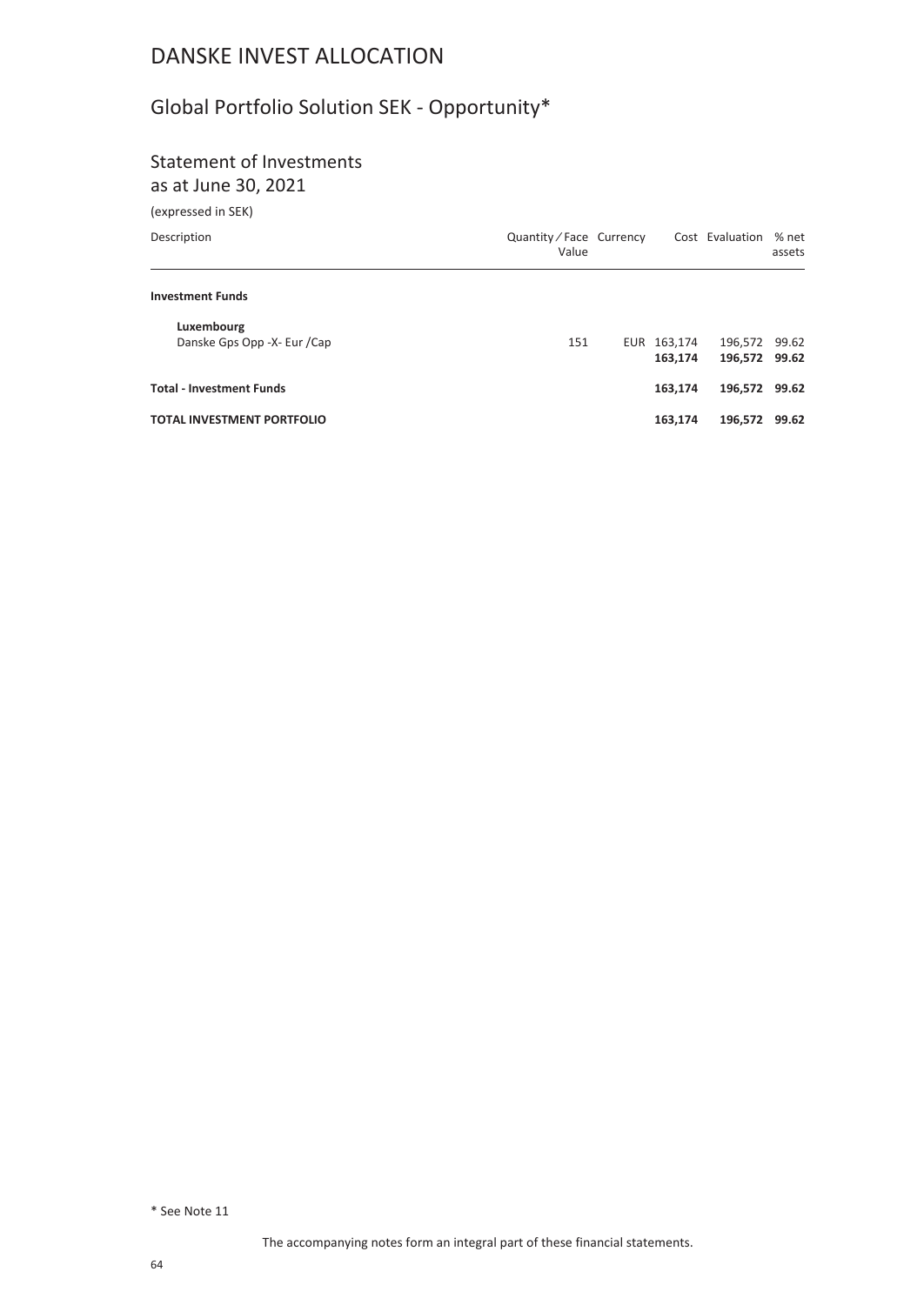## Global Portfolio Solution SEK - Opportunity\*

#### Geographical and Economic Portfolio Breakdowns as at June 30, 2021

| Geographical breakdown | ℅     | Economic breakdown     | %     |
|------------------------|-------|------------------------|-------|
| Luxembourg             |       | 99.62 Investment Funds | 99.62 |
|                        | 99.62 |                        | 99.62 |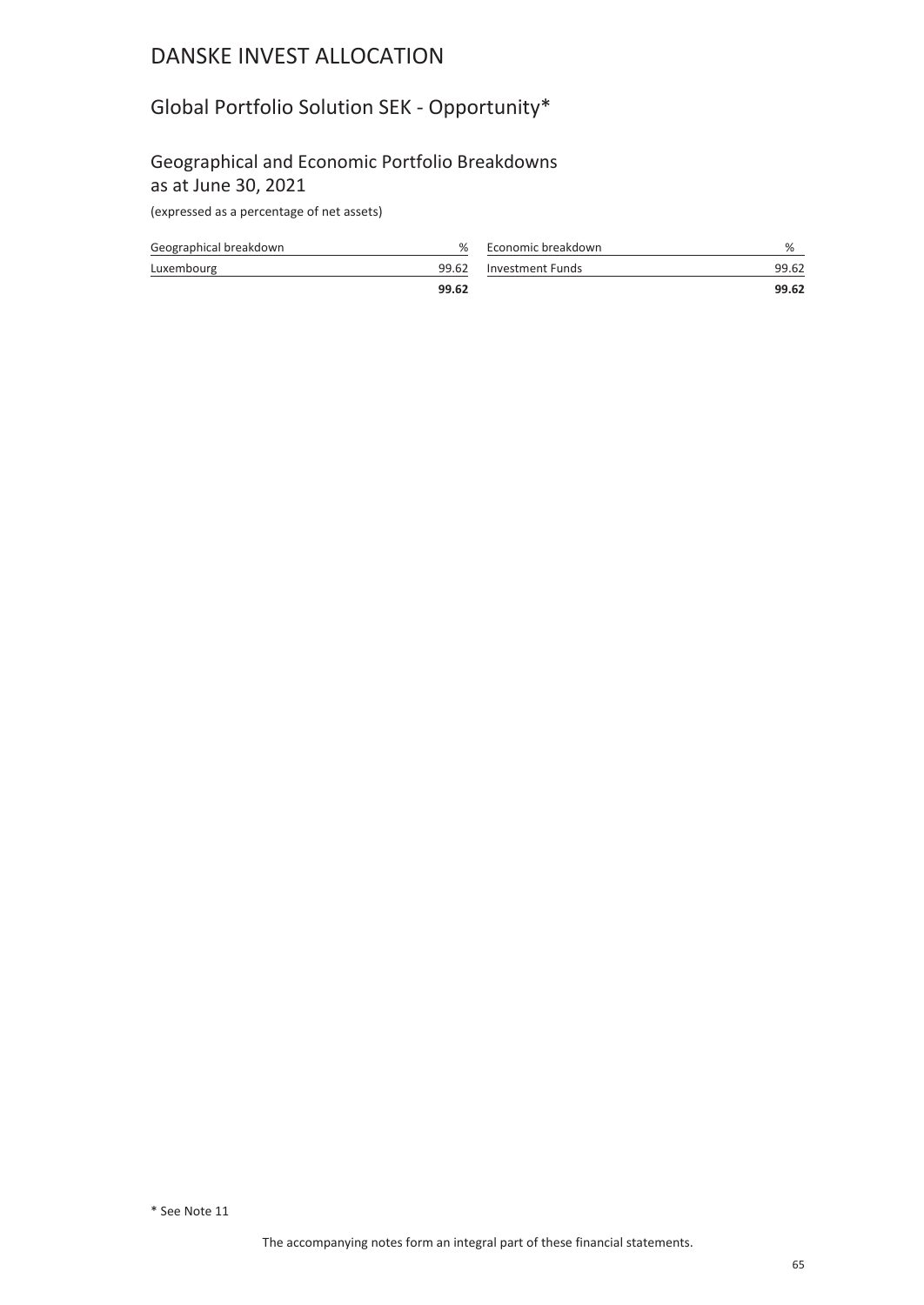### Horisont Aktie

#### Statement of Investments as at June 30, 2021

(expressed in SEK)

| Description | Quantity/Face Currency<br>Value | Cost | Evaluation % net | assets |
|-------------|---------------------------------|------|------------------|--------|
|             |                                 |      |                  |        |

**Transferable securities admitted to an official stock exchange listing or dealt in on another regulated market**

**Shares**

| Canada                          |             |            |            |      |
|---------------------------------|-------------|------------|------------|------|
| International Petroleum Corp    | 7,292 SEK   | 267,371    | 289,492    |      |
|                                 |             | 267,371    | 289,492    |      |
| <b>Finland</b>                  |             |            |            |      |
| Nordea Bank Abp                 | 90,458 SEK  | 8,521,665  | 8,590,796  | 0.15 |
|                                 |             | 8,521,665  | 8,590,796  | 0.15 |
|                                 |             |            |            |      |
| <b>Great Britain</b>            |             |            |            |      |
| Astrazeneca Plc                 | 10,969 SEK  | 8,430,774  | 11,234,450 | 0.19 |
|                                 |             | 8,430,774  | 11,234,450 | 0.19 |
|                                 |             |            |            |      |
| Luxembourg                      |             |            |            |      |
| Millicom Intl Cell. /Swed. Dep. | 8,223 SEK   | 2,836,471  | 2,793,353  | 0.05 |
|                                 |             | 2,836,471  | 2,793,353  | 0.05 |
|                                 |             |            |            |      |
| Sweden                          |             |            |            |      |
| Hennes & Mauritz Ab             | 67,120 SEK  | 11,658,387 | 13,548,172 | 0.23 |
| Elekta Ab                       | 31,566 SEK  | 2,930,081  | 3,901,558  | 0.07 |
| Ica Gruppen Ab                  | 5,279 SEK   | 1,588,863  | 2,091,012  | 0.04 |
| J.M.Ab                          | 6,526 SEK   | 1,171,015  | 1,938,875  | 0.03 |
| Svenska Handelsbanken Ab        | 119,247 SEK | 12,543,204 | 11,507,335 | 0.20 |
| Fabege Ab / Reit                | 27,914 SEK  | 2,874,917  | 3,853,528  | 0.07 |
| Electrolux Ab B                 | 25,388 SEK  | 4,964,577  | 6,019,495  | 0.10 |
| Ab Industrivaerden /-C-         | 1,398 SEK   | 463,490    | 437,993    | 0.01 |
| Ericsson Tel. B                 | 256,080 SEK | 17,650,206 | 27,743,707 | 0.47 |
| Lundbergfoeretagen /-B-         | 3,147 SEK   | 936,838    | 1,740,291  | 0.03 |
| Svenska Cellul. - B-            | 34,760 SEK  | 2,920,496  | 4,871,614  | 0.08 |
| Skanska B                       | 31,075 SEK  | 5,229,421  | 7,019,842  | 0.12 |
| Volvo B                         | 132,196 SEK | 19,293,528 | 27,199,327 | 0.46 |
| Ssab -Reg- B                    | 25,351 SEK  | 1,025,564  | 952,184    | 0.02 |
| Skandinav. Ensk. Banken A       | 118,670 SEK | 11,308,494 | 13,095,234 | 0.22 |
| Securitas Ab B                  | 29,662 SEK  | 4,236,562  | 3,995,471  | 0.07 |
| Hufvudstaden Ab A               | 8,083 SEK   | 1,078,898  | 1,176,077  | 0.02 |
| Getinge Ab B                    | 18,935 SEK  | 2,062,834  | 6,140,620  | 0.10 |
| Swedbank Ab -A-                 | 74,760 SEK  | 14,152,063 | 11,918,239 | 0.20 |
| Micronic Ab                     | 2,367 SEK   | 591,587    | 613,053    | 0.01 |
| Castellum Ab Gothenburg         | 22,485 SEK  | 3,453,155  | 4,919,718  | 0.08 |
| Modern Times Group Ab B         | 8,211 SEK   | 890,206    | 954,939    | 0.02 |
| Biotage Ab                      | 8,218 SEK   | 941,789    | 1,661,680  | 0.03 |
| Fastighets Balder Ab B          | 9,844 SEK   | 2,281,770  | 5,280,322  | 0.09 |
| Biogaia Ab B                    | 1,688 SEK   | 643,473    | 802,644    | 0.01 |
| Addnode Group Ab                | 2,263 SEK   | 725,124    | 715,108    | 0.01 |
| Kungsleden                      | 22,522 SEK  | 1,442,967  | 2,337,784  | 0.04 |
| Teliasonera Ab                  | 204,937 SEK | 8,102,442  | 7,754,816  | 0.13 |
| Alfa Laval Ab                   | 21,456 SEK  | 4,420,485  | 6,462,547  | 0.11 |
| Billerudkorsnas Ab              | 8,968 SEK   | 1,141,952  | 1,528,596  | 0.03 |
| Swedish Orphan Biovitrum Ab     | 18,210 SEK  | 3,191,644  | 2,830,745  | 0.05 |
| Husqvarna Ab -B-                | 46,169 SEK  | 3,506,070  | 5,263,266  | 0.09 |
| Catena Ab                       | 3,585 SEK   | 901,829    | 1,644,081  | 0.03 |
| Hansa Biopharma Ab              | 4,661 SEK   | 1,137,160  | 709,637    | 0.01 |
| Xvivo Perfusion Ab              | 1,737 SEK   | 572,963    | 590,580    | 0.01 |
| Ab Sagax - B                    | 14,364 SEK  | 811,566    | 3,648,456  | 0.06 |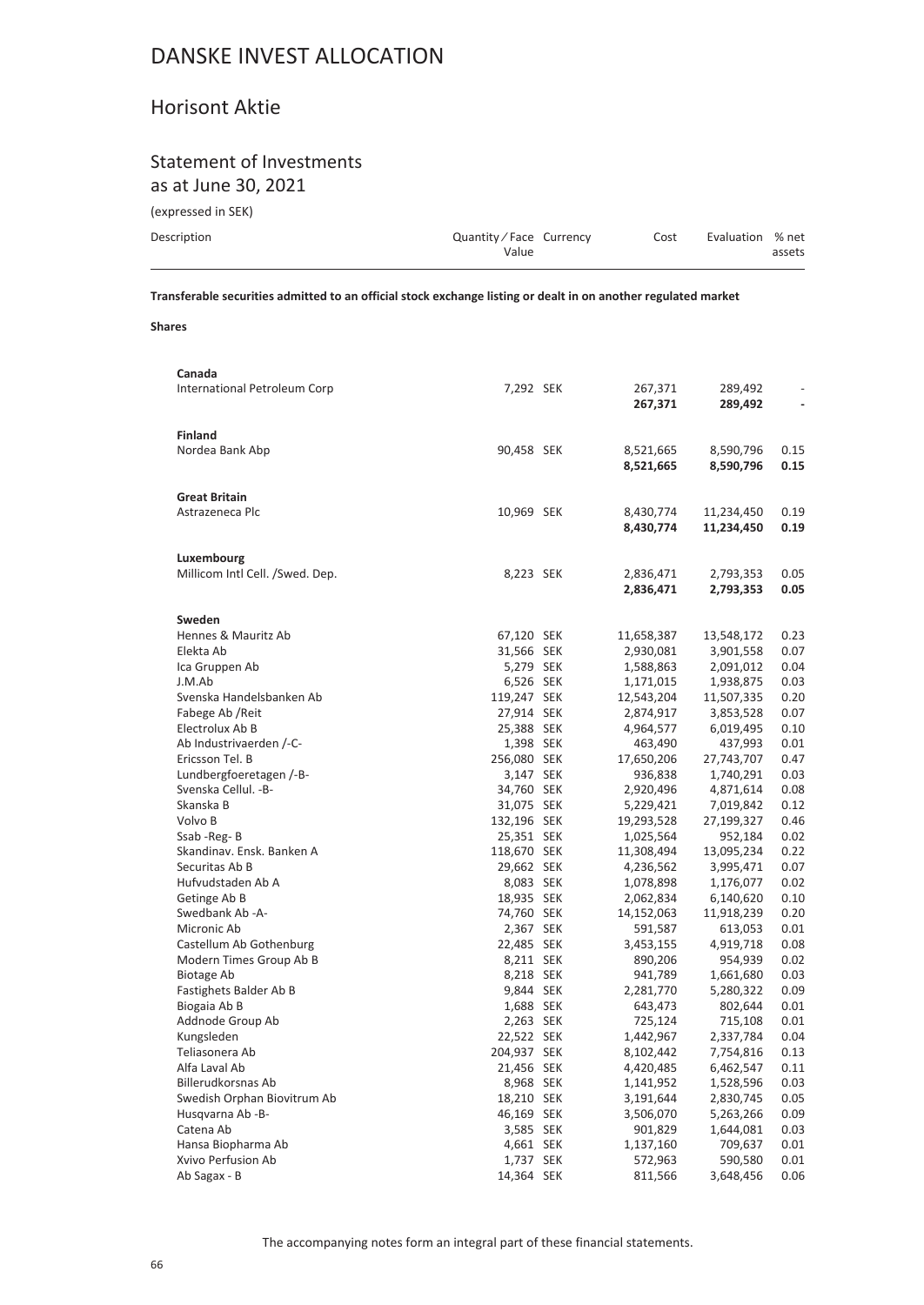### Horisont Aktie

#### Statement of Investments as at June 30, 2021 (continued)

| Tele2 Ak B<br>0.08<br>41,371 SEK<br>4,587,567<br>4,830,064<br>Af Poyry Ab<br>0.02<br>4,273 SEK<br>1,090,925<br>1,204,986<br>Granges Ab<br>5,329 SEK<br>527,520<br>633,618<br>0.01<br>0.04<br>Thule Group Ab<br>6,477 SEK<br>1,855,929<br>2,456,078<br>0.05<br>Wallenstam Ab / Reit<br>21,487 SEK<br>1,750,002<br>2,915,786<br>2,353 SEK<br>0.01<br>Eolus Vind Ab<br>468,820<br>471,777<br>0.03<br>Pandox Ab / Reit<br>10,500 SEK<br>1,575,162<br>1,491,000<br>0.36<br>Assa Abloy Ab<br>82,460 SEK<br>14,619,876<br>21,291,172<br>Bravida Holding Ab<br>3,917 SEK<br>412,094<br>0.01<br>484,141<br>0.07<br>Dometic Group Ab<br>27,866 SEK<br>2,038,313<br>4,043,357<br>0.01<br>Camurus Ab<br>3,819 SEK<br>708,391<br>815,357<br>Vitec Software Group Ab<br>3,187 SEK<br>1,037,581<br>0.02<br>1,144,133<br>0.01<br>Bonava Ab<br>6,352 SEK<br>697,730<br>596,453<br>0.01<br><b>Fingerprint Cards Ab</b><br>22,680 SEK<br>771,995<br>734,152<br>Mips Ab<br>3,192 SEK<br>1,435,875<br>2,290,260<br>0.04<br>3,022 SEK<br>0.01<br>Oncopeptides Ab<br>336,041<br>280,895<br>0.06<br>Samhallsbyg<br>89,728 SEK<br>1,876,037<br>3,214,057<br>Medicover Ab<br>7,000 SEK<br>592,249<br>1,631,000<br>0.03<br>0.02<br>Bilia Ab<br>7,023 SEK<br>839,438<br>1,271,865<br>0.23<br>Essity Aktie-B<br>47,948 SEK<br>12,049,551<br>13,665,180<br>5,557 SEK<br>Latour Ab Investment -B- Shs<br>1,518,864<br>1,552,070<br>0.03<br>0.04<br>26,050 SEK<br>936,642<br>Arjo Ab<br>2,300,215<br>0.05<br>Holmen Ab<br>7,427 SEK<br>1,552,787<br>2,863,109<br>Atlas Copco Ab<br>77,165 SEK<br>19,454,683<br>40,110,367<br>0.68<br>0.05<br>Wihlborgs Fastigheter Ab / Reit<br>15,342 SEK<br>2,861,283<br>1,791,365<br>0.04<br>Vitrolife Ab<br>6,480 SEK<br>861,899<br>2,282,256<br>Aak Ab<br>13,876 SEK<br>1,792,493<br>0.05<br>2,652,397<br>0.04<br>Nyfosa Ab / Reit<br>21,341 SEK<br>981,081<br>2,454,215<br>0.04<br>Nordic Entertainment Group -B-<br>6,692 SEK<br>1,510,728<br>2,513,515<br>52,711 SEK<br>4,488,963<br>0.28<br>Eqt Rg<br>16,561,796<br>0.09<br>Lundin Ener Rg Shs<br>18,287 SEK<br>5,535,475<br>4,434,549<br>18,959 SEK<br>0.03<br>Hexpol Ab<br>1,594,205<br>2,002,070<br>0.05<br>20,432 SEK<br>1,293,941<br>3,189,435<br>Sweco Rg-B<br>0.04<br>Sectra Rg-B<br>3,070 SEK<br>760,486<br>2,033,875<br>Indutrade Ab<br>19,740 SEK<br>0.07<br>1,581,495<br>4,323,060<br>23,351 SEK<br>7,682,479<br>0.13<br>Boliden Rg<br>5,767,592<br>0.05<br>Addlife Rg-B<br>10,986 SEK<br>625,265<br>2,902,501<br>21,780 SEK<br>4,526,657<br>7,509,744<br>0.13<br>Kinnevik Rg-B<br>Nibe Industrie Rg-B<br>104,832 SEK<br>9,457,943<br>0.16<br>2,464,069<br>Skf Ab B<br>32,140 SEK<br>6,996,878<br>0.12<br>5,302,702<br>Trelleborg B<br>16,693 SEK<br>3,033,902<br>0.06<br>3,293,529<br>0.32<br>Sandvik Ab<br>85,102 SEK<br>12,399,633<br>18,552,236<br>Arise Ab<br>10,317 SEK<br>316,425<br>443,631<br>0.01<br>Bygghemma Group First Ab<br>10,891 SEK<br>1,777,368<br>1,785,035<br>0.03<br>Cellink Rg B<br>4,090 SEK<br>0.03<br>891,768<br>1,740,704<br>Lagercrantz Rg-B<br>6,705 SEK<br>564,683<br>627,923<br>0.01<br>18,362 SEK<br>0.04<br>Nordnet Rg<br>2,709,817<br>2,619,339<br>65,979 SEK<br>0.22<br>Epiroc Rg-A<br>5,592,364<br>12,839,513<br>11,306 SEK<br>Epiroc Rg-B<br>1,159,651<br>1,902,235<br>0.03<br>8,672 SEK<br>0.03<br>Hemnet Grp Rg<br>2,135,020<br>1,657,653<br>175,781 SEK<br>0.59<br>Inv Rg-B<br>17,108,245<br>34,883,739<br>Hexagon Rg-B<br>173,766 SEK<br>11,095,557<br>21,920,581<br>0.37<br>38,250 SEK<br>Sinch Rg<br>4,376,781<br>5,578,762<br>0.10<br>328,518,396<br>497,963,440<br>8.48<br><b>Switzerland</b><br>Abb Ltd Zuerich /Namen.<br>39,483 SEK<br>0.19<br>7,477,119<br>11,446,122<br>7,477,119<br>11,446,122<br>0.19 | Description | Quantity / Face Currency<br>Value | Cost | Evaluation | % net<br>assets |
|-------------------------------------------------------------------------------------------------------------------------------------------------------------------------------------------------------------------------------------------------------------------------------------------------------------------------------------------------------------------------------------------------------------------------------------------------------------------------------------------------------------------------------------------------------------------------------------------------------------------------------------------------------------------------------------------------------------------------------------------------------------------------------------------------------------------------------------------------------------------------------------------------------------------------------------------------------------------------------------------------------------------------------------------------------------------------------------------------------------------------------------------------------------------------------------------------------------------------------------------------------------------------------------------------------------------------------------------------------------------------------------------------------------------------------------------------------------------------------------------------------------------------------------------------------------------------------------------------------------------------------------------------------------------------------------------------------------------------------------------------------------------------------------------------------------------------------------------------------------------------------------------------------------------------------------------------------------------------------------------------------------------------------------------------------------------------------------------------------------------------------------------------------------------------------------------------------------------------------------------------------------------------------------------------------------------------------------------------------------------------------------------------------------------------------------------------------------------------------------------------------------------------------------------------------------------------------------------------------------------------------------------------------------------------------------------------------------------------------------------------------------------------------------------------------------------------------------------------------------------------------------------------------------------------------------------------------------------------------------------------------------------------------------------------------------------------------------------------------------------------------------------------------------------------------------------------------------------------------------------------------------------------------------------------------------------------------------------------------------------------------------------------------------------------------------------------------------------------------------------------------------------------------------------------------------------------------------------------------------------------------------------------------------------------------------------------------------------------------|-------------|-----------------------------------|------|------------|-----------------|
|                                                                                                                                                                                                                                                                                                                                                                                                                                                                                                                                                                                                                                                                                                                                                                                                                                                                                                                                                                                                                                                                                                                                                                                                                                                                                                                                                                                                                                                                                                                                                                                                                                                                                                                                                                                                                                                                                                                                                                                                                                                                                                                                                                                                                                                                                                                                                                                                                                                                                                                                                                                                                                                                                                                                                                                                                                                                                                                                                                                                                                                                                                                                                                                                                                                                                                                                                                                                                                                                                                                                                                                                                                                                                                                               |             |                                   |      |            |                 |
|                                                                                                                                                                                                                                                                                                                                                                                                                                                                                                                                                                                                                                                                                                                                                                                                                                                                                                                                                                                                                                                                                                                                                                                                                                                                                                                                                                                                                                                                                                                                                                                                                                                                                                                                                                                                                                                                                                                                                                                                                                                                                                                                                                                                                                                                                                                                                                                                                                                                                                                                                                                                                                                                                                                                                                                                                                                                                                                                                                                                                                                                                                                                                                                                                                                                                                                                                                                                                                                                                                                                                                                                                                                                                                                               |             |                                   |      |            |                 |
|                                                                                                                                                                                                                                                                                                                                                                                                                                                                                                                                                                                                                                                                                                                                                                                                                                                                                                                                                                                                                                                                                                                                                                                                                                                                                                                                                                                                                                                                                                                                                                                                                                                                                                                                                                                                                                                                                                                                                                                                                                                                                                                                                                                                                                                                                                                                                                                                                                                                                                                                                                                                                                                                                                                                                                                                                                                                                                                                                                                                                                                                                                                                                                                                                                                                                                                                                                                                                                                                                                                                                                                                                                                                                                                               |             |                                   |      |            |                 |
|                                                                                                                                                                                                                                                                                                                                                                                                                                                                                                                                                                                                                                                                                                                                                                                                                                                                                                                                                                                                                                                                                                                                                                                                                                                                                                                                                                                                                                                                                                                                                                                                                                                                                                                                                                                                                                                                                                                                                                                                                                                                                                                                                                                                                                                                                                                                                                                                                                                                                                                                                                                                                                                                                                                                                                                                                                                                                                                                                                                                                                                                                                                                                                                                                                                                                                                                                                                                                                                                                                                                                                                                                                                                                                                               |             |                                   |      |            |                 |
|                                                                                                                                                                                                                                                                                                                                                                                                                                                                                                                                                                                                                                                                                                                                                                                                                                                                                                                                                                                                                                                                                                                                                                                                                                                                                                                                                                                                                                                                                                                                                                                                                                                                                                                                                                                                                                                                                                                                                                                                                                                                                                                                                                                                                                                                                                                                                                                                                                                                                                                                                                                                                                                                                                                                                                                                                                                                                                                                                                                                                                                                                                                                                                                                                                                                                                                                                                                                                                                                                                                                                                                                                                                                                                                               |             |                                   |      |            |                 |
|                                                                                                                                                                                                                                                                                                                                                                                                                                                                                                                                                                                                                                                                                                                                                                                                                                                                                                                                                                                                                                                                                                                                                                                                                                                                                                                                                                                                                                                                                                                                                                                                                                                                                                                                                                                                                                                                                                                                                                                                                                                                                                                                                                                                                                                                                                                                                                                                                                                                                                                                                                                                                                                                                                                                                                                                                                                                                                                                                                                                                                                                                                                                                                                                                                                                                                                                                                                                                                                                                                                                                                                                                                                                                                                               |             |                                   |      |            |                 |
|                                                                                                                                                                                                                                                                                                                                                                                                                                                                                                                                                                                                                                                                                                                                                                                                                                                                                                                                                                                                                                                                                                                                                                                                                                                                                                                                                                                                                                                                                                                                                                                                                                                                                                                                                                                                                                                                                                                                                                                                                                                                                                                                                                                                                                                                                                                                                                                                                                                                                                                                                                                                                                                                                                                                                                                                                                                                                                                                                                                                                                                                                                                                                                                                                                                                                                                                                                                                                                                                                                                                                                                                                                                                                                                               |             |                                   |      |            |                 |
|                                                                                                                                                                                                                                                                                                                                                                                                                                                                                                                                                                                                                                                                                                                                                                                                                                                                                                                                                                                                                                                                                                                                                                                                                                                                                                                                                                                                                                                                                                                                                                                                                                                                                                                                                                                                                                                                                                                                                                                                                                                                                                                                                                                                                                                                                                                                                                                                                                                                                                                                                                                                                                                                                                                                                                                                                                                                                                                                                                                                                                                                                                                                                                                                                                                                                                                                                                                                                                                                                                                                                                                                                                                                                                                               |             |                                   |      |            |                 |
|                                                                                                                                                                                                                                                                                                                                                                                                                                                                                                                                                                                                                                                                                                                                                                                                                                                                                                                                                                                                                                                                                                                                                                                                                                                                                                                                                                                                                                                                                                                                                                                                                                                                                                                                                                                                                                                                                                                                                                                                                                                                                                                                                                                                                                                                                                                                                                                                                                                                                                                                                                                                                                                                                                                                                                                                                                                                                                                                                                                                                                                                                                                                                                                                                                                                                                                                                                                                                                                                                                                                                                                                                                                                                                                               |             |                                   |      |            |                 |
|                                                                                                                                                                                                                                                                                                                                                                                                                                                                                                                                                                                                                                                                                                                                                                                                                                                                                                                                                                                                                                                                                                                                                                                                                                                                                                                                                                                                                                                                                                                                                                                                                                                                                                                                                                                                                                                                                                                                                                                                                                                                                                                                                                                                                                                                                                                                                                                                                                                                                                                                                                                                                                                                                                                                                                                                                                                                                                                                                                                                                                                                                                                                                                                                                                                                                                                                                                                                                                                                                                                                                                                                                                                                                                                               |             |                                   |      |            |                 |
|                                                                                                                                                                                                                                                                                                                                                                                                                                                                                                                                                                                                                                                                                                                                                                                                                                                                                                                                                                                                                                                                                                                                                                                                                                                                                                                                                                                                                                                                                                                                                                                                                                                                                                                                                                                                                                                                                                                                                                                                                                                                                                                                                                                                                                                                                                                                                                                                                                                                                                                                                                                                                                                                                                                                                                                                                                                                                                                                                                                                                                                                                                                                                                                                                                                                                                                                                                                                                                                                                                                                                                                                                                                                                                                               |             |                                   |      |            |                 |
|                                                                                                                                                                                                                                                                                                                                                                                                                                                                                                                                                                                                                                                                                                                                                                                                                                                                                                                                                                                                                                                                                                                                                                                                                                                                                                                                                                                                                                                                                                                                                                                                                                                                                                                                                                                                                                                                                                                                                                                                                                                                                                                                                                                                                                                                                                                                                                                                                                                                                                                                                                                                                                                                                                                                                                                                                                                                                                                                                                                                                                                                                                                                                                                                                                                                                                                                                                                                                                                                                                                                                                                                                                                                                                                               |             |                                   |      |            |                 |
|                                                                                                                                                                                                                                                                                                                                                                                                                                                                                                                                                                                                                                                                                                                                                                                                                                                                                                                                                                                                                                                                                                                                                                                                                                                                                                                                                                                                                                                                                                                                                                                                                                                                                                                                                                                                                                                                                                                                                                                                                                                                                                                                                                                                                                                                                                                                                                                                                                                                                                                                                                                                                                                                                                                                                                                                                                                                                                                                                                                                                                                                                                                                                                                                                                                                                                                                                                                                                                                                                                                                                                                                                                                                                                                               |             |                                   |      |            |                 |
|                                                                                                                                                                                                                                                                                                                                                                                                                                                                                                                                                                                                                                                                                                                                                                                                                                                                                                                                                                                                                                                                                                                                                                                                                                                                                                                                                                                                                                                                                                                                                                                                                                                                                                                                                                                                                                                                                                                                                                                                                                                                                                                                                                                                                                                                                                                                                                                                                                                                                                                                                                                                                                                                                                                                                                                                                                                                                                                                                                                                                                                                                                                                                                                                                                                                                                                                                                                                                                                                                                                                                                                                                                                                                                                               |             |                                   |      |            |                 |
|                                                                                                                                                                                                                                                                                                                                                                                                                                                                                                                                                                                                                                                                                                                                                                                                                                                                                                                                                                                                                                                                                                                                                                                                                                                                                                                                                                                                                                                                                                                                                                                                                                                                                                                                                                                                                                                                                                                                                                                                                                                                                                                                                                                                                                                                                                                                                                                                                                                                                                                                                                                                                                                                                                                                                                                                                                                                                                                                                                                                                                                                                                                                                                                                                                                                                                                                                                                                                                                                                                                                                                                                                                                                                                                               |             |                                   |      |            |                 |
|                                                                                                                                                                                                                                                                                                                                                                                                                                                                                                                                                                                                                                                                                                                                                                                                                                                                                                                                                                                                                                                                                                                                                                                                                                                                                                                                                                                                                                                                                                                                                                                                                                                                                                                                                                                                                                                                                                                                                                                                                                                                                                                                                                                                                                                                                                                                                                                                                                                                                                                                                                                                                                                                                                                                                                                                                                                                                                                                                                                                                                                                                                                                                                                                                                                                                                                                                                                                                                                                                                                                                                                                                                                                                                                               |             |                                   |      |            |                 |
|                                                                                                                                                                                                                                                                                                                                                                                                                                                                                                                                                                                                                                                                                                                                                                                                                                                                                                                                                                                                                                                                                                                                                                                                                                                                                                                                                                                                                                                                                                                                                                                                                                                                                                                                                                                                                                                                                                                                                                                                                                                                                                                                                                                                                                                                                                                                                                                                                                                                                                                                                                                                                                                                                                                                                                                                                                                                                                                                                                                                                                                                                                                                                                                                                                                                                                                                                                                                                                                                                                                                                                                                                                                                                                                               |             |                                   |      |            |                 |
|                                                                                                                                                                                                                                                                                                                                                                                                                                                                                                                                                                                                                                                                                                                                                                                                                                                                                                                                                                                                                                                                                                                                                                                                                                                                                                                                                                                                                                                                                                                                                                                                                                                                                                                                                                                                                                                                                                                                                                                                                                                                                                                                                                                                                                                                                                                                                                                                                                                                                                                                                                                                                                                                                                                                                                                                                                                                                                                                                                                                                                                                                                                                                                                                                                                                                                                                                                                                                                                                                                                                                                                                                                                                                                                               |             |                                   |      |            |                 |
|                                                                                                                                                                                                                                                                                                                                                                                                                                                                                                                                                                                                                                                                                                                                                                                                                                                                                                                                                                                                                                                                                                                                                                                                                                                                                                                                                                                                                                                                                                                                                                                                                                                                                                                                                                                                                                                                                                                                                                                                                                                                                                                                                                                                                                                                                                                                                                                                                                                                                                                                                                                                                                                                                                                                                                                                                                                                                                                                                                                                                                                                                                                                                                                                                                                                                                                                                                                                                                                                                                                                                                                                                                                                                                                               |             |                                   |      |            |                 |
|                                                                                                                                                                                                                                                                                                                                                                                                                                                                                                                                                                                                                                                                                                                                                                                                                                                                                                                                                                                                                                                                                                                                                                                                                                                                                                                                                                                                                                                                                                                                                                                                                                                                                                                                                                                                                                                                                                                                                                                                                                                                                                                                                                                                                                                                                                                                                                                                                                                                                                                                                                                                                                                                                                                                                                                                                                                                                                                                                                                                                                                                                                                                                                                                                                                                                                                                                                                                                                                                                                                                                                                                                                                                                                                               |             |                                   |      |            |                 |
|                                                                                                                                                                                                                                                                                                                                                                                                                                                                                                                                                                                                                                                                                                                                                                                                                                                                                                                                                                                                                                                                                                                                                                                                                                                                                                                                                                                                                                                                                                                                                                                                                                                                                                                                                                                                                                                                                                                                                                                                                                                                                                                                                                                                                                                                                                                                                                                                                                                                                                                                                                                                                                                                                                                                                                                                                                                                                                                                                                                                                                                                                                                                                                                                                                                                                                                                                                                                                                                                                                                                                                                                                                                                                                                               |             |                                   |      |            |                 |
|                                                                                                                                                                                                                                                                                                                                                                                                                                                                                                                                                                                                                                                                                                                                                                                                                                                                                                                                                                                                                                                                                                                                                                                                                                                                                                                                                                                                                                                                                                                                                                                                                                                                                                                                                                                                                                                                                                                                                                                                                                                                                                                                                                                                                                                                                                                                                                                                                                                                                                                                                                                                                                                                                                                                                                                                                                                                                                                                                                                                                                                                                                                                                                                                                                                                                                                                                                                                                                                                                                                                                                                                                                                                                                                               |             |                                   |      |            |                 |
|                                                                                                                                                                                                                                                                                                                                                                                                                                                                                                                                                                                                                                                                                                                                                                                                                                                                                                                                                                                                                                                                                                                                                                                                                                                                                                                                                                                                                                                                                                                                                                                                                                                                                                                                                                                                                                                                                                                                                                                                                                                                                                                                                                                                                                                                                                                                                                                                                                                                                                                                                                                                                                                                                                                                                                                                                                                                                                                                                                                                                                                                                                                                                                                                                                                                                                                                                                                                                                                                                                                                                                                                                                                                                                                               |             |                                   |      |            |                 |
|                                                                                                                                                                                                                                                                                                                                                                                                                                                                                                                                                                                                                                                                                                                                                                                                                                                                                                                                                                                                                                                                                                                                                                                                                                                                                                                                                                                                                                                                                                                                                                                                                                                                                                                                                                                                                                                                                                                                                                                                                                                                                                                                                                                                                                                                                                                                                                                                                                                                                                                                                                                                                                                                                                                                                                                                                                                                                                                                                                                                                                                                                                                                                                                                                                                                                                                                                                                                                                                                                                                                                                                                                                                                                                                               |             |                                   |      |            |                 |
|                                                                                                                                                                                                                                                                                                                                                                                                                                                                                                                                                                                                                                                                                                                                                                                                                                                                                                                                                                                                                                                                                                                                                                                                                                                                                                                                                                                                                                                                                                                                                                                                                                                                                                                                                                                                                                                                                                                                                                                                                                                                                                                                                                                                                                                                                                                                                                                                                                                                                                                                                                                                                                                                                                                                                                                                                                                                                                                                                                                                                                                                                                                                                                                                                                                                                                                                                                                                                                                                                                                                                                                                                                                                                                                               |             |                                   |      |            |                 |
|                                                                                                                                                                                                                                                                                                                                                                                                                                                                                                                                                                                                                                                                                                                                                                                                                                                                                                                                                                                                                                                                                                                                                                                                                                                                                                                                                                                                                                                                                                                                                                                                                                                                                                                                                                                                                                                                                                                                                                                                                                                                                                                                                                                                                                                                                                                                                                                                                                                                                                                                                                                                                                                                                                                                                                                                                                                                                                                                                                                                                                                                                                                                                                                                                                                                                                                                                                                                                                                                                                                                                                                                                                                                                                                               |             |                                   |      |            |                 |
|                                                                                                                                                                                                                                                                                                                                                                                                                                                                                                                                                                                                                                                                                                                                                                                                                                                                                                                                                                                                                                                                                                                                                                                                                                                                                                                                                                                                                                                                                                                                                                                                                                                                                                                                                                                                                                                                                                                                                                                                                                                                                                                                                                                                                                                                                                                                                                                                                                                                                                                                                                                                                                                                                                                                                                                                                                                                                                                                                                                                                                                                                                                                                                                                                                                                                                                                                                                                                                                                                                                                                                                                                                                                                                                               |             |                                   |      |            |                 |
|                                                                                                                                                                                                                                                                                                                                                                                                                                                                                                                                                                                                                                                                                                                                                                                                                                                                                                                                                                                                                                                                                                                                                                                                                                                                                                                                                                                                                                                                                                                                                                                                                                                                                                                                                                                                                                                                                                                                                                                                                                                                                                                                                                                                                                                                                                                                                                                                                                                                                                                                                                                                                                                                                                                                                                                                                                                                                                                                                                                                                                                                                                                                                                                                                                                                                                                                                                                                                                                                                                                                                                                                                                                                                                                               |             |                                   |      |            |                 |
|                                                                                                                                                                                                                                                                                                                                                                                                                                                                                                                                                                                                                                                                                                                                                                                                                                                                                                                                                                                                                                                                                                                                                                                                                                                                                                                                                                                                                                                                                                                                                                                                                                                                                                                                                                                                                                                                                                                                                                                                                                                                                                                                                                                                                                                                                                                                                                                                                                                                                                                                                                                                                                                                                                                                                                                                                                                                                                                                                                                                                                                                                                                                                                                                                                                                                                                                                                                                                                                                                                                                                                                                                                                                                                                               |             |                                   |      |            |                 |
|                                                                                                                                                                                                                                                                                                                                                                                                                                                                                                                                                                                                                                                                                                                                                                                                                                                                                                                                                                                                                                                                                                                                                                                                                                                                                                                                                                                                                                                                                                                                                                                                                                                                                                                                                                                                                                                                                                                                                                                                                                                                                                                                                                                                                                                                                                                                                                                                                                                                                                                                                                                                                                                                                                                                                                                                                                                                                                                                                                                                                                                                                                                                                                                                                                                                                                                                                                                                                                                                                                                                                                                                                                                                                                                               |             |                                   |      |            |                 |
|                                                                                                                                                                                                                                                                                                                                                                                                                                                                                                                                                                                                                                                                                                                                                                                                                                                                                                                                                                                                                                                                                                                                                                                                                                                                                                                                                                                                                                                                                                                                                                                                                                                                                                                                                                                                                                                                                                                                                                                                                                                                                                                                                                                                                                                                                                                                                                                                                                                                                                                                                                                                                                                                                                                                                                                                                                                                                                                                                                                                                                                                                                                                                                                                                                                                                                                                                                                                                                                                                                                                                                                                                                                                                                                               |             |                                   |      |            |                 |
|                                                                                                                                                                                                                                                                                                                                                                                                                                                                                                                                                                                                                                                                                                                                                                                                                                                                                                                                                                                                                                                                                                                                                                                                                                                                                                                                                                                                                                                                                                                                                                                                                                                                                                                                                                                                                                                                                                                                                                                                                                                                                                                                                                                                                                                                                                                                                                                                                                                                                                                                                                                                                                                                                                                                                                                                                                                                                                                                                                                                                                                                                                                                                                                                                                                                                                                                                                                                                                                                                                                                                                                                                                                                                                                               |             |                                   |      |            |                 |
|                                                                                                                                                                                                                                                                                                                                                                                                                                                                                                                                                                                                                                                                                                                                                                                                                                                                                                                                                                                                                                                                                                                                                                                                                                                                                                                                                                                                                                                                                                                                                                                                                                                                                                                                                                                                                                                                                                                                                                                                                                                                                                                                                                                                                                                                                                                                                                                                                                                                                                                                                                                                                                                                                                                                                                                                                                                                                                                                                                                                                                                                                                                                                                                                                                                                                                                                                                                                                                                                                                                                                                                                                                                                                                                               |             |                                   |      |            |                 |
|                                                                                                                                                                                                                                                                                                                                                                                                                                                                                                                                                                                                                                                                                                                                                                                                                                                                                                                                                                                                                                                                                                                                                                                                                                                                                                                                                                                                                                                                                                                                                                                                                                                                                                                                                                                                                                                                                                                                                                                                                                                                                                                                                                                                                                                                                                                                                                                                                                                                                                                                                                                                                                                                                                                                                                                                                                                                                                                                                                                                                                                                                                                                                                                                                                                                                                                                                                                                                                                                                                                                                                                                                                                                                                                               |             |                                   |      |            |                 |
|                                                                                                                                                                                                                                                                                                                                                                                                                                                                                                                                                                                                                                                                                                                                                                                                                                                                                                                                                                                                                                                                                                                                                                                                                                                                                                                                                                                                                                                                                                                                                                                                                                                                                                                                                                                                                                                                                                                                                                                                                                                                                                                                                                                                                                                                                                                                                                                                                                                                                                                                                                                                                                                                                                                                                                                                                                                                                                                                                                                                                                                                                                                                                                                                                                                                                                                                                                                                                                                                                                                                                                                                                                                                                                                               |             |                                   |      |            |                 |
|                                                                                                                                                                                                                                                                                                                                                                                                                                                                                                                                                                                                                                                                                                                                                                                                                                                                                                                                                                                                                                                                                                                                                                                                                                                                                                                                                                                                                                                                                                                                                                                                                                                                                                                                                                                                                                                                                                                                                                                                                                                                                                                                                                                                                                                                                                                                                                                                                                                                                                                                                                                                                                                                                                                                                                                                                                                                                                                                                                                                                                                                                                                                                                                                                                                                                                                                                                                                                                                                                                                                                                                                                                                                                                                               |             |                                   |      |            |                 |
|                                                                                                                                                                                                                                                                                                                                                                                                                                                                                                                                                                                                                                                                                                                                                                                                                                                                                                                                                                                                                                                                                                                                                                                                                                                                                                                                                                                                                                                                                                                                                                                                                                                                                                                                                                                                                                                                                                                                                                                                                                                                                                                                                                                                                                                                                                                                                                                                                                                                                                                                                                                                                                                                                                                                                                                                                                                                                                                                                                                                                                                                                                                                                                                                                                                                                                                                                                                                                                                                                                                                                                                                                                                                                                                               |             |                                   |      |            |                 |
|                                                                                                                                                                                                                                                                                                                                                                                                                                                                                                                                                                                                                                                                                                                                                                                                                                                                                                                                                                                                                                                                                                                                                                                                                                                                                                                                                                                                                                                                                                                                                                                                                                                                                                                                                                                                                                                                                                                                                                                                                                                                                                                                                                                                                                                                                                                                                                                                                                                                                                                                                                                                                                                                                                                                                                                                                                                                                                                                                                                                                                                                                                                                                                                                                                                                                                                                                                                                                                                                                                                                                                                                                                                                                                                               |             |                                   |      |            |                 |
|                                                                                                                                                                                                                                                                                                                                                                                                                                                                                                                                                                                                                                                                                                                                                                                                                                                                                                                                                                                                                                                                                                                                                                                                                                                                                                                                                                                                                                                                                                                                                                                                                                                                                                                                                                                                                                                                                                                                                                                                                                                                                                                                                                                                                                                                                                                                                                                                                                                                                                                                                                                                                                                                                                                                                                                                                                                                                                                                                                                                                                                                                                                                                                                                                                                                                                                                                                                                                                                                                                                                                                                                                                                                                                                               |             |                                   |      |            |                 |
|                                                                                                                                                                                                                                                                                                                                                                                                                                                                                                                                                                                                                                                                                                                                                                                                                                                                                                                                                                                                                                                                                                                                                                                                                                                                                                                                                                                                                                                                                                                                                                                                                                                                                                                                                                                                                                                                                                                                                                                                                                                                                                                                                                                                                                                                                                                                                                                                                                                                                                                                                                                                                                                                                                                                                                                                                                                                                                                                                                                                                                                                                                                                                                                                                                                                                                                                                                                                                                                                                                                                                                                                                                                                                                                               |             |                                   |      |            |                 |
|                                                                                                                                                                                                                                                                                                                                                                                                                                                                                                                                                                                                                                                                                                                                                                                                                                                                                                                                                                                                                                                                                                                                                                                                                                                                                                                                                                                                                                                                                                                                                                                                                                                                                                                                                                                                                                                                                                                                                                                                                                                                                                                                                                                                                                                                                                                                                                                                                                                                                                                                                                                                                                                                                                                                                                                                                                                                                                                                                                                                                                                                                                                                                                                                                                                                                                                                                                                                                                                                                                                                                                                                                                                                                                                               |             |                                   |      |            |                 |
|                                                                                                                                                                                                                                                                                                                                                                                                                                                                                                                                                                                                                                                                                                                                                                                                                                                                                                                                                                                                                                                                                                                                                                                                                                                                                                                                                                                                                                                                                                                                                                                                                                                                                                                                                                                                                                                                                                                                                                                                                                                                                                                                                                                                                                                                                                                                                                                                                                                                                                                                                                                                                                                                                                                                                                                                                                                                                                                                                                                                                                                                                                                                                                                                                                                                                                                                                                                                                                                                                                                                                                                                                                                                                                                               |             |                                   |      |            |                 |
|                                                                                                                                                                                                                                                                                                                                                                                                                                                                                                                                                                                                                                                                                                                                                                                                                                                                                                                                                                                                                                                                                                                                                                                                                                                                                                                                                                                                                                                                                                                                                                                                                                                                                                                                                                                                                                                                                                                                                                                                                                                                                                                                                                                                                                                                                                                                                                                                                                                                                                                                                                                                                                                                                                                                                                                                                                                                                                                                                                                                                                                                                                                                                                                                                                                                                                                                                                                                                                                                                                                                                                                                                                                                                                                               |             |                                   |      |            |                 |
|                                                                                                                                                                                                                                                                                                                                                                                                                                                                                                                                                                                                                                                                                                                                                                                                                                                                                                                                                                                                                                                                                                                                                                                                                                                                                                                                                                                                                                                                                                                                                                                                                                                                                                                                                                                                                                                                                                                                                                                                                                                                                                                                                                                                                                                                                                                                                                                                                                                                                                                                                                                                                                                                                                                                                                                                                                                                                                                                                                                                                                                                                                                                                                                                                                                                                                                                                                                                                                                                                                                                                                                                                                                                                                                               |             |                                   |      |            |                 |
|                                                                                                                                                                                                                                                                                                                                                                                                                                                                                                                                                                                                                                                                                                                                                                                                                                                                                                                                                                                                                                                                                                                                                                                                                                                                                                                                                                                                                                                                                                                                                                                                                                                                                                                                                                                                                                                                                                                                                                                                                                                                                                                                                                                                                                                                                                                                                                                                                                                                                                                                                                                                                                                                                                                                                                                                                                                                                                                                                                                                                                                                                                                                                                                                                                                                                                                                                                                                                                                                                                                                                                                                                                                                                                                               |             |                                   |      |            |                 |
|                                                                                                                                                                                                                                                                                                                                                                                                                                                                                                                                                                                                                                                                                                                                                                                                                                                                                                                                                                                                                                                                                                                                                                                                                                                                                                                                                                                                                                                                                                                                                                                                                                                                                                                                                                                                                                                                                                                                                                                                                                                                                                                                                                                                                                                                                                                                                                                                                                                                                                                                                                                                                                                                                                                                                                                                                                                                                                                                                                                                                                                                                                                                                                                                                                                                                                                                                                                                                                                                                                                                                                                                                                                                                                                               |             |                                   |      |            |                 |
|                                                                                                                                                                                                                                                                                                                                                                                                                                                                                                                                                                                                                                                                                                                                                                                                                                                                                                                                                                                                                                                                                                                                                                                                                                                                                                                                                                                                                                                                                                                                                                                                                                                                                                                                                                                                                                                                                                                                                                                                                                                                                                                                                                                                                                                                                                                                                                                                                                                                                                                                                                                                                                                                                                                                                                                                                                                                                                                                                                                                                                                                                                                                                                                                                                                                                                                                                                                                                                                                                                                                                                                                                                                                                                                               |             |                                   |      |            |                 |
|                                                                                                                                                                                                                                                                                                                                                                                                                                                                                                                                                                                                                                                                                                                                                                                                                                                                                                                                                                                                                                                                                                                                                                                                                                                                                                                                                                                                                                                                                                                                                                                                                                                                                                                                                                                                                                                                                                                                                                                                                                                                                                                                                                                                                                                                                                                                                                                                                                                                                                                                                                                                                                                                                                                                                                                                                                                                                                                                                                                                                                                                                                                                                                                                                                                                                                                                                                                                                                                                                                                                                                                                                                                                                                                               |             |                                   |      |            |                 |
|                                                                                                                                                                                                                                                                                                                                                                                                                                                                                                                                                                                                                                                                                                                                                                                                                                                                                                                                                                                                                                                                                                                                                                                                                                                                                                                                                                                                                                                                                                                                                                                                                                                                                                                                                                                                                                                                                                                                                                                                                                                                                                                                                                                                                                                                                                                                                                                                                                                                                                                                                                                                                                                                                                                                                                                                                                                                                                                                                                                                                                                                                                                                                                                                                                                                                                                                                                                                                                                                                                                                                                                                                                                                                                                               |             |                                   |      |            |                 |
|                                                                                                                                                                                                                                                                                                                                                                                                                                                                                                                                                                                                                                                                                                                                                                                                                                                                                                                                                                                                                                                                                                                                                                                                                                                                                                                                                                                                                                                                                                                                                                                                                                                                                                                                                                                                                                                                                                                                                                                                                                                                                                                                                                                                                                                                                                                                                                                                                                                                                                                                                                                                                                                                                                                                                                                                                                                                                                                                                                                                                                                                                                                                                                                                                                                                                                                                                                                                                                                                                                                                                                                                                                                                                                                               |             |                                   |      |            |                 |
|                                                                                                                                                                                                                                                                                                                                                                                                                                                                                                                                                                                                                                                                                                                                                                                                                                                                                                                                                                                                                                                                                                                                                                                                                                                                                                                                                                                                                                                                                                                                                                                                                                                                                                                                                                                                                                                                                                                                                                                                                                                                                                                                                                                                                                                                                                                                                                                                                                                                                                                                                                                                                                                                                                                                                                                                                                                                                                                                                                                                                                                                                                                                                                                                                                                                                                                                                                                                                                                                                                                                                                                                                                                                                                                               |             |                                   |      |            |                 |
|                                                                                                                                                                                                                                                                                                                                                                                                                                                                                                                                                                                                                                                                                                                                                                                                                                                                                                                                                                                                                                                                                                                                                                                                                                                                                                                                                                                                                                                                                                                                                                                                                                                                                                                                                                                                                                                                                                                                                                                                                                                                                                                                                                                                                                                                                                                                                                                                                                                                                                                                                                                                                                                                                                                                                                                                                                                                                                                                                                                                                                                                                                                                                                                                                                                                                                                                                                                                                                                                                                                                                                                                                                                                                                                               |             |                                   |      |            |                 |
|                                                                                                                                                                                                                                                                                                                                                                                                                                                                                                                                                                                                                                                                                                                                                                                                                                                                                                                                                                                                                                                                                                                                                                                                                                                                                                                                                                                                                                                                                                                                                                                                                                                                                                                                                                                                                                                                                                                                                                                                                                                                                                                                                                                                                                                                                                                                                                                                                                                                                                                                                                                                                                                                                                                                                                                                                                                                                                                                                                                                                                                                                                                                                                                                                                                                                                                                                                                                                                                                                                                                                                                                                                                                                                                               |             |                                   |      |            |                 |
|                                                                                                                                                                                                                                                                                                                                                                                                                                                                                                                                                                                                                                                                                                                                                                                                                                                                                                                                                                                                                                                                                                                                                                                                                                                                                                                                                                                                                                                                                                                                                                                                                                                                                                                                                                                                                                                                                                                                                                                                                                                                                                                                                                                                                                                                                                                                                                                                                                                                                                                                                                                                                                                                                                                                                                                                                                                                                                                                                                                                                                                                                                                                                                                                                                                                                                                                                                                                                                                                                                                                                                                                                                                                                                                               |             |                                   |      |            |                 |
|                                                                                                                                                                                                                                                                                                                                                                                                                                                                                                                                                                                                                                                                                                                                                                                                                                                                                                                                                                                                                                                                                                                                                                                                                                                                                                                                                                                                                                                                                                                                                                                                                                                                                                                                                                                                                                                                                                                                                                                                                                                                                                                                                                                                                                                                                                                                                                                                                                                                                                                                                                                                                                                                                                                                                                                                                                                                                                                                                                                                                                                                                                                                                                                                                                                                                                                                                                                                                                                                                                                                                                                                                                                                                                                               |             |                                   |      |            |                 |
|                                                                                                                                                                                                                                                                                                                                                                                                                                                                                                                                                                                                                                                                                                                                                                                                                                                                                                                                                                                                                                                                                                                                                                                                                                                                                                                                                                                                                                                                                                                                                                                                                                                                                                                                                                                                                                                                                                                                                                                                                                                                                                                                                                                                                                                                                                                                                                                                                                                                                                                                                                                                                                                                                                                                                                                                                                                                                                                                                                                                                                                                                                                                                                                                                                                                                                                                                                                                                                                                                                                                                                                                                                                                                                                               |             |                                   |      |            |                 |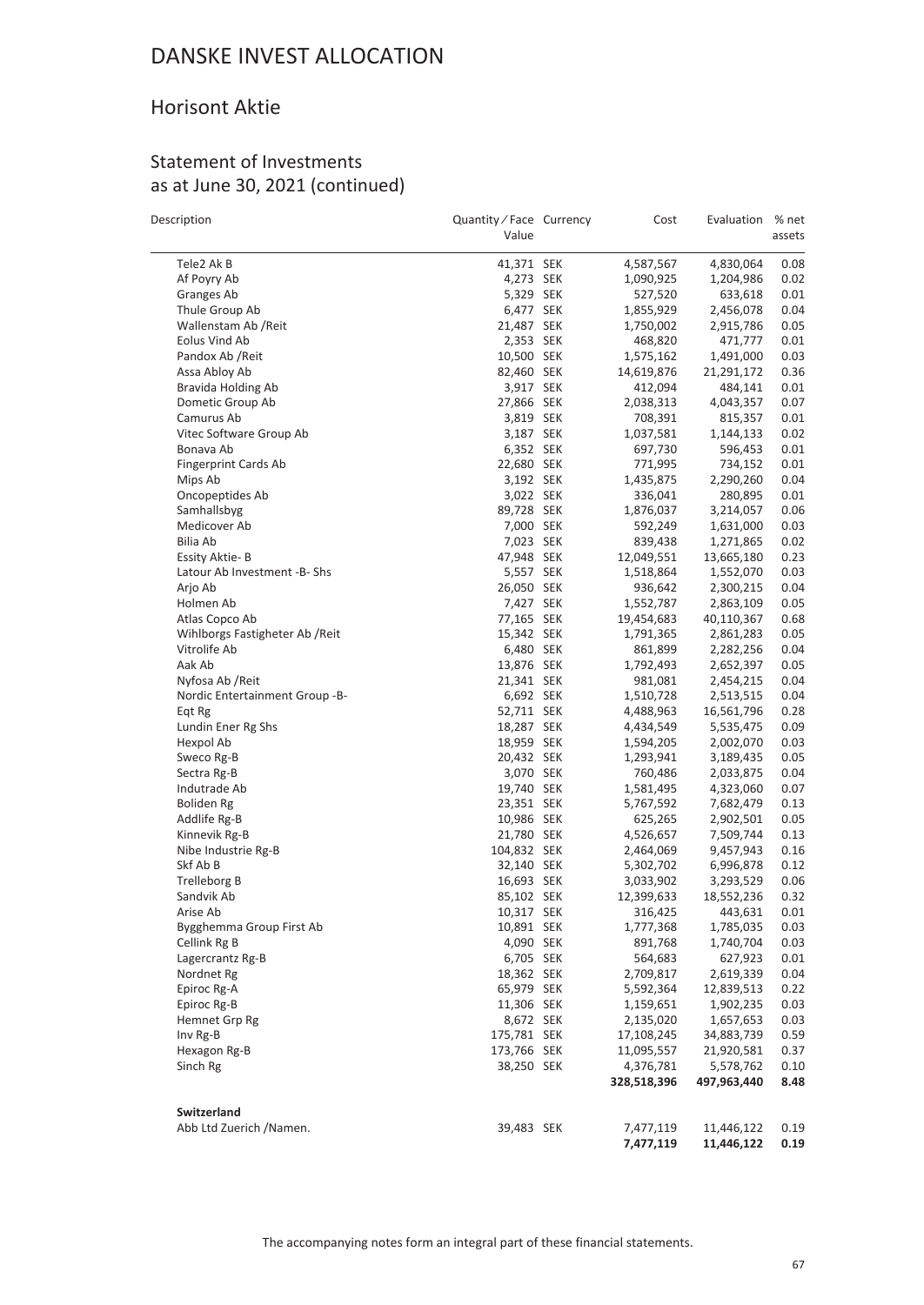#### Horisont Aktie

#### Statement of Investments as at June 30, 2021 (continued)

| Description                                                                                                               | Quantity/Face Currency<br>Value |                   | Cost                            | Evaluation % net                  | assets        |
|---------------------------------------------------------------------------------------------------------------------------|---------------------------------|-------------------|---------------------------------|-----------------------------------|---------------|
| <b>United States of America</b>                                                                                           |                                 |                   |                                 |                                   |               |
| Autoliv Inc / Swedish Dept. Recpt                                                                                         | 4,487 SEK                       |                   | 3,432,238                       | 3,803,181                         | 0.06          |
| Veoneer Inc /Swdh Dep Rec                                                                                                 | 6,087 SEK                       |                   | 1,209,470                       | 1,208,270                         | 0.02          |
|                                                                                                                           |                                 |                   | 4,641,708                       | 5,011,451                         | 0.08          |
| <b>Total - Shares</b>                                                                                                     |                                 |                   | 360,693,504                     | 537,329,104                       | 9.14          |
| Total - Transferable securities admitted to an official stock exchange listing<br>or dealt in on another regulated market |                                 |                   | 360,693,504                     | 537,329,104                       | 9.14          |
| <b>Other Transferable securities</b>                                                                                      |                                 |                   |                                 |                                   |               |
| <b>Shares</b>                                                                                                             |                                 |                   |                                 |                                   |               |
| Sweden                                                                                                                    |                                 |                   |                                 |                                   |               |
| Mg Hldg Rg*                                                                                                               | 1,739 SEK                       |                   | 224,721                         |                                   |               |
|                                                                                                                           |                                 |                   | 224,721                         |                                   |               |
| <b>Total - Shares</b>                                                                                                     |                                 |                   | 224,721                         |                                   |               |
| <b>Total - Other Transferable securities</b>                                                                              |                                 |                   | 224,721                         |                                   |               |
| <b>Investment Funds</b>                                                                                                   |                                 |                   |                                 |                                   |               |
| <b>Denmark</b>                                                                                                            |                                 |                   |                                 |                                   |               |
| Pc Eur Indx -Sek -W-                                                                                                      | 2,805,731                       | <b>SEK</b>        | 299,722,118                     | 389,912,507                       | 6.64          |
| Pc Glb Ac Indx-Sek W-Cap                                                                                                  | 2,682,324                       | <b>SEK</b>        | 417,250,808                     | 554,811,864                       | 9.44          |
| Pc GI Em Mr Ind -W- Sek                                                                                                   | 2,276,387                       | <b>SEK</b>        | 345,755,150                     | 435,905,347                       | 7.42          |
| Pc Jap Indx Fnd -W- Sek                                                                                                   | 1,165,841                       | <b>SEK</b>        | 133,321,956                     | 164, 185, 367                     | 2.80          |
| Pc Pc Cn Jp -Sek -W-                                                                                                      | 1,122,590                       | <b>SEK</b>        | 121,689,155                     | 156,275,697                       | 2.66          |
| Pc Swed Indx -Sek -W-                                                                                                     | 1,704,135                       | <b>SEK</b>        | 192,435,447                     | 302,057,927                       | 5.14          |
| Pc Usa Indx Fnd Shs-Sek W-Cap                                                                                             | 3,140,356                       | <b>SEK</b>        | 478,455,573                     | 707,428,107                       | 12.04         |
| Da Usa Mid Sek-W-Ac                                                                                                       | 1,658,874                       | <b>SEK</b>        | 170,899,204                     | 205,003,590                       | 3.49          |
|                                                                                                                           |                                 |                   |                                 | 2,159,529,411 2,915,580,406       | 49.63         |
|                                                                                                                           |                                 |                   |                                 |                                   |               |
| Luxembourg                                                                                                                |                                 |                   |                                 |                                   |               |
| Dans I Sv Sm -Wa- Sek /Cap                                                                                                | 1,430,712                       | <b>SEK</b>        | 176,309,504                     | 309,334,207                       | 5.26          |
| Dans I GI Sus F - Shs -I- Cap<br>Dans I GI Sus F Ic                                                                       | 88,575<br>8,168,129             | EUR<br><b>SEK</b> | 20,035,384<br>837,890,837       | 22,779,349<br>911,644,943         | 0.39<br>15.52 |
| Dan Inv Sv-Si-Cap                                                                                                         | 170,568                         |                   | SEK 1,122,593,329 1,124,379,182 |                                   | 19.14         |
|                                                                                                                           |                                 |                   |                                 | 2,156,829,054 2,368,137,681 40.31 |               |
| Total - Investment Funds                                                                                                  |                                 |                   |                                 | 4,316,358,465 5,283,718,087 89.94 |               |
| TOTAL INVESTMENT PORTFOLIO                                                                                                |                                 |                   |                                 | 4,677,276,690 5,821,047,191       | 99.08         |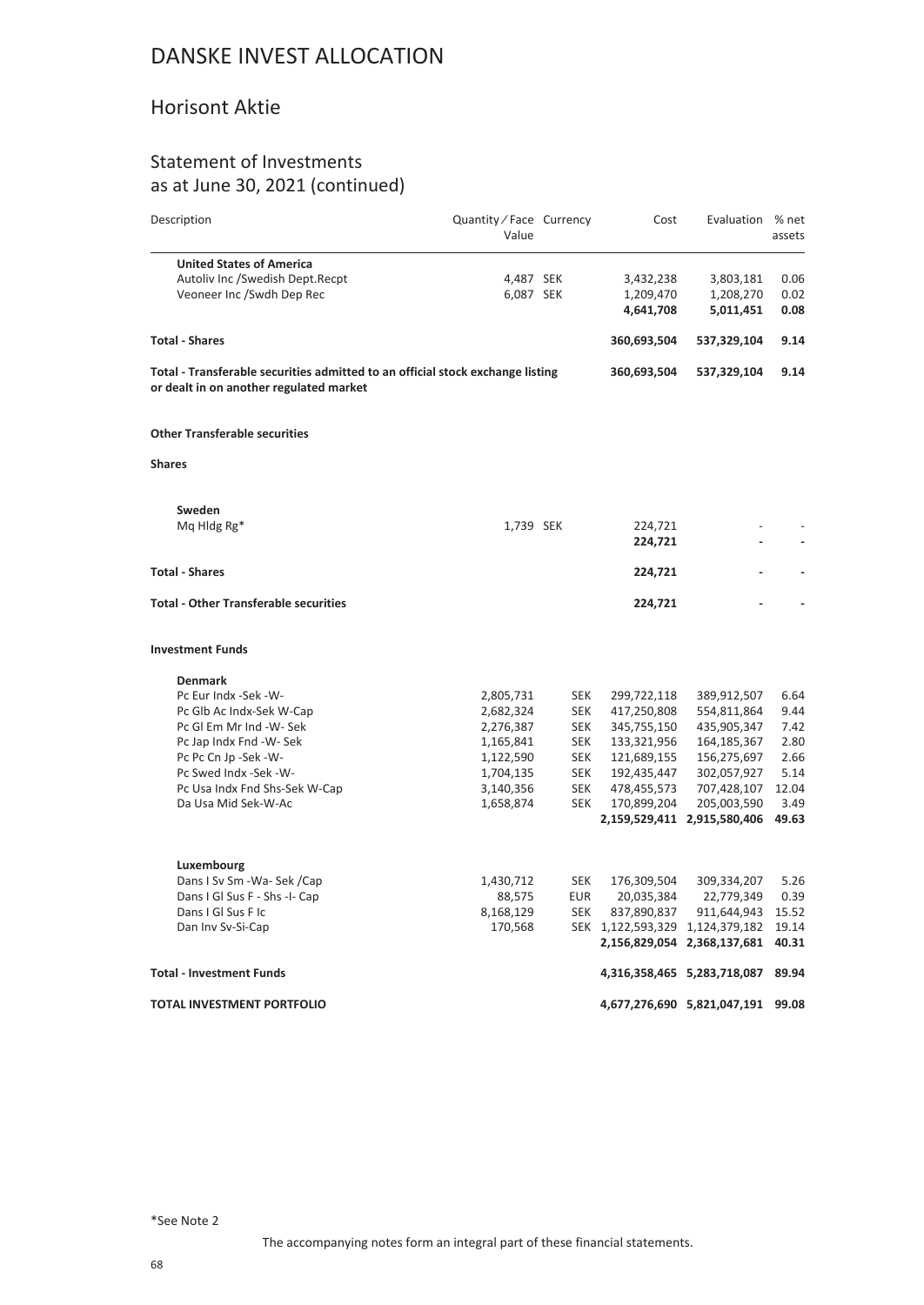### Horisont Aktie

### Geographical and Economic Portfolio Breakdowns as at June 30, 2021

| Geographical breakdown          | %     |
|---------------------------------|-------|
| Denmark                         | 49.63 |
| Luxembourg                      | 40.36 |
| Sweden                          | 8.48  |
| Switzerland                     | 0.19  |
| Great Britain                   | 0.19  |
| Finland                         | 0.15  |
| <b>United States of America</b> | 0.08  |
| Canada                          | 0.00  |
|                                 | 99.08 |

| Economic breakdown                              | %     |
|-------------------------------------------------|-------|
| <b>Investment Funds</b>                         | 89.94 |
| Mechanics, Machinery                            | 2.56  |
| <b>Holding and Finance Companies</b>            | 1.10  |
| <b>Banks and Financial Institutions</b>         | 0.81  |
| <b>News Transmission</b>                        | 0.80  |
| <b>Pharmaceuticals and Cosmetics</b>            | 0.75  |
| <b>Real Estate Companies</b>                    | 0.62  |
| Automobile Industry                             | 0.54  |
| Retail                                          | 0.23  |
| <b>Electronics and Electrical Equipment</b>     | 0.21  |
| <b>Construction, Building Materials</b>         | 0.21  |
| <b>Consumer Goods</b>                           | 0.20  |
| <b>Internet Software</b>                        | 0.17  |
| Forest Products and Paper Industry              | 0.16  |
| <b>Other Services</b>                           | 0.15  |
| Mines, Heavy Industries                         | 0.15  |
| Petrol                                          | 0.09  |
| <b>Food and Distilleries</b>                    | 0.09  |
| Electronic Semiconductor                        | 0.07  |
| Biotechnology                                   | 0.07  |
| Leisure                                         | 0.07  |
| Tyres & Rubber                                  | 0.03  |
| <b>Healthcare Education and Social Services</b> | 0.04  |
| <b>Public Services</b>                          | 0.02  |
|                                                 | 99.08 |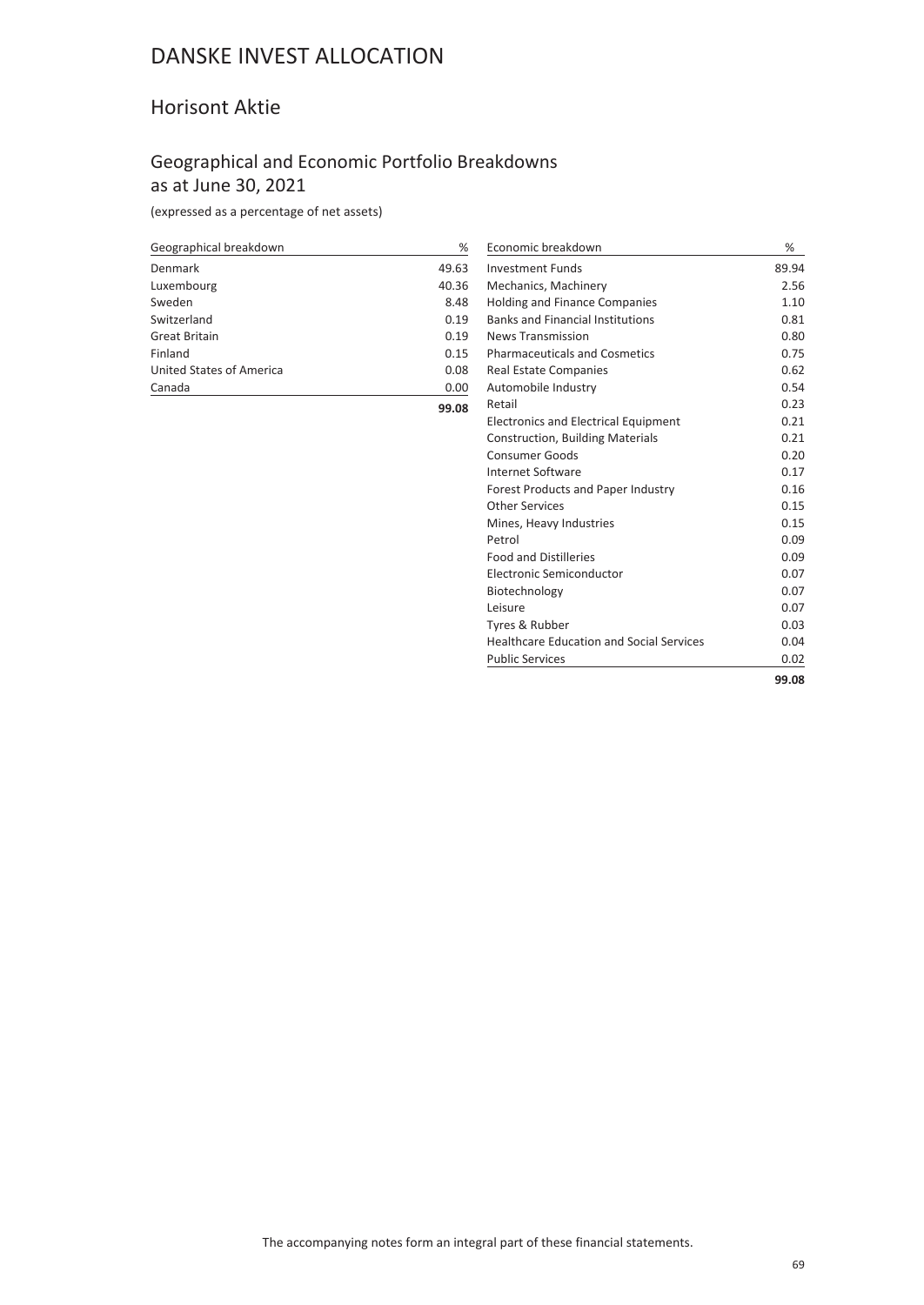#### Horisont Balanserad

## Statement of Investments

as at June 30, 2021

(expressed in SEK)

| Description | Quantity/Face Currency<br>Value | Cost | Evaluation % net | assets |
|-------------|---------------------------------|------|------------------|--------|
|             |                                 |      |                  |        |

**Transferable securities admitted to an official stock exchange listing or dealt in on another regulated market**

**Bonds**

| Sweden                                           |                        |         |                            |                            |                |
|--------------------------------------------------|------------------------|---------|----------------------------|----------------------------|----------------|
| Stadshypo 4.5% 09-21.09.22                       | 268,000,000 SEK        |         | 314,733,180<br>114,870,066 | 282,959,760                | 2.58           |
| Sweden 2.5% 13-12.05.25                          | 99,305,000 SEK         |         |                            | 109,503,624                | 1.00           |
| Sweden 1% 14-12.11.26<br>Swedbk 1.0% 19-18.06.25 | 118,490,000 SEK        |         | 129,543,932                | 124,860,022                | 1.14<br>0.94   |
|                                                  | 100,600,000 SEK        |         | 103,679,779<br>662,826,957 | 103,411,770<br>620,735,176 | 5.66           |
| <b>Total - Bonds</b>                             |                        |         | 662,826,957                | 620,735,176                | 5.66           |
| <b>Shares</b>                                    |                        |         |                            |                            |                |
| Canada                                           |                        |         |                            |                            |                |
| International Petroleum Corp                     | 5,426 SEK              |         | 198,952<br>198,952         | 215,412<br>215,412         |                |
| <b>Finland</b>                                   |                        |         |                            |                            |                |
| Nordea Bank Abp                                  | 46,730 SEK             |         | 4,228,749<br>4,228,749     | 4,437,948<br>4,437,948     | 0.04<br>0.04   |
| <b>Great Britain</b>                             |                        |         |                            |                            |                |
| Astrazeneca Plc                                  | 5,584 SEK              |         | 4,208,777<br>4,208,777     | 5,719,133<br>5,719,133     | 0.05<br>0.05   |
| Luxembourg                                       |                        |         |                            |                            |                |
| Millicom Intl Cell. /Swed. Dep.                  | 4,797 SEK              |         | 1,654,695                  | 1,629,541                  | 0.02           |
|                                                  |                        |         | 1,654,695                  | 1,629,541                  | 0.02           |
| Sweden                                           |                        |         |                            |                            |                |
| Swedbank Ab -A-                                  | 37,946 SEK             |         | 7,289,968                  | 6,049,351                  | 0.06           |
| Electrolux Ab B                                  | 12,611 SEK             |         | 2,471,338                  | 2,990,068                  | 0.03           |
| Hennes & Mauritz Ab                              | 33,265 SEK             |         | 5,929,769                  | 6,714,540                  | 0.06           |
| Ab Industrivaerden /-C-                          | 1,460 SEK              |         | 484,046                    | 457,418                    | $\overline{a}$ |
| Skf Ab B                                         | 16,045 SEK             |         | 2,632,206                  | 3,492,996                  | 0.03           |
| Lundbergfoeretagen /-B-                          | 1,716 SEK              |         | 510,000                    | 948,948                    | 0.01           |
| Svenska Cellul. - B-                             | 18,631 SEK             |         | 1,546,849                  | 2,611,135                  | 0.02           |
| Skanska B                                        | 15,639 SEK             |         | 2,591,957                  | 3,532,850                  | 0.03           |
| Volvo B                                          | 66,351 SEK             |         | 9,838,364                  | 13,651,718                 | 0.12           |
| Ssab-Reg-B                                       | 12,729 SEK             |         | 514,946                    | 478,101                    | $\overline{a}$ |
| Skandinav. Ensk. Banken A                        | 59,534 SEK             |         | 5,728,480                  | 6,569,577                  | 0.06           |
| Securitas Ab B                                   | 15,207 SEK             |         | 2,166,730                  | 2,048,383                  | 0.02           |
| Elekta Ab<br>Hufvudstaden Ab A                   | 14,339 SEK             |         | 1,294,957<br>767,776       | 1,772,301                  | 0.02           |
| Getinge Ab B                                     | 5,480 SEK<br>8,857 SEK |         | 1,011,041                  | 797,340<br>2,872,325       | 0.01<br>0.03   |
| Micronic Ab                                      | 1,641 SEK              |         | 400,266                    | 425,019                    |                |
| Castellum Ab Gothenburg                          | 11,096 SEK             |         | 1,708,383                  | 2,427,805                  | 0.02           |
| Modern Times Group Ab B                          | 3,445 SEK              |         | 374,530                    | 400,654                    |                |
| <b>Biotage Ab</b>                                | 3,503 SEK              |         | 342,910                    | 708,307                    | 0.01           |
| Fastighets Balder Ab B                           | 4,797 SEK              |         | 1,162,608                  | 2,573,111                  | 0.02           |
| Biogaia Ab B                                     |                        | 797 SEK | 293,138                    | 378,974                    |                |
| Addnode Group Ab                                 | 1,474 SEK              |         | 472,308                    | 465,784                    | $\sim$         |
| Kungsleden                                       | 11,440 SEK             |         | 754,499                    | 1,187,472                  | 0.01           |
|                                                  |                        |         |                            |                            |                |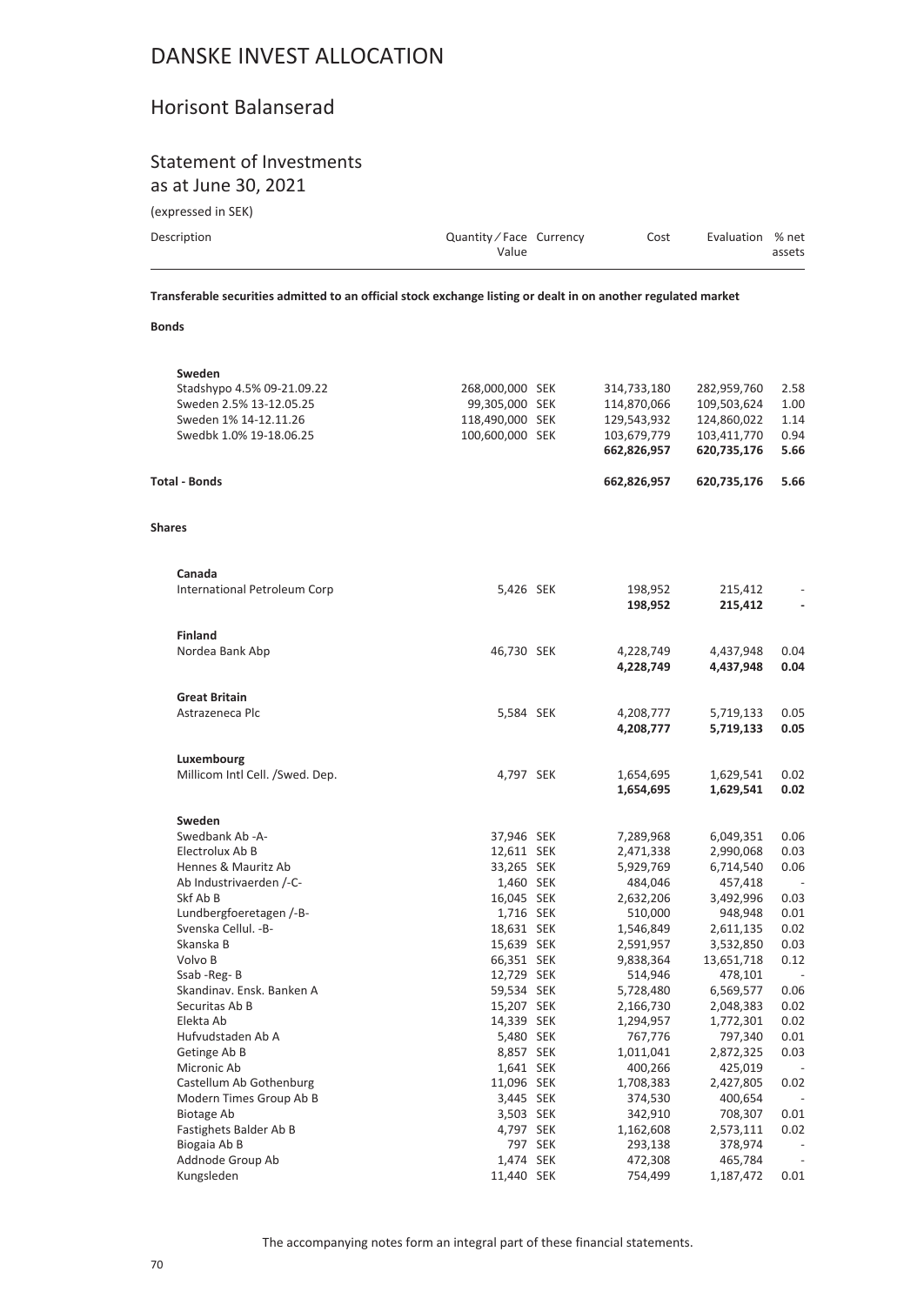### Horisont Balanserad

#### Statement of Investments as at June 30, 2021 (continued)

| Description                                     | Quantity / Face Currency<br>Value |         | Cost               | Evaluation             | % net<br>assets          |
|-------------------------------------------------|-----------------------------------|---------|--------------------|------------------------|--------------------------|
| Ica Gruppen Ab                                  | 2,994 SEK                         |         | 899,931            | 1,185,923              | 0.01                     |
| Teliasonera Ab                                  | 102,548 SEK                       |         | 4,034,958          | 3,880,416              | 0.04                     |
| J.M.Ab                                          | 3,739 SEK                         |         | 667,791            | 1,110,857              | 0.01                     |
| <b>Billerudkorsnas Ab</b>                       | 4,742 SEK                         |         | 598,875            | 808,274                | 0.01                     |
| Swedish Orphan Biovitrum Ab                     | 8,812 SEK                         |         | 1,441,167          | 1,369,825              | 0.01                     |
| Indutrade Ab                                    | 8,841 SEK                         |         | 644,006            | 1,936,179              | 0.02                     |
| Husqvarna Ab -B-                                | 21,350 SEK                        |         | 1,607,169          | 2,433,900              | 0.02                     |
| Catena Ab                                       | 1,852 SEK                         |         | 431,217            | 849,327                | 0.01                     |
| Arise Ab                                        | 1,919 SEK                         |         | 62,053             | 82,517                 |                          |
| Hansa Biopharma Ab                              | 3,448 SEK                         |         | 841,221            | 524,958                | 0.01                     |
| Xvivo Perfusion Ab                              |                                   | 748 SEK | 247,804            | 254,320                |                          |
| Ab Sagax - B                                    | 6,809 SEK                         |         | 405,576            | 1,729,486              | 0.02                     |
| Af Poyry Ab                                     | 2,437 SEK                         |         | 599,315            | 687,234                | 0.01                     |
| Granges Ab                                      | 4,954 SEK                         |         | 473,535            | 589,031                | 0.01                     |
| Thule Group Ab                                  | 4,776 SEK                         |         | 1,368,522          | 1,811,059              | 0.02                     |
| Hexpol Ab                                       | 10,485 SEK                        |         | 869,201            | 1,107,216              | 0.01                     |
| Wallenstam Ab / Reit                            | 10,186 SEK                        |         | 846,565            | 1,382,240              | 0.01                     |
| Eolus Vind Ab                                   |                                   | 997 SEK | 205,353            | 199,899                |                          |
| Pandox Ab / Reit                                | 5,141 SEK                         |         | 789,797            | 730,022                | 0.01                     |
| Assa Abloy Ab                                   | 40,960 SEK                        |         | 7,168,717          | 10,575,872             | 0.10                     |
| Svenska Handelsbanken Ab                        | 58,743 SEK                        |         | 6,300,784          | 5,668,700              | 0.05                     |
| Bravida Holding Ab                              | 2,889 SEK                         |         | 303,942            | 357,080                | $\overline{\phantom{a}}$ |
| Dometic Group Ab                                | 12,869 SEK                        |         | 911,706            | 1,867,292              | 0.02                     |
| Camurus Ab                                      | 2,732 SEK                         |         | 506,762            | 583,282                | 0.01                     |
| Vitec Software Group Ab                         | 2,060 SEK                         |         | 663,751            | 739,540                | 0.01                     |
| Bonava Ab                                       | 3,394 SEK                         |         | 372,811            | 318,697                |                          |
| <b>Fingerprint Cards Ab</b>                     | 11,961 SEK                        |         | 407,136            | 387,178                | $\overline{\phantom{a}}$ |
| Mips Ab                                         | 1,472 SEK                         |         | 662,157            | 1,056,160              | 0.01                     |
| Oncopeptides Ab                                 | 2,656 SEK                         |         | 252,960            | 246,875                | $\sim$                   |
| Samhallsbyg                                     | 44,940 SEK                        |         | 944,785            | 1,609,751              | 0.01                     |
| Medicover Ab                                    | 3,114 SEK                         |         | 270,081            | 725,562                | 0.01                     |
| Bilia Ab                                        | 3,500 SEK                         |         | 329,985            | 633,850                | 0.01                     |
| Essity Aktie- B                                 | 23,731 SEK                        |         | 5,828,785          | 6,763,335              | 0.06                     |
| Latour Ab Investment -B- Shs                    | 3,509 SEK                         |         | 959,096            | 980,064                | 0.01                     |
| Arjo Ab                                         | 10,719 SEK                        |         | 372,291            | 946,488                | 0.01                     |
| Bygghemma Group First Ab                        | 5,976 SEK                         |         | 974,880            | 979,466                | 0.01                     |
| Holmen Ab                                       | 3,688 SEK                         |         | 758,822            | 1,421,724              | 0.01                     |
| Atlas Copco Ab                                  | 38,329 SEK                        |         | 9,654,965          | 19,923,414             | 0.18                     |
| Fabege Ab / Reit                                | 12,807 SEK                        |         | 1,344,475          | 1,768,006              | 0.02                     |
| Wihlborgs Fastigheter Ab / Reit<br>Vitrolife Ab | 6,956 SEK                         |         | 818,499            | 1,297,294              | 0.01                     |
| Aak Ab                                          | 3,133 SEK                         |         | 385,482            | 1,103,443              | 0.01                     |
| Nyfosa Ab / Reit                                | 7,251 SEK<br>10,181 SEK           |         | 906,997<br>467,313 | 1,386,029<br>1,170,815 | 0.01<br>$0.01\,$         |
| Nordic Entertainment Group -B-                  | 3,361 SEK                         |         | 735,154            | 1,262,392              | 0.01                     |
| Eqt Rg                                          | 26,675 SEK                        |         | 2,309,675          | 8,381,285              | 0.08                     |
| Lundin Ener Rg Shs                              | 8,634 SEK                         |         | 2,056,301          | 2,613,512              | 0.02                     |
| Tele2 Ak B                                      | 20,515 SEK                        |         | 2,275,609          | 2,395,126              | 0.02                     |
| Addlife Rg-B                                    | 4,246 SEK                         |         | 235,013            | 1,121,793              | 0.01                     |
| Sweco Rg-B                                      | 9,869 SEK                         |         | 614,984            | 1,540,551              | 0.01                     |
| Cellink Rg B                                    | 1,930 SEK                         |         | 372,276            | 821,408                | 0.01                     |
| Sectra Rg-B                                     | 1,488 SEK                         |         | 417,213            | 985,800                | 0.01                     |
| Trelleborg B                                    | 10,622 SEK                        |         | 1,941,371          | 2,095,721              | 0.02                     |
| Kinnevik Rg-B                                   | 10,133 SEK                        |         | 2,108,527          | 3,493,858              | 0.03                     |
| Nibe Industrie Rg-B                             | 50,944 SEK                        |         | 1,100,099          | 4,596,168              | 0.04                     |
| Ericsson Tel. B                                 | 128,981 SEK                       |         | 8,707,862          | 13,973,802             | 0.13                     |
| Sandvik Ab                                      | 42,592 SEK                        |         | 6,220,425          | 9,285,056              | 0.08                     |
| Alfa Laval Ab                                   | 11,495 SEK                        |         | 2,444,587          | 3,462,294              | 0.03                     |
| Lagercrantz Rg-B                                | 4,928 SEK                         |         | 399,812            | 461,507                |                          |
| Nordnet Rg                                      | 9,557 SEK                         |         | 1,410,398          | 1,363,306              | 0.01                     |
| Epiroc Rg-A                                     | 28,153 SEK                        |         | 2,359,301          | 5,478,574              | 0.05                     |

The accompanying notes form an integral part of these financial statements.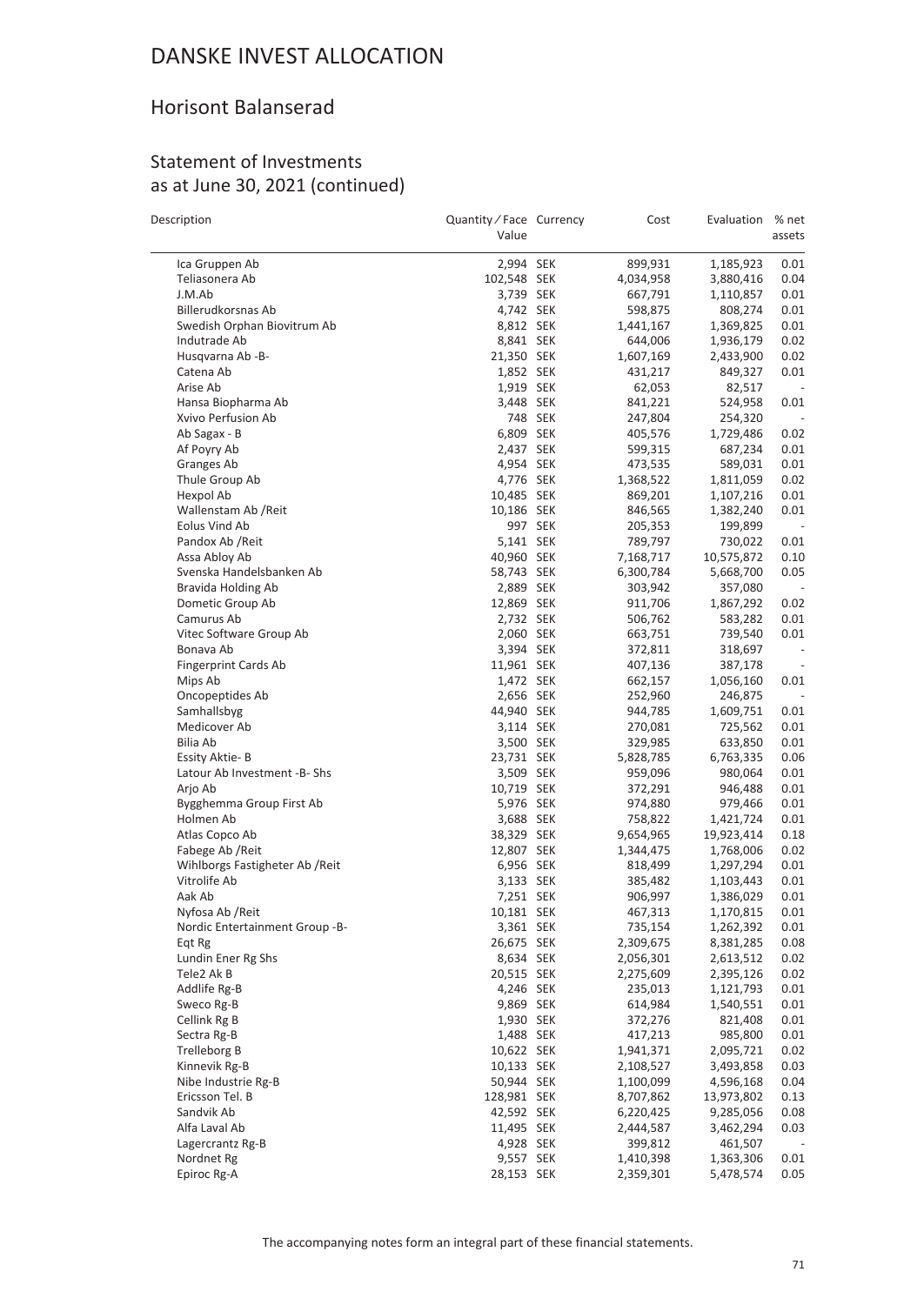### Horisont Balanserad

#### Statement of Investments as at June 30, 2021 (continued)

| Description                                                                                                               | Quantity / Face Currency<br>Value |             | Cost                         | Evaluation                         | % net<br>assets |
|---------------------------------------------------------------------------------------------------------------------------|-----------------------------------|-------------|------------------------------|------------------------------------|-----------------|
| Epiroc Rg-B                                                                                                               | 10,803 SEK                        |             | 1,095,136                    | 1,817,605                          | 0.02            |
| Hemnet Grp Rg                                                                                                             | 4,467 SEK                         |             | 1,099,762                    | 853,867                            | 0.01            |
| Boliden Rg                                                                                                                | 11,318 SEK                        |             | 2,799,448                    | 3,723,622                          | 0.03            |
| Inv Rg-B                                                                                                                  | 87,176 SEK                        |             | 8,477,806                    | 17,300,077                         | 0.16            |
| Hexagon Rg-B                                                                                                              | 84,770 SEK                        |             | 5,280,319                    | 10,693,735                         | 0.10            |
| Sinch Rg                                                                                                                  | 19,250 SEK                        |             | 2,237,603                    | 2,807,612                          | 0.03            |
|                                                                                                                           |                                   |             | 165,586,988                  | 249,265,448                        | 2.27            |
| <b>Switzerland</b>                                                                                                        |                                   |             |                              |                                    |                 |
| Abb Ltd Zuerich /Namen.                                                                                                   | 19,398 SEK                        |             | 3,570,043                    | 5,623,480                          | 0.05            |
|                                                                                                                           |                                   |             | 3,570,043                    | 5,623,480                          | 0.05            |
| <b>United States of America</b>                                                                                           |                                   |             |                              |                                    |                 |
| Autoliv Inc /Swedish Dept. Recpt                                                                                          | 2,282 SEK                         |             | 1,736,706                    | 1,934,223                          | 0.02            |
| Veoneer Inc /Swdh Dep Rec                                                                                                 | 3,891 SEK                         |             | 1,135,483                    | 772,363                            | 0.01            |
|                                                                                                                           |                                   |             | 2,872,189                    | 2,706,586                          | 0.03            |
| <b>Total - Shares</b>                                                                                                     |                                   |             | 182,320,393                  | 269,597,548                        | 2.46            |
| Total - Transferable securities admitted to an official stock exchange listing<br>or dealt in on another regulated market | 845,147,350                       | 890,332,724 | 8.12                         |                                    |                 |
| <b>Investment Funds</b>                                                                                                   |                                   |             |                              |                                    |                 |
| <b>Denmark</b>                                                                                                            |                                   |             |                              |                                    |                 |
| Di Tillvax Akk -H- Sek Hdg /Cap                                                                                           | 5,259,161                         | SEK         | 631,245,667                  | 721,030,939                        | 6.58            |
| Pc Eur Indx -Sek -W-                                                                                                      | 2,149,762                         | <b>SEK</b>  | 228,104,682                  | 298,752,441                        | 2.72            |
| Pc Glb Ac Indx-Sek W-Cap                                                                                                  | 4,404,963                         | SEK         | 626,701,613                  | 911,122,484                        | 8.31            |
| Pc GI Em Mr Ind -W- Sek                                                                                                   | 1,625,002                         | SEK         | 240,997,249                  | 311, 171, 715                      | 2.84            |
| Pc Jap Indx Fnd -W- Sek                                                                                                   | 1,132,718                         | <b>SEK</b>  | 130,474,998                  | 159,520,671                        | 1.45            |
| Pc Pc Cn Jp -Sek -W-                                                                                                      | 773,541                           | SEK         | 80,331,778                   | 107,684,608                        | 0.98            |
| Pc Swed Indx -Sek -W-                                                                                                     | 1,862,137                         | SEK         | 211,399,510                  | 330,063,848                        | 3.01            |
| Pc Usa Indx Fnd Shs-Sek W-Cap                                                                                             | 3,117,528                         | <b>SEK</b>  | 490,979,684                  | 702,285,446                        | 6.41            |
| Da Usa Mid Sek - W - Ac                                                                                                   | 1,262,512                         | SEK         | 120,823,233                  | 156,021,234                        | 1.42            |
| Die Ast Sve Sek-Acc                                                                                                       | 1,772,115                         | SEK         | 187,000,000                  | 195,623,770                        | 1.78            |
| Di Tillva Lo Va Sek / Cap                                                                                                 | 1,190,061                         | <b>SEK</b>  | 132,035,060<br>3,080,093,474 | 133,239,251<br>4,026,516,407       | 1.22<br>36.72   |
|                                                                                                                           |                                   |             |                              |                                    |                 |
| Luxembourg                                                                                                                |                                   |             |                              |                                    |                 |
| Dan Inv Dn Mtg Bd -A- Sek -H- Cap                                                                                         | 2,107,964                         | <b>SEK</b>  | 340,362,598                  | 335,946,222                        | 3.06            |
| Dan I Eu Cor S -I- Sek /Cap                                                                                               | 6,136,103                         | <b>SEK</b>  | 633,359,225                  | 649,997,351                        | 5.93            |
| Dans I Sv Sm -Wa- Sek /Cap                                                                                                | 912,245                           | SEK         | 94,897,378                   | 197,236,380                        | 1.80            |
| Dans I GI Sus F - Shs -I- Cap                                                                                             | 174,095                           | EUR         | 39,949,342                   | 44,773,316                         | 0.41            |
| Dans I GI Sus F Ic                                                                                                        | 7,414,876                         | SEK         | 764,847,757                  | 827,574,345                        | 7.55            |
| Dan Inv Sv-Si-Cap                                                                                                         | 229,791                           |             | SEK 1,512,365,870            | 1,514,771,778                      | 13.81           |
| Dan Inv Sv Kr-Si-Cap                                                                                                      | 298,042                           | <b>SEK</b>  | 354,059,475                  | 354,157,828                        | 3.23            |
| Dan Inv Sv R-Si-Cap                                                                                                       | 1,747,194                         |             | SEK 2,019,230,547            | 2,020,472,892                      | 18.43           |
|                                                                                                                           |                                   |             | 5,759,072,192                | 5,944,930,112                      | 54.22           |
| <b>Total - Investment Funds</b>                                                                                           |                                   |             | 8,839,165,666                | 9,971,446,519                      | 90.94           |
| TOTAL INVESTMENT PORTFOLIO                                                                                                |                                   |             |                              | 9,684,313,016 10,861,779,243 99.06 |                 |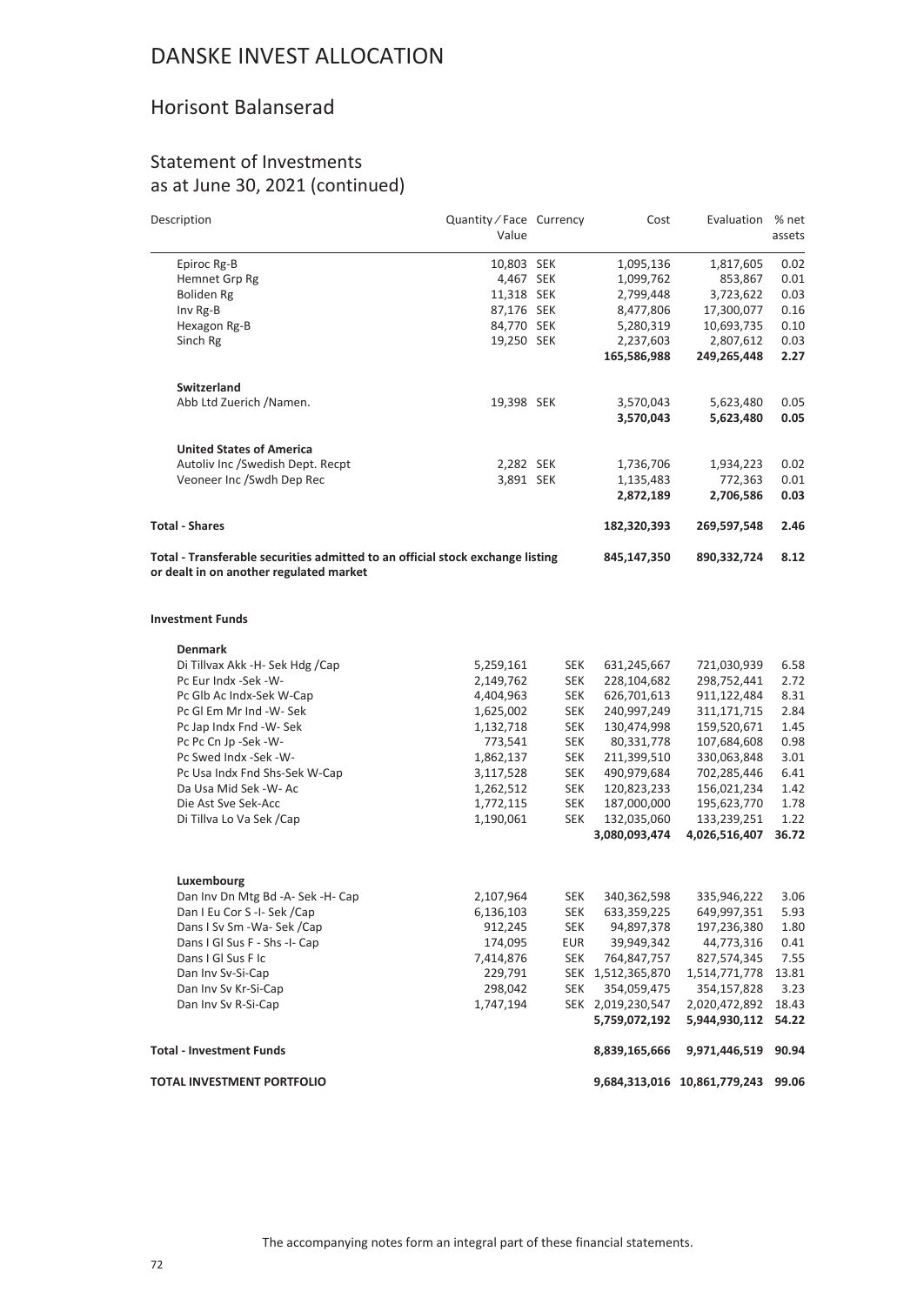## Horisont Balanserad

## Geographical and Economic Portfolio Breakdowns as at June 30, 2021

(expressed as a percentage of net assets)

| Geographical breakdown   | %     |
|--------------------------|-------|
| Luxembourg               | 54.24 |
| Denmark                  | 36.72 |
| Sweden                   | 7.93  |
| <b>Great Britain</b>     | 0.05  |
| Switzerland              | 0.05  |
| Finland                  | 0.04  |
| United States of America | 0.03  |
| Canada                   | 0.00  |
|                          | 99.06 |

| Economic breakdown                              | ℅     |
|-------------------------------------------------|-------|
| <b>Investment Funds</b>                         | 90.94 |
| <b>Banks and Financial Institutions</b>         | 2.80  |
| States, Provinces and Municipalities            | 2.14  |
| Mortgage and Funding Institutions               | 0.94  |
| Mechanics, Machinery                            | 0.69  |
| <b>Holding and Finance Companies</b>            | 0.30  |
| <b>News Transmission</b>                        | 0.23  |
| <b>Pharmaceuticals and Cosmetics</b>            | 0.20  |
| <b>Real Estate Companies</b>                    | 0.16  |
| Automobile Industry                             | 0.15  |
| Retail                                          | 0.06  |
| <b>Construction, Building Materials</b>         | 0.05  |
| <b>Consumer Goods</b>                           | 0.06  |
| <b>Electronics and Electrical Equipment</b>     | 0.06  |
| Internet Software                               | 0.05  |
| Forest Products and Paper Industry              | 0.04  |
| Other Services                                  | 0.04  |
| Mines, Heavy Industries                         | 0.03  |
| Petrol                                          | 0.02  |
| <b>Food and Distilleries</b>                    | 0.02  |
| Biotechnology                                   | 0.03  |
| Electronic Semiconductor                        | 0.01  |
| Leisure                                         | 0.02  |
| Tyres & Rubber                                  | 0.01  |
| <b>Healthcare Education and Social Services</b> | 0.01  |
| <b>Public Services</b>                          | 0.00  |
|                                                 | 99.06 |

The accompanying notes form an integral part of these financial statements.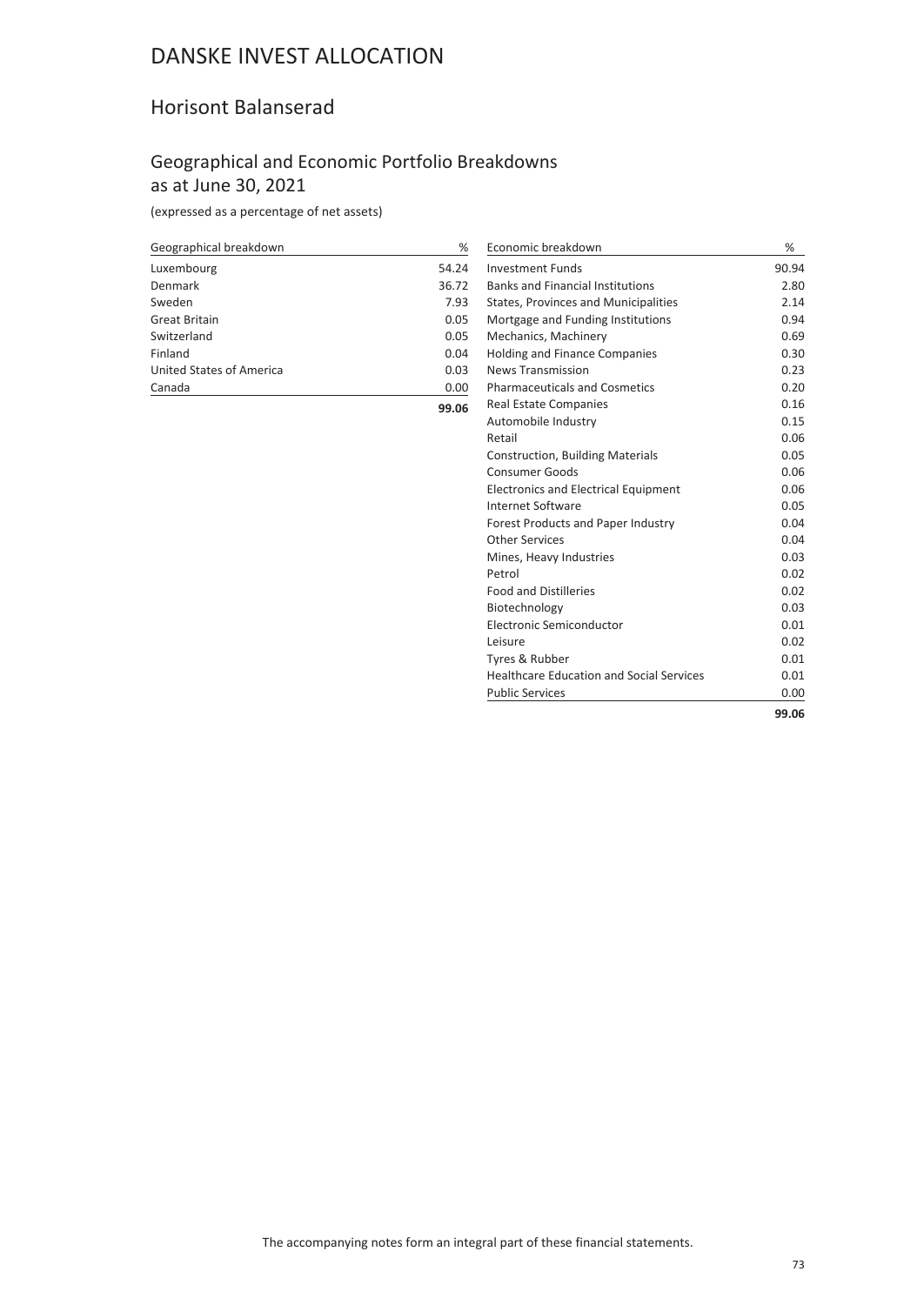## Horisont Försiktig

## Statement of Investments as at June 30, 2021

(expressed in SEK)

| Description | Quantity/Face Currency<br>Value | Cost | Evaluation % net | assets |
|-------------|---------------------------------|------|------------------|--------|
|             |                                 |      |                  |        |

**Transferable securities admitted to an official stock exchange listing or dealt in on another regulated market**

### **Bonds**

| Sweden                                                                                                                    |                 |            |               |                             |       |
|---------------------------------------------------------------------------------------------------------------------------|-----------------|------------|---------------|-----------------------------|-------|
| Stadshypo 4.5% 09-21.09.22                                                                                                | 220,000,000 SEK |            | 256,824,567   | 232,280,400                 | 2.97  |
| Sweden 2.5% 13-12.05.25                                                                                                   | 174,365,000 SEK |            | 201,694,970   | 192,272,286                 | 2.45  |
| Sweden 1% 14-12.11.26                                                                                                     | 382,665,000 SEK |            | 400,773,665   | 403,237,070                 | 5.15  |
| Swedbk 1.0% 19-18.06.25                                                                                                   | 235,100,000 SEK |            | 242,178,385   | 241,671,045                 | 3.09  |
| Stadshypo 2% 17-01.09.28                                                                                                  | 34,000,000 SEK  |            | 37,507,430    | 37,000,840                  | 0.47  |
|                                                                                                                           |                 |            | 1,138,979,017 | 1,106,461,641               | 14.13 |
| Total - Bonds                                                                                                             |                 |            |               | 1,138,979,017 1,106,461,641 | 14.13 |
| Total - Transferable securities admitted to an official stock exchange listing<br>or dealt in on another regulated market |                 |            |               | 1,138,979,017 1,106,461,641 | 14.13 |
| Investment Funds                                                                                                          |                 |            |               |                             |       |
| <b>Denmark</b>                                                                                                            |                 |            |               |                             |       |
| Di Glob Realr /Sek                                                                                                        |                 |            |               |                             |       |
|                                                                                                                           | 1,500,349       | <b>SEK</b> | 198,991,456   | 214,414,865                 | 2.74  |
| Di Tillvax Akk -H- Sek Hdg /Cap                                                                                           | 4,305,368       | <b>SEK</b> | 520,343,372   | 590,266,005                 | 7.54  |
| Pc Eur Indx -Sek -W-                                                                                                      | 1,083,089       | <b>SEK</b> | 116,426,531   | 150,516,920                 | 1.92  |
| Pc Glb Ac Indx-Sek W-Cap                                                                                                  | 1,492,114       | <b>SEK</b> | 214,320,330   | 308,628,813                 | 3.94  |
| Pc GI Em Mr Ind -W- Sek                                                                                                   | 660,436         | <b>SEK</b> | 99,255,549    | 126,466,938                 | 1.61  |

|                               |           |            |             | 1,942,153,415 2,416,530,126 30.85 |      |
|-------------------------------|-----------|------------|-------------|-----------------------------------|------|
| Di Tillva Lo Va Sek /Cap      | 902.364   | <b>SEK</b> | 100.000.000 | 101.028.695                       | 1.29 |
| Die Ast Sve Sek-Acc           | 1,772,115 | <b>SEK</b> | 187.000.000 | 195.623.770                       | 2.50 |
| Da Usa Mid Sek-W-Ac           | 588,973   | <b>SEK</b> | 56,369,605  | 72,785,299                        | 0.93 |
| Pc Usa Indx Fnd Shs-Sek W-Cap | 1,654,545 | <b>SEK</b> | 249.212.572 | 372.719.271                       | 4.76 |
| Pc Swed Indx -Sek -W-         | 956,436   | <b>SEK</b> | 109,019,630 | 169,528,184                       | 2.16 |
| Pc Pc Cn Jp -Sek -W-          | 241,633   | <b>SEK</b> | 25.359.912  | 33.637.775                        | 0.43 |
| Pc Jap Indx Fnd -W- Sek       | 574,548   | <b>SEK</b> | 65.854.458  | 80.913.591                        | 1.03 |
|                               |           |            |             |                                   |      |

| Luxembourg                        |           |            |                   |                             |       |
|-----------------------------------|-----------|------------|-------------------|-----------------------------|-------|
| Dan Inv Dn Mtg Bd -A- Sek -H- Cap | 1,235,409 | <b>SEK</b> | 198.847.750       | 196.887.211                 | 2.51  |
| Dan I Eu Cor S -I- Sek /Cap       | 4,390,598 | <b>SEK</b> | 454.440.925       | 465.096.095                 | 5.94  |
| Dans I Sv Sm - Wa- Sek / Cap      | 971,213   | <b>SEK</b> | 105,227,087       | 209,985,947                 | 2.68  |
| Dans I GI Sus F - Shs -I- Cap     | 97.600    | <b>EUR</b> | 22,045,341        | 25.100.496                  | 0.32  |
| Dans I GI Sus F Ic                | 2,971,322 | <b>SEK</b> | 302,089,551       | 331,629,235                 | 4.23  |
| Dan Inv Sv-Si-Cap                 | 102.296   | <b>SEK</b> | 673.255.603       | 674.326.637                 | 8.61  |
| Dan Inv Sv Kr-Si-Cap              | 729.518   | <b>SEK</b> | 866,630,932       | 866,871,673                 | 11.07 |
| Dan Inv Sv R-Si-Cap               | 1,266,294 |            | SEK 1.463.354.417 | 1.464.354.789               | 18.70 |
|                                   |           |            |                   | 4,085,891,606 4,234,252,083 | 54.06 |
| <b>Total - Investment Funds</b>   |           |            |                   | 6,028,045,021 6,650,782,209 | 84.91 |
| <b>TOTAL INVESTMENT PORTFOLIO</b> |           |            |                   | 7.167.024.038 7.757.243.850 | 99.04 |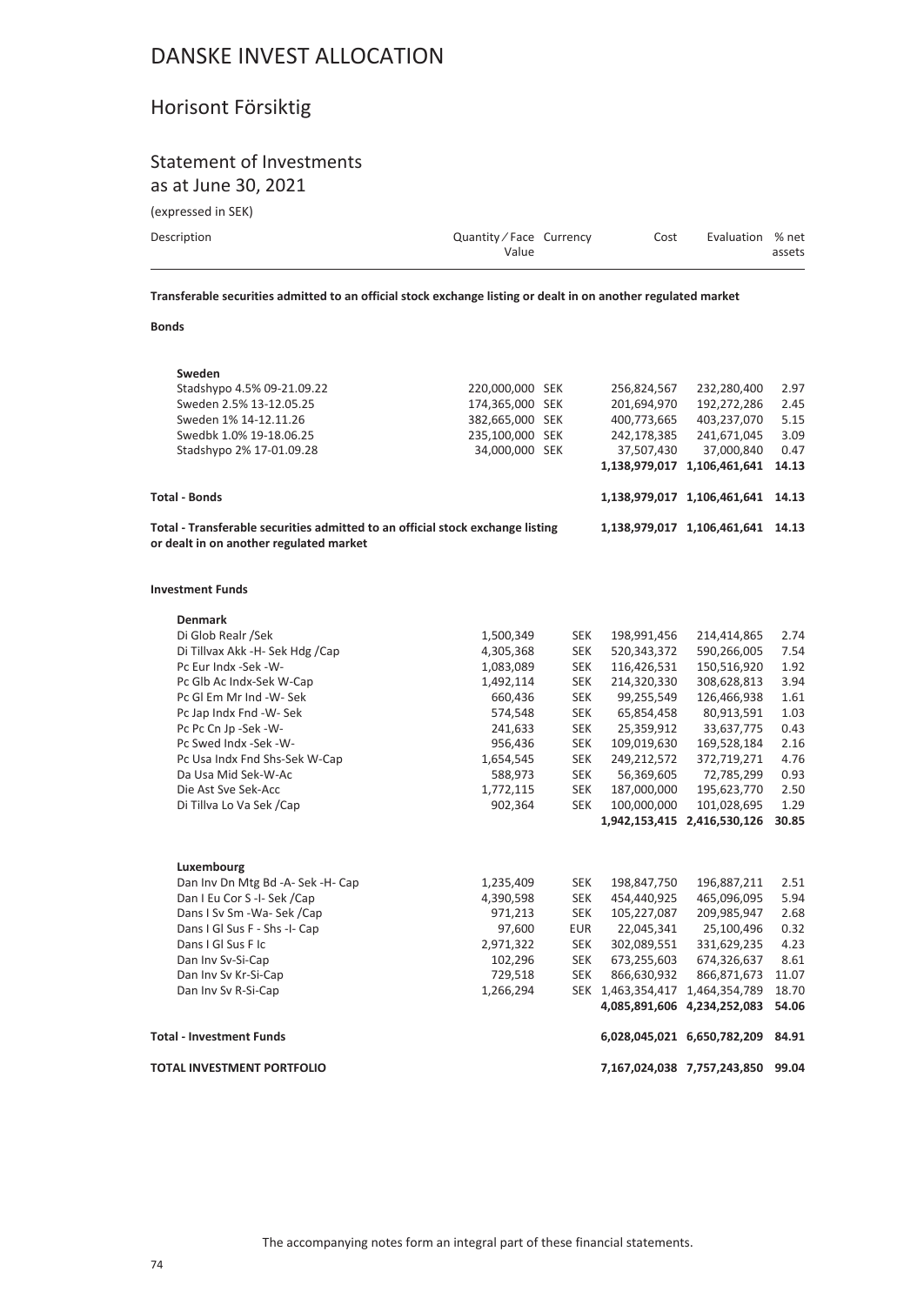## Horisont Försiktig

## Geographical and Economic Portfolio Breakdowns as at June 30, 2021

(expressed as a percentage of net assets)

| Geographical breakdown | ℅     |
|------------------------|-------|
| Luxembourg             | 54.06 |
| Denmark                | 30.85 |
| Sweden                 | 14.13 |
|                        | 99.04 |

| Economic breakdown                      | ℅     |
|-----------------------------------------|-------|
| <b>Investment Funds</b>                 | 84.91 |
| States, Provinces and Municipalities    | 7.60  |
| <b>Banks and Financial Institutions</b> | 3.44  |
| Mortgage and Funding Institutions       | 3.09  |
|                                         |       |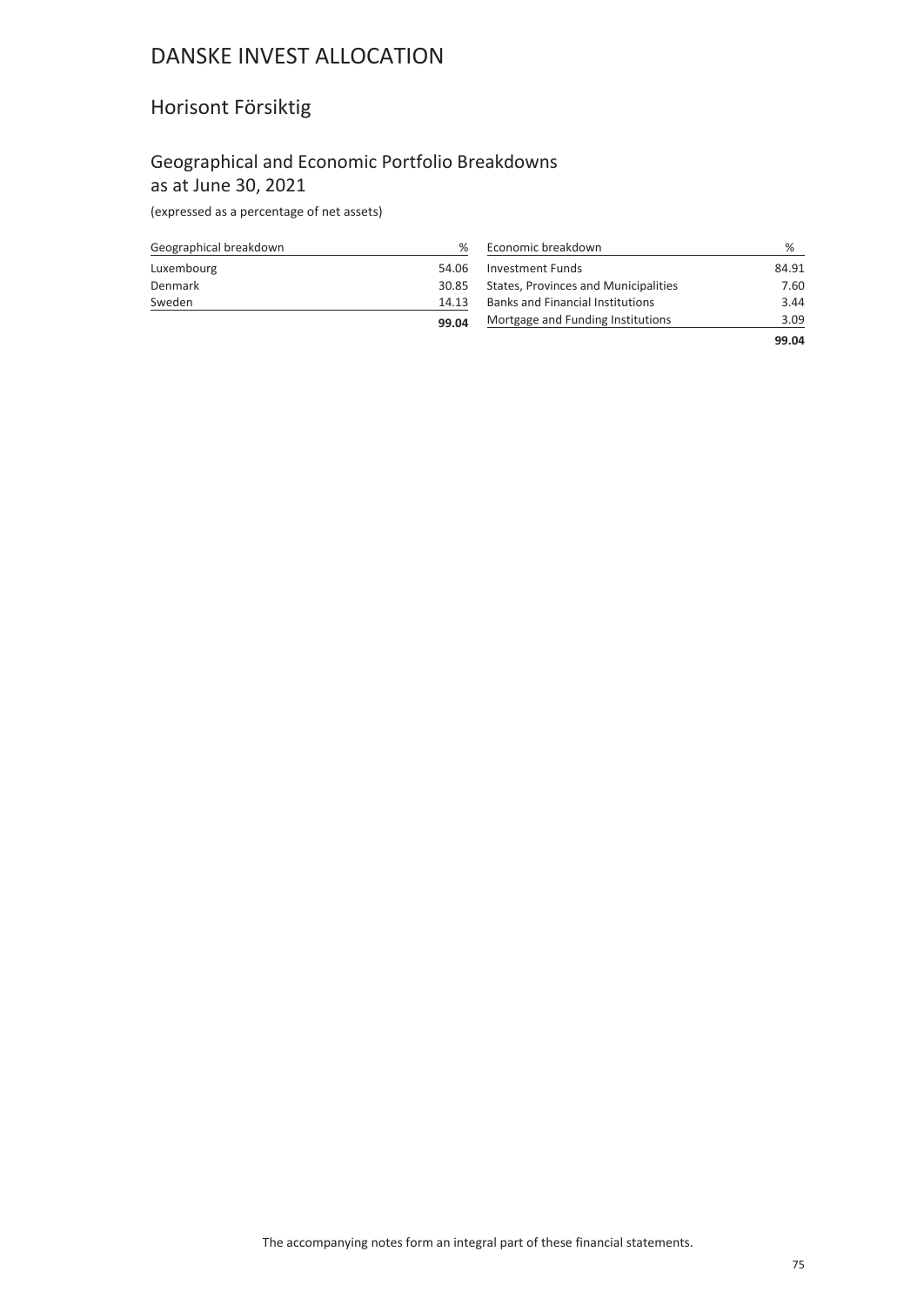## Horisont Offensiv

## Statement of Investments as at June 30, 2021

(expressed in SEK)

| Description                       | Quantity / Face Currency<br>Value |            | Cost         | Evaluation                        | % net<br>assets |
|-----------------------------------|-----------------------------------|------------|--------------|-----------------------------------|-----------------|
| <b>Investment Funds</b>           |                                   |            |              |                                   |                 |
| <b>Denmark</b>                    |                                   |            |              |                                   |                 |
| Di Tillvax Akk -H- Sek Hdg /Cap   | 940,761                           | <b>SEK</b> | 114,415,663  | 128,978,287                       | 6.56            |
| Pc Eur Indx -Sek -W-              | 563,565                           | <b>SEK</b> | 59,145,574   | 78,318,565                        | 3.98            |
| Pc Glb Ac Indx-Sek W-Cap          | 394,334                           | <b>SEK</b> | 55,807,112   | 81,564,030                        | 4.15            |
| Pc GI Em Mr Ind -W- Sek           | 418,847                           | <b>SEK</b> | 64,363,207   | 80,205,026                        | 4.08            |
| Pc Jap Indx Fnd -W- Sek           | 280,517                           | <b>SEK</b> | 32,190,396   | 39,505,241                        | 2.01            |
| Pc Pc Cn Jp -Sek -W-              | 259,619                           | <b>SEK</b> | 27,093,412   | 36,141,580                        | 1.84            |
| Pc Swed Indx -Sek -W-             | 963,235                           | <b>SEK</b> | 106,124,154  | 170,733,456                       | 8.69            |
| Pc Usa Indx Fnd Shs-Sek W-Cap     | 1,134,109                         | <b>SEK</b> | 174,076,869  | 255,480,800                       | 13.00           |
| Da Usa Mid Sek-W-Ac               | 248,112                           | <b>SEK</b> | 23,753,854   | 30,661,653                        | 1.56            |
| Die Ast Sve Sek-Acc               | 1,315,722                         | <b>SEK</b> | 137,055,524  | 145,242,501                       | 7.39            |
| Di Tillva Lo Va Sek /Cap          | 294,036                           | <b>SEK</b> | 32,585,120   | 32,920,322                        | 1.67            |
|                                   |                                   |            |              | 826,610,885 1,079,751,461         | 54.93           |
| Luxembourg                        |                                   |            |              |                                   |                 |
| Dan I Eu Cor S -I- Sek /Cap       | 1,063,092                         | <b>SEK</b> | 108,711,719  | 112,613,392                       | 5.73            |
| Dans I Sv Sm - Wa- Sek / Cap      | 237,415                           | <b>SEK</b> | 27,654,839   | 51,331,402                        | 2.61            |
| Dans I GI Sus F - Shs -I- Cap     | 88,575                            | <b>EUR</b> | 20,035,384   | 22,779,349                        | 1.16            |
| Dans I GI Sus F Ic                | 1,751,394                         | <b>SEK</b> | 178,070,674  | 195,473,085                       | 9.95            |
| Dan Inv Sv-Sa-Cap                 | $\mathbf 0$                       | <b>SEK</b> | $\mathbf{1}$ | 6                                 |                 |
| Dan Inv Sv-Si-Cap                 | 51,656                            | <b>SEK</b> | 339,973,971  | 340,514,811                       | 17.32           |
| Dan Inv Sv R-Si-Cap               | 120,328                           | <b>SEK</b> | 139,053,935  | 139,148,994                       | 7.08            |
|                                   |                                   |            | 813,500,523  | 861,861,039                       | 43.85           |
| <b>Total - Investment Funds</b>   |                                   |            |              | 1,640,111,408 1,941,612,500       | 98.78           |
| <b>TOTAL INVESTMENT PORTFOLIO</b> |                                   |            |              | 1,640,111,408 1,941,612,500 98.78 |                 |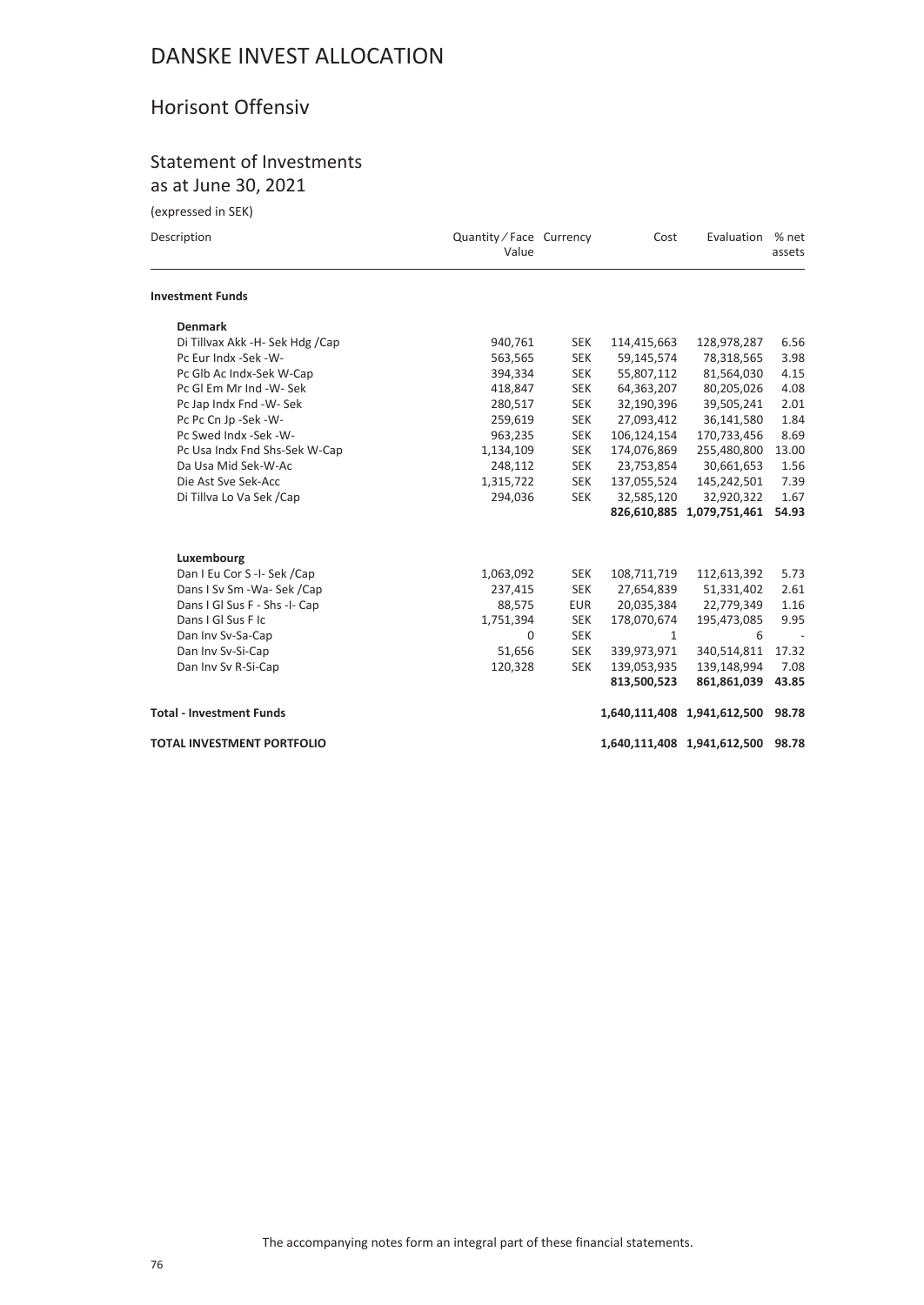## Horisont Offensiv

## Geographical and Economic Portfolio Breakdowns as at June 30, 2021

(expressed as a percentage of net assets)

| Geographical breakdown | %     | Econon  |
|------------------------|-------|---------|
| Denmark                | 54.93 | Investn |
| Luxembourg             | 43.85 |         |
|                        | 98.78 |         |

| Economic breakdown      | %     |
|-------------------------|-------|
| <b>Investment Funds</b> | 98.78 |
|                         | 98.78 |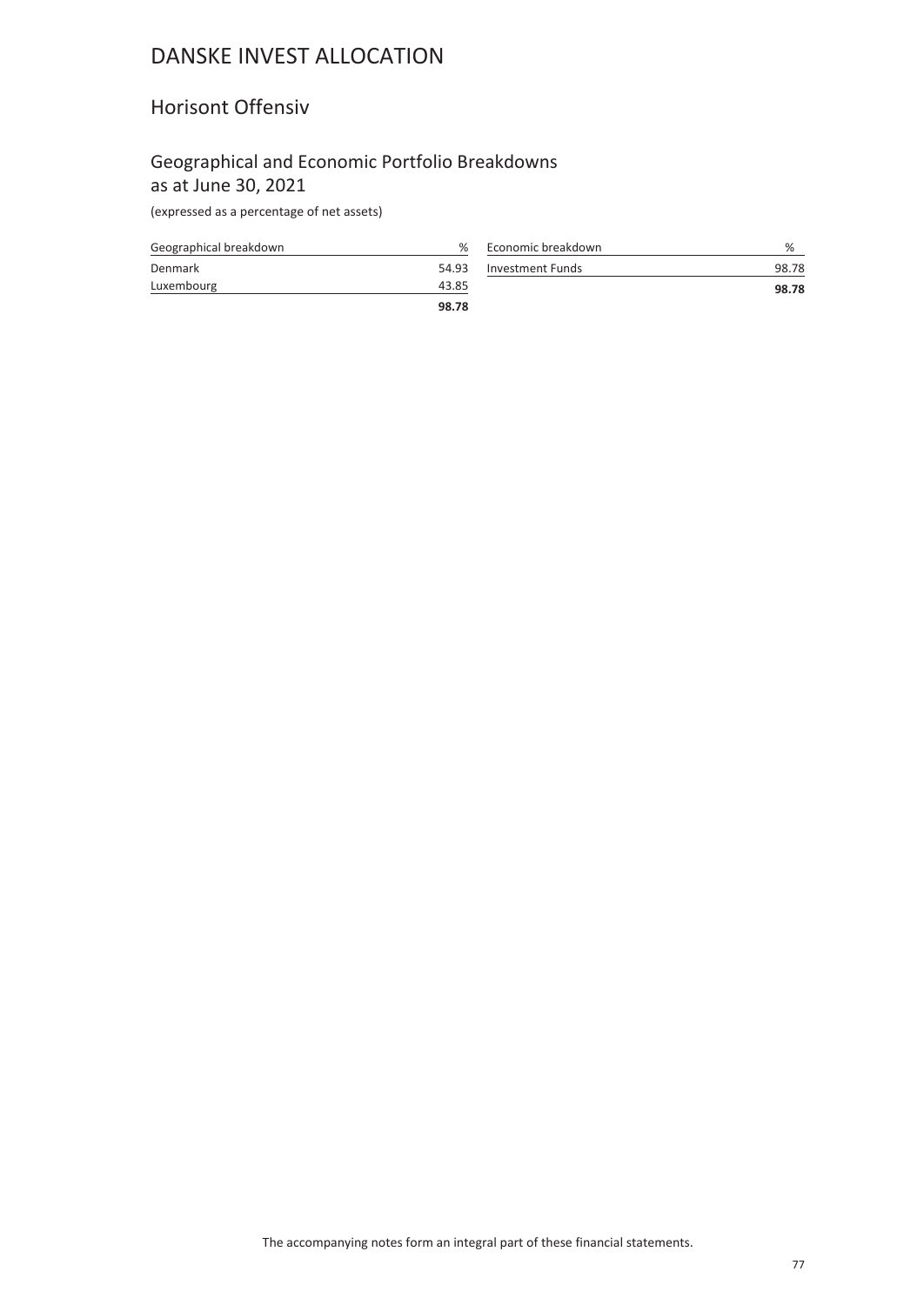## Horisont Ränta

# Statement of Investments

as at June 30, 2021

(expressed in SEK)

| Description | Quantity / Face Currency |  | Cost Evaluation % net |        |
|-------------|--------------------------|--|-----------------------|--------|
|             | Value                    |  |                       | assets |

**Transferable securities admitted to an official stock exchange listing or dealt in on another regulated market**

**Bonds**

| Sweden                                                                                                                    |                |            |            |                               |       |
|---------------------------------------------------------------------------------------------------------------------------|----------------|------------|------------|-------------------------------|-------|
| Sweden 2.5% 13-12.05.25                                                                                                   | 6,810,000 SEK  |            | 7,904,481  | 7,509,387                     | 0.94  |
| Sweden 1% 14-12.11.26                                                                                                     | 63,620,000 SEK |            | 66,381,331 | 67,040,211                    | 8.42  |
| Stadshypo 2% 17-01.09.28                                                                                                  | 4,000,000 SEK  |            |            | 4,412,940 4,353,040           | 0.55  |
| Swedbk 1.0% 19-18.06.25                                                                                                   | 32.000.000 SEK |            | 32,841,568 | 32,894,400                    | 4.13  |
|                                                                                                                           |                |            |            | 111,540,320 111,797,038       | 14.04 |
| <b>Total - Bonds</b>                                                                                                      |                |            |            | 111,540,320 111,797,038 14.04 |       |
| Total - Transferable securities admitted to an official stock exchange listing<br>or dealt in on another regulated market |                |            |            | 111,540,320 111,797,038 14.04 |       |
| <b>Investment Funds</b>                                                                                                   |                |            |            |                               |       |
| <b>Denmark</b>                                                                                                            |                |            |            |                               |       |
| Di Glob Realr /Sek                                                                                                        | 563,813        | <b>SEK</b> | 76,407,063 | 80,574,578                    | 10.11 |
| Di Tillvax Akk -H- Sek Hdg /Cap                                                                                           | 490,119        | <b>SEK</b> |            | 59,381,049 67,195,310         | 8.44  |
| Di Tillva Lo Va Sek /Cap                                                                                                  | 247,634        | <b>SEK</b> | 27,179,673 | 27,725,081                    | 3.48  |
|                                                                                                                           |                |            |            | 162,967,785 175,494,969       | 22.03 |
| Luxembourg                                                                                                                |                |            |            |                               |       |
| Dan Inv Dn Mtg Bd -A- Sek -H- Cap                                                                                         | 604,202        | <b>SEK</b> |            | 96,325,523 96,291,780         | 12.09 |
| Dan I Eu Cor S -I- Sek /Cap                                                                                               | 890,254        | <b>SEK</b> |            | 90,148,207 94,304,574         | 11.84 |
| Dan Inv Sv Kr-Si- Cap                                                                                                     | 127,880        |            |            | SEK 151,922,062 151,956,589   | 19.07 |
| Dan Inv Sv R -Sa- Cap                                                                                                     | 131,275        |            |            | SEK 150,734,499 151,808,174   | 19.05 |
|                                                                                                                           |                |            |            | 489.130.291 494.361.117 62.05 |       |
| <b>Total - Investment Funds</b>                                                                                           |                |            |            | 652,098,076 669,856,086 84.08 |       |
| <b>TOTAL INVESTMENT PORTFOLIO</b>                                                                                         |                |            |            | 763,638,396 781,653,124 98.12 |       |
|                                                                                                                           |                |            |            |                               |       |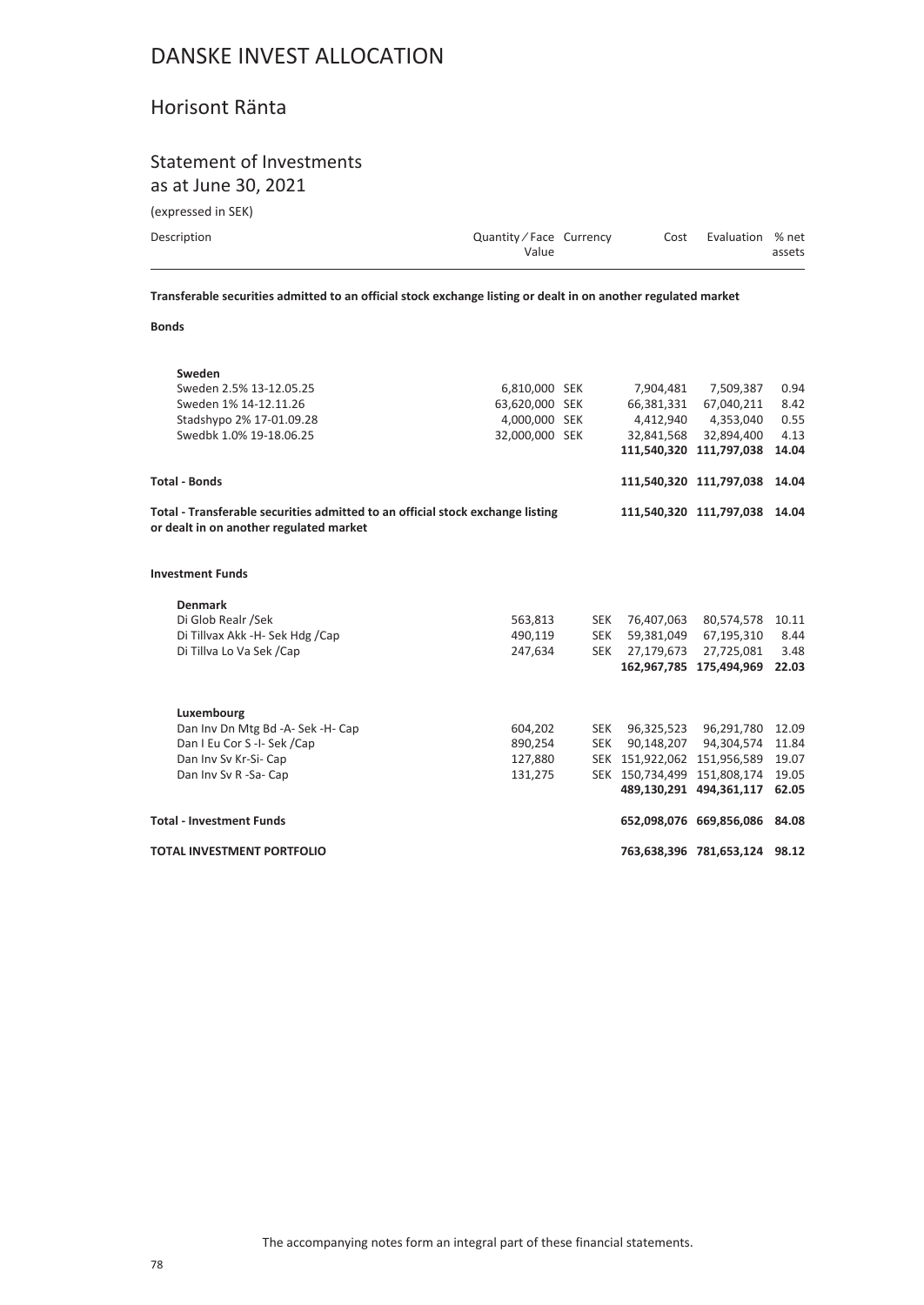## Horisont Ränta

## Geographical and Economic Portfolio Breakdowns as at June 30, 2021

(expressed as a percentage of net assets)

| Geographical breakdown | %     |
|------------------------|-------|
| Luxembourg             | 62.05 |
| Denmark                | 22.03 |
| Sweden                 | 14.04 |
|                        | 98.12 |

| Economic breakdown                      | ℅     |
|-----------------------------------------|-------|
| <b>Investment Funds</b>                 | 84.08 |
| States, Provinces and Municipalities    | 9.36  |
| Mortgage and Funding Institutions       | 4.13  |
| <b>Banks and Financial Institutions</b> | 0.55  |
|                                         |       |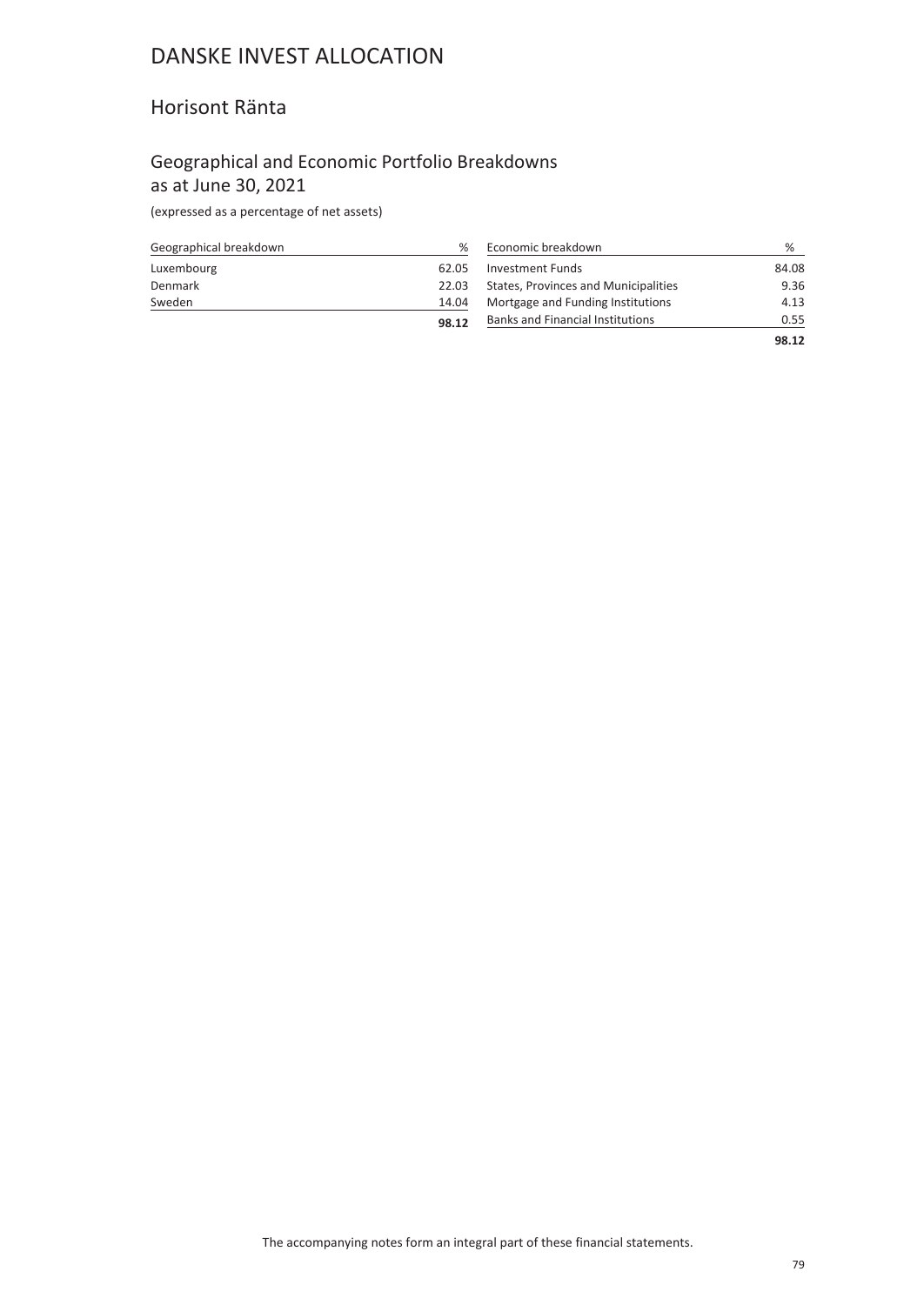### Notes to the Unaudited Financial Statements as at June 30, 2021

### **NOTE 1 — GENERAL**

DANSKE INVEST ALLOCATION (the "SICAV") is an undertaking for collective investment in transferable securities in the legal form of an investment company with variable capital (Société d'Investissement à Capital Variable), subject to Part I of the amended Law of December 17, 2010 (the "2010 Law") transposing Directive 2009/65/EC relating to undertakings for collective investment in transferable securities ("UCITS").

An Extraordinary General Meeting took place on March 2, 2020 whereby the Articles of Incorporation were approved to reflect the new provisions of the Luxembourg Companies Act of August 10, 1915, as amended, in particular further to the law of August 10, 2016 modernising the Companies Act and to the regulation dated December 5, 2017 coordinating such act. The Articles were first published on August 10, 2001 in the Mémorial C. They were amended on September 6, 2005, October 24, 2005, November 14, 2008, July 16, 2014 and March 2, 2020 and published in the RESA (Recueil électronique des sociétés et associations) on November 25, 2005, November 16, 2005, December 8, 2008, October 8, 2014 and April 23, 2020 respectively.

Until December 31, 2019, Danske Invest Management Company served as the designated Management Company of the SICAV under chapter 15 of the 2010 Law and pursuant to the Management Company Agreement dated December 9, 2014 entered into force between the SICAV and the Management Company.

As from January 1, 2020, Danske Invest Management Company was absorbed (via a merger) by Danske Invest Management A/S, which is a public limited company incorporated under the Danish laws, which has been authorized by Finanstilsynet (the Danish Financial Supervisory Authority) as management company within the meaning of Directive 2011/61/EU, as amended, and which has its registered office in Parallelvej 17, 2800 Kgs., Lyngby, Denmark. This merger was conducted in compliance with articles 1023-1 and following the Luxembourg law dated August 10, 1915 on commercial companies, as amended as well as the applicable Danish law and regulations. Consequently, some functions of the Management Company have been performed from its registered office in Denmark with the assistance of its branch established in Luxembourg, namely Danske Invest Management A/S, Luxembourg Branch. In Denmark, Danske Invest Management A/S performs the oversight of the delegated investment management function and the Danske Invest Management A/S, Luxembourg Branch performs the domiciliary services, risk management and oversight of entities to which administration and distribution is delegated.

Danske Invest Management A/S has also been appointed to act as Management Company for the following investment funds: Danske Invest, Danske Invest Select, Danske Invest Index, Profil Invest, Danske Invest PCC Ltd, Danske Invest Institutional, AP Invest, Danske Invest SICAV-SIF and Danske Invest SICAV.

The registered office of the SICAV is established at 13, rue Edward Steichen, L-2540 Luxembourg. The SICAV is recorded at the Luxembourg Registre de Commerce et des Sociétés under the number B 82717.

The SICAV is an umbrella fund and as such provides investors with the choice of investments in a range of funds, each of which relates to a separate portfolio of liquid assets and other securities and assets permitted by the 2010 Law and the specific investment objectives as described in the relevant appendix to the prospectus.

On March 2021, the funds ESG Basic 20, ESG Basic 35, ESG Basic 50, ESG Basic 80 and ESG Basic 100 were renamed Basic 20, Basic 35, Basic 50, Basic 80 and Basic 100.

As at June 30, 2021, thirty funds are operational:

- Basic 20
- Basic 35
- Basic 50
- Basic 80
- $-$  Basic 100
- Global Portfolio Solution DKK Balanced
- Global Portfolio Solution DKK Defensive
- Global Portfolio Solution DKK Equities
- Global Portfolio Solution DKK Fixed Income
- Global Portfolio Solution DKK Opportunity
- Global Portfolio Solution EUR Balanced
- Global Portfolio Solution EUR Defensive
- Global Portfolio Solution EUR Equities
- Global Portfolio Solution EUR Fixed Income
- Global Portfolio Solution EUR Opportunity
- Global Portfolio Solution NOK Balanced
- Global Portfolio Solution NOK Defensive
- Global Portfolio Solution NOK Equities
- Global Portfolio Solution NOK Fixed Income
- Global Portfolio Solution NOK Opportunity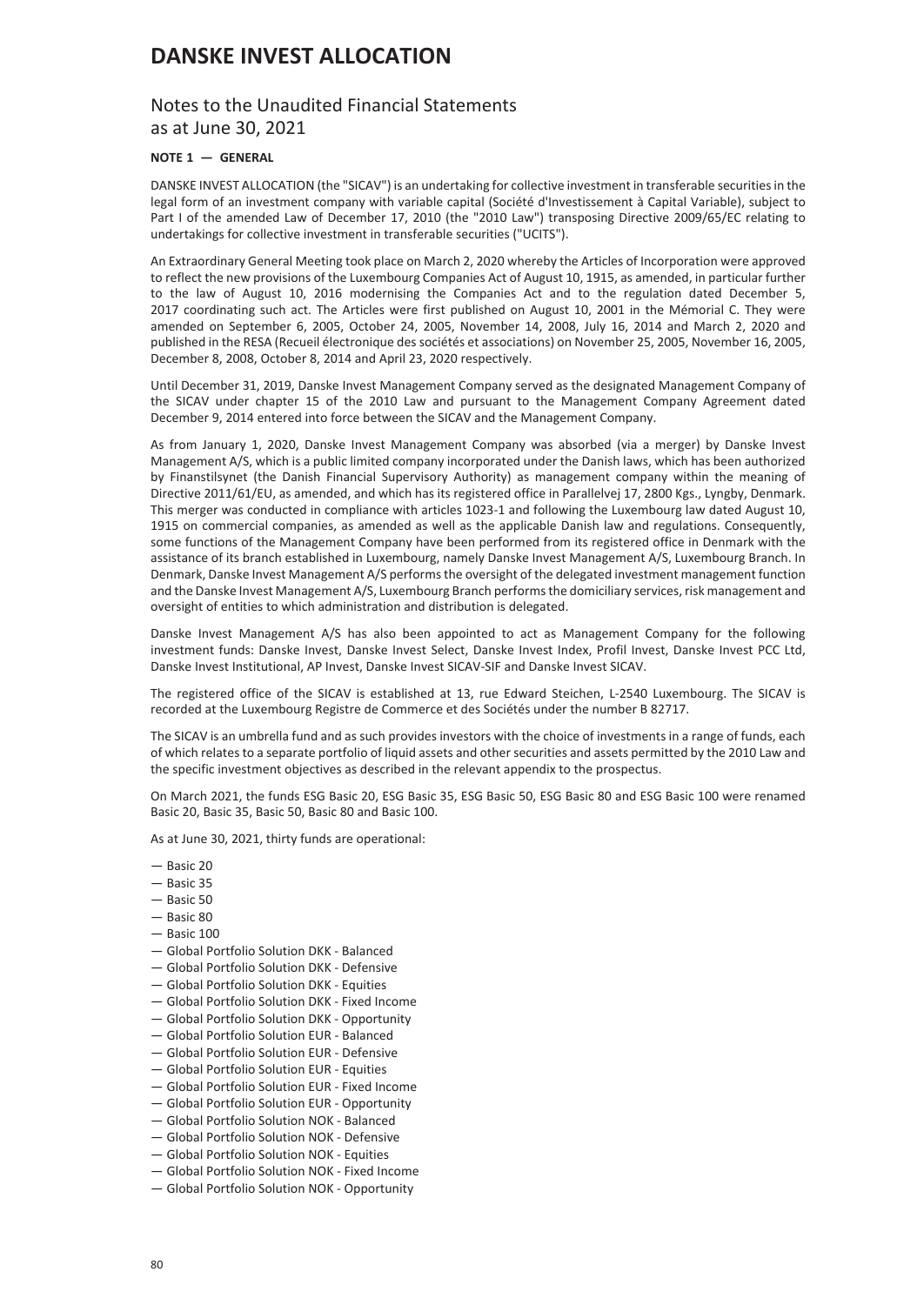### Notes to the Unaudited Financial Statements as at June 30, 2021 (continued)

### **Note 1 — GENERAL (continued)**

- Global Portfolio Solution SEK Balanced
- Global Portfolio Solution SEK Defensive
- Global Portfolio Solution SEK Equities
- Global Portfolio Solution SEK Fixed Income
- Global Portfolio Solution SEK Opportunity
- Horisont Aktie
- Horisont Balanserad
- Horisont Försiktig
- Horisont Offensiv
- Horisont Ränta

### **NOTE 2 — SIGNIFICANT ACCOUNTING POLICIES**

The financial statements have been prepared in accordance with generally accepted accounting principles, laws and regulations in force in the Grand Duchy of Luxembourg applicable to undertakings for collective investment in transferable securities.

#### **a) Valuation of investments in portfolio**

In general, the value of each fund's assets is determined as follows:

(i) Cash in hand or on deposit, bills and demand notes and accounts receivable, prepaid expenses, cash dividends and interest declared or accrued but not yet received are valued at full value, adjusted for any appropriate discount or premium that may apply based on assessments of any circumstances that make the full payment unlikely.

(ii) **Transferable securities and money market instrument that are listed or traded on an official stock exchange or other regulated market**. Generally valued at the most recent price quoted on the market where they are principally traded.

(iii) Non-listed securities, or listed securities for which the price determined according to the above methods is not representative of fair market value are valued in good faith at a prudent estimate of their sales price.

(iv) Derivatives that are traded on stock exchanges or on regulated markets are valued at the settlement price most recently quoted for a derivative's primary market(s), adjusted if necessary to allow for settlement on a different day if current day settlement is not possible.

(v) Derivatives that are not traded on stock exchanges or on regulated markets are valued at liquidation value, according to policies applied consistently for each given type of derivative.

(vi) Shares or units of UCITS or UCIs are valued at the most recent Net Asset Value reported by the UCITS/UCI, or, if the most recent Net Asset Value does not reflect current market realities, at fair value.

(vii) Credit default swaps and contracts for difference are valued according to valuation principles set by the board, based on mark-to-market practice using standard market practice.

(viii) All other swaps are valued at market value, with reference to the applicable rate curve.

(ix) Currencies are valued at the latest mid-market foreign exchange rate (applies to currencies held as assets, to hedging positions, and when translating values of securities denominated in other currencies into the base currency of the fund).

(x) All other assets are valued in good faith at a prudent estimate of their fair market value.

All valuation methodologies are established by the Board. For any asset, the Board can choose a different valuation method if it believes that method may result in a fairer valuation. For more information on our asset valuation methods, see the articles.

All assets which are valued in a currency other than the currency in which shares of the relevant fund are denominated will be converted into the relevant currency at the latest median foreign exchange rate.

(xi) Timing of asset pricing. The funds use snapshot pricing, meaning that the prices used for valuation are as of a specific point during the trading day rather than end-of-day values. Changes in value between the time of pricing and the closure of the relevant market will therefore not normally be reflected in the Net Asset Value.

(xii) The Board of Directors of the Management Company valued the security MQ Holding at zero based on the recommandation of the Investment Manager and in view of the fact that the company had gone into bankruptcy on April 16, 2020. The security is held in Danske Invest Allocation - Horisont Aktie.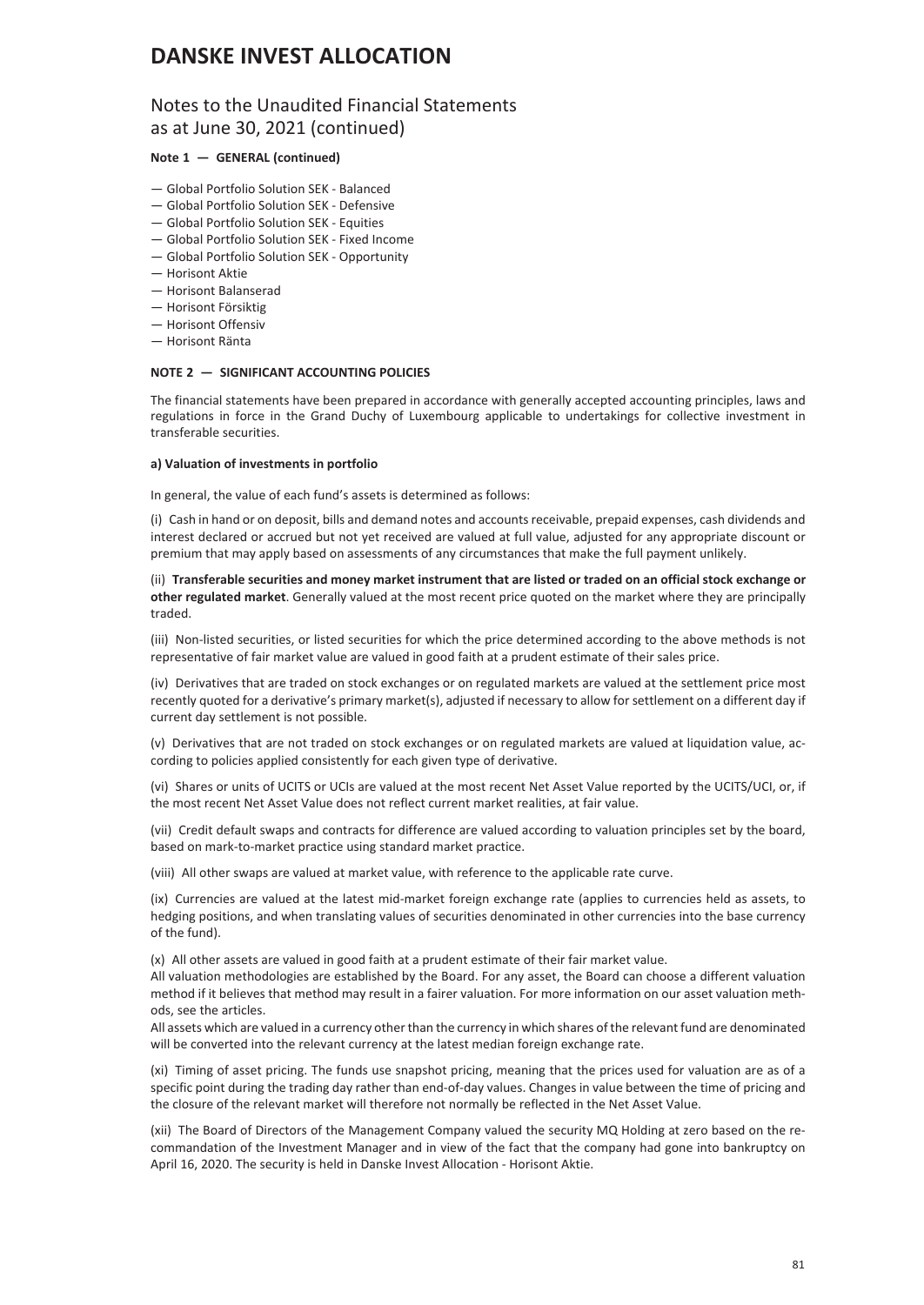### Notes to the Unaudited Financial Statements as at June 30, 2021 (continued)

### **Note 2 — SIGNIFICANT ACCOUNTING POLICIES (continued)**

#### **b) Realised profit / (loss) on sale of investments**

Profit and loss on sale of investments sold are computed on the basis of average cost.

#### **c) Foreign exchange conversion**

All assets valued in a currency other than the base currency of the fund are converted to the base currency at the exchange rates prevailing at June 30, 2021.

The exchange rates used as at June 30, 2021 for the Combined financial statements of the SICAV as follows:

1 CHF = 0.911347 EUR 1 DKK = 0.134399 EUR 1 GBP = 1.164940 EUR 1 NOK = 0.098235 EUR 1 SEK = 0.098909 EUR 1 USD = 0.842176 EUR

Income and expenses expressed in a currency other than the base currency of the fund are converted at the applicable exchange rate prevailing at the transaction date.

#### **d) Cost of investments securities**

The acquisition cost of investments securities in each fund expressed in currencies other than the currency of denomination is converted to the base currency at the exchange rates prevailing at the purchase date.

#### **e) Combined financial statements of the SICAV**

The combined financial statements represent the sum of the financial statements of each fund after conversion. The combined financial statements are presented in EUR, using the exchange rate in effect as at June 30, 2021.

#### **f) Income from investments**

Dividends are recognized as income on the date the securities are first quoted ex-dividend, to the extent information thereon is reasonably available to the fund. Interest is accrued for each net asset valuation.

#### **g) Cost of target funds**

When the funds invest in other UCIs which are not managed directly or by delegation by the same Management Company or by any other company to which the Management Company is linked by common management, the funds may be liable to transaction costs such as sales charges and redemption charges as well as to management fees.

#### **h) Forward foreign exchange contracts**

Profit and loss arising from un-matured forward foreign exchange contracts are determined on the basis of the applicable forward exchange rates at the valuation date, and are recorded in the combined Statement of Net Assets.

#### **i) Futures contracts**

Futures contracts are valued on the last available published price on the valuation date and are recorded in the Statement of Net Assets.

#### **j) Options contracts**

Options are valued at the market price on the valuation date. Unrealised gain or loss resulting at the time of reporting from the valuation of options are included in the Statement of Net Assets.

### **k) Swing pricing**

The net asset value may be adjusted in order to counter the dilution effects of capital activity. Notably, the board may determine that a swing pricing methodology or any anti-dilution mechanism, such as anti-dilution levy, will be applied in the calculation of the net asset value per share of the relevant fund and/or class as described in the prospectus.

To protect the interests of Shareholders, a fund's Net Asset Value may be adjusted to compensate for dilutions that can arise in connection with large flows of cash into or out of a fund.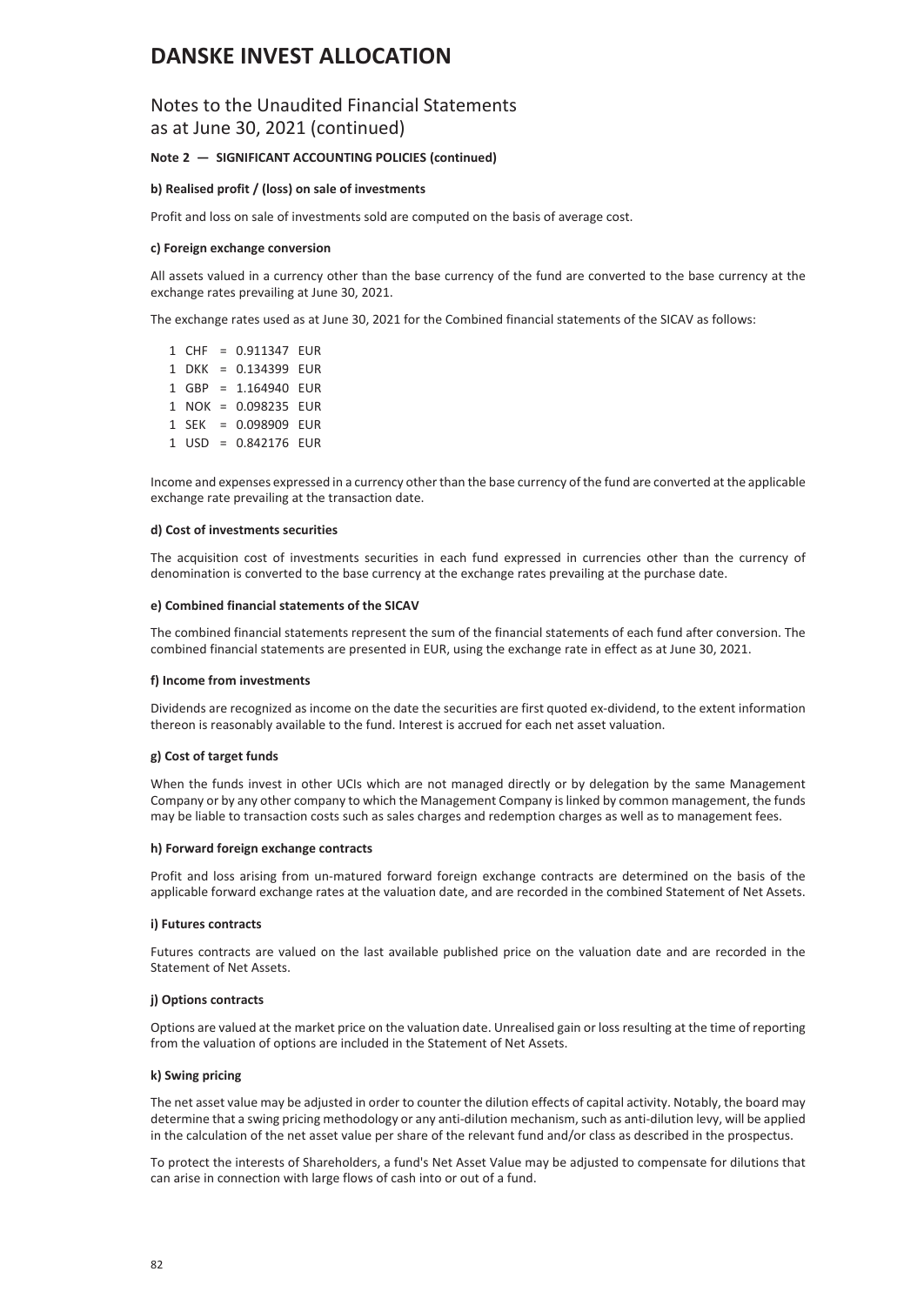### Notes to the Unaudited Financial Statements as at June 30, 2021 (continued)

### **Note 2 — SIGNIFICANT ACCOUNTING POLICIES (continued)**

This adjustment reflects an assessment of the overall anticipated costs incurred in buying and selling investments to satisfy subscriptions or redemptions of shares (understanding that a fund generally maintains adequate daily liquidity to handle ordinary cash flows with little or no impact on ordinary investment operations).

Swing pricing is intended to reduce the impact of these costs on Shareholders who are not trading their shares at that time. In general, the Net Asset Value will be adjusted upward when there is strong demand to subscribe for fund shares and downward when there is strong demand to redeem fund shares. Swing pricing adjustments are automatic and are applied systematically to all subscriptions, redemptions and switches in or out of the funds by adjusting their Net Asset Value prices by the swing factor. To the extent that markets have different charging structures on the buy and sell side, the swing factor may not be equal for net subscriptions or net redemptions.

Thresholds and adjustment percentages can vary by fund, but the adjustment will not be larger than 2% of Net Asset Value for all share classes within a fund. In extraordinary situations the Management Company can raise this limit to protect the interests of Shareholders.

During the financial period the Net Asset Value of the following funds of the SICAV swung:

Global Portfolio Solution DKK - Balanced Global Portfolio Solution DKK - Defensive Global Portfolio Solution DKK - Equities Global Portfolio Solution DKK - Fixed Income Global Portfolio Solution DKK - Opportunity

None of the funds were swung on 30 June 2021.

### **NOTE 3 — MANAGEMENT FEES**

The SICAV pays to the Management Company a management fee amounting to a percentage of maximum 3.5% per annum of the Net Asset Value as determined in respect of each fund including the fees of underlying funds.

The Management Company receives, from each fund, an annual fee as set out in the table below.

In respect of a fund's investments in UCITS and other UCIs whether managed or not by the Management Company or any other company linked to the Management Company, the total management fee (excluding any performance fee, if any, and taking into account net amount of possible rebates from the other UCITS and/or UCIs in which the fund invests in) charged to such fund itself and the other UCITS and/or other UCIs concerned are outlined in the table below:

| <b>Fund Name</b>           | <b>Share Class Name</b>                 | <b>MAXIMUM</b><br>Management<br>Fee in % p.a. | <b>CURRENT</b><br>Management<br>Fee in % p.a. | <b>MAXIMUM</b><br>Annual<br>Management<br>Fees incl.<br><b>Underlying</b><br><b>Funds</b> |
|----------------------------|-----------------------------------------|-----------------------------------------------|-----------------------------------------------|-------------------------------------------------------------------------------------------|
| Basic 20 <sup>*</sup>      | June Moderate Screened Class J-sek h    | 0.75%                                         | 0.39%                                         | 1.55%                                                                                     |
| Basic 20*                  | June Moderate Screened Class J-dkk      | 0.75%                                         | 0.49%                                         | 1.55%                                                                                     |
| Basic 20*                  | Basic 20 Class WA                       | 0.75%                                         | 0.24%                                         | 1.55%                                                                                     |
| Basic 35*                  | June Balanced Screened Class J-sek h    | 0.75%                                         | 0.39%                                         | 1.55%                                                                                     |
| Basic 35*                  | June Balanced Screened Class J-dkk      | 0.75%                                         | 0.49%                                         | 1.55%                                                                                     |
| Basic 35*                  | Basic 35 Class WA                       | 0.75%                                         | 0.24%                                         | 1.55%                                                                                     |
| Basic 50*                  | June Progressive Screened Class J-sek h | 0.75%                                         | 0.39%                                         | 1.55%                                                                                     |
| Basic 50*                  | June Progressive Screened Class J-dkk   | 0.75%                                         | 0.49%                                         | 1.55%                                                                                     |
| Basic 50*                  | Basic 50 Class WA                       | 0.75%                                         | 0.24%                                         | 1.55%                                                                                     |
| Basic 80*                  | June Opportunity Screened Class J-sek h | 0.75%                                         | 0.39%                                         | 1.55%                                                                                     |
| Basic 80*                  | June Opportunity Screened Class J-dkk   | 0.75%                                         | 0.49%                                         | 1.55%                                                                                     |
| Basic 80*                  | Basic 80 Class WA                       | 0.75%                                         | 0.24%                                         | 1.55%                                                                                     |
| Basic 100*                 | June Equity Screened Class J-sek h      | 0.75%                                         | 0.39%                                         | 1.55%                                                                                     |
| Basic 100*                 | June Equity Screened Class J-sek h      | 0.75%                                         | 0.24%                                         | 1.55%                                                                                     |
| <b>Horisont Aktie</b>      | <b>Horisont Aktie Class SA</b>          | 1.45%                                         | 1.43%                                         | 1.75%                                                                                     |
| <b>Horisont Aktie</b>      | Horisont Aktie Class SA d               | 1.45%                                         | 1.43%                                         | 1.75%                                                                                     |
| <b>Horisont Aktie</b>      | <b>Horisont Aktie Class SI</b>          | 1.45%                                         | 1.43%                                         | 1.75%                                                                                     |
| <b>Horisont Balanserad</b> | <b>Horisont Balanserad Class SA</b>     | 1.05%                                         | 1.03%                                         | 1.35%                                                                                     |

\*Please refer to Note 1.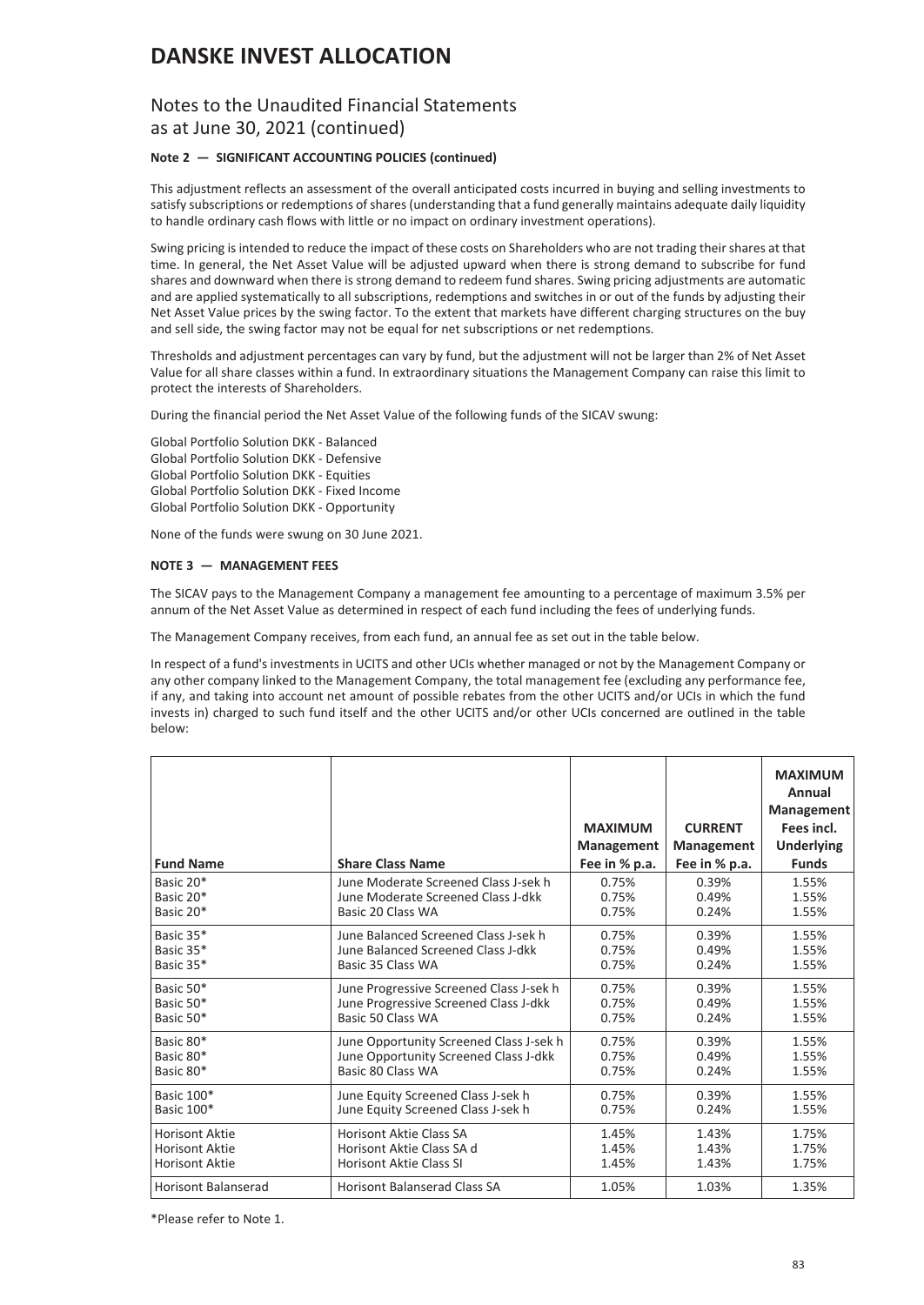## Notes to the Unaudited Financial Statements as at June 30, 2021 (continued)

### **Note 3 — MANAGEMENT FEES (continued)**

| <b>Fund Name</b>           | <b>Share Class Name</b>             | <b>MAXIMUM</b><br>Management<br>Fee in % p.a. | <b>CURRENT</b><br>Management<br>Fee in % p.a. | <b>MAXIMUM</b><br>Annual<br>Management<br>Fees incl.<br><b>Underlying</b><br><b>Funds</b> |
|----------------------------|-------------------------------------|-----------------------------------------------|-----------------------------------------------|-------------------------------------------------------------------------------------------|
| <b>Horisont Balanserad</b> | Horisont Balanserad Class SA d      | 1.05%                                         | 1.03%                                         | 1.35%                                                                                     |
| Horisont Balanserad        | Horisont Balanserad Class WA        | 1.05%                                         | 0.60%                                         | 1.35%                                                                                     |
| <b>Horisont Balanserad</b> | <b>Horisont Balanserad Class SI</b> | 1.05%                                         | 1.03%                                         | 1.35%                                                                                     |
| Horisont Försiktig         | Horisont Försiktig Class SA         | 0.85%                                         | 0.83%                                         | 1.15%                                                                                     |
| Horisont Försiktig         | Horisont Försiktig Class SA d       | 0.85%                                         | 0.83%                                         | 1.15%                                                                                     |
| Horisont Försiktig         | Horisont Försiktig Class WA         | 0.85%                                         | 0.50%                                         | 1.15%                                                                                     |
| Horisont Försiktig         | Horisont Försiktig Class SI         | 0.85%                                         | 0.83%                                         | 1.15%                                                                                     |
| <b>Horisont Offensiv</b>   | <b>Horisont Offensiv Class SA</b>   | 1.25%                                         | 1.23%                                         | 1.55%                                                                                     |
| <b>Horisont Offensiv</b>   | Horisont Offensiv Class SA d        | 1.25%                                         | 1.23%                                         | 1.55%                                                                                     |
| <b>Horisont Offensiv</b>   | <b>Horisont Offensiv Class WA</b>   | 1.25%                                         | 0.70%                                         | 1.55%                                                                                     |
| <b>Horisont Offensiv</b>   | Horisont Offensiy Class WA d        | 1.25%                                         | 0.70%                                         | 1.55%                                                                                     |
| <b>Horisont Offensiv</b>   | <b>Horisont Offensiv Class SI</b>   | 1.25%                                         | 1.23%                                         | 1.55%                                                                                     |
| Horisont Ränta             | Horisont Ränta Class SA             | 0.55%                                         | 0.53%                                         | 0.85%                                                                                     |
| Horisont Ränta             | Horisont Ränta Class SA d           | 0.55%                                         | 0.53%                                         | 0.85%                                                                                     |
| Horisont Ränta             | Horisont Ränta Class WA             | 0.55%                                         | 0.35%                                         | 0.85%                                                                                     |
| Horisont Ränta             | Horisont Ränta Class WA d           | 0.55%                                         | 0.35%                                         | 0.85%                                                                                     |
| Horisont Ränta             | Horisont Ränta Class SI             | 0.55%                                         | 0.53%                                         | 0.85%                                                                                     |

| <b>Fund Name</b>                                      | <b>Share Class Name</b>                                            | <b>MAXIMUM</b><br>Management<br>Fee in % p.a. | <b>CURRENT</b><br>Management<br>Fee in % p.a. |
|-------------------------------------------------------|--------------------------------------------------------------------|-----------------------------------------------|-----------------------------------------------|
| Global Portfolio Solution DKK - Balanced              | Global Portfolio Solution DKK - Balanced                           | 0.95%                                         | 0.0975%                                       |
| Global Portfolio Solution DKK - Balanced              | Class TI<br>Global Portfolio Solution DKK - Balanced               | 0.95%                                         | 0.0975%                                       |
| Global Portfolio Solution DKK - Balanced              | Class TI d<br>Global Portfolio Solution DKK - Balanced<br>Class WI | 0.95%                                         | 0.0975%                                       |
| Global Portfolio Solution DKK - Defensive             | Global Portfolio Solution DKK - Defensive                          | 0.85%                                         | 0.07875%                                      |
| Global Portfolio Solution DKK - Defensive             | Global Portfolio Solution DKK - Defensive<br>Class TI d            | 0.85%                                         | 0.07875%                                      |
| Global Portfolio Solution DKK - Defensive             | Global Portfolio Solution DKK - Defensive<br>Class WI              | 0.85%                                         | 0.07875%                                      |
| <b>Global Portfolio Solution DKK - Equities</b>       | <b>Global Portfolio Solution DKK - Equities</b>                    | 1.15%                                         | 0.1275%                                       |
| <b>Global Portfolio Solution DKK - Equities</b>       | Global Portfolio Solution DKK - Equities<br>Class TLd              | 1.15%                                         | 0.1275%                                       |
| <b>Global Portfolio Solution DKK - Equities</b>       | Global Portfolio Solution DKK - Equities<br>Class WI               | 1.15%                                         | 0.1275%                                       |
| Global Portfolio Solution DKK - Fixed<br>Income       | Global Portfolio Solution DKK - Fixed<br>Income Class TI           | 0.75%                                         | 0.0675%                                       |
| Global Portfolio Solution DKK - Fixed<br>Income       | <b>Global Portfolio Solution DKK - Fixed</b><br>Income Class TI d  | 0.75%                                         | 0.0675%                                       |
| Global Portfolio Solution DKK - Fixed<br>Income       | Global Portfolio Solution DKK - Fixed<br><b>Income Class WI</b>    | 0.75%                                         | 0.0675%                                       |
| <b>Global Portfolio Solution DKK -</b><br>Opportunity | Global Portfolio Solution DKK - Opportunity<br>Class TI            | 1.05%                                         | 0.10875%                                      |
| <b>Global Portfolio Solution DKK -</b><br>Opportunity | <b>Global Portfolio Solution DKK - Opportunity</b><br>Class TI d   | 1.05%                                         | 0.10875%                                      |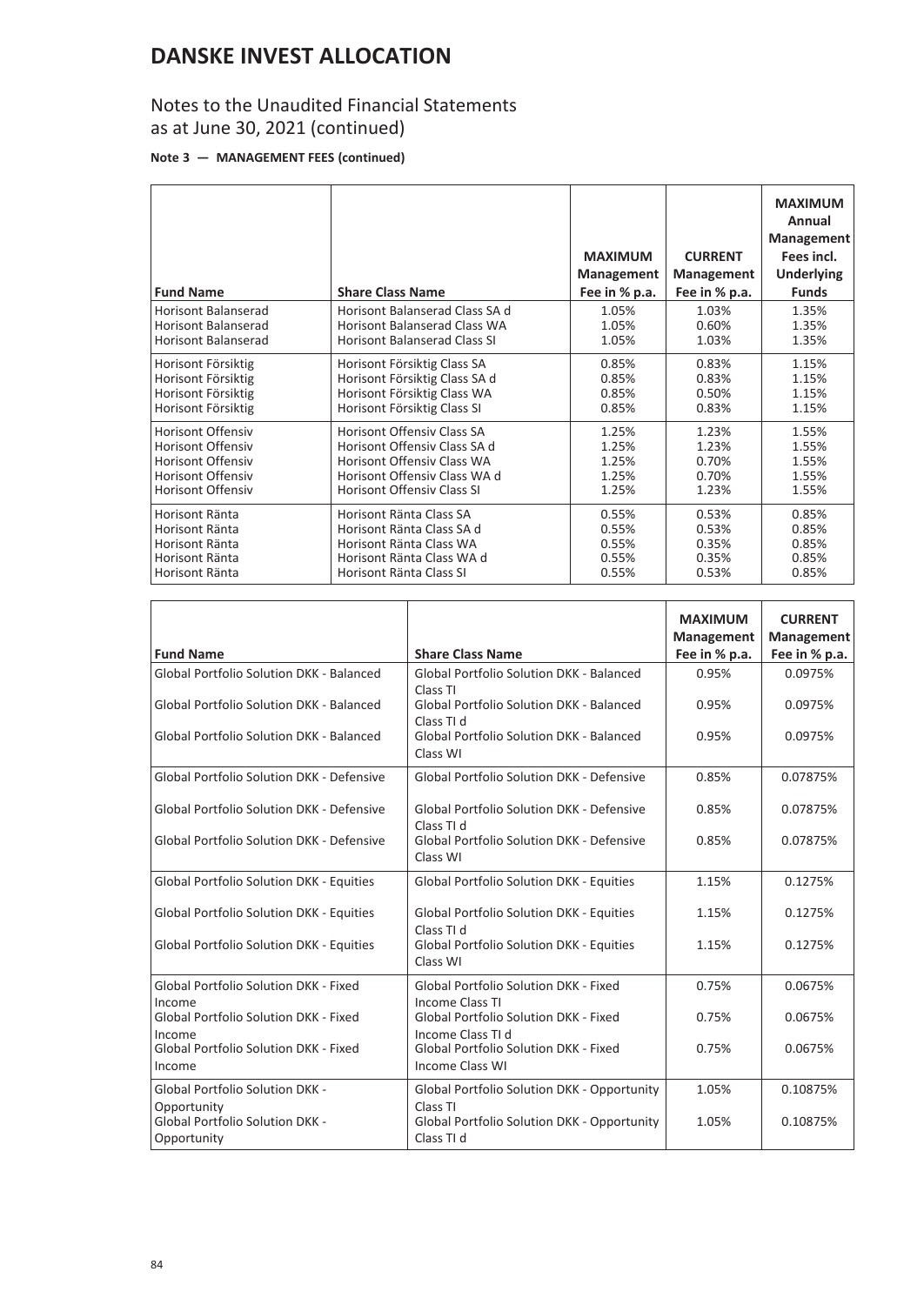## Notes to the Unaudited Financial Statements as at June 30, 2021 (continued)

### **Note 3 — MANAGEMENT FEES (continued)**

|                                                        |                                                                        | <b>MAXIMUM</b><br>Management | <b>CURRENT</b><br>Management |
|--------------------------------------------------------|------------------------------------------------------------------------|------------------------------|------------------------------|
| <b>Fund Name</b>                                       | <b>Share Class Name</b>                                                | Fee in % p.a.                | Fee in % p.a.                |
| Global Portfolio Solution DKK -<br>Opportunity         | Global Portfolio Solution DKK - Opportunity<br>Class WI                | 1.05%                        | 1.0875%                      |
| <b>Global Portfolio Solution EUR - Balanced</b>        | <b>Global Portfolio Solution EUR - Balanced</b><br>Class TI            | 0.95%                        | 0.0975%                      |
| <b>Global Portfolio Solution EUR - Balanced</b>        | Global Portfolio Solution EUR - Balanced<br>Class WI                   | 0.95%                        | 0.0975%                      |
| Global Portfolio Solution EUR - Defensive              | Global Portfolio Solution EUR - Defensive<br>Class TI                  | 0.85%                        | 0.07875%                     |
| Global Portfolio Solution EUR - Defensive              | Global Portfolio Solution EUR - Defensive<br>Class WI                  | 0.85%                        | 0.07875%                     |
| Global Portfolio Solution EUR - Equities               | Global Portfolio Solution EUR - Equities<br>Class TI                   | 1.15%                        | 0.1275%                      |
| Global Portfolio Solution EUR - Equities               | <b>Global Portfolio Solution EUR - Equities</b><br>Class WI            | 1.15%                        | 0.1275%                      |
| <b>Global Portfolio Solution EUR - Fixed</b><br>Income | Global Portfolio Solution EUR - Fixed<br><b>Income Class TI</b>        | 0.75%                        | 0.0675%                      |
| Global Portfolio Solution EUR - Fixed<br>Income        | Global Portfolio Solution EUR - Fixed<br><b>Income Class WI</b>        | 0.75%                        | 0.0675%                      |
| Global Portfolio Solution EUR -<br>Opportunity         | Global Portfolio Solution EUR -<br>Opportunity                         | 1.05%                        | 0.10875%                     |
| Global Portfolio Solution EUR -<br>Opportunity         | Class TI<br>Global Portfolio Solution EUR -<br>Opportunity<br>Class WI | 1.05%                        | 1.0875%                      |
| <b>Global Portfolio Solution NOK - Balanced</b>        | <b>Global Portfolio Solution NOK - Balanced</b><br>Class TI            | 0.95%                        | 0.0975%                      |
| Global Portfolio Solution NOK - Defensive              | Global Portfolio Solution NOK - Defensive<br>Class TI                  | 0.85%                        | 0.07875%                     |
| Global Portfolio Solution NOK - Equities               | <b>Global Portfolio Solution NOK - Equities</b><br>Class TI            | 1.15%                        | 0.1275%                      |
| Global Portfolio Solution NOK - Fixed<br>Income        | <b>Global Portfolio Solution NOK - Fixed</b><br>Income Class TI        | 0.75%                        | 0.0675%                      |
| Global Portfolio Solution NOK -<br>Opportunity         | Global Portfolio Solution NOK -<br><b>Opportunity Class TI</b>         | 1.05%                        | 0.10875%                     |
| Global Portfolio Solution SEK - Balanced               | <b>Global Portfolio Solution SEK - Balanced</b><br>Class TI            | 0.95%                        | 0.0975%                      |
| Global Portfolio Solution SEK - Defensive              | Global Portfolio Solution SEK - Defensive<br>Class TI                  | 0.85%                        | 0.07875%                     |
| Global Portfolio Solution SEK - Equities               | <b>Global Portfolio Solution SEK - Equities</b><br>Class TI            | 1.15%                        | 0.1275%                      |
| Global Portfolio Solution SEK - Fixed<br>Income        | Global Portfolio Solution SEK - Fixed<br><b>Income Class TI</b>        | 0.75%                        | 0.0675%                      |
| Global Portfolio Solution SEK - Opportunity            | Global Portfolio Solution SEK - Opportunity<br>Class TI                | 1.05%                        | 0.10875%                     |

If the fund invests in the units of other UCITS and/or other UCIs that are managed, directly or by delegation, by the same Management Company or by any other company to which the Management Company is linked by common management or control or by a substantial direct or indirect holding, that Management Company or other company may not charge subscription or redemption fees on account of the fund's investment in the units of other UCITS and/or other UCI.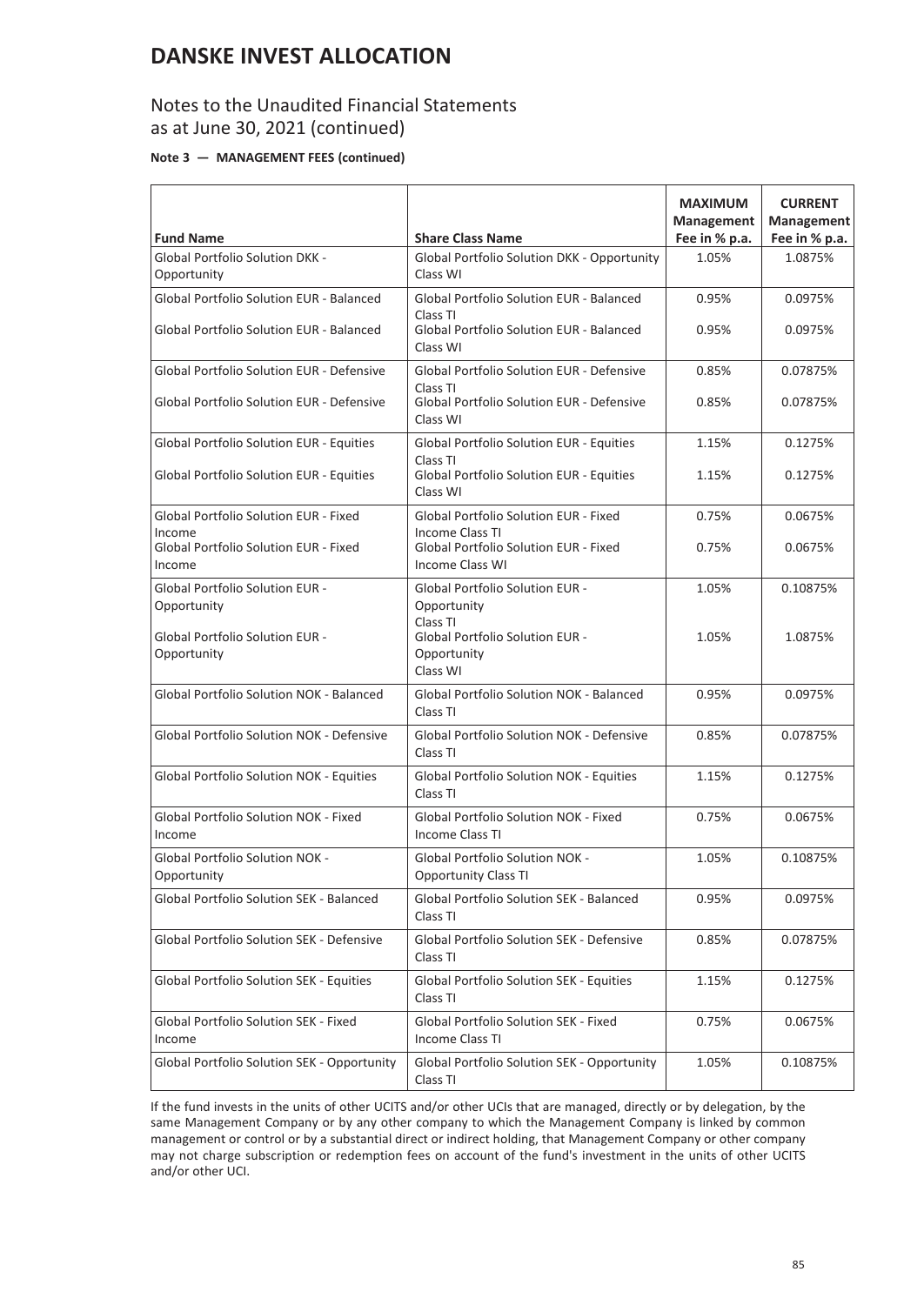### Notes to the Unaudited Financial Statements as at June 30, 2021 (continued)

### **NOTE 4 — CENTRAL ADMINISTRATION, DEPOSITARY FEES, REGISTRAR AND TRANSFER AGENT FEES AND COMPLIANCE FEES**

#### **Central Administration Fees:**

The Management Company has appointed RBC Investor Services Bank S.A. as its central administration (the Central Administration Agent) pursuant to an agreement as of July 16, 2014 (the "Administration Agency Agreement") for an unlimited duration, unless terminated by either party with ninety (90) days prior written notice.

The central administration fees are paid by the Management Company out of the Operating and Administrative Expenses (see note 6).

#### **Depositary Fees:**

The SICAV has appointed RBC Investor Services Bank S.A. as its Depositary and Paying Agent (the Depositary and Paying Agent) pursuant to an agreement as of July 14, 2016 for an unlimited term unless terminated by either part with ninety (90) days prior written notice.

The depositary fees are paid by the Management Company out of the Operating and Administrative Expenses (see note 6).

#### **Registrar and Transfer Agent Fees:**

In accordance with the agreement dated July 16, 2014, RBC investor Services Bank S.A. provides registrar and transfer agency services to the SICAV.

The registrar and transfer agency fees are paid by the Management Company out of the Operating and Administrative Expenses (see note 6).

#### **Compliance Fees:**

In accordance with the Compliance Monitoring Agreement dated July 16, 2014 RBC Investor Services Bank S.A. provides compliance monitoring services to the SICAV.

The compliance monitoring fees are paid by the Management Company out of the Operating and Administrative Expenses (see note 6).

### **NOTE 5 — SUBSCRIPTION TAX**

Under present Luxembourg law, the fund is subject only to a subscription tax ("Taxe d'Abonnement") at the annual rate of 0.05% calculated and payable quarterly on the net asset value of the fund at the end of each quarter, (except those funds or share classes, which may benefit from the lower rate of 0.01% as more fully described in Article 174 of the 2010 Law or may be exempt as described in Article 175 of the 2010 Law).

For all funds the subscription tax ("Taxe d'Abonnement") fees are paid by the Management Company out of the Operating and Administrative Expenses (see note 6).

In case some funds are invested in other Luxembourg investment funds, which in turn are subject to the subscription tax, no subscription tax is due from the funds on the portion of assets invested therein.

### **NOTE 6 — OPERATING AND ADMINISTRATIVE FEES**

In the table below, the funds pay the Management Company an operating and administrative fee (the "Operating and Administrative Fees") as determined in respect of each fund and/or share class in the relevant Fund Description in the SICAV Prospectus.

The Operating and Administrative Fees are fixed. This means that the Management Company shall bear the excess in actual expenses to any Operating and Administrative Fees charged to the fund and/or share class. On the other hand the Management Company is entitled to retain any amount of the Operating and Administrative Fees charged to the fund and/or share class which exceeds the actual related fees incurred by the respective fund and/or share class.

The Operating and Administrative Fees cover the administration and safe-keeping of assets and in addition other ongoing operating and administrative fees as follows:

a) Remuneration of the Depositary and its transaction charges and such part of any fees or charges of a local correspondent as may exceed the Depositary's remuneration; remuneration of the Central Administration; remuneration of the Registrar Agent; remuneration of the Principal Paying Agent and of any paying agent. The fees and reasonable out-of-pocket expenses incurred by the Board of Directors (no fees are paid to directors who are also employees of the Danske Bank group) as well as auditors' fees and expenses;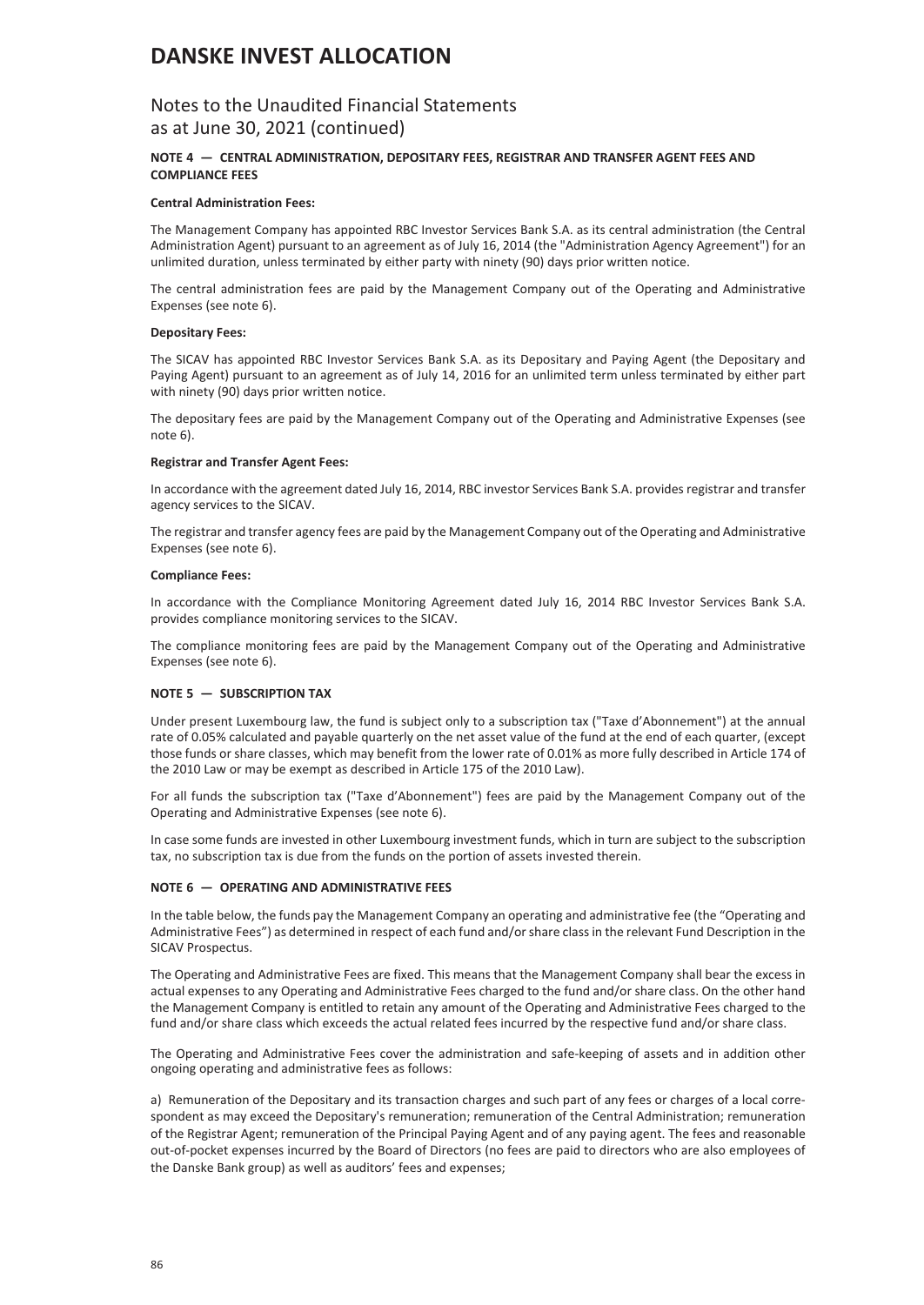### Notes to the Unaudited Financial Statements as at June 30, 2021 (continued)

### **Note 6 — OPERATING AND ADMINISTRATIVE FEES (continued)**

b) A fund servicing fee, remaining part of the Operating and Administrative Fees after deduction of the expenses detailed under paragraph (a) above, paid to the Management Company for administrative and related services including but limited to:

- the cost of ordinary legal advice received by the Management Company, the Depositary, the Central Administration or the Registrar Agent when acting in the interest of the Shareholders;
- the costs of printing, preparing, translating and distributing financial reports, KIIDs, and Prospectus;
- any fees of registration of the funds in different jurisdictions including fees due to the supervisory authorities in such countries;
- the cost of publishing the Offer Price and Redemption Price and publishing and/or sending any notices to Shareholders;
- other customary administration and publication expenses arising from the fund's operations;
- risk and compliance monitoring support;
- operational support relating to securities lending;
- the costs and expenses incurred in connection with the formation of the SICAV and/or fund and the initial issue of shares by the relevant fund; and
- the payment of the Luxembourg taxe d'abonnement, subscription tax.

In case a portion of the above mentioned fees of the Service Providers is paid directly from the assets of the fund and/or share class, the Operating and Administrative Fees due to the Management Company is reduced accordingly. The Operating and Administrative Fees do not include the following fees and expenses, which are payable by the relevant funds:

- brokerage fees and commissions;
- interest and bank charges or other transaction related expenses such as taxes payable in relation to the transaction;
- extraordinary expenses such as litigation expenses and any tax, levy duty or similar charge and any unforeseen charges imposed on the fund or its assets that would not be considered as ordinary expenses.

| <b>Fund Name</b>           | <b>Share Class Name</b>                 | <b>Maximum</b><br><b>Operating &amp;</b><br><b>Administrative</b><br>Fees in % p.a. | Current<br><b>Operating &amp;</b><br><b>Administrative</b><br>Fees in % p.a. |
|----------------------------|-----------------------------------------|-------------------------------------------------------------------------------------|------------------------------------------------------------------------------|
| Basic 20*                  | June Moderate Screened Class J-sek h    | 0.20%                                                                               | 0.20%                                                                        |
| Basic 20*                  | June Moderate Screened Class J-dkk      | 0.20%                                                                               | 0.20%                                                                        |
| Basic 20*                  | Basic 20 Class WA                       | 0.20%                                                                               | 0.20%                                                                        |
| Basic 35*                  | June Balanced Screened Class J-sek h    | 0.20%                                                                               | 0.20%                                                                        |
| Basic 35*                  | June Balanced Screened Class J-dkk      | 0.20%                                                                               | 0.20%                                                                        |
| Basic 35*                  | Basic 35 Class WA                       | 0.20%                                                                               | 0.20%                                                                        |
| Basic 50*                  | June Progressive Screened Class J-sek h | 0.20%                                                                               | 0.20%                                                                        |
| Basic 50*                  | June Progressive Screened Class J-dkk   | 0.20%                                                                               | 0.20%                                                                        |
| Basic 50*                  | Basic 50 Class WA                       | 0.20%                                                                               | 0.20%                                                                        |
| Basic 80*                  | June Opportunity Screened Class J-sek h | 0.20%                                                                               | 0.20%                                                                        |
| Basic 80*                  | June Opportunity Screened Class J-dkk   | 0.20%                                                                               | 0.20%                                                                        |
| Basic 80*                  | Basic 80 Class WA                       | 0.20%                                                                               | 0.20%                                                                        |
| Basic 100*                 | June Equity Screened Class J-sek h      | 0.20%                                                                               | 0.20%                                                                        |
| Basic 100*                 | Basic 100 Class WA                      | 0.20%                                                                               | 0.20%                                                                        |
| <b>Horisont Aktie</b>      | Horisont Aktie Class SA                 | 0.25%                                                                               | 0.07%                                                                        |
| <b>Horisont Aktie</b>      | Horisont Aktie Class SA d               | 0.25%                                                                               | 0.07%                                                                        |
| <b>Horisont Aktie</b>      | <b>Horisont Aktie Class SI</b>          | 0.25%                                                                               | 0.07%                                                                        |
| <b>Horisont Balanserad</b> | Horisont Balanserad Class SA            | 0.25%                                                                               | 0.07%                                                                        |
| <b>Horisont Balanserad</b> | Horisont Balanserad Class SA d          | 0.25%                                                                               | 0.07%                                                                        |

\*Please refer to Note 1.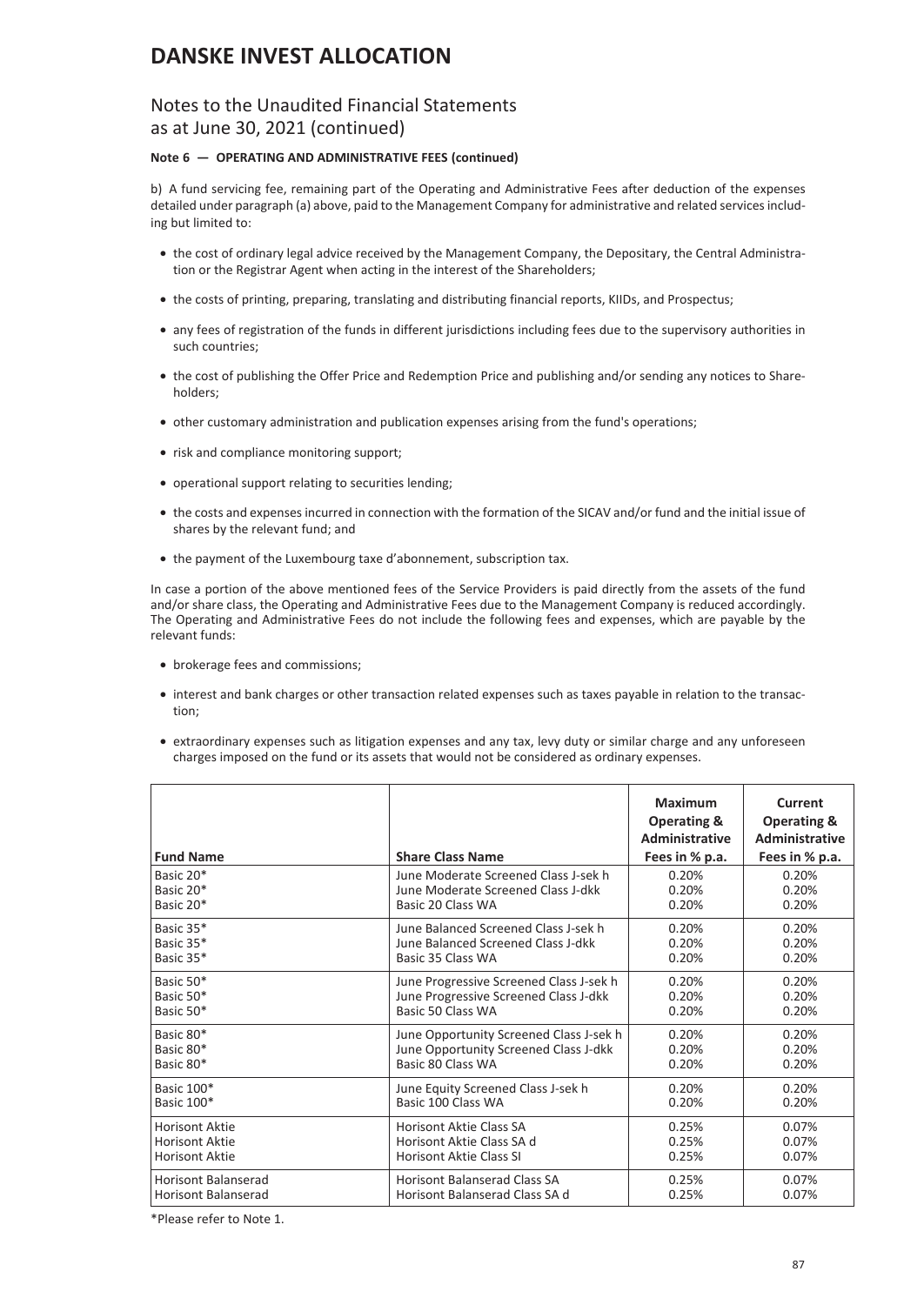## Notes to the Unaudited Financial Statements as at June 30, 2021 (continued)

### **Note 6 — OPERATING AND ADMINISTRATIVE FEES (continued)**

| <b>Fund Name</b>           | <b>Share Class Name</b>             | <b>Maximum</b><br><b>Operating &amp;</b><br><b>Administrative</b><br>Fees in % p.a. | Current<br><b>Operating &amp;</b><br>Administrative<br>Fees in % p.a. |
|----------------------------|-------------------------------------|-------------------------------------------------------------------------------------|-----------------------------------------------------------------------|
| <b>Horisont Balanserad</b> | Horisont Balanserad Class WA        | 0.25%                                                                               | 0.07%                                                                 |
| <b>Horisont Balanserad</b> | <b>Horisont Balanserad Class SI</b> | 0.25%                                                                               | 0.07%                                                                 |
| Horisont Försiktig         | Horisont Försiktig Class SA         | 0.25%                                                                               | 0.07%                                                                 |
| Horisont Försiktig         | Horisont Försiktig Class SA d       | 0.25%                                                                               | 0.07%                                                                 |
| Horisont Försiktig         | Horisont Försiktig Class WA         | 0.25%                                                                               | 0.07%                                                                 |
| Horisont Försiktig         | Horisont Försiktig Class SI         | 0.25%                                                                               | 0.07%                                                                 |
| <b>Horisont Offensiv</b>   | <b>Horisont Offensiv Class SA</b>   | 0.25%                                                                               | 0.07%                                                                 |
| <b>Horisont Offensiv</b>   | Horisont Offensiv Class SA d        | 0.25%                                                                               | 0.07%                                                                 |
| <b>Horisont Offensiv</b>   | Horisont Offensiy Class WA          | 0.25%                                                                               | 0.07%                                                                 |
| <b>Horisont Offensiv</b>   | Horisont Offensiv Class WA d        | 0.25%                                                                               | 0.07%                                                                 |
| <b>Horisont Offensiv</b>   | <b>Horisont Offensiv Class SI</b>   | 0.25%                                                                               | 0.07%                                                                 |
| Horisont Ränta             | Horisont Ränta Class SA             | 0.25%                                                                               | 0.07%                                                                 |
| Horisont Ränta             | Horisont Ränta Class SA d           | 0.25%                                                                               | 0.07%                                                                 |
| Horisont Ränta             | Horisont Ränta Class WA             | 0.25%                                                                               | 0.07%                                                                 |
| Horisont Ränta             | Horisont Ränta Class WA d           | 0.25%                                                                               | 0.07%                                                                 |
| Horisont Ränta             | Horisont Ränta Class SI             | 0.25%                                                                               | 0.07%                                                                 |

|                                                       |                                                                    | <b>Maximum</b><br><b>Operating &amp;</b><br><b>Administative</b><br>Fees in % | Current<br><b>Operating &amp;</b><br><b>Administative</b><br>Fees in % |
|-------------------------------------------------------|--------------------------------------------------------------------|-------------------------------------------------------------------------------|------------------------------------------------------------------------|
| <b>Fund Name</b>                                      | <b>Share Class Name</b>                                            | p.a.                                                                          | p.a.                                                                   |
| Global Portfolio Solution DKK - Balanced              | Global Portfolio Solution DKK - Balanced                           | 0.50%                                                                         | 0.05%                                                                  |
| Global Portfolio Solution DKK - Balanced              | Class TI<br>Global Portfolio Solution DKK - Balanced<br>Class TI d | 0.50%                                                                         | 0.05%                                                                  |
| Global Portfolio Solution DKK - Balanced              | Global Portfolio Solution DKK - Balanced<br>Class WI               | 0.50%                                                                         | 0.05%                                                                  |
| Global Portfolio Solution DKK - Defensive             | Global Portfolio Solution DKK - Defensive<br>Class TI              | 0.50%                                                                         | 0.05%                                                                  |
| Global Portfolio Solution DKK - Defensive             | Global Portfolio Solution DKK - Defensive<br>Class TI d            | 0.50%                                                                         | 0.05%                                                                  |
| Global Portfolio Solution DKK - Defensive             | Global Portfolio Solution DKK - Defensive<br>Class WI              | 0.50%                                                                         | 0.05%                                                                  |
| <b>Global Portfolio Solution DKK - Equities</b>       | <b>Global Portfolio Solution DKK - Equities</b><br>Class TI        | 0.50%                                                                         | 0.05%                                                                  |
| Global Portfolio Solution DKK - Equities              | Global Portfolio Solution DKK - Equities<br>Class TI d             | 0.50%                                                                         | 0.05%                                                                  |
| Global Portfolio Solution DKK - Equities              | Global Portfolio Solution DKK - Equities<br>Class WI               | 0.50%                                                                         | 0.05%                                                                  |
| Global Portfolio Solution DKK - Fixed<br>Income       | Global Portfolio Solution DKK - Fixed<br>Income Class TI           | 0.50%                                                                         | 0.05%                                                                  |
| Global Portfolio Solution DKK - Fixed<br>Income       | Global Portfolio Solution DKK - Fixed<br>Income Class TI d         | 0.50%                                                                         | 0.05%                                                                  |
| Global Portfolio Solution DKK - Fixed<br>Income       | Global Portfolio Solution DKK - Fixed<br>Income Class WI           | 0.50%                                                                         | 0.05%                                                                  |
| <b>Global Portfolio Solution DKK -</b><br>Opportunity | Global Portfolio Solution DKK - Opportunity<br>Class TI            | 0.50%                                                                         | 0.05%                                                                  |
| <b>Global Portfolio Solution DKK -</b><br>Opportunity | Global Portfolio Solution DKK - Opportunity<br>Class TI d          | 0.50%                                                                         | 0.05%                                                                  |
| Global Portfolio Solution DKK -<br>Opportunity        | Global Portfolio Solution DKK - Opportunity<br>Class WI            | 0.50%                                                                         | 0.05%                                                                  |
| Global Portfolio Solution EUR - Balanced              | Global Portfolio Solution EUR - Balanced<br>Class TI               | 0.50%                                                                         | 0.05%                                                                  |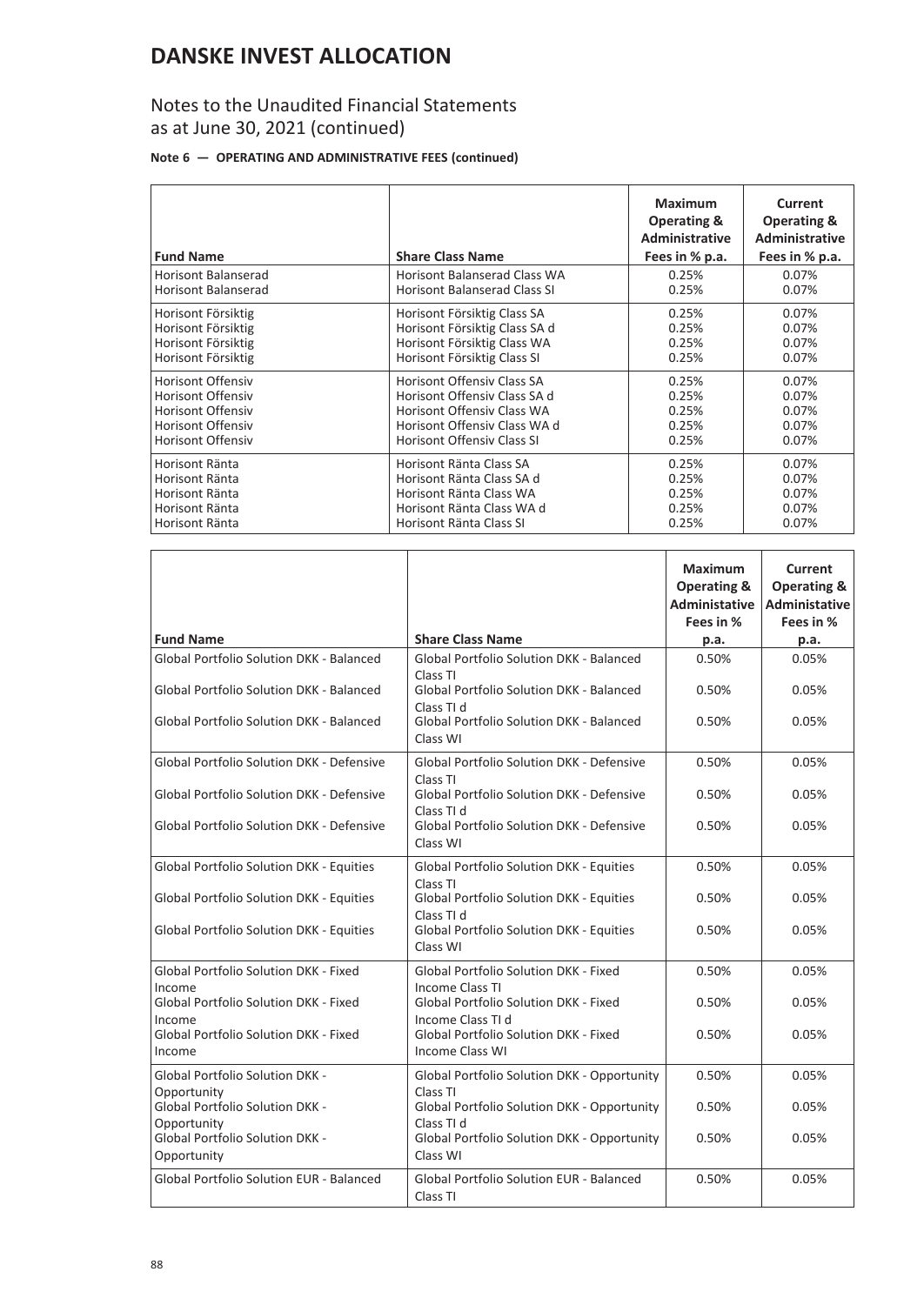## Notes to the Unaudited Financial Statements as at June 30, 2021 (continued)

### **Note 6 — OPERATING AND ADMINISTRATIVE FEES (continued)**

|                                                        |                                                                   | <b>Maximum</b><br><b>Operating &amp;</b><br><b>Administative</b><br>Fees in % | Current<br><b>Operating &amp;</b><br><b>Administative</b><br>Fees in % |
|--------------------------------------------------------|-------------------------------------------------------------------|-------------------------------------------------------------------------------|------------------------------------------------------------------------|
| <b>Fund Name</b>                                       | <b>Share Class Name</b>                                           | p.a.                                                                          | p.a.                                                                   |
| Global Portfolio Solution EUR - Balanced               | <b>Global Portfolio Solution EUR - Balanced</b><br>Class WI       | 0.50%                                                                         | 0.05%                                                                  |
| <b>Global Portfolio Solution EUR - Defensive</b>       | <b>Global Portfolio Solution EUR - Defensive</b><br>Class TI      | 0.50%                                                                         | 0.05%                                                                  |
| Global Portfolio Solution EUR - Defensive              | Global Portfolio Solution EUR - Defensive<br>Class WI             | 0.50%                                                                         | 0.05%                                                                  |
| Global Portfolio Solution EUR - Equities               | <b>Global Portfolio Solution EUR - Equities</b><br>Class TI       | 0.50%                                                                         | 0.05%                                                                  |
| <b>Global Portfolio Solution EUR - Equities</b>        | <b>Global Portfolio Solution EUR - Equities</b><br>Class WI       | 0.50%                                                                         | 0.05%                                                                  |
| <b>Global Portfolio Solution EUR - Fixed</b><br>Income | Global Portfolio Solution EUR - Fixed<br>Income Class TI          | 0.50%                                                                         | 0.05%                                                                  |
| Global Portfolio Solution EUR - Fixed<br>Income        | Global Portfolio Solution EUR - Fixed<br><b>Income Class WI</b>   | 0.50%                                                                         | 0.05%                                                                  |
| <b>Global Portfolio Solution EUR -</b><br>Opportunity  | Global Portfolio Solution EUR -<br>Opportunity<br>Class TI        | 0.50%                                                                         | 0.05%                                                                  |
| <b>Global Portfolio Solution EUR -</b><br>Opportunity  | <b>Global Portfolio Solution EUR -</b><br>Opportunity<br>Class WI | 0.50%                                                                         | 0.05%                                                                  |
| Global Portfolio Solution NOK - Balanced               | Global Portfolio Solution NOK - Balanced<br>Class TI              | 0.50%                                                                         | 0.05%                                                                  |
| <b>Global Portfolio Solution NOK - Defensive</b>       | <b>Global Portfolio Solution NOK - Defensive</b><br>Class TI      | 0.50%                                                                         | 0.05%                                                                  |
| Global Portfolio Solution NOK - Equities               | Global Portfolio Solution NOK - Equities<br>Class TI              | 0.50%                                                                         | 0.05%                                                                  |
| Global Portfolio Solution NOK - Fixed<br>Income        | Global Portfolio Solution NOK - Fixed<br>Income Class TI          | 0.50%                                                                         | 0.05%                                                                  |
| Global Portfolio Solution NOK -<br>Opportunity         | Global Portfolio Solution NOK -<br><b>Opportunity Class TI</b>    | 0.50%                                                                         | 0.05%                                                                  |
| <b>Global Portfolio Solution SEK - Balanced</b>        | Global Portfolio Solution SEK - Balanced<br>Class TI              | 0.50%                                                                         | 0.05%                                                                  |
| Global Portfolio Solution SEK - Defensive              | Global Portfolio Solution SEK - Defensive<br>Class TI             | 0.50%                                                                         | 0.05%                                                                  |
| Global Portfolio Solution SEK - Equities               | Global Portfolio Solution SEK - Equities<br>Class TI              | 0.50%                                                                         | 0.05%                                                                  |
| Global Portfolio Solution SEK - Fixed<br>Income        | Global Portfolio Solution SEK - Fixed<br>Income Class TI          | 0.50%                                                                         | 0.05%                                                                  |
| Global Portfolio Solution SEK -<br>Opportunity         | Global Portfolio Solution SEK - Opportunity<br>Class TI           | 0.50%                                                                         | 0.05%                                                                  |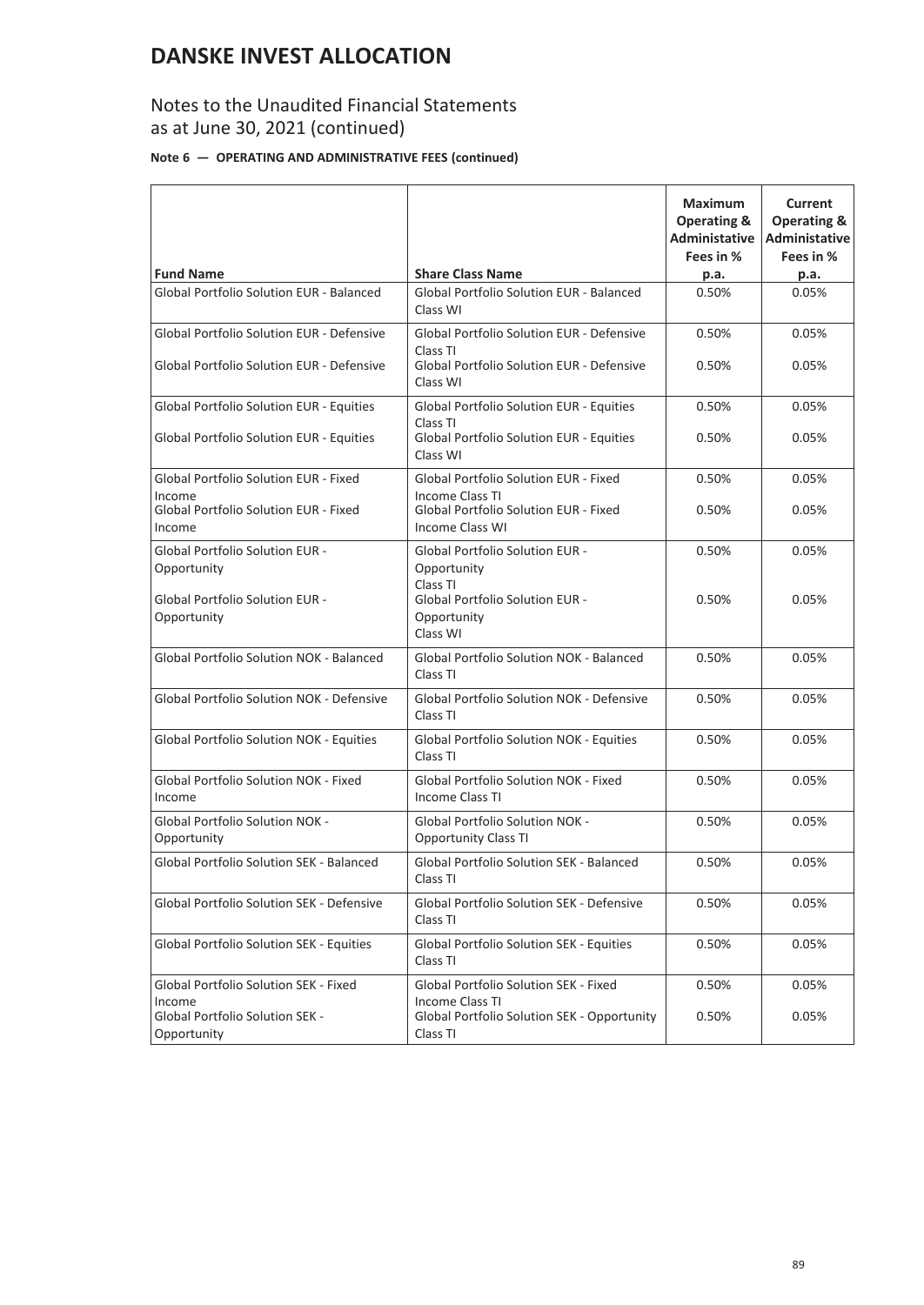## Notes to the Unaudited Financial Statements as at June 30, 2021 (continued)

### **NOTE 7 — FORWARD FOREIGN EXCHANGE CONTRACTS**

For the period ended June 30, 2021, the following forward foreign exchange contracts were outstanding:

### **Basic 20**\*

|            |           |            |           |            |            | Unrealised<br>profit/(loss) |
|------------|-----------|------------|-----------|------------|------------|-----------------------------|
| Currency   | Purchase  | Currency   | Sale      | Maturity   | Currency   | (EUR)                       |
| <b>EUR</b> | 13.306    | <b>SEK</b> | 134,684   | 09/07/2021 | EUR        |                             |
| <b>EUR</b> | 1,149,090 | <b>USD</b> | 1,369,000 | 09/07/2021 | <b>EUR</b> | (1,038)                     |
| <b>SEK</b> | 2,786,526 | EUR        | 272.074   | 09/07/2021 | EUR        | 3,091                       |
|            |           |            |           |            |            | 2,060                       |

### **Basic 35\***

|            |           |            |           |            |            | Unrealised    |
|------------|-----------|------------|-----------|------------|------------|---------------|
|            |           |            |           |            |            | profit/(loss) |
| Currency   | Purchase  | Currency   | Sale      | Maturity   | Currency   | (EUR)         |
| EUR        | 24.956    | <b>SEK</b> | 252,386   | 09/07/2021 | EUR        | 32            |
| <b>EUR</b> | 1,353,066 | <b>USD</b> | 1,612,000 | 09/07/2021 | <b>EUR</b> | (1, 212)      |
| <b>SEK</b> | 1,296,761 | <b>EUR</b> | 126,703   | 09/07/2021 | <b>EUR</b> | 1,352         |
|            |           |            |           |            |            | 172           |

### **Basic 50\***

| Currency   | Purchase   | Currency   | Sale      | Maturity   | Currency   | Unrealised<br>profit/(loss)<br>(EUR) |
|------------|------------|------------|-----------|------------|------------|--------------------------------------|
| EUR        | 559,786    | <b>SEK</b> | 5,645,500 | 09/07/2021 | EUR        | 2,298                                |
| <b>EUR</b> | 1,868,429  | <b>USD</b> | 2,226,000 | 09/07/2021 | <b>EUR</b> | (1,685)                              |
| <b>SEK</b> | 24,519,877 | EUR        | 2,404,763 | 09/07/2021 | <b>EUR</b> | 16,549                               |
|            |            |            |           |            |            | 17,162                               |

### **Basic 80\***

|            |            |            |           |            |            | Unrealised<br>profit/(loss) |
|------------|------------|------------|-----------|------------|------------|-----------------------------|
| Currency   | Purchase   | Currency   | Sale      | Maturity   | Currency   | (EUR)                       |
| EUR        | 134,740    | <b>SEK</b> | 1,362,554 | 09/07/2021 | EUR        | 190                         |
| <b>EUR</b> | 1,162,546  | <b>USD</b> | 1,385,000 | 09/07/2021 | <b>EUR</b> | (1,024)                     |
| <b>SEK</b> | 23,003,071 | EUR        | 2,253,320 | 09/07/2021 | EUR        | 18,208                      |
|            |            |            |           |            |            | 17.374                      |

### **Basic 100\***

| Currency   | Purchase   | Currency   | Sale      | Maturity   | Currency   | Unrealised<br>profit/(loss)<br>(EUR) |
|------------|------------|------------|-----------|------------|------------|--------------------------------------|
| EUR        | 262,175    | <b>SEK</b> | 2,659,660 | 09/07/2021 | <b>EUR</b> | (464)                                |
| <b>SEK</b> | 33,915,650 | EUR        | 3,312,774 | 09/07/2021 | <b>EUR</b> | 36,361                               |
|            |            |            |           |            |            | 35,897                               |

\* Please refer to Note 1.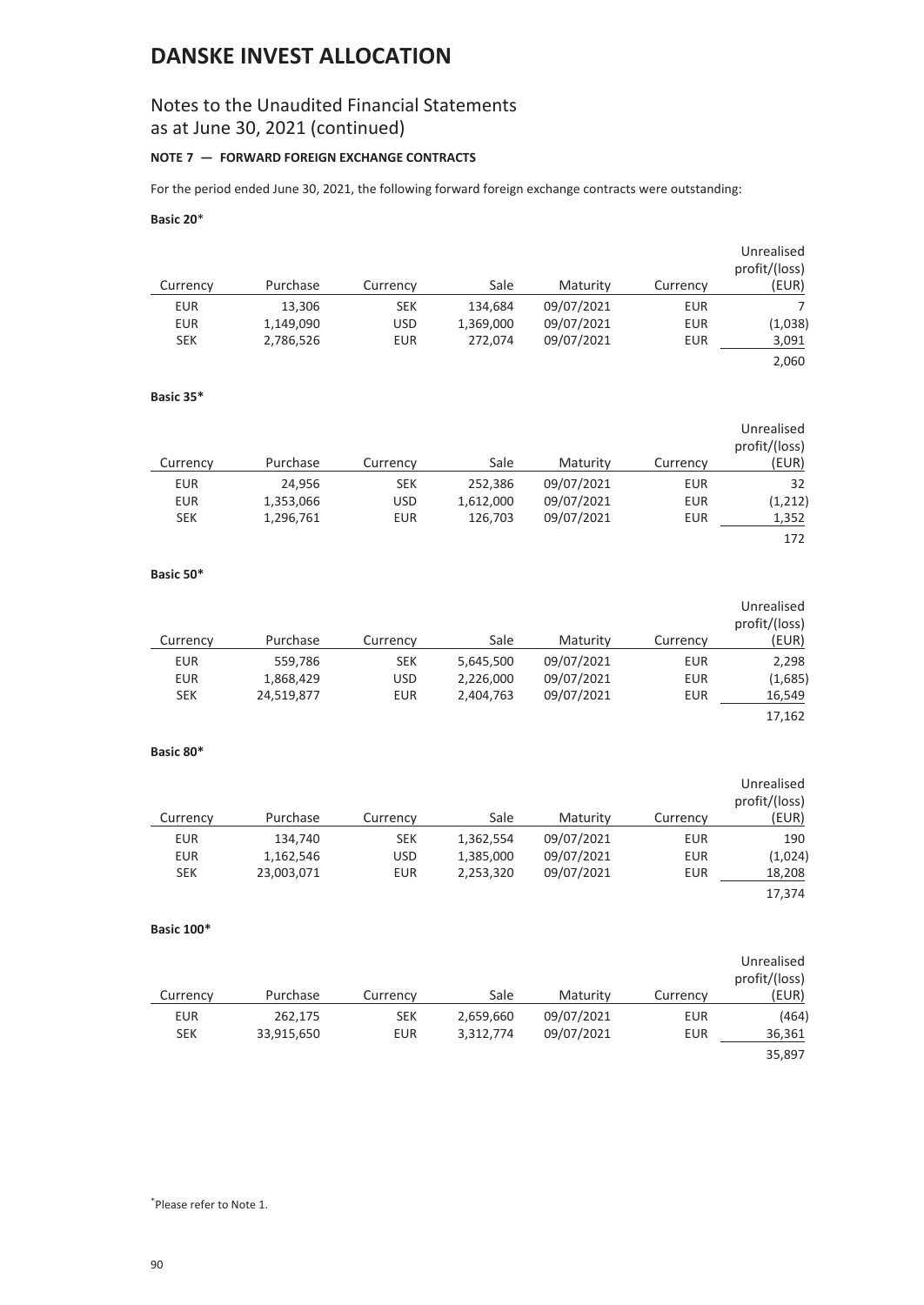## Notes to the Unaudited Financial Statements as at June 30, 2021 (continued)

### **Note 7 — FORWARD FOREIGN EXCHANGE CONTRACTS (continued)**

### **Global Portfolio Solution DKK - Balanced**

|                          |                                                     |                   |              |                          |                          | Unrealised<br>(loss)        |
|--------------------------|-----------------------------------------------------|-------------------|--------------|--------------------------|--------------------------|-----------------------------|
| Currency                 | Purchase                                            | Currency          | Sale         | Maturity                 | Currency                 | (DKK)                       |
| <b>DKK</b>               | 1,169,498,782                                       | <b>USD</b>        | 192,121,812  | 08/09/2021               | <b>DKK</b>               | (32, 210, 793)              |
|                          | <b>Global Portfolio Solution DKK - Defensive</b>    |                   |              |                          |                          |                             |
|                          |                                                     |                   |              |                          |                          | Unrealised<br>(loss)        |
| Currency                 | Purchase                                            | Currency          | Sale         | Maturity                 | Currency                 | (DKK)                       |
| <b>DKK</b>               | 1,073,338,747                                       | <b>USD</b>        | 176,087,015  | 08/09/2021               | <b>DKK</b>               | (28,072,427)                |
|                          | <b>Global Portfolio Solution DKK - Equities</b>     |                   |              |                          |                          |                             |
|                          |                                                     |                   |              |                          |                          | Unrealised<br>(loss)        |
| Currency                 | Purchase                                            | Currency          | Sale         | Maturity                 | Currency                 | (DKK)                       |
| <b>DKK</b>               | 2,335,646                                           | <b>USD</b>        | 375,700      | 08/09/2021               | <b>DKK</b>               | (14, 274)                   |
|                          | <b>Global Portfolio Solution DKK - Fixed Income</b> |                   |              |                          |                          |                             |
|                          |                                                     |                   |              |                          |                          | Unrealised                  |
| Currency                 | Purchase                                            | Currency          | Sale         | Maturity                 | Currency                 | (loss)<br>(DKK)             |
| <b>DKK</b>               | 23,600,752                                          | <b>USD</b>        | 3,877,062    | 08/09/2021               | <b>DKK</b>               | (650, 021)                  |
|                          |                                                     |                   |              |                          |                          |                             |
|                          | <b>Global Portfolio Solution DKK - Opportunity</b>  |                   |              |                          |                          |                             |
|                          |                                                     |                   |              |                          |                          | Unrealised<br>profit/(loss) |
| Currency                 | Purchase                                            | Currency          | Sale         | Maturity                 | Currency                 | (DKK)                       |
| <b>DKK</b>               | 173,424,539                                         | <b>USD</b>        | 28,489,672   | 08/09/2021               | <b>DKK</b>               | (4, 776, 527)               |
| <b>USD</b>               | 4,826,870                                           | <b>DKK</b>        | 30,007,603   | 08/09/2021               | <b>DKK</b>               | 183, 167<br>(4,593,360)     |
|                          |                                                     |                   |              |                          |                          |                             |
|                          | <b>Global Portfolio Solution EUR - Balanced</b>     |                   |              |                          |                          |                             |
|                          |                                                     |                   |              |                          |                          | Unrealised<br>profit/(loss) |
| Currency                 | Purchase                                            | Currency          | Sale         | Maturity                 | Currency                 | (EUR)                       |
| <b>EUR</b><br><b>USD</b> | 3,823<br>387                                        | <b>USD</b><br>EUR | 4,672<br>322 | 08/09/2021<br>08/09/2021 | <b>EUR</b><br><b>EUR</b> | (107)<br>4                  |
|                          |                                                     |                   |              |                          |                          | (103)                       |
|                          | <b>Global Portfolio Solution EUR - Defensive</b>    |                   |              |                          |                          |                             |
|                          |                                                     |                   |              |                          |                          |                             |
|                          |                                                     |                   |              |                          |                          | Unrealised                  |
| Currency                 | Purchase                                            | Currency          | Sale         | Maturity                 | Currency                 | (loss)<br>(EUR)             |
| <b>EUR</b>               | 9,057                                               | <b>USD</b>        | 11,068       | 08/09/2021               | <b>EUR</b>               | (254)                       |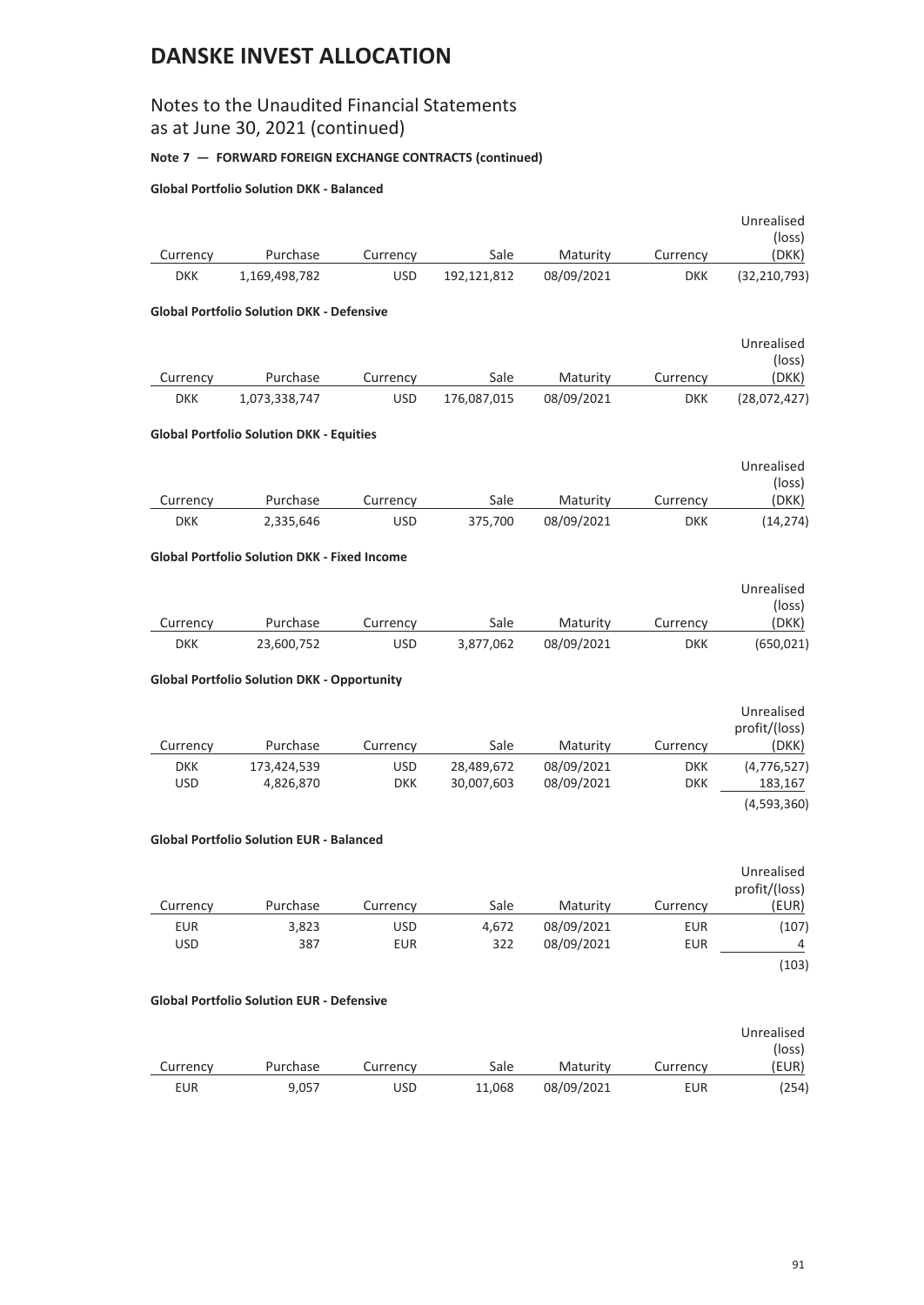## Notes to the Unaudited Financial Statements as at June 30, 2021 (continued)

### **Note 7 — FORWARD FOREIGN EXCHANGE CONTRACTS (continued)**

### **Global Portfolio Solution EUR - Equities**

|          |          |          |       |            |          | Unrealised |
|----------|----------|----------|-------|------------|----------|------------|
|          |          |          |       |            |          | (loss)     |
| Currency | Purchase | Currencv | Sale  | Maturity   | Currencv | (EUR)      |
| EUR      | 1,043    | USD      | 1.248 | 08/09/2021 | EUR      | (7)        |

#### **Global Portfolio Solution EUR - Fixed Income**

|            |          |            |        |            |          | Unrealised |
|------------|----------|------------|--------|------------|----------|------------|
|            |          |            |        |            |          | (loss)     |
| Currency   | Purchase | Currencv   | Sale   | Maturity   | Currencv | 'EUR)      |
| <b>EUR</b> | 11.409   | <b>USD</b> | 13,943 | 08/09/2021 | EUR      | (320)      |

### **Global Portfolio Solution EUR - Opportunity**

|            |          |            |           |            |            | Unrealised<br>profit/(loss) |
|------------|----------|------------|-----------|------------|------------|-----------------------------|
| Currency   | Purchase | Currency   | Sale      | Maturity   | Currency   | (EUR)                       |
| <b>DKK</b> | 670,881  | <b>EUR</b> | 90.209    | 08/09/2021 | <b>EUR</b> | 22                          |
| <b>EUR</b> | 961,836  | <b>DKK</b> | 7,154,331 | 08/09/2021 | <b>EUR</b> | (393)                       |
| <b>EUR</b> | 726,015  | <b>USD</b> | 887,213   | 08/09/2021 | <b>EUR</b> | (20, 368)                   |
| <b>USD</b> | 248,255  | <b>EUR</b> | 206.407   | 08/09/2021 | <b>EUR</b> | 2,434                       |
|            |          |            |           |            |            | (18, 305)                   |

### **Global Portfolio Solution NOK - Balanced**

|            |          |            |        |            |            | Unrealised    |
|------------|----------|------------|--------|------------|------------|---------------|
|            |          |            |        |            |            | profit/(loss) |
| Currency   | Purchase | Currency   | Sale   | Maturity   | Currency   | (NOK)         |
| <b>DKK</b> | 537      | <b>NOK</b> | 735    | 08/09/2021 | <b>NOK</b> | 1             |
| <b>NOK</b> | 32,708   | <b>DKK</b> | 23,869 | 08/09/2021 | <b>NOK</b> | ٠             |
| <b>NOK</b> | 3,770    | <b>EUR</b> | 370    | 08/09/2021 | <b>NOK</b> | 1             |
| <b>NOK</b> | 23,862   | <b>USD</b> | 2,860  | 08/09/2021 | <b>NOK</b> | (651)         |
| <b>USD</b> | 238      | <b>NOK</b> | 2,007  | 08/09/2021 | <b>NOK</b> | 32            |
|            |          |            |        |            |            | (617)         |

### **Global Portfolio Solution NOK - Defensive**

|            |          |            |        |            |            | Unrealised    |
|------------|----------|------------|--------|------------|------------|---------------|
|            |          |            |        |            |            | profit/(loss) |
| Currency   | Purchase | Currency   | Sale   | Maturity   | Currency   | (NOK)         |
| <b>DKK</b> | 148      | <b>NOK</b> | 203    | 08/09/2021 | <b>NOK</b> |               |
| <b>EUR</b> | 43       | <b>NOK</b> | 438    | 08/09/2021 | <b>NOK</b> |               |
| <b>NOK</b> | 30,827   | <b>DKK</b> | 22,486 | 08/09/2021 | <b>NOK</b> | 13            |
| <b>NOK</b> | 8,098    | <b>EUR</b> | 794    | 08/09/2021 | <b>NOK</b> | 9             |
| <b>NOK</b> | 55,725   | <b>USD</b> | 6,679  | 08/09/2021 | <b>NOK</b> | (1, 521)      |
|            |          |            |        |            |            | (1, 499)      |

### **Global Portfolio Solution NOK - Equities**

|            |          |          |      |            |            | Unrealised |
|------------|----------|----------|------|------------|------------|------------|
|            |          |          |      |            |            | (loss)     |
| Currency   | Purchase | Currency | Sale | Maturity   | Currencv   | (NOK)      |
| <b>NOK</b> | 6,601    | USD      | 776  | 08/09/2021 | <b>NOK</b> | (50)       |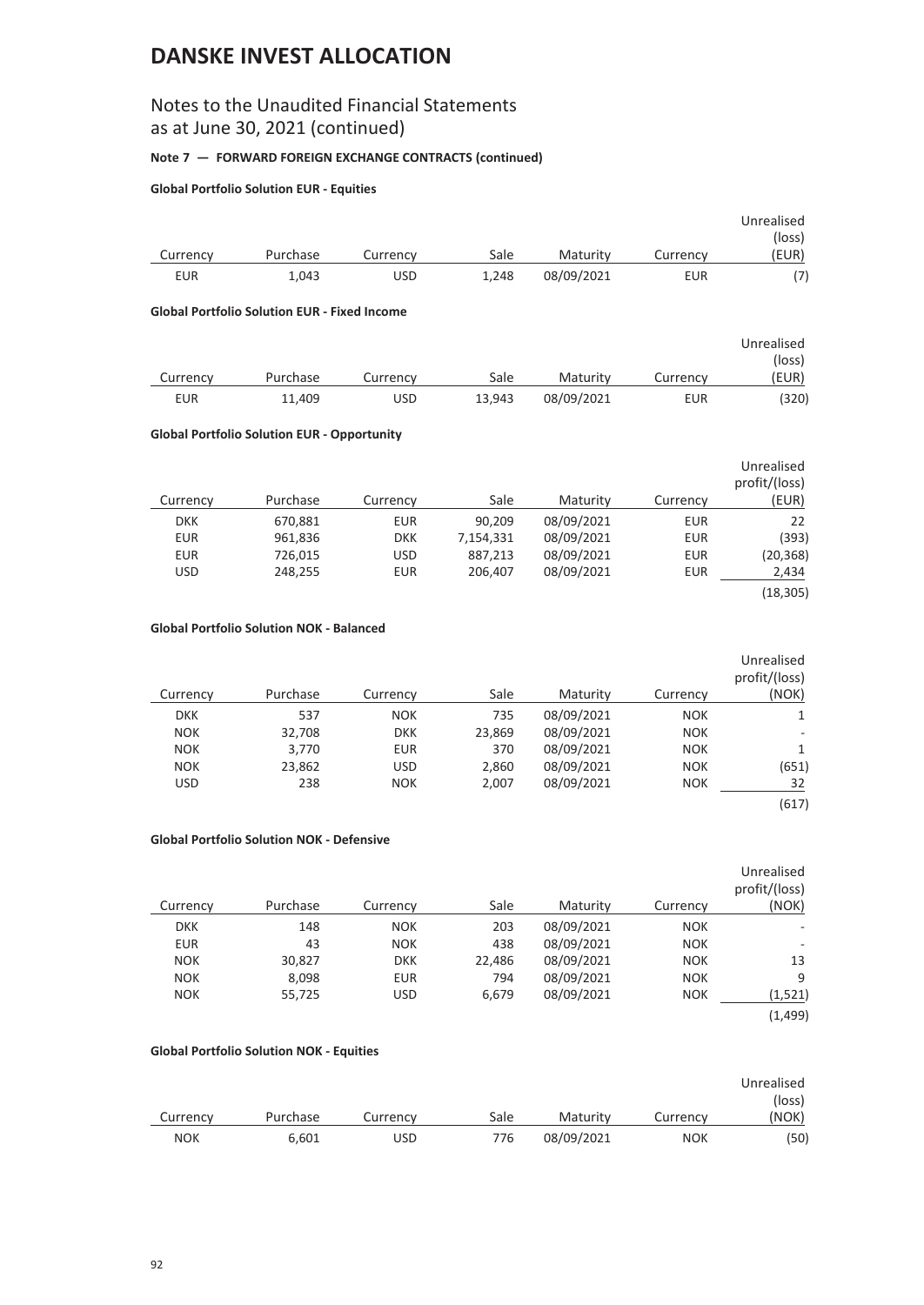## Notes to the Unaudited Financial Statements as at June 30, 2021 (continued)

### **Note 7 — FORWARD FOREIGN EXCHANGE CONTRACTS (continued)**

### **Global Portfolio Solution NOK - Fixed Income**

| Currency   | Purchase | Currency   | Sale   | Maturity   | Currency   | Unrealised<br>profit/(loss)<br>(NOK) |
|------------|----------|------------|--------|------------|------------|--------------------------------------|
|            |          |            |        |            |            |                                      |
| <b>DKK</b> | 1,361    | <b>NOK</b> | 1,865  | 08/09/2021 | <b>NOK</b> |                                      |
| <b>NOK</b> | 32,376   | <b>DKK</b> | 23,631 | 08/09/2021 | <b>NOK</b> | (7)                                  |
| <b>NOK</b> | 22,387   | EUR        | 2,195  | 08/09/2021 | <b>NOK</b> | 24                                   |
| <b>NOK</b> | 67.648   | <b>USD</b> | 8,108  | 08/09/2021 | <b>NOK</b> | (1,847)                              |
|            |          |            |        |            |            | (1,830)                              |

### **Global Portfolio Solution NOK - Opportunity**

|            |          |            |        |            |            | Unrealised<br>profit/(loss) |
|------------|----------|------------|--------|------------|------------|-----------------------------|
| Currency   | Purchase | Currency   | Sale   | Maturity   | Currency   | (NOK)                       |
| <b>DKK</b> | 754      | <b>NOK</b> | 1,033  | 08/09/2021 | <b>NOK</b> |                             |
| <b>EUR</b> | 99       | <b>NOK</b> | 1,009  | 08/09/2021 | <b>NOK</b> |                             |
| <b>NOK</b> | 18,178   | <b>DKK</b> | 13,262 | 08/09/2021 | <b>NOK</b> | 6                           |
| <b>NOK</b> | 1,326    | <b>EUR</b> | 130    | 08/09/2021 | <b>NOK</b> | 2                           |
| <b>NOK</b> | 12,549   | <b>USD</b> | 1,504  | 08/09/2021 | <b>NOK</b> | (343)                       |
| <b>USD</b> | 413      | <b>NOK</b> | 3,513  | 08/09/2021 | <b>NOK</b> | 26                          |
|            |          |            |        |            |            | (309)                       |

### **Global Portfolio Solution SEK - Balanced**

|            |          |            |        |            |            | Unrealised    |
|------------|----------|------------|--------|------------|------------|---------------|
|            |          |            |        |            |            | profit/(loss) |
| Currency   | Purchase | Currency   | Sale   | Maturity   | Currency   | (SEK)         |
| <b>DKK</b> | 440      | <b>SEK</b> | 599    | 08/09/2021 | <b>SEK</b> | (1)           |
| <b>SEK</b> | 33,980   | <b>DKK</b> | 24,956 | 08/09/2021 | <b>SEK</b> | 37            |
| <b>SEK</b> | 3,940    | <b>EUR</b> | 389    | 08/09/2021 | <b>SEK</b> | 6             |
| <b>SEK</b> | 24,911   | <b>USD</b> | 3,005  | 08/09/2021 | <b>SEK</b> | (652)         |
| <b>USD</b> | 250      | <b>SEK</b> | 2,103  | 08/09/2021 | <b>SEK</b> | 24            |
|            |          |            |        |            |            | (586)         |

### **Global Portfolio Solution SEK - Defensive**

|            |          |            |        |            |            | Unrealised<br>profit/(loss) |
|------------|----------|------------|--------|------------|------------|-----------------------------|
| Currency   | Purchase | Currency   | Sale   | Maturity   | Currency   | (SEK)                       |
| <b>EUR</b> | 47       | <b>SEK</b> | 476    | 08/09/2021 | <b>SEK</b> | (1)                         |
| <b>SEK</b> | 31,355   | <b>DKK</b> | 23,025 | 08/09/2021 | <b>SEK</b> | 39                          |
| <b>SEK</b> | 8,489    | <b>EUR</b> | 838    | 08/09/2021 | <b>SEK</b> | 15                          |
| <b>SEK</b> | 58,685   | <b>USD</b> | 7,079  | 08/09/2021 | <b>SEK</b> | (1, 537)                    |
|            |          |            |        |            |            | (1,484)                     |

#### **Global Portfolio Solution SEK - Equities**

|            |          |          |      |            |            | Unrealised |
|------------|----------|----------|------|------------|------------|------------|
|            |          |          |      |            |            | (loss)     |
| Currency   | Purchase | Currency | Sale | Maturity   | Currency   | (SEK)      |
| <b>SEK</b> | 6,689    | USD      | 790  | 08/09/2021 | <b>SEK</b> | (31)       |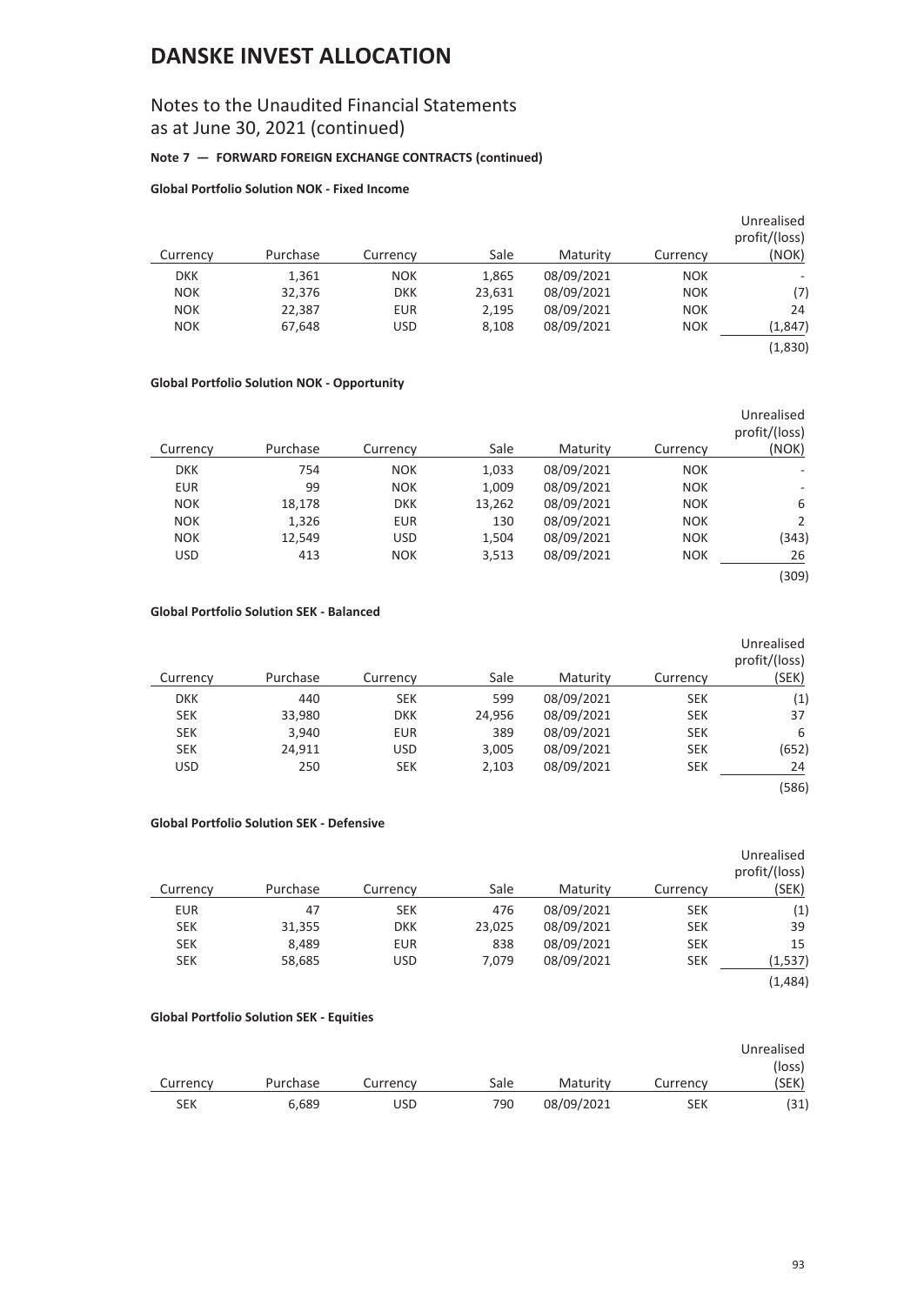## Notes to the Unaudited Financial Statements as at June 30, 2021 (continued)

### **Note 7 — FORWARD FOREIGN EXCHANGE CONTRACTS (continued)**

#### **Global Portfolio Solution SEK - Fixed Income**

| Currency   | Purchase | Currency   | Sale   | Maturity   | Currency   | Unrealised<br>profit/(loss)<br>(SEK) |
|------------|----------|------------|--------|------------|------------|--------------------------------------|
|            |          |            |        |            |            |                                      |
| <b>DKK</b> | 1,603    | <b>SEK</b> | 2,182  | 08/09/2021 | <b>SEK</b> | (1)                                  |
| <b>SEK</b> | 34,489   | <b>DKK</b> | 25,331 | 08/09/2021 | <b>SEK</b> | 37                                   |
| <b>SEK</b> | 23,784   | <b>EUR</b> | 2,348  | 08/09/2021 | <b>SEK</b> | 39                                   |
| <b>SEK</b> | 72,107   | <b>USD</b> | 8,698  | 08/09/2021 | <b>SEK</b> | (1,888)                              |
|            |          |            |        |            |            | (1, 813)                             |

### **Global Portfolio Solution SEK - Opportunity**

|            |          |            |        |            |            | Unrealised<br>profit/(loss) |
|------------|----------|------------|--------|------------|------------|-----------------------------|
| Currency   | Purchase | Currency   | Sale   | Maturity   | Currency   | (SEK)                       |
| <b>DKK</b> | 692      | <b>SEK</b> | 944    | 08/09/2021 | <b>SEK</b> | (2)                         |
| <b>SEK</b> | 18,695   | <b>DKK</b> | 13,729 | 08/09/2021 | <b>SEK</b> | 22                          |
| <b>SEK</b> | 354      | <b>EUR</b> | 35     | 08/09/2021 | <b>SEK</b> | 1                           |
| <b>SEK</b> | 12,999   | <b>USD</b> | 1,568  | 08/09/2021 | <b>SEK</b> | (341)                       |
| <b>USD</b> | 430      | <b>SEK</b> | 3,641  | 08/09/2021 | <b>SEK</b> | 17                          |
|            |          |            |        |            |            | (303)                       |

### **NOTE 8 — DIVIDEND DISTRIBUTIONS**

The following amounts per share will be paid out of the funds to distributing share class Shareholders in September 2021:

| <b>Fund/Class</b>                | Currency   | Amount<br>per Share |
|----------------------------------|------------|---------------------|
| Horisont Aktie - Class SA d      | <b>SEK</b> | 10.72               |
| Horisont Balanserad - Class SA d | <b>SEK</b> | 6.14                |
| Horisont Försiktig – Class SA d  | <b>SEK</b> | 4.39                |
| Horisont Offensiy - Class SA d   | <b>SEK</b> | 5.55                |
| Horisont Offensiv - Class WA d   | <b>SEK</b> | 5.64                |
| Horisont Ränta – Class SA d      | <b>SEK</b> | 1.97                |
| Horisont Ränta – Class WA d      | <b>SEK</b> | 1.98                |

### **NOTE 9 — REBATE FEES**

As at June 30, 2021, "Other assets" mostly includes rebate fees from underlying investments in target funds for the funds. Rebate fee agreements have been negotiated by the Investment Manager when the initial investments were made in the target fund. The rebate fees receivable are recorded as "Other assets" in the Statement of Net Assets.

### **NOTE 10 — SECURITIES LENDING**

The SICAV had entered into fully collateralized securities lending agreements through a high quality financial institution as described in the prospectus. On June 30, 2021, the overall market value of the securities lent by the SICAV amounted to:

|                            | Market value of securities lent |
|----------------------------|---------------------------------|
| Fund                       | <b>EUR</b>                      |
| <b>Horisont Aktie</b>      | 5,001,981                       |
| <b>Horisont Balanserad</b> | 1,727,499                       |
| Total                      | 6,729,480                       |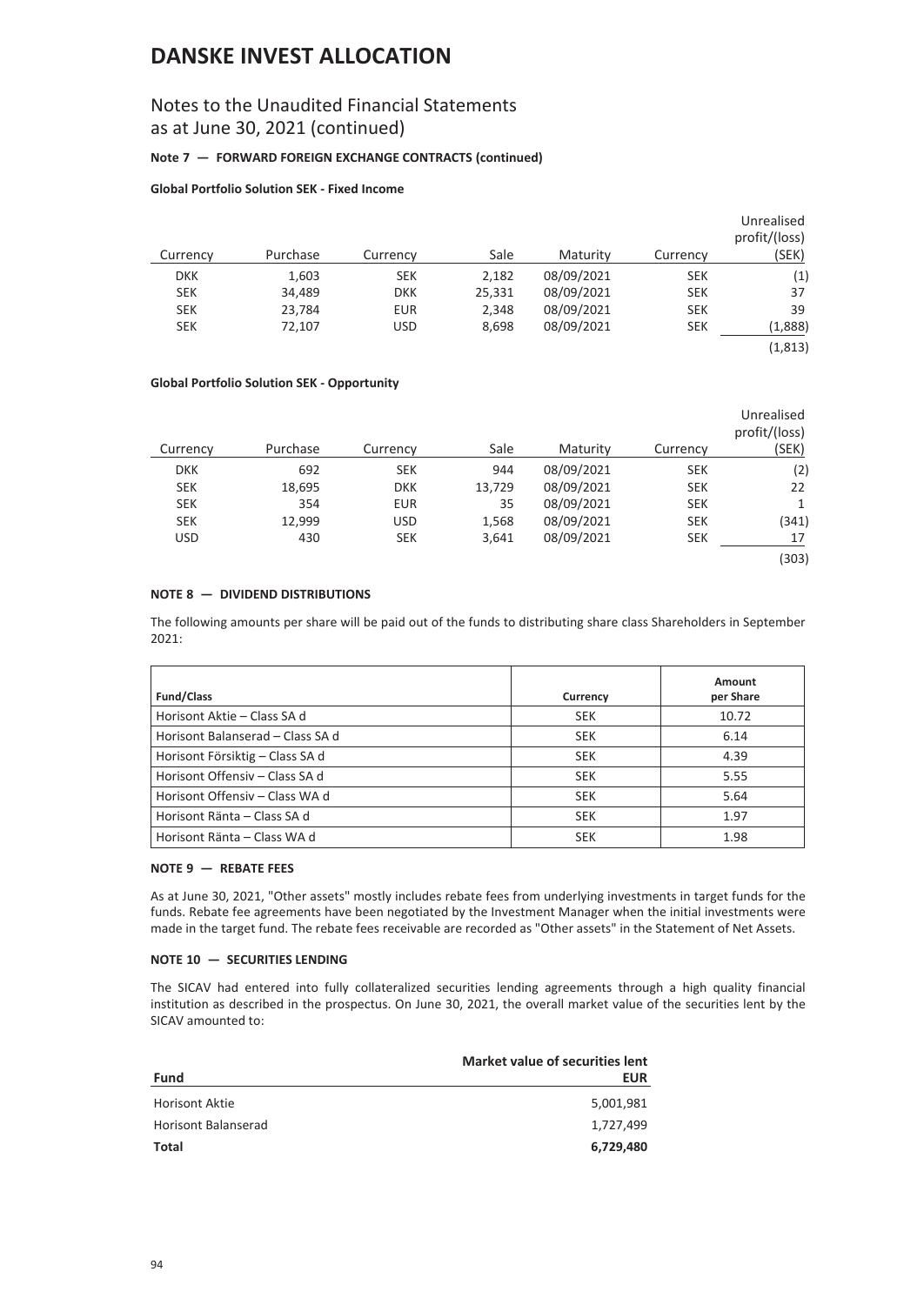## Notes to the Unaudited Financial Statements as at June 30, 2021 (continued)

### **NOTE 11 — MASTER-FEEDER**

### **The Feeder**

The following funds of Danske Invest Allocation (the "Feeder Fund") are feeder funds pursuant to article 77 (1) of the Law and at all times invests at least 85% of its assets in units of the funds of Danske Invest SICAV (the "Master Fund") which qualifies as a master UCITS within the meaning of the Directive 2009/65/CC.

This table provides the Master-Feeder information:

| <b>Feeder Fund (share class)</b>                            | <b>Master Fund</b>                                                  | % of Feeder<br><b>TNA invested in</b><br>Master at<br>June 30, 2021 | % of Master<br>TNA owned by<br>Feeder at<br>June 30, 2021 |
|-------------------------------------------------------------|---------------------------------------------------------------------|---------------------------------------------------------------------|-----------------------------------------------------------|
| Global Portfolio Solution DKK -                             |                                                                     | 100.059%                                                            | 99.917%                                                   |
| <b>Balanced Class TI</b>                                    |                                                                     |                                                                     |                                                           |
| Global Portfolio Solution DKK -                             |                                                                     |                                                                     |                                                           |
| Balanced Class TI d                                         |                                                                     |                                                                     |                                                           |
| Global Portfolio Solution DKK -                             |                                                                     |                                                                     |                                                           |
| <b>Balanced Class WI</b>                                    |                                                                     |                                                                     |                                                           |
| Global Portfolio Solution EUR -                             | Danske Invest SICAV Global Portfolio                                | 100.083%                                                            | 0.002%                                                    |
| <b>Balanced Class TI</b>                                    | Solution - Balanced Class X                                         |                                                                     |                                                           |
| Global Portfolio Solution EUR-                              |                                                                     |                                                                     |                                                           |
| <b>Balanced Class WI</b>                                    |                                                                     |                                                                     |                                                           |
| Global Portfolio Solution NOK-                              |                                                                     | 98.600%                                                             | 0.001%                                                    |
| <b>Balanced Class TI</b>                                    |                                                                     |                                                                     |                                                           |
| Global Portfolio Solution SEK-                              |                                                                     | 99.370%                                                             | 0.001%                                                    |
| <b>Balanced Class TI</b>                                    |                                                                     |                                                                     |                                                           |
| Global Portfolio Solution DKK -                             |                                                                     | 85.985%                                                             | 99.908%                                                   |
| Defensive Class TI                                          |                                                                     |                                                                     |                                                           |
| Global Portfolio Solution DKK -                             |                                                                     |                                                                     |                                                           |
| Defensive Class TI d                                        |                                                                     |                                                                     |                                                           |
| Global Portfolio Solution DKK -                             |                                                                     |                                                                     |                                                           |
| Defensive Class WI                                          |                                                                     |                                                                     |                                                           |
| Global Portfolio Solution EUR-                              | Danske Invest SICAV Global Portfolio                                | 100.210%                                                            | 0.006%                                                    |
| Defensive Class TI                                          | Solution - Defensive Class X                                        |                                                                     |                                                           |
| Global Portfolio Solution EUR-                              |                                                                     |                                                                     |                                                           |
| Defensive Class WI                                          |                                                                     |                                                                     |                                                           |
| Global Portfolio Solution NOK -                             |                                                                     | 99.486%                                                             | 0.004%                                                    |
| Defensive Class TI                                          |                                                                     |                                                                     |                                                           |
| Global Portfolio Solution SEK -                             |                                                                     | 99.202%                                                             | 0.004%                                                    |
| Defensive Class TI                                          |                                                                     |                                                                     |                                                           |
| Global Portfolio Solution DKK -                             |                                                                     | 99.783%                                                             | 99.178%                                                   |
| Equities Class TI                                           |                                                                     |                                                                     |                                                           |
| Global Portfolio Solution DKK -                             |                                                                     |                                                                     |                                                           |
| Equities Class TI d                                         |                                                                     |                                                                     |                                                           |
| Global Portfolio Solution DKK -<br><b>Equities Class WI</b> |                                                                     |                                                                     |                                                           |
|                                                             |                                                                     |                                                                     |                                                           |
| Global Portfolio Solution EUR –<br>Equities Class TI        | Danske Invest SICAV Global Portfolio<br>Solution - Equities Class X | 99.909%                                                             | 0.330%                                                    |
| Global Portfolio Solution EUR-                              |                                                                     |                                                                     |                                                           |
| <b>Equities Class WI</b>                                    |                                                                     |                                                                     |                                                           |
| Global Portfolio Solution NOK-                              |                                                                     | 99.877%                                                             | 0.205%                                                    |
| Equities Class TI                                           |                                                                     |                                                                     |                                                           |
| Global Portfolio Solution SEK -                             |                                                                     | 99.862%                                                             | 0.209%                                                    |
| Equities Class TI                                           |                                                                     |                                                                     |                                                           |
|                                                             |                                                                     |                                                                     |                                                           |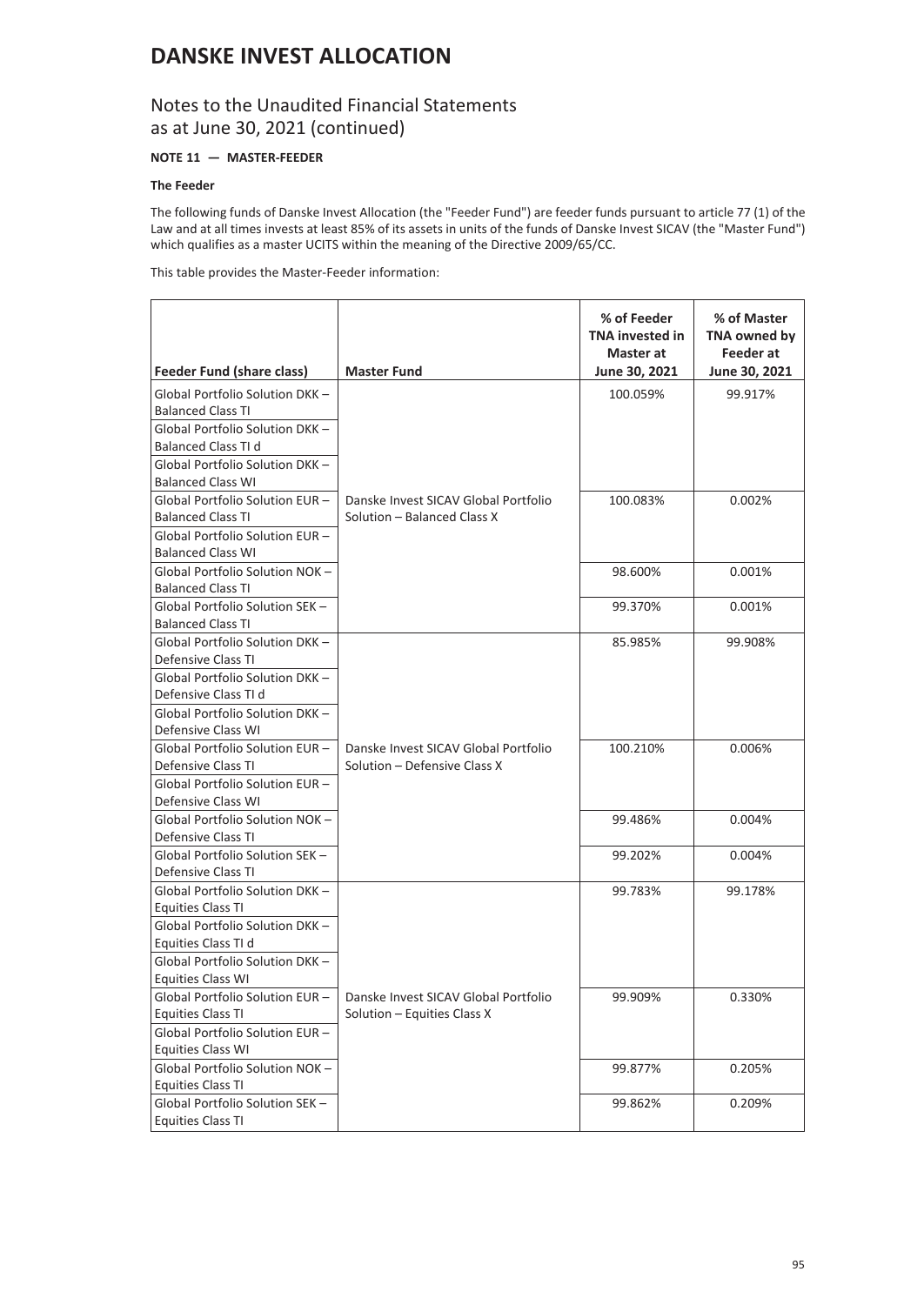## Notes to the Unaudited Financial Statements as at June 30, 2021 (continued)

### **Note 11 — MASTER-FEEDER (continued)**

| Feeder Fund (share class)       | <b>Master Fund</b>                   | % of Feeder<br><b>TNA invested in</b><br>Master at<br>June 30, 2021 | % of Master<br>TNA owned by<br><b>Feeder</b> at<br>June 30, 2021 |
|---------------------------------|--------------------------------------|---------------------------------------------------------------------|------------------------------------------------------------------|
| Equities Class TI               |                                      | 100.980%                                                            | 99.128%                                                          |
| <b>Fixed Income Class TI</b>    |                                      |                                                                     |                                                                  |
| Global Portfolio Solution DKK - |                                      |                                                                     |                                                                  |
| Fixed Income Class TI d         |                                      |                                                                     |                                                                  |
| Global Portfolio Solution DKK - |                                      |                                                                     |                                                                  |
| <b>Fixed Income Class WI</b>    |                                      |                                                                     |                                                                  |
| Global Portfolio Solution EUR-  | Danske Invest SICAV Global Portfolio | 100.220%                                                            | 0.358%                                                           |
| <b>Fixed Income Class TI</b>    | Solution - Fixed Income Class X      |                                                                     |                                                                  |
| Global Portfolio Solution EUR-  |                                      |                                                                     |                                                                  |
| <b>Fixed Income Class WI</b>    |                                      |                                                                     |                                                                  |
| Global Portfolio Solution NOK-  |                                      | 99.487%                                                             | 0.212%                                                           |
| <b>Fixed Income Class TI</b>    |                                      |                                                                     |                                                                  |
| Global Portfolio Solution SEK-  |                                      | 99.561%                                                             | 0.224%                                                           |
| <b>Fixed Income Class TI</b>    |                                      |                                                                     |                                                                  |
| Global Portfolio Solution DKK - |                                      | 99.873%                                                             | 97.357%                                                          |
| <b>Opportunity Class TI</b>     |                                      |                                                                     |                                                                  |
| Global Portfolio Solution DKK - |                                      |                                                                     |                                                                  |
| Opportunity Class TI d          |                                      |                                                                     |                                                                  |
| Global Portfolio Solution DKK - |                                      |                                                                     |                                                                  |
| <b>Opportunity Class WI</b>     |                                      |                                                                     |                                                                  |
| Global Portfolio Solution EUR-  | Danske Invest SICAV Global Portfolio | 99.842%                                                             | 2.558%                                                           |
| <b>Opportunity Class TI</b>     | Solution - Opportunity Class X       |                                                                     |                                                                  |
| Global Portfolio Solution EUR-  |                                      |                                                                     |                                                                  |
| <b>Opportunity Class WI</b>     |                                      |                                                                     |                                                                  |
| Global Portfolio Solution NOK-  |                                      | 99.487%                                                             | 0.004%                                                           |
| <b>Opportunity Class TI</b>     |                                      |                                                                     |                                                                  |
| Global Portfolio Solution SEK - |                                      | 99.616%                                                             | 0.005%                                                           |
| <b>Opportunity Class TI</b>     |                                      |                                                                     |                                                                  |

The Class X of the Master UCITS are dedicated to the Institutional investors and feeder UCITS as designated by the prospectus of Danske Invest SICAV.

#### **Danske Invest SICAV Global Portfolio Solution - Balanced**

**Objective**: To achieve long-term investment growth, while applying a balanced asset allocation strategy.

**Investment policy**: The fund gains exposure, directly or through other funds, to a range of asset classes from anywhere in the world, such as equities, bonds and money market instruments. The net exposure to equities is usually 50% of the fund's net assets but may be higher or lower depending on the investment manager's market outlook. The fund may gain exposure to any credit quality, sector and country, including emerging markets.

#### **Danske Invest SICAV Global Portfolio Solution - Defensive**

**Objective:** To achieve long-term investment growth, while applying a defensive-to-balanced asset allocation strategy.

**Investment policy:** The fund gains exposure, directly or through other funds, to a range of asset classes from anywhere in the world, such as bonds, money market instruments and equities. The net exposure to equities usually ranges from 0% to 30% of the fund's net assets but may be higher depending on the investment manager's market outlook. The fund may gain exposure to any credit quality, sector and country, including emerging markets.

#### **Danske Invest SICAV Global Portfolio Solution - Equities**

**Objective:** To achieve long-term investment growth, while applying an opportunistic asset allocation strategy.

**Investment policy:** The fund gains exposure, directly or through other funds, to a range of asset classes from anywhere in the world, such as equities, bonds and money market instruments. The net exposure to equities usually ranges from 90% to 100% of the fund's net assets but may be higher or lower depending on the investment manager's market outlook. The fund may gain exposure to any credit quality, sector and country, including emerging markets.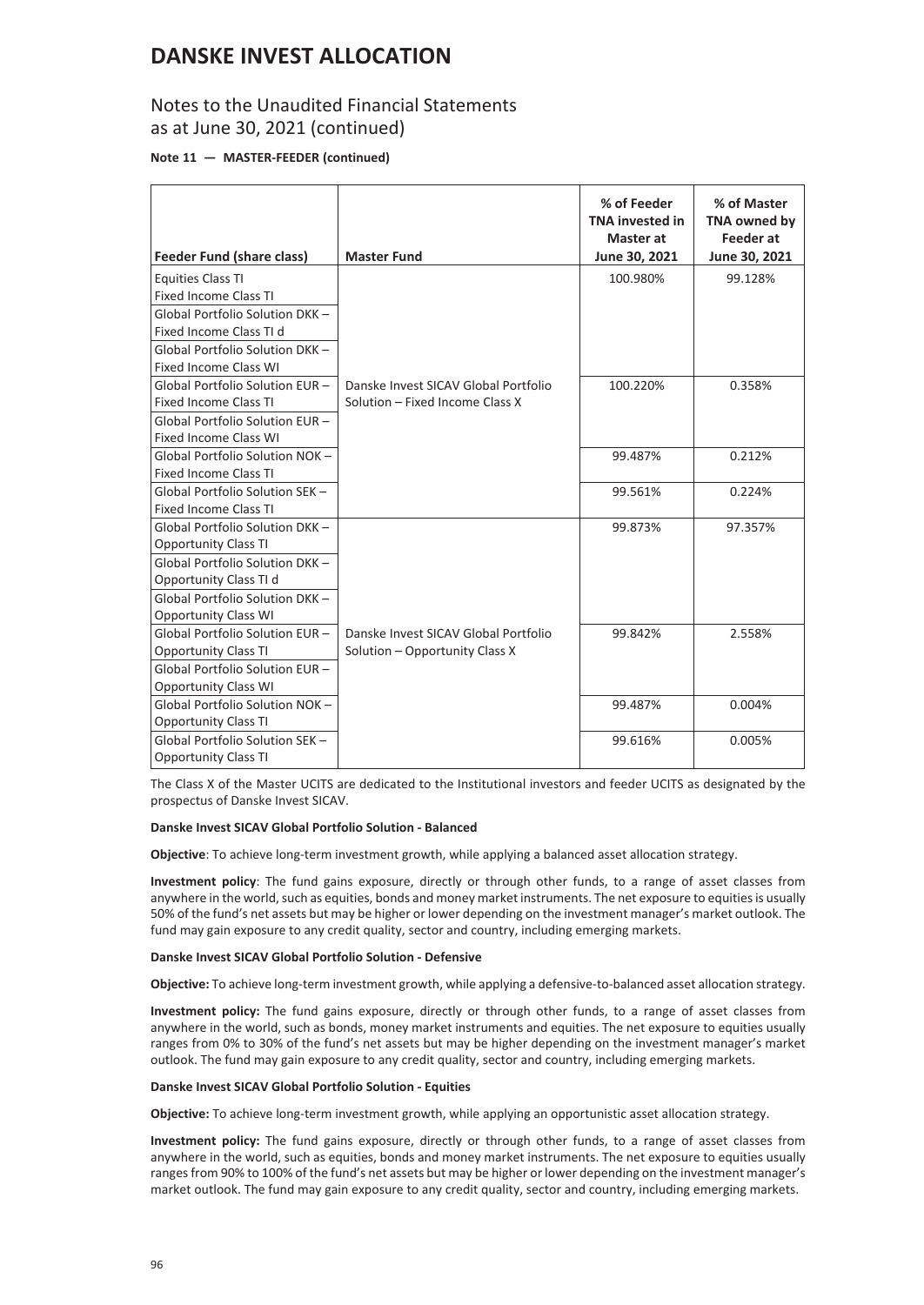### Notes to the Unaudited Financial Statements as at June 30, 2021 (continued)

### **Note 11 — MASTER-FEEDER (continued)**

#### **Danske Invest SICAV Global Portfolio Solution - Fixed Income**

**Objective:** To achieve long-term investment growth, while applying a defensive asset allocation strategy.

**Investment policy:** The fund gains exposure, directly or through other funds, to bonds and money market instruments from anywhere in the world. The fund may gain exposure to any credit quality, sector and country, including emerging markets.

### **Danske Invest SICAV Global Portfolio Solution - Opportunity**

**Objective:** To achieve long-term investment growth, while applying a balanced-to-opportunistic asset allocation strategy.

**Investment policy:** The fund gains exposure, directly or through other funds, to a range of asset classes from anywhere in the world, such as equities, bonds and money market instruments. The net exposure to equities usually ranges from 40% to 90% of the fund's net assets but may be higher or lower depending on the investment manager's market outlook. The fund may gain exposure to any credit quality, sector and country, including emerging markets.

As at June 30, 2021, the Master-Feeder structure consists of the following funds:

| <b>Feeder Fund (share class)</b>                        | <b>Master Fund</b>                                                      |  |  |
|---------------------------------------------------------|-------------------------------------------------------------------------|--|--|
| Global Portfolio Solution DKK - Balanced Class TI       |                                                                         |  |  |
| Global Portfolio Solution DKK - Balanced Class TLd      |                                                                         |  |  |
| Global Portfolio Solution DKK - Balanced Class WI       |                                                                         |  |  |
| Global Portfolio Solution EUR - Balanced Class TI       | Danske Invest SICAV Global Portfolio Solution - Balanced<br>Class X     |  |  |
| Global Portfolio Solution EUR - Balanced Class WI       |                                                                         |  |  |
| Global Portfolio Solution NOK - Balanced Class TI       |                                                                         |  |  |
| Global Portfolio Solution SEK - Balanced Class TI       |                                                                         |  |  |
| Global Portfolio Solution DKK - Defensive Class TI      |                                                                         |  |  |
| Global Portfolio Solution DKK - Defensive Class TI d    |                                                                         |  |  |
| Global Portfolio Solution DKK - Defensive Class WI      |                                                                         |  |  |
| Global Portfolio Solution EUR - Defensive Class TI      | Danske Invest SICAV Global Portfolio Solution - Defensive<br>Class X    |  |  |
| Global Portfolio Solution EUR - Defensive Class WI      |                                                                         |  |  |
| Global Portfolio Solution NOK - Defensive Class TI      |                                                                         |  |  |
| Global Portfolio Solution NOK - Defensive Class TI      |                                                                         |  |  |
| Global Portfolio Solution DKK - Equities Class TI       |                                                                         |  |  |
| Global Portfolio Solution DKK - Equities Class TI d     |                                                                         |  |  |
| Global Portfolio Solution DKK - Equities Class WI       |                                                                         |  |  |
| Global Portfolio Solution EUR - Equities Class TI       | Danske Invest SICAV Global Portfolio Solution - Equities Class X        |  |  |
| Global Portfolio Solution EUR - Equities Class WI       |                                                                         |  |  |
| Global Portfolio Solution NOK - Equities Class TI       |                                                                         |  |  |
| Global Portfolio Solution SEK - Equities Class TI       |                                                                         |  |  |
| Global Portfolio Solution DKK - Fixed Income Class TI   |                                                                         |  |  |
| Global Portfolio Solution DKK - Fixed Income Class TI d |                                                                         |  |  |
| Global Portfolio Solution DKK - Fixed Income Class WI   |                                                                         |  |  |
| Global Portfolio Solution EUR - Fixed Income Class TI   | Danske Invest SICAV Global Portfolio Solution - Fixed Income<br>Class X |  |  |
| Global Portfolio Solution EUR - Fixed Income Class WI   |                                                                         |  |  |
| Global Portfolio Solution NOK - Fixed Income Class TI   |                                                                         |  |  |
| Global Portfolio Solution SEK - Fixed Income Class TI   |                                                                         |  |  |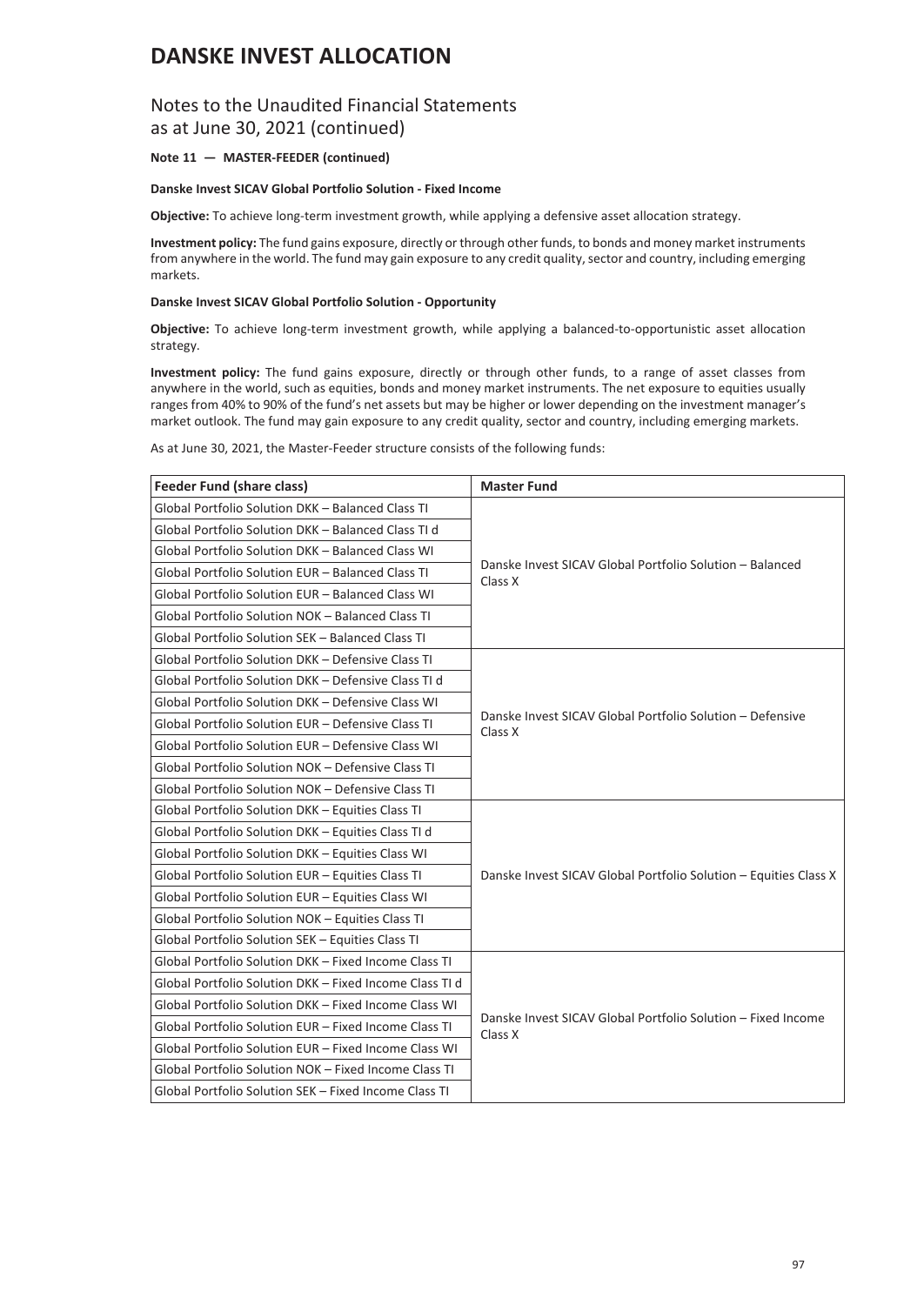## Notes to the Unaudited Financial Statements as at June 30, 2021 (continued)

### **Note 11 — MASTER-FEEDER (continued)**

| <b>Feeder Fund (share class)</b>                       | <b>Master Fund</b>                                                     |
|--------------------------------------------------------|------------------------------------------------------------------------|
| Global Portfolio Solution DKK - Opportunity Class TI   |                                                                        |
| Global Portfolio Solution DKK - Opportunity Class TI d |                                                                        |
| Global Portfolio Solution DKK - Opportunity Class WI   |                                                                        |
| Global Portfolio Solution EUR - Opportunity Class TI   | Danske Invest SICAV Global Portfolio Solution – Opportunity<br>Class X |
| Global Portfolio Solution EUR – Opportunity Class WI   |                                                                        |
| Global Portfolio Solution NOK - Opportunity Class TI   |                                                                        |
| Global Portfolio Solution SEK - Opportunity Class TI   |                                                                        |

### **Aggregate expenses**

The accumulated fees applied to the Master UCITS and to its investees shall not exceed 2.50% of the Net Asset Value for each class in the case of the management fee.

The actual management fees are:

|                                                       |                                      | Management<br>Fee p.a. | <b>Management</b><br>Fee p.a. |              |
|-------------------------------------------------------|--------------------------------------|------------------------|-------------------------------|--------------|
| Feeder Fund (share class)                             | <b>Master Fund</b>                   | (Feeder)               | (Master)                      | <b>Total</b> |
| Global Portfolio Solution DKK -                       |                                      |                        | 0.5525%                       |              |
| <b>Balanced Class TI</b>                              |                                      | 0.0975%                |                               | 0.65%        |
| Global Portfolio Solution DKK -                       |                                      |                        |                               |              |
| <b>Balanced Class TI d</b>                            |                                      | 0.0975%                |                               | 0.65%        |
| Global Portfolio Solution DKK -                       |                                      |                        |                               |              |
| <b>Balanced Class WI</b>                              |                                      | 0.0975%                |                               | 0.65%        |
| Global Portfolio Solution EUR-                        | Danske Invest SICAV Global Portfolio |                        |                               |              |
| <b>Balanced Class TI</b>                              | Solution - Balanced Class X          | 0.0975%                |                               | 0.65%        |
| Global Portfolio Solution EUR-                        |                                      |                        |                               |              |
| <b>Balanced Class WI</b>                              |                                      | 0.0975%                |                               | 0.65%        |
| Global Portfolio Solution NOK-                        |                                      |                        |                               |              |
| <b>Balanced Class TI</b>                              |                                      | 0.0975%                |                               | 0.65%        |
| Global Portfolio Solution SEK -                       |                                      |                        |                               |              |
| <b>Balanced Class TI</b>                              |                                      | 0.0975%                |                               | 0.65%        |
| Global Portfolio Solution DKK -                       |                                      |                        | 0.44625%                      |              |
| Defensive Class TI<br>Global Portfolio Solution DKK - |                                      | 0.07875%               |                               | 0.525%       |
| Defensive Class TI d                                  |                                      | 0.07875%               |                               | 0.525%       |
| Global Portfolio Solution DKK -                       |                                      |                        |                               |              |
| Defensive Class WI                                    |                                      | 0.07875%               |                               | 0.525%       |
| Global Portfolio Solution EUR-                        | Danske Invest SICAV Global Portfolio |                        |                               |              |
| Defensive Class TI                                    | Solution - Defensive Class X         | 0.07875%               |                               | 0.525%       |
| Global Portfolio Solution EUR-                        |                                      |                        |                               |              |
| Defensive Class WI                                    |                                      | 0.07875%               |                               | 0.525%       |
| Global Portfolio Solution NOK-                        |                                      |                        |                               |              |
| Defensive Class TI                                    |                                      | 0.07875%               |                               | 0.525%       |
| Global Portfolio Solution SEK -                       |                                      |                        |                               |              |
| Defensive Class TI                                    |                                      | 0.07875%               |                               | 0.525%       |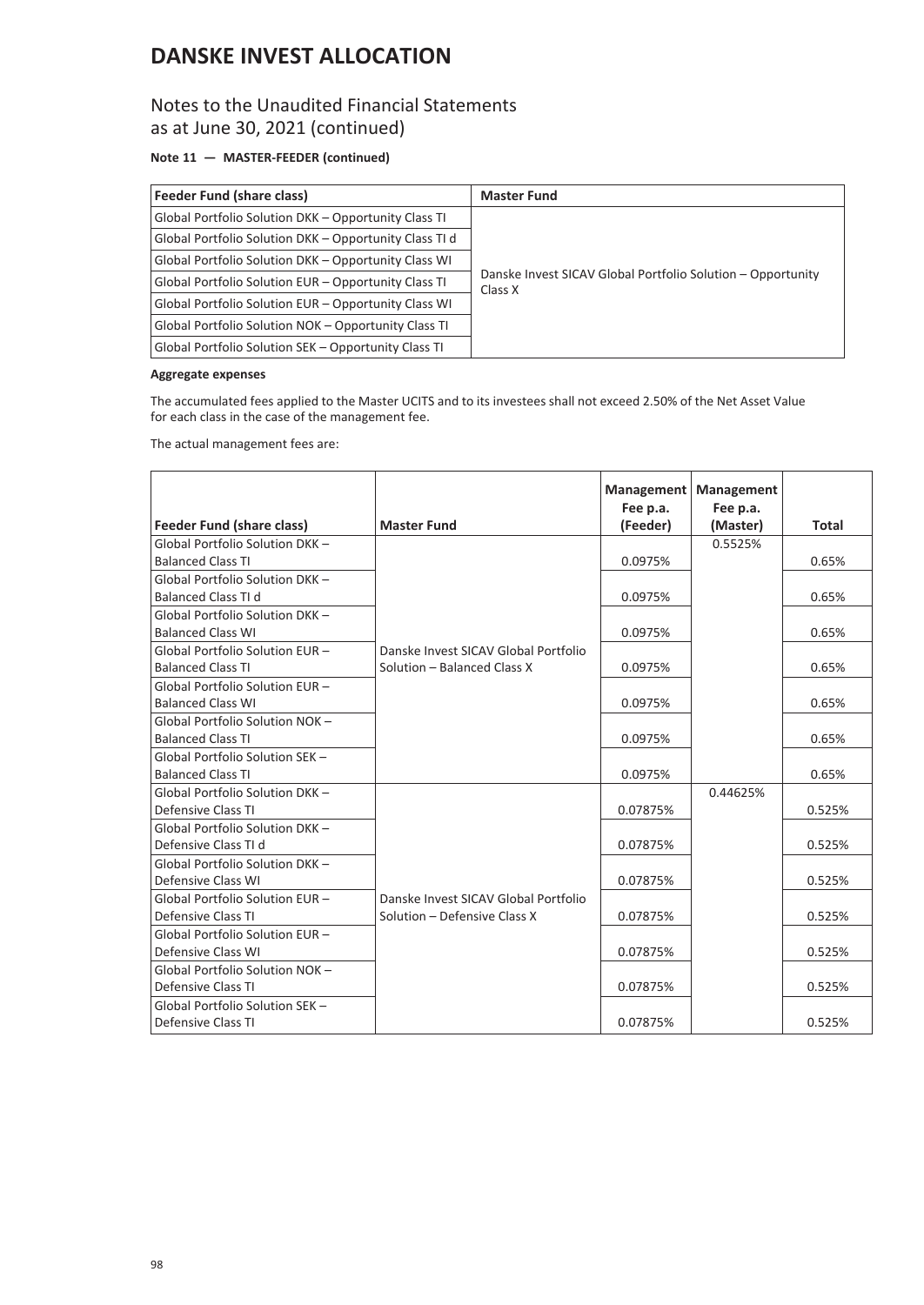## Notes to the Unaudited Financial Statements as at June 30, 2021 (continued)

### **Note 11 — MASTER-FEEDER (continued)**

|                                                                     |                                      |          | Management   Management |              |
|---------------------------------------------------------------------|--------------------------------------|----------|-------------------------|--------------|
|                                                                     |                                      | Fee p.a. | Fee p.a.                | <b>Total</b> |
| <b>Feeder Fund (share class)</b><br>Global Portfolio Solution DKK - | <b>Master Fund</b>                   | (Feeder) | (Master)<br>0.7225%     |              |
| Equities Class TI                                                   |                                      | 0.1275%  |                         | 0.85%        |
|                                                                     |                                      |          |                         |              |
| Global Portfolio Solution DKK -<br>Equities Class TI d              |                                      | 0.1275%  |                         | 0.85%        |
| Global Portfolio Solution DKK-                                      |                                      |          |                         |              |
| <b>Equities Class WI</b>                                            |                                      | 0.1275%  |                         | 0.85%        |
| Global Portfolio Solution EUR-                                      | Danske Invest SICAV Global Portfolio |          |                         |              |
| Equities Class TI                                                   | Solution - Equities Class X          | 0.1275%  |                         | 0.85%        |
| Global Portfolio Solution EUR-                                      |                                      |          |                         |              |
| <b>Equities Class WI</b>                                            |                                      | 0.1275%  |                         | 0.85%        |
| Global Portfolio Solution NOK-                                      |                                      |          |                         |              |
| Equities Class TI                                                   |                                      | 0.1275%  |                         | 0.85%        |
| Global Portfolio Solution SEK -                                     |                                      |          |                         |              |
| Equities Class TI                                                   |                                      | 0.1275%  |                         | 0.85%        |
| Global Portfolio Solution DKK-                                      |                                      |          | 0.3825%                 |              |
| Fixed Income Class TI                                               |                                      | 0.0675%  |                         | 0.45%        |
| Global Portfolio Solution DKK -                                     |                                      |          |                         |              |
| Fixed Income Class TI d                                             |                                      | 0.0675%  |                         | 0.45%        |
| Global Portfolio Solution DKK-                                      |                                      |          |                         |              |
| <b>Fixed Income Class WI</b>                                        |                                      | 0.0675%  |                         | 0.45%        |
| Global Portfolio Solution EUR-                                      | Danske Invest SICAV Global Portfolio |          |                         |              |
| <b>Fixed Income Class TI</b>                                        | Solution - Fixed Income Class X      | 0.0675%  |                         | 0.45%        |
| Global Portfolio Solution EUR-                                      |                                      |          |                         |              |
| <b>Fixed Income Class WI</b>                                        |                                      | 0.0675%  |                         | 0.45%        |
| Global Portfolio Solution NOK-                                      |                                      |          |                         |              |
| <b>Fixed Income Class TI</b>                                        |                                      | 0.0675%  |                         | 0.45%        |
| Global Portfolio Solution SEK-                                      |                                      |          |                         |              |
| <b>Fixed Income Class TI</b>                                        |                                      | 0.0675%  |                         | 0.45%        |
| Global Portfolio Solution DKK-                                      |                                      |          | 0.61625%                |              |
| Opportunity Class TI                                                |                                      | 0.10875% |                         | 0.725%       |
| Global Portfolio Solution DKK -                                     |                                      |          |                         |              |
| Opportunity Class TI d                                              |                                      | 0.10875% |                         | 0.725%       |
| Global Portfolio Solution DKK-                                      |                                      |          |                         |              |
| <b>Opportunity Class WI</b>                                         |                                      | 0.10875% |                         | 0.725%       |
| Global Portfolio Solution EUR-                                      | Danske Invest SICAV Global Portfolio |          |                         |              |
| <b>Opportunity Class TI</b>                                         | Solution - Opportunity Class X       | 0.10875% |                         | 0.725%       |
| Global Portfolio Solution EUR-                                      |                                      |          |                         |              |
| <b>Opportunity Class WI</b>                                         |                                      | 0.10875% |                         | 0.725%       |
| Global Portfolio Solution NOK-                                      |                                      |          |                         |              |
| <b>Opportunity Class TI</b>                                         |                                      | 0.10875% |                         | 0.725%       |
| Global Portfolio Solution SEK-                                      |                                      |          |                         |              |
| <b>Opportunity Class TI</b>                                         |                                      | 0.10875% |                         | 0.725%       |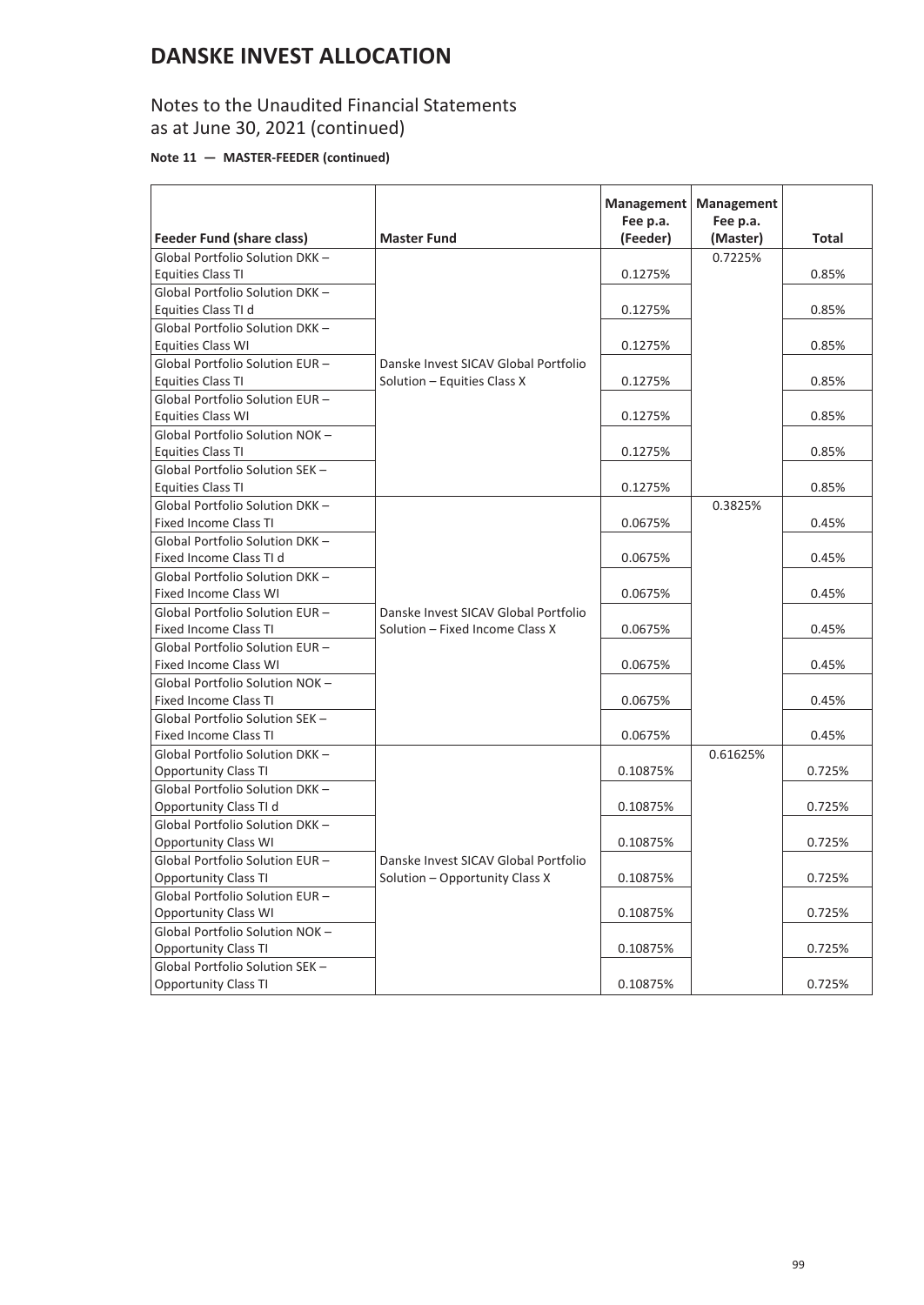## Notes to the Unaudited Financial Statements as at June 30, 2021 (continued)

### **Note 11 — MASTER-FEEDER (continued)**

The annualized aggregate Total Expenses Ratios ("TER") for the period ended June 30, 2021 amounted to:

|                                        |                                                                      | <b>TER</b> |                   |        |
|----------------------------------------|----------------------------------------------------------------------|------------|-------------------|--------|
| Feeder Fund (share class)              | Master Fund                                                          | Feeder     | <b>TER Master</b> | Total  |
| Global Portfolio Solution DKK -        |                                                                      |            | 0.7025%           |        |
| <b>Balanced Class TI</b>               |                                                                      | 0.1475%    |                   | 0.85%  |
| <b>Global Portfolio Solution DKK -</b> |                                                                      |            |                   |        |
| Balanced Class TI d                    |                                                                      | 0.1475%    |                   | 0.85%  |
| Global Portfolio Solution DKK -        |                                                                      |            |                   |        |
| <b>Balanced Class WI</b>               |                                                                      | 0.1475%    |                   | 0.85%  |
|                                        | Global Portfolio Solution EUR - Danske Invest SICAV Global Portfolio |            |                   |        |
| <b>Balanced Class TI</b>               | Solution - Balanced Class X                                          | 0.1475%    |                   | 0.85%  |
| <b>Global Portfolio Solution EUR -</b> |                                                                      |            |                   |        |
| <b>Balanced Class WI</b>               |                                                                      | 0.1475%    |                   | 0.85%  |
| <b>Global Portfolio Solution NOK -</b> |                                                                      |            |                   |        |
| <b>Balanced Class TI</b>               |                                                                      | 0.1475%    |                   | 0.85%  |
| <b>Global Portfolio Solution SEK -</b> |                                                                      |            |                   |        |
| <b>Balanced Class TI</b>               |                                                                      | 0.1475%    |                   | 0.85%  |
| <b>Global Portfolio Solution DKK -</b> |                                                                      |            | 0.59625%          |        |
| Defensive Class TI                     |                                                                      | 0.12875%   |                   | 0.725% |
| <b>Global Portfolio Solution DKK -</b> |                                                                      |            |                   |        |
| Defensive Class TI d                   |                                                                      | 0.12875%   |                   | 0.725% |
| <b>Global Portfolio Solution DKK -</b> |                                                                      |            |                   |        |
| Defensive Class WI                     |                                                                      | 0.12875%   |                   | 0.725% |
|                                        | Global Portfolio Solution EUR - Danske Invest SICAV Global Portfolio |            |                   |        |
| Defensive Class TI                     | Solution - Defensive Class X                                         | 0.12875%   |                   | 0.725% |
| <b>Global Portfolio Solution EUR -</b> |                                                                      |            |                   |        |
| Defensive Class WI                     |                                                                      | 0.12875%   |                   | 0.725% |
| <b>Global Portfolio Solution NOK -</b> |                                                                      |            |                   |        |
| Defensive Class TI                     |                                                                      | 0.12875%   |                   | 0.725% |
| Global Portfolio Solution SEK -        |                                                                      |            |                   |        |
| Defensive Class TI                     |                                                                      | 0.12875%   |                   | 0.725% |
| <b>Global Portfolio Solution DKK -</b> |                                                                      |            | 0.8725%           |        |
| <b>Equities Class TI</b>               |                                                                      | 0.1775%    |                   | 1.05%  |
| Global Portfolio Solution DKK -        |                                                                      |            |                   |        |
| Equities Class TI d                    |                                                                      | 0.1775%    |                   | 1.05%  |
| Global Portfolio Solution DKK -        |                                                                      |            |                   |        |
| <b>Equities Class WI</b>               |                                                                      | 0.1775%    |                   | 1.05%  |
|                                        | Global Portfolio Solution EUR - Danske Invest SICAV Global Portfolio |            |                   |        |
| Equities Class TI                      | Solution – Equities Class X                                          | 0.1775%    |                   | 1.05%  |
| <b>Global Portfolio Solution EUR -</b> |                                                                      |            |                   |        |
| <b>Equities Class WI</b>               |                                                                      | 0.1775%    |                   | 1.05%  |
| <b>Global Portfolio Solution NOK -</b> |                                                                      |            |                   |        |
| Equities Class TI                      |                                                                      | 0.1775%    |                   | 1.05%  |
| Global Portfolio Solution SEK -        |                                                                      |            |                   |        |
| <b>Equities TI</b>                     |                                                                      | 0.1775%    |                   | 1.05%  |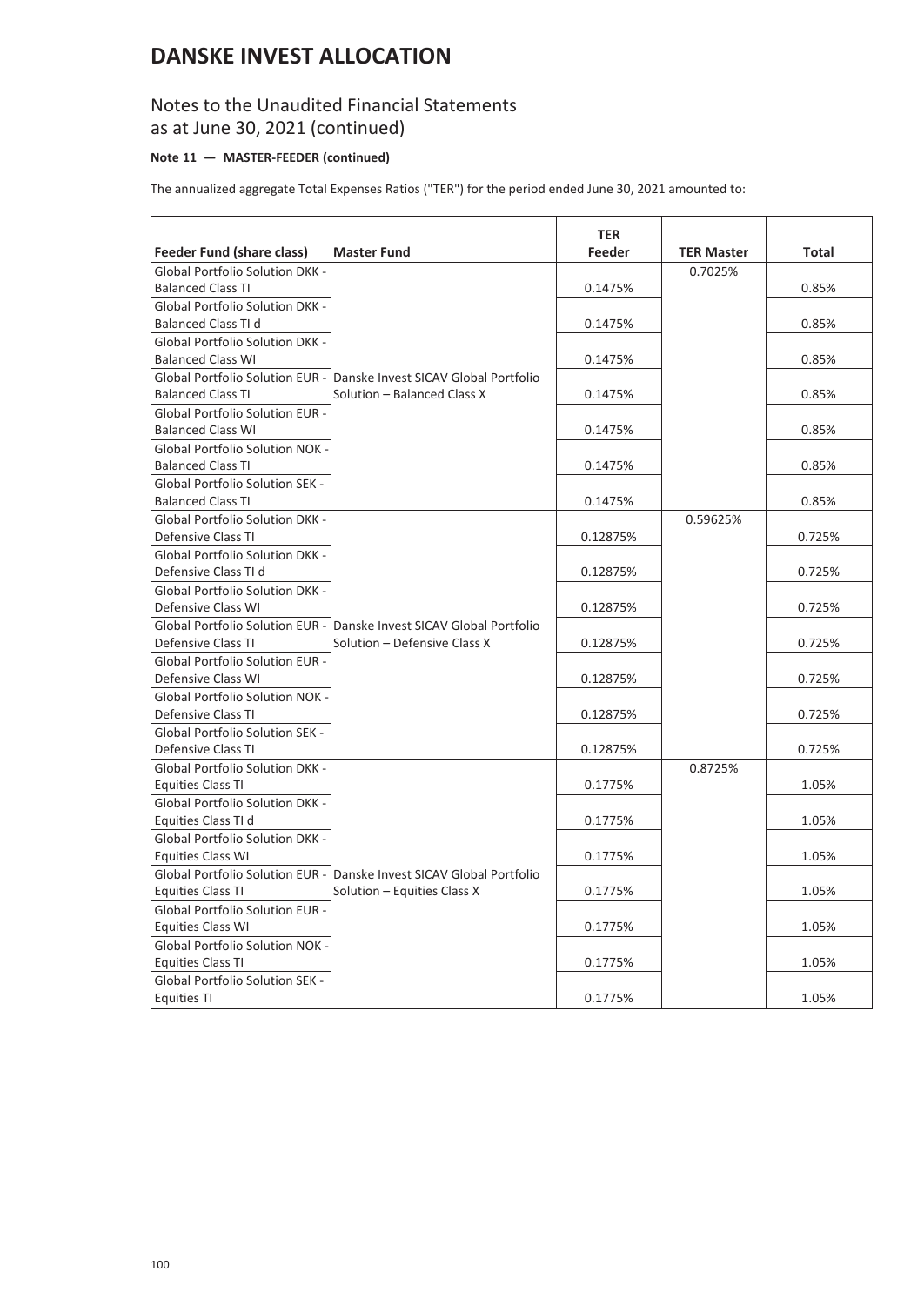## Notes to the Unaudited Financial Statements as at June 30, 2021 (continued)

**Note 11 — MASTER-FEEDER (continued)**

|                                        |                                                                      | <b>TER</b> |                   |              |
|----------------------------------------|----------------------------------------------------------------------|------------|-------------------|--------------|
| <b>Feeder Fund (share class)</b>       | <b>Master Fund</b>                                                   | Feeder     | <b>TER Master</b> | <b>Total</b> |
| <b>Global Portfolio Solution DKK -</b> |                                                                      |            | 0.5325%           |              |
| <b>Fixed Income Class TI</b>           |                                                                      | 0.1175%    |                   | 0.65%        |
| <b>Global Portfolio Solution DKK -</b> |                                                                      |            |                   |              |
| Fixed Income Class TI d                |                                                                      | 0.1175%    |                   | 0.65%        |
| <b>Global Portfolio Solution DKK -</b> |                                                                      |            |                   |              |
| <b>Fixed Income Class WI</b>           |                                                                      | 0.1175%    |                   | 0.65%        |
|                                        | Global Portfolio Solution EUR - Danske Invest SICAV Global Portfolio |            |                   |              |
| <b>Fixed Income Class TI</b>           | Solution - Fixed Income Class X                                      | 0.1175%    |                   | 0.65%        |
| <b>Global Portfolio Solution EUR -</b> |                                                                      |            |                   |              |
| <b>Fixed Income Class WI</b>           |                                                                      | 0.1175%    |                   | 0.65%        |
| <b>Global Portfolio Solution NOK -</b> |                                                                      |            |                   |              |
| <b>Fixed Income Class TI</b>           |                                                                      | 0.1175%    |                   | 0.65%        |
| <b>Global Portfolio Solution SEK -</b> |                                                                      |            |                   |              |
| <b>Fixed Income Class TI</b>           |                                                                      | 0.1175%    |                   | 0.65%        |
| <b>Global Portfolio Solution DKK -</b> |                                                                      |            | 0.76625%          |              |
| <b>Opportunity Class TI</b>            |                                                                      | 0.15875%   |                   | 0.925%       |
| <b>Global Portfolio Solution DKK -</b> |                                                                      |            |                   |              |
| Opportunity Class TI d                 |                                                                      | 0.15875%   |                   | 0.925%       |
| <b>Global Portfolio Solution DKK -</b> |                                                                      |            |                   |              |
| <b>Opportunity Class WI</b>            |                                                                      | 0.15875%   |                   | 0.925%       |
|                                        | Global Portfolio Solution EUR - Danske Invest SICAV Global Portfolio |            |                   |              |
| <b>Opportunity Class TI</b>            | Solution - Opportunity Class X                                       | 0.15875%   |                   | 0.925%       |
| <b>Global Portfolio Solution EUR -</b> |                                                                      |            |                   |              |
| <b>Opportunity Class WI</b>            |                                                                      | 0.15875%   |                   | 0.925%       |
| <b>Global Portfolio Solution NOK -</b> |                                                                      |            |                   |              |
| <b>Opportunity Class TI</b>            |                                                                      | 0.15875%   |                   | 0.925%       |
| <b>Global Portfolio Solution SEK -</b> |                                                                      |            |                   |              |
| <b>Opportunity Class TI</b>            |                                                                      | 0.15875%   |                   | 0.925%       |

Complete information about the Master UCITS, including Prospectus, KIIDs, articles of incorporation and financial reports (Annual Report and semi-annual report) can be obtained free of charges at the Management Company's registered office.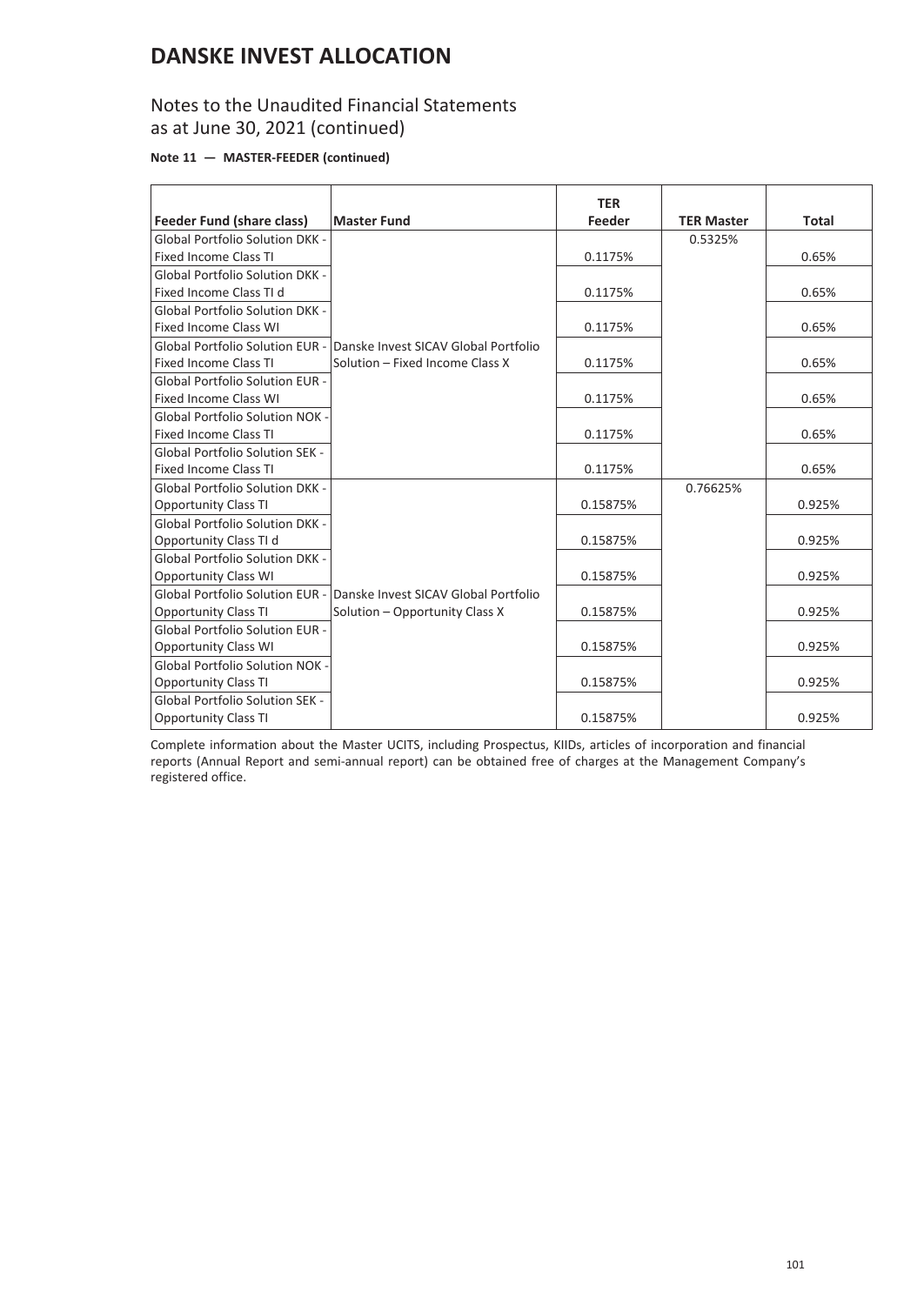## **Appendix**

**REGULATION (EU) 2015/2365 OF THE EUROPEAN PARLIAMENT AND OF THE COUNCIL of November 25, 2015 on Transparency of Securities Financing Transactions of Reuse and amending Regulation (EU) N°648/2012**

### **Securities Lending**

### **Global Data in (EUR)**

| Fund                | <b>Collateral</b> | Overall<br>Valuation | <b>Total Net</b><br><b>Assets</b> | (%) of Assets |
|---------------------|-------------------|----------------------|-----------------------------------|---------------|
| Horisont Aktie      | 5,252,144         | 5,001,981            | 581,082,194                       | 0.86          |
| Horisont Balanserad | 1,813,909         | 1,727,499            | 1,084,482,309                     | 0.16          |
| <b>Total</b>        | 7,066,053         | 6,729,480            |                                   |               |

| Fund                | <b>Overall Valuation</b> | Investment<br>Portfolio at<br><b>Market Value</b> | (%) Lendable<br>Assets |
|---------------------|--------------------------|---------------------------------------------------|------------------------|
| Horisont Aktie      | 5,001,981                | 575,751,277                                       | 0.87                   |
| Horisont Balanserad | 1,727,498                | 1,074,322,723                                     | 0.16                   |
| <b>Total</b>        | 6,729,480                |                                                   |                        |

### **Concentration data in (EUR)**

| Ten Largest Collateral Issuers                       | Amount of<br><b>Collateral</b> |
|------------------------------------------------------|--------------------------------|
| THE GOVERNMENT OF JAPAN                              | 1,183,775                      |
| UNITED KINGDOM OF GREAT BRITAIN AND NORTHERN IRELAND | 894,950                        |
| <b>FRENCH REPUBLIC</b>                               | 663,522                        |
| USA UNITED STATES OF AMERICA                         | 445,859                        |
| NYKREDIT REALKREDIT AS                               | 382,612                        |
| <b>PRUDENTIAL PLC</b>                                | 315,676                        |
| <b>FEDERAL REPUBLIC OF GERMANY</b>                   | 307,400                        |
| <b>WALMART INC</b>                                   | 218,470                        |
| KREDITANSTALT FUER WIEDERAUFBAU KFW                  | 197,990                        |
| ASTRAZENECA PLC                                      | 159,421                        |

| <b>Top 10 Counterparties</b>       | Overall<br>Valuation |
|------------------------------------|----------------------|
| CITIGROUP GLOBAL MARKETS LIMITED   | 2,001,242            |
| BNP PARIBAS ARBITRAGE SNC          | 1,028,922            |
| <b>DEUTSCHE BANK AG</b>            | 968,809              |
| CREDIT SUISSE AG DUBLIN BRANCH     | 931,909              |
| SKANDINAVISKA ENSKILDA BANKEN AB   | 822,489              |
| <b>NORDEA BANK ABP</b>             | 364,392              |
| MORGAN STANLEY & CO. INTL PLC      | 258,398              |
| <b>GOLDMAN SACHS INTERNATIONAL</b> | 167,952              |
| JP MORGAN SECURITIES PLC           | 95,207               |
| BARCLAYS CAPITAL SECURITIES LTD    | 82,000               |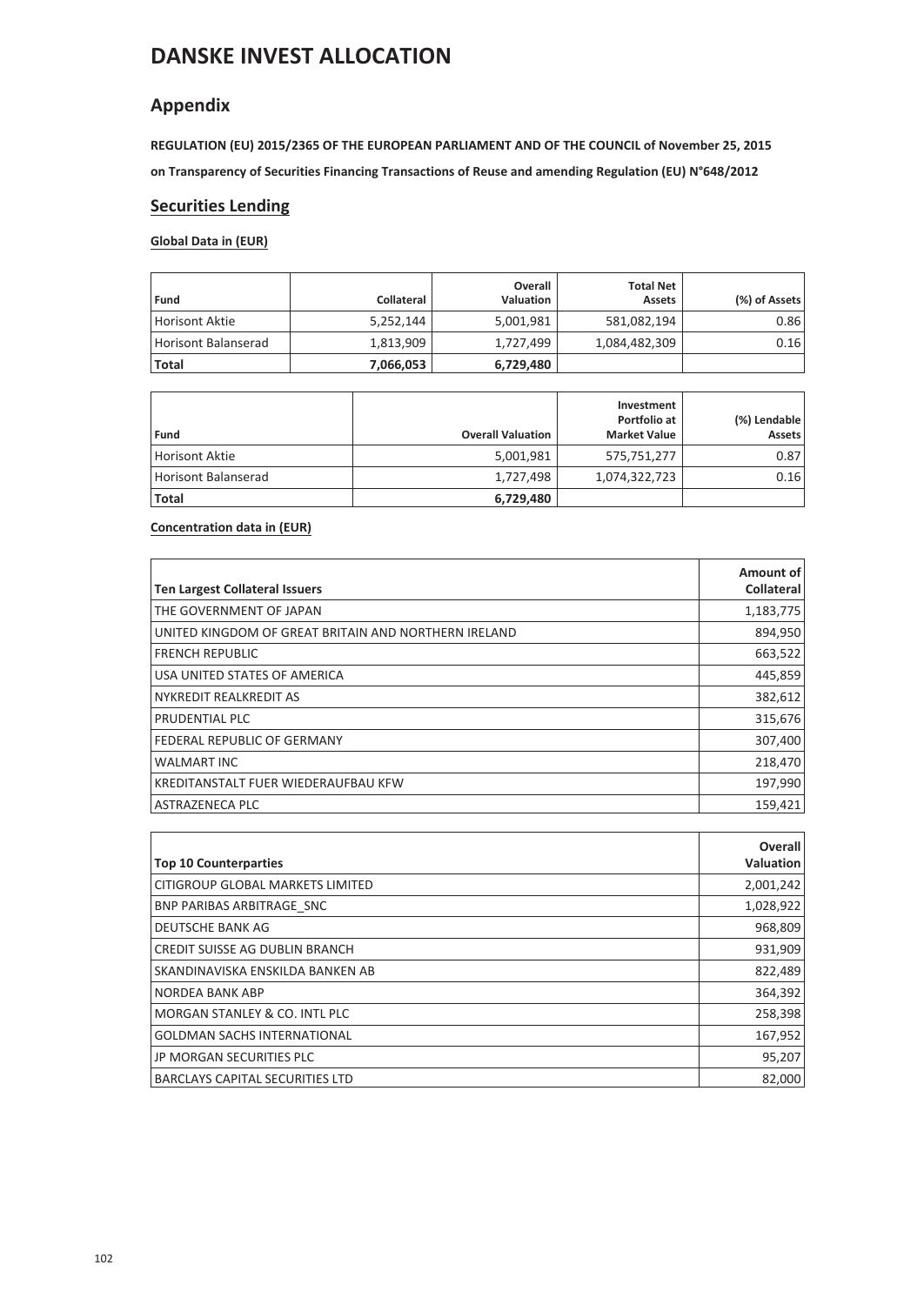## **Appendix (continued)**

**Aggregate transaction data for each type of SFTs broken down according to the below categories in (EUR)**

| Type of Collateral    | Amount of<br><b>Collateral</b> |
|-----------------------|--------------------------------|
| <b>BONDS</b>          | 4,640,059                      |
| <b>EQUITIES</b>       | 2,326,884                      |
| <b>MONEY MARKET</b>   | 99,110                         |
| <b>Total</b>          | 7,066,053                      |
|                       |                                |
| Quality of Collateral |                                |

| N/A |  |
|-----|--|
|-----|--|

| <b>Maturity Tenor of the Collateral</b> | Amount of<br><b>Collateral</b> |
|-----------------------------------------|--------------------------------|
| Less than one day                       |                                |
| One day to one week                     |                                |
| One week to one month                   | 12,281                         |
| One month to three months               | 86,829                         |
| Three months to one year                | 444,828                        |
| Above one year                          | 4,191,533                      |
| Open transaction                        | 2,330,582                      |
| <b>Total</b>                            | 7,066,053                      |

| <b>Currencies of Cash Collateral</b> | Amount of<br><b>Collateral</b> |
|--------------------------------------|--------------------------------|
| N/A                                  |                                |
| Total                                |                                |

| <b>Currencies of Securities Collateral</b> | Amount of<br>Collateral |
|--------------------------------------------|-------------------------|
| <b>AUD</b>                                 | 155,639                 |
| <b>CAD</b>                                 | 5,126                   |
| <b>DKK</b>                                 | 382,612                 |
| EUR                                        | 1,878,438               |
| <b>GBP</b>                                 | 1,596,934               |
| JPY                                        | 1,183,775               |
| <b>USD</b>                                 | 1,863,529               |
| <b>Total</b>                               | 7,066,053               |

| <b>Maturity Tenor of the SFTs</b> | Overall<br>Valuation |
|-----------------------------------|----------------------|
| Less than one day                 |                      |
| One day to one week               |                      |
| One week to one month             |                      |
| One month to three months         |                      |
| Three months to one year          |                      |
| Above one year                    |                      |
| Open transaction                  | 6,729,480            |
| <b>Total</b>                      | 6,729,480            |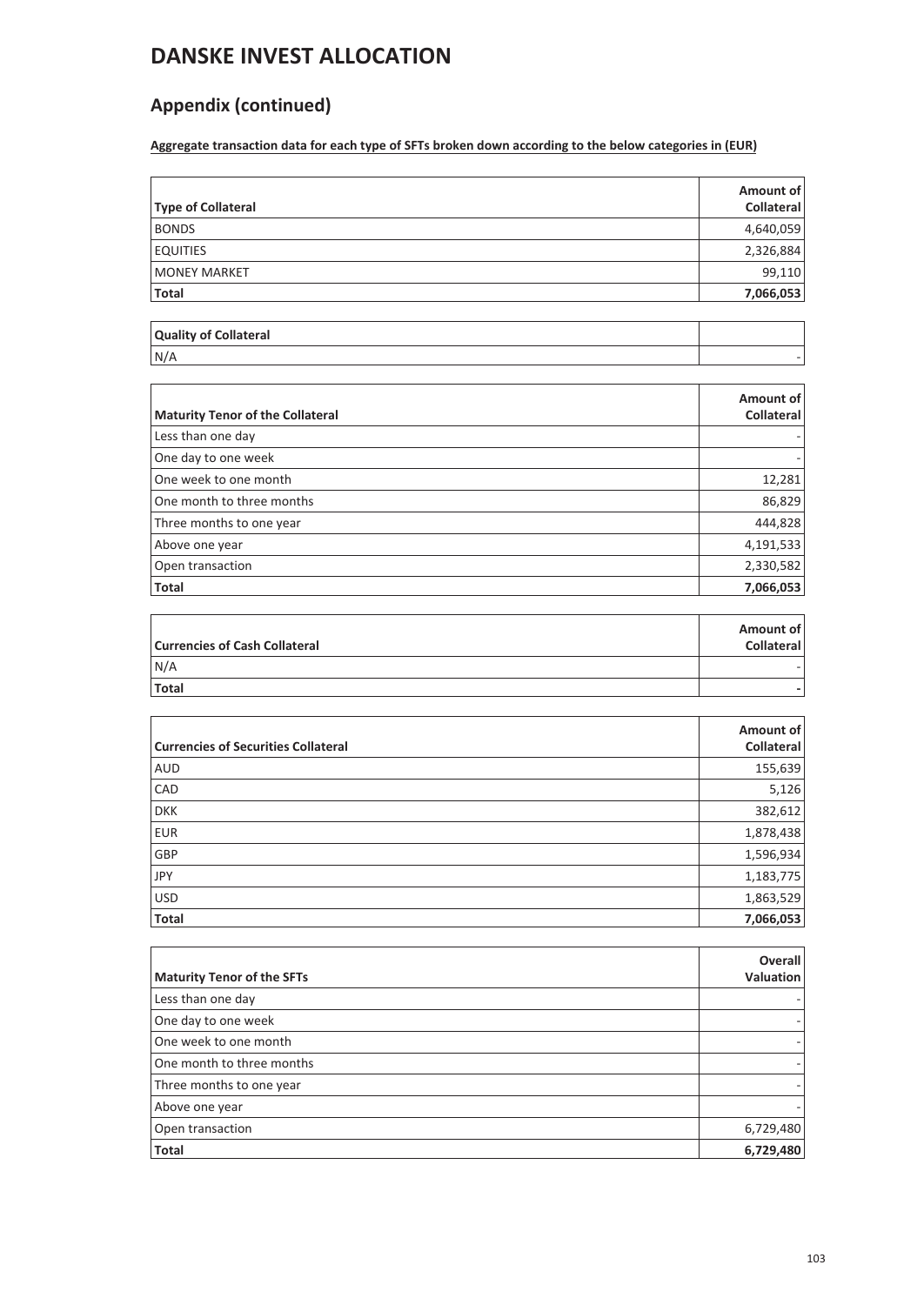## **Appendix (continued)**

| Countries in which the Counterparties are Established | <b>Overall</b><br><b>Valuation</b> |
|-------------------------------------------------------|------------------------------------|
| <b>DENMARK</b>                                        | 446,393                            |
| <b>FRANCE</b>                                         | 1,032,816                          |
| <b>GERMANY</b>                                        | 4,264                              |
| <b>GREAT BRITAIN</b>                                  | 3,491,609                          |
| <b>IRELAND</b>                                        | 931,909                            |
| <b>SWEDEN</b>                                         | 822,489                            |
| Total                                                 | 6,729,480                          |

| Settlement and Clearing | <b>Overall</b><br>Valuation |
|-------------------------|-----------------------------|
| <b>Bilateral</b>        | 6,729,480                   |
| Total                   | 6,729,480                   |

**Data on reuse of collateral in (EUR)**

| Reuse of Collateral                                                           | Amount of<br><b>Collateral</b> |
|-------------------------------------------------------------------------------|--------------------------------|
| Share of collateral received that is reused                                   | None                           |
| Cash collateral reinvestment returns to the collective investment undertaking | None                           |

**Safekeeping of collateral received by the collective investment undertaking as part of SFTs in (EUR)**

| Name of the Custodian                  | Amount of<br><b>Collateral</b><br><b>Assets</b><br>Safe-Kept |
|----------------------------------------|--------------------------------------------------------------|
| <b>RBC INVESTOR SERVICES BANK S.A.</b> | 7,066,053                                                    |

**Safekeeping of collateral granted by the collective investment undertaking as part of SFTs in (EUR)**

### **Type of Accounts**

Segregated accounts

### **Data on return and cost for each type of SFTs in EUR**

| <b>Fund Name</b>    | <b>Gross Revenue</b> | <b>RBC I&amp;TS</b><br>Revenue | <b>Tax Withheld</b> | Management<br>Company<br>Revenue | <b>Fund Revenue</b><br>(Net of Tax) |
|---------------------|----------------------|--------------------------------|---------------------|----------------------------------|-------------------------------------|
| Horisont Aktie      | 12,283               | 2.825                          |                     | 485                              | 8,972                               |
| Horisont Balanserad | 7,532                | 1,733                          |                     | 392                              | 5,408                               |
| Horisont Försiktig  | 748                  | 172                            |                     | 45                               | 531                                 |
| <b>Total</b>        | 20,563               | 4.730                          |                     | 922                              | 14,911                              |

The table above provides details of the securities lending revenue received by the various parties based on agreements dated January 1, 2019 and April 1, 2021. For January 1, 2021 until March 31, 2021 the breakdown revenue was as follows: 71% to the relevant fund, 23% was entitled to RBC I&TS, and 6% was entitled to the Management Company. From April 1, 2021 the breakdown of the gross revenue is as follows; the relevant fund is entitled to 77%, RBCI&TS is entitled to retain 23%.